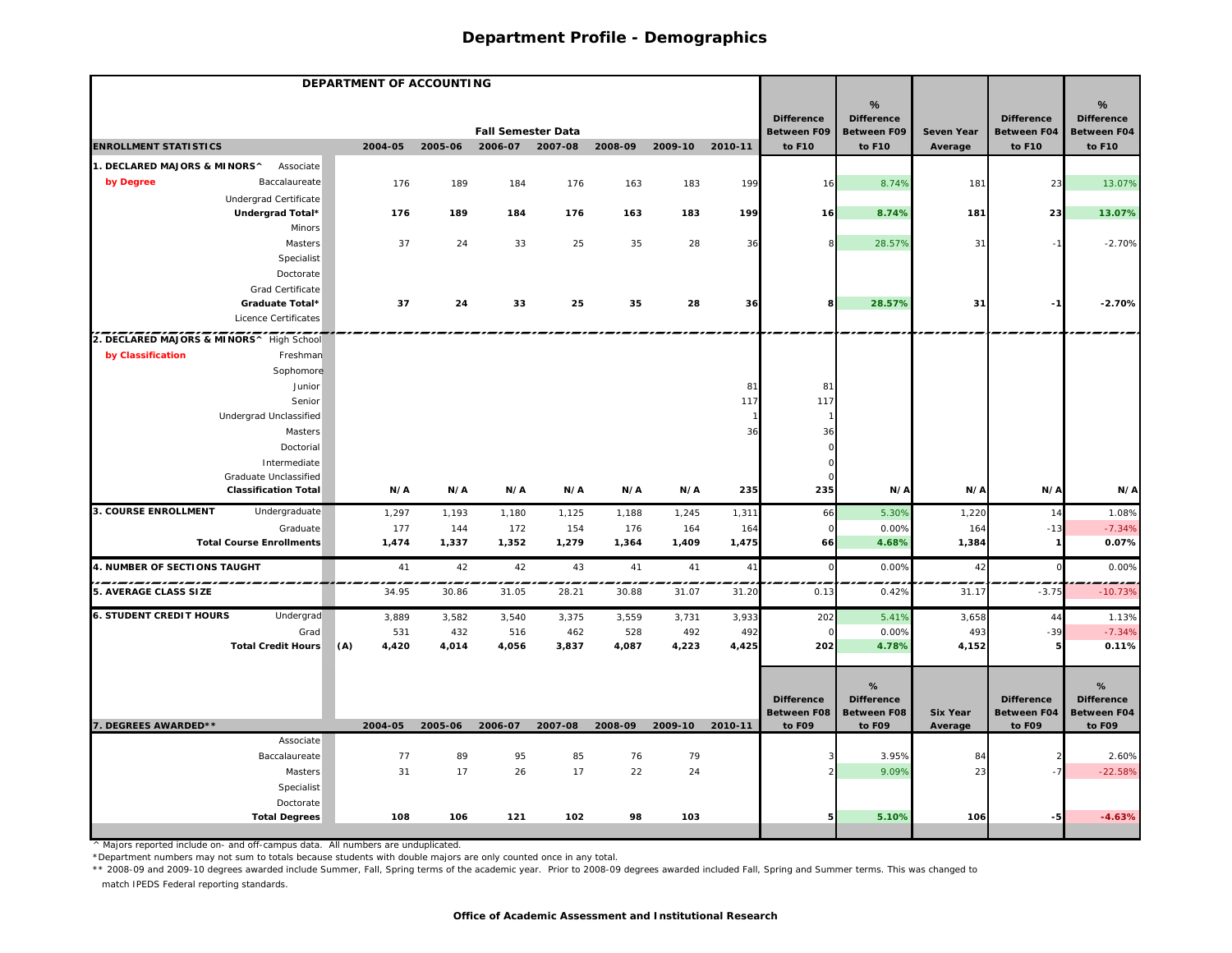|                                              | DEPARTMENT OF ANTHROPOLOGY |                |                           |         |         |                 |         |                                         |                                         |                 |                                         |                                  |
|----------------------------------------------|----------------------------|----------------|---------------------------|---------|---------|-----------------|---------|-----------------------------------------|-----------------------------------------|-----------------|-----------------------------------------|----------------------------------|
|                                              |                            |                |                           |         |         |                 |         |                                         | %                                       |                 |                                         | %                                |
|                                              |                            |                | <b>Fall Semester Data</b> |         |         |                 |         | <b>Difference</b><br><b>Between F09</b> | <b>Difference</b><br><b>Between F09</b> | Seven Year      | <b>Difference</b><br><b>Between F04</b> | <b>Difference</b><br>Between F04 |
| <b>ENROLLMENT STATISTICS</b>                 | 2004-05                    | 2005-06        | 2006-07 2007-08           |         | 2008-09 | 2009-10 2010-11 |         | to F10                                  | to F10                                  | Average         | to F10                                  | to F10                           |
| 1. DECLARED MAJORS & MINORS^<br>Associate    |                            |                |                           |         |         |                 |         |                                         |                                         |                 |                                         |                                  |
| by Degree<br>Baccalaureate                   | 60                         | 73             | 81                        | 83      | 104     | 96              | 108     | 12                                      | 12.50%                                  | 86              | 48                                      | 80.00%                           |
| Undergrad Certificate                        |                            |                |                           |         |         |                 |         |                                         |                                         |                 |                                         |                                  |
| Undergrad Total*                             | 60                         | 73             | 81                        | 83      | 104     | 96              | 108     | 12                                      | 12.50%                                  | 86              | 48                                      | 80.00%                           |
| Minors                                       | 86                         | 107            | 105                       | 112     | 147     | 136             | 122     | $-14$                                   | $-10.29%$                               | 116             | 36                                      | 41.86%                           |
| Masters                                      | 23                         | 21             | 27                        | 26      | 26      | 20              | 33      | 13                                      | 65.00%                                  | 25              | 10                                      | 43.48%                           |
| Specialist                                   |                            |                |                           |         |         |                 |         |                                         |                                         |                 |                                         |                                  |
| Doctorate                                    |                            |                |                           |         |         |                 |         |                                         |                                         |                 |                                         |                                  |
| Grad Certificate                             |                            |                |                           |         |         |                 |         |                                         |                                         |                 |                                         |                                  |
| Graduate Total*                              | 23                         | 21             | 27                        | 26      | 26      | 20              | 33      | 13                                      | 65.00%                                  | 25              | 10                                      | 43.48%                           |
| Licence Certificates                         |                            |                |                           |         |         |                 |         |                                         |                                         |                 |                                         |                                  |
| 2. DECLARED MAJORS & MINORS^ High School     |                            |                |                           |         |         |                 |         |                                         |                                         |                 |                                         |                                  |
| by Classification<br>Freshman                |                            |                |                           |         |         |                 | 32      | 32                                      |                                         |                 |                                         |                                  |
| Sophomore                                    |                            |                |                           |         |         |                 | 54      | 54                                      |                                         |                 |                                         |                                  |
| Junior                                       |                            |                |                           |         |         |                 | 79      | 79                                      |                                         |                 |                                         |                                  |
| Senior                                       |                            |                |                           |         |         |                 | 65      | 65                                      |                                         |                 |                                         |                                  |
| Undergrad Unclassified                       |                            |                |                           |         |         |                 |         | $\Omega$                                |                                         |                 |                                         |                                  |
| Masters                                      |                            |                |                           |         |         |                 | 34      | 34                                      |                                         |                 |                                         |                                  |
| Doctorial                                    |                            |                |                           |         |         |                 |         |                                         |                                         |                 |                                         |                                  |
| Intermediate                                 |                            |                |                           |         |         |                 |         |                                         |                                         |                 |                                         |                                  |
| Graduate Unclassified                        |                            |                |                           |         |         |                 |         |                                         |                                         |                 |                                         |                                  |
| <b>Classification Total</b>                  | N/A                        | N/A            | N/A                       | N/A     | N/A     | N/A             | 265     | 265                                     | N/A                                     | N/A             | N/A                                     | N/A                              |
| <b>3. COURSE ENROLLMENT</b><br>Undergraduate | 1,512                      | 1,472          | 1,512                     | 1,477   | 1,386   | 1,411           | 1,314   | $-97$                                   | $-6.87%$                                | 1,441           | $-198$                                  | $-13.10%$                        |
| Graduate                                     | 62                         | 74             | 72                        | 74      | 62      | 64              | 53      | $-11$                                   | $-17.19%$                               | 66              |                                         | $-14.52%$                        |
| <b>Total Course Enrollments</b>              | 1,574                      | 1,546          | 1,584                     | 1,551   | 1,448   | 1,475           | 1,367   | $-108$                                  | $-7.32%$                                | 1,506           | $-207$                                  | $-13.15%$                        |
| 4. NUMBER OF SECTIONS TAUGHT                 | 28                         | 29             | 28                        | 27      | 28      | 28              | 24      | $-4$                                    | $-14.29%$                               | 27              |                                         | $-14.29%$                        |
| <b>5. AVERAGE CLASS SIZE</b>                 | 41.25                      | 39.79          | 39.64                     | 38.52   | 40.14   | 38.68           | 41.79   | 3.11                                    | 8.04%                                   | 39.97           | 0.54                                    | 1.31%                            |
| <b>6. STUDENT CREDIT HOURS</b><br>Undergrad  | 4,558                      | 4,420          | 4,545                     | 4,460   | 4,176   | 4,270           | 4,018   | $-252$                                  | $-5.90%$                                | 4,350           | $-540$                                  | $-11.85%$                        |
| Grad                                         | 183                        | 205            | 192                       | 190     | 180     | 182             | 150     | $-32$                                   | $-17.58%$                               | 183             | $-33$                                   | $-18.03%$                        |
| <b>Total Credit Hours</b>                    | (A)<br>4,741               | 4,625          | 4,737                     | 4,650   | 4,356   | 4,452           | 4,168   | $-284$                                  | $-6.38%$                                | 4,533           | $-573$                                  | $-12.09%$                        |
|                                              |                            |                |                           |         |         |                 |         |                                         |                                         |                 |                                         |                                  |
|                                              |                            |                |                           |         |         |                 |         |                                         | %                                       |                 |                                         | %                                |
|                                              |                            |                |                           |         |         |                 |         | <b>Difference</b>                       | <b>Difference</b>                       |                 | <b>Difference</b>                       | <b>Difference</b>                |
| 7. DEGREES AWARDED**                         | 2004-05                    | 2005-06        | 2006-07                   | 2007-08 | 2008-09 | 2009-10         | 2010-11 | <b>Between F08</b><br>to F09            | <b>Between F08</b><br>to F09            | <b>Six Year</b> | Between F04<br>to F09                   | Between F04<br>to F09            |
| Associate                                    |                            |                |                           |         |         |                 |         |                                         |                                         | Average         |                                         |                                  |
| Baccalaureate                                | $\overline{4}$             | 21             | 14                        | 13      | 13      | 15              |         |                                         | 15.38%                                  | 13              | 11                                      | 275.00%                          |
| <b>Masters</b>                               | 10                         | $\overline{3}$ | $\epsilon$                | 8       | 9       | 10              |         |                                         | 11.11%                                  |                 | $\Omega$                                | 0.00%                            |
| Specialist                                   |                            |                |                           |         |         |                 |         |                                         |                                         |                 |                                         |                                  |
| Doctorate                                    |                            |                |                           |         |         |                 |         |                                         |                                         |                 |                                         |                                  |
| <b>Total Degrees</b>                         | 14                         | 24             | 20                        | 21      | 22      | 25              |         |                                         | 13.64%                                  | 21              | 11                                      | 78.57%                           |
|                                              |                            |                |                           |         |         |                 |         |                                         |                                         |                 |                                         |                                  |

^ Majors reported include on- and off-campus data. All numbers are unduplicated.

\*Department numbers may not sum to totals because students with double majors are only counted once in any total.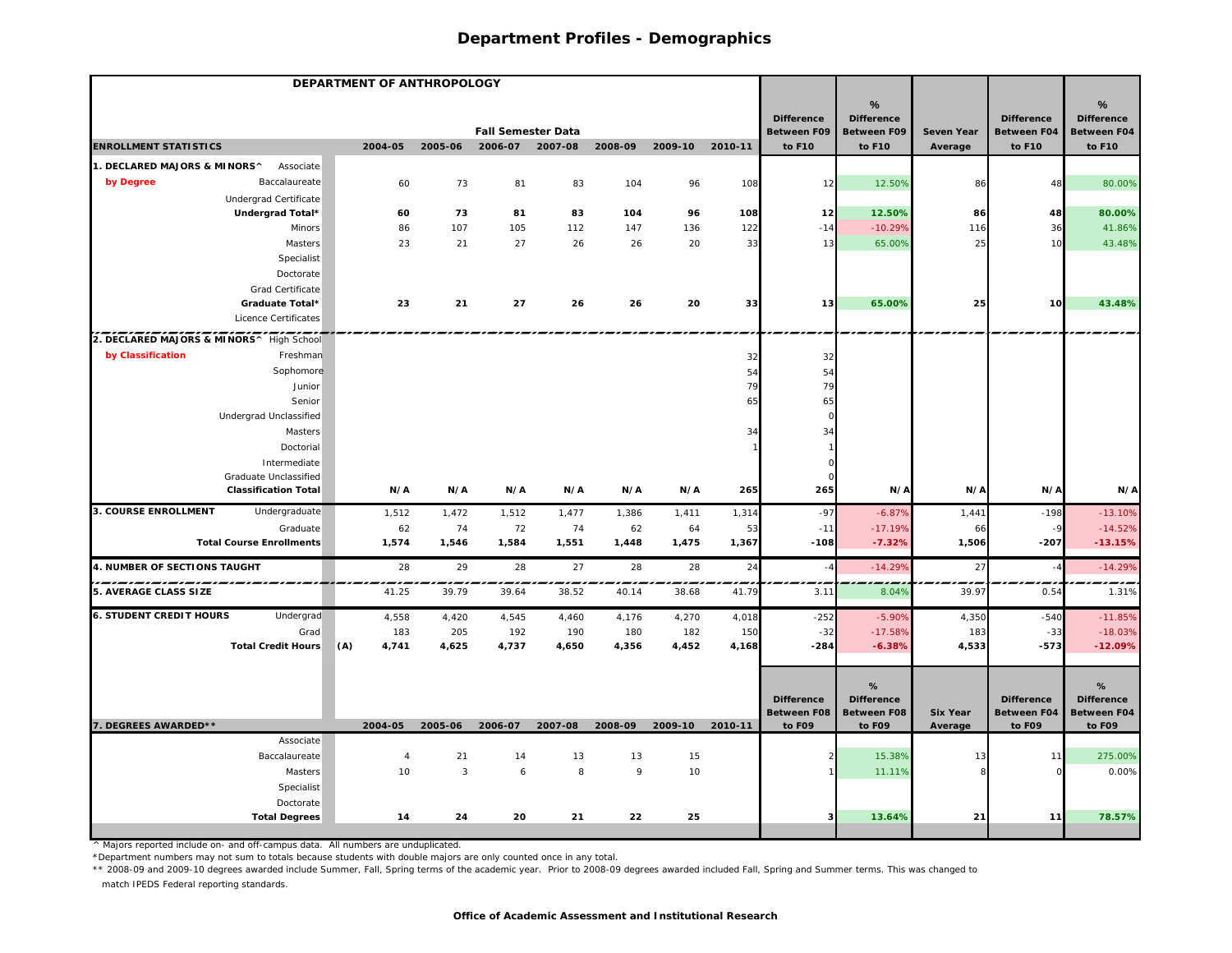|                                                      | DEPARTMENT OF ARCHITECTURE |         |                           |                 |         |                |         |                                         |                                         |                            |                                         |                                  |
|------------------------------------------------------|----------------------------|---------|---------------------------|-----------------|---------|----------------|---------|-----------------------------------------|-----------------------------------------|----------------------------|-----------------------------------------|----------------------------------|
|                                                      |                            |         |                           |                 |         |                |         |                                         | %                                       |                            |                                         | %                                |
|                                                      |                            |         | <b>Fall Semester Data</b> |                 |         |                |         | <b>Difference</b><br><b>Between F09</b> | <b>Difference</b><br><b>Between F09</b> | Seven Year                 | <b>Difference</b><br><b>Between F04</b> | <b>Difference</b><br>Between F04 |
| <b>ENROLLMENT STATISTICS</b>                         | 2004-05                    | 2005-06 |                           | 2006-07 2007-08 | 2008-09 | 2009-10        | 2010-11 | to F10                                  | to F10                                  | Average                    | to F10                                  | to F10                           |
| 1. DECLARED MAJORS & MINORS^<br>Associate            |                            |         |                           |                 |         |                |         |                                         |                                         |                            |                                         |                                  |
| by Degree<br>Baccalaureate                           | 352                        | 361     | 294                       | 250             | 243     | 232            | 221     | $-11$                                   | $-4.74%$                                | 279                        | $-131$                                  | $-37.22%$                        |
| Undergrad Certificate                                |                            |         |                           |                 |         |                |         |                                         |                                         |                            |                                         |                                  |
| Undergrad Total*                                     | 352                        | 361     | 294                       | 250             | 243     | 232            | 221     | $-11$                                   | $-4.74%$                                | 279                        | $-131$                                  | $-37.22%$                        |
| Minors                                               | 52                         | 43      | 23                        | 15              | 11      | $\overline{4}$ |         |                                         | 50.00%                                  | 22                         | $-46$                                   | $-88.46%$                        |
| Masters                                              | 33                         | 33      | 55                        | 83              | 103     | 120            | 123     |                                         | 2.50%                                   | 79                         | 90                                      | 272.73%                          |
| Specialist                                           |                            |         |                           |                 |         |                |         |                                         |                                         |                            |                                         |                                  |
| Doctorate                                            |                            |         |                           |                 |         |                |         |                                         |                                         |                            |                                         |                                  |
| Grad Certificate                                     |                            |         |                           |                 |         |                |         |                                         |                                         |                            |                                         |                                  |
| Graduate Total*                                      | 33                         | 33      | 55                        | 83              | 103     | 120            | 123     |                                         | 2.50%                                   | 79                         | 90                                      | 272.73%                          |
| Licence Certificates                                 |                            |         |                           |                 |         |                |         |                                         |                                         |                            |                                         |                                  |
| 2. DECLARED MAJORS & MINORS^ High School             |                            |         |                           |                 |         |                |         |                                         |                                         |                            |                                         |                                  |
| by Classification<br>Freshman                        |                            |         |                           |                 |         |                |         |                                         |                                         |                            |                                         |                                  |
| Sophomore                                            |                            |         |                           |                 |         |                | 56      | 56                                      |                                         |                            |                                         |                                  |
| Junior                                               |                            |         |                           |                 |         |                | 75      | 75                                      |                                         |                            |                                         |                                  |
| Senior                                               |                            |         |                           |                 |         |                | 94      | 94                                      |                                         |                            |                                         |                                  |
| Undergrad Unclassified                               |                            |         |                           |                 |         |                |         | $\Omega$                                |                                         |                            |                                         |                                  |
| Masters                                              |                            |         |                           |                 |         |                | 123     | 123                                     |                                         |                            |                                         |                                  |
| Doctorial                                            |                            |         |                           |                 |         |                |         | $\Omega$                                |                                         |                            |                                         |                                  |
| Intermediate                                         |                            |         |                           |                 |         |                |         |                                         |                                         |                            |                                         |                                  |
| Graduate Unclassified<br><b>Classification Total</b> | N/A                        | N/A     | N/A                       | N/A             | N/A     | N/A            | 349     | 349                                     | N/A                                     | N/A                        | N/A                                     | N/A                              |
|                                                      |                            |         |                           |                 |         |                |         |                                         |                                         |                            |                                         |                                  |
| <b>3. COURSE ENROLLMENT</b><br>Undergraduate         | 1,401                      | 1,387   | 1,166                     | 1,140           | 994     | 1,038          | 980     | $-58$                                   | $-5.59%$                                | 1,158                      | $-421$                                  | $-30.05%$                        |
| Graduate                                             | 117                        | 126     | 197                       | 300             | 334     | 445            | 370     | $-75$                                   | $-16.85%$                               | 270                        | 253                                     | 216.24%                          |
| <b>Total Course Enrollments</b>                      | 1,518                      | 1,513   | 1,363                     | 1,440           | 1,328   | 1,483          | 1,350   | $-133$                                  | $-8.97%$                                | 1,428                      | $-168$                                  | $-11.07%$                        |
| 4. NUMBER OF SECTIONS TAUGHT                         | 45                         | 54      | 38                        | 38              | 35      | 32             | 46      | 14                                      | 43.75%                                  | 41                         |                                         | 2.22%                            |
| 5. AVERAGE CLASS SIZE                                | 24.51                      | 20.52   | 24.45                     | 25.97           | 25.54   | 26.69          | 20.93   | $-5.76$                                 | $-21.58%$                               | 24.09                      | $-3.58$                                 | $-14.61%$                        |
| <b>6. STUDENT CREDIT HOURS</b><br>Undergrad          | 4,313                      | 4,254   | 3,737                     | 3,638           | 3,230   | 3,337          | 3,167   | $-17C$                                  | $-5.09%$                                | 3,668                      | $-1,146$                                | $-26.57%$                        |
| Grad                                                 | 354                        | 361     | 690                       | 969             | 1,144   | 1,475          | 1,201   | $-274$                                  | $-18.58%$                               | 885                        | 847                                     | 239.27%                          |
| <b>Total Credit Hours</b>                            | (A)<br>4,667               | 4,615   | 4,427                     | 4,607           | 4,374   | 4,812          | 4,368   | $-444$                                  | $-9.23%$                                | 4,553                      | $-299$                                  | $-6.41%$                         |
|                                                      |                            |         |                           |                 |         |                |         |                                         |                                         |                            |                                         |                                  |
|                                                      |                            |         |                           |                 |         |                |         |                                         | %                                       |                            |                                         | %                                |
|                                                      |                            |         |                           |                 |         |                |         | <b>Difference</b>                       | <b>Difference</b>                       |                            | <b>Difference</b>                       | <b>Difference</b>                |
| 7. DEGREES AWARDED**                                 | 2004-05                    | 2005-06 | 2006-07                   | 2007-08         | 2008-09 | 2009-10        | 2010-11 | <b>Between F08</b><br>to F09            | <b>Between F08</b><br>to F09            | <b>Six Year</b><br>Average | Between F04<br>to F09                   | <b>Between F04</b><br>to F09     |
| Associate                                            |                            |         |                           |                 |         |                |         |                                         |                                         |                            |                                         |                                  |
| Baccalaureate                                        | 122                        | 184     | 111                       | 92              | 84      | 71             |         | $-13$                                   | $-15.48%$                               | 111                        | $-51$                                   | $-41.80%$                        |
| Masters                                              | 12                         | 15      | 23                        | 36              | 38      | 49             |         | 11                                      | 28.95%                                  | 29                         | 37                                      | 308.33%                          |
| Specialist                                           |                            |         |                           |                 |         |                |         |                                         |                                         |                            |                                         |                                  |
| Doctorate                                            |                            |         |                           |                 |         |                |         |                                         |                                         |                            |                                         |                                  |
| <b>Total Degrees</b>                                 | 134                        | 199     | 134                       | 128             | 122     | 120            |         |                                         | $-1.64%$                                | 140                        | $-14$                                   | $-10.45%$                        |
|                                                      |                            |         |                           |                 |         |                |         |                                         |                                         |                            |                                         |                                  |

^ Majors reported include on- and off-campus data. All numbers are unduplicated.

\*Department numbers may not sum to totals because students with double majors are only counted once in any total.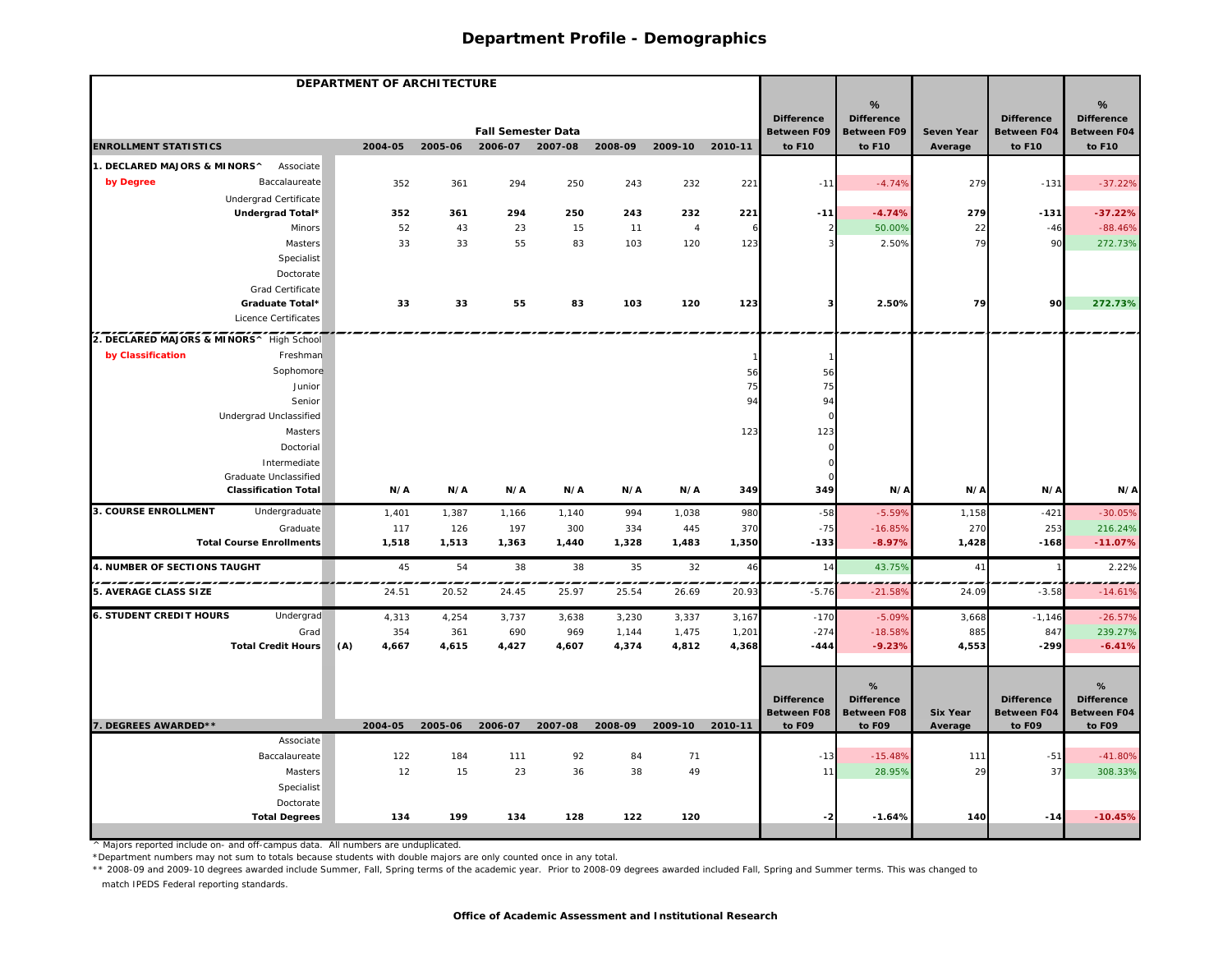|                                             | <b>DEPARTMENT OF ART</b> |                                  |                |                           |                |                |         |                                         |                                         |                 |                                         |                                         |
|---------------------------------------------|--------------------------|----------------------------------|----------------|---------------------------|----------------|----------------|---------|-----------------------------------------|-----------------------------------------|-----------------|-----------------------------------------|-----------------------------------------|
|                                             |                          |                                  |                |                           |                |                |         |                                         | %                                       |                 |                                         | %                                       |
|                                             |                          |                                  |                | <b>Fall Semester Data</b> |                |                |         | <b>Difference</b><br><b>Between F09</b> | <b>Difference</b><br><b>Between F09</b> | Seven Year      | <b>Difference</b><br><b>Between F04</b> | <b>Difference</b><br><b>Between F04</b> |
| <b>ENROLLMENT STATISTICS</b>                | 2004-05                  | 2005-06                          |                | 2006-07 2007-08           | 2008-09        | 2009-10        | 2010-11 | to F10                                  | to F10                                  | Average         | to F10                                  | to F10                                  |
| . DECLARED MAJORS & MINORS^<br>Associate    |                          |                                  |                |                           |                |                |         |                                         |                                         |                 |                                         |                                         |
| by Degree<br>Baccalaureate                  |                          | 474<br>484                       | 446            | 473                       | 501            | 562            | 596     | 34                                      | 6.05%                                   | 505             | 112                                     | 23.14%                                  |
| Undergrad Certificate                       |                          |                                  |                |                           |                |                |         |                                         |                                         |                 |                                         |                                         |
| Undergrad Total*                            |                          | 484<br>474                       | 446            | 473                       | 501            | 562            | 596     | 34                                      | 6.05%                                   | 505             | 112                                     | 23.14%                                  |
| Minors                                      |                          | 153<br>135                       | 107            | 85                        | 79             | 73             | 76      |                                         | 4.11%                                   | 101             | $-77$                                   | $-50.33%$                               |
| Masters                                     |                          | 17<br>9                          | 12             | 15                        | 12             | 16             | 22      |                                         | 37.50%                                  | 15              |                                         | 29.41%                                  |
| Specialist                                  |                          |                                  |                |                           |                |                |         |                                         |                                         |                 |                                         |                                         |
| Doctorate                                   |                          |                                  |                |                           |                |                |         |                                         |                                         |                 |                                         |                                         |
| Grad Certificate                            |                          |                                  |                |                           |                |                |         |                                         |                                         |                 |                                         |                                         |
| Graduate Total*                             |                          | 17<br>9                          | 12             | 15                        | 12             | 16             | 22      | 6                                       | 37.50%                                  | 15              | 5                                       | 29.41%                                  |
| Licence Certificates                        |                          | $\overline{4}$<br>$\overline{4}$ | $\overline{4}$ | $\overline{7}$            | 2              | $\overline{4}$ | 3       | $-1$                                    | $-25.00%$                               | $\overline{4}$  |                                         | $-25.00%$                               |
| 2. DECLARED MAJORS & MINORS^ High School    |                          |                                  |                |                           |                |                |         |                                         |                                         |                 |                                         |                                         |
| by Classification<br>Freshman               |                          |                                  |                |                           |                |                | 181     | 181                                     |                                         |                 |                                         |                                         |
| Sophomore                                   |                          |                                  |                |                           |                |                | 171     | 171                                     |                                         |                 |                                         |                                         |
| Junior                                      |                          |                                  |                |                           |                |                | 158     | 158                                     |                                         |                 |                                         |                                         |
| Senior                                      |                          |                                  |                |                           |                |                | 151     | 151                                     |                                         |                 |                                         |                                         |
| Undergrad Unclassified                      |                          |                                  |                |                           |                |                |         | $\Omega$                                |                                         |                 |                                         |                                         |
| Masters                                     |                          |                                  |                |                           |                |                | 22      | 22                                      |                                         |                 |                                         |                                         |
| Doctorial                                   |                          |                                  |                |                           |                |                |         |                                         |                                         |                 |                                         |                                         |
| Intermediate                                |                          |                                  |                |                           |                |                |         |                                         |                                         |                 |                                         |                                         |
| Graduate Unclassified                       |                          |                                  |                |                           |                |                |         |                                         |                                         |                 |                                         |                                         |
| <b>Classification Total</b>                 |                          | N/A<br>N/A                       | N/A            | N/A                       | N/A            | N/A            | 683     | 683                                     | N/A                                     | N/A             | N/A                                     | N/A                                     |
| 3. COURSE ENROLLMENT<br>Undergraduate       | 2,335                    | 2,531                            | 2,408          | 2,367                     | 2,377          | 2,534          | 2,549   | 15                                      | 0.59%                                   | 2,443           | 214                                     | 9.16%                                   |
| Graduate                                    |                          | 52<br>32                         | 43             | 42                        | 37             | 49             | 47      | $-2$                                    | $-4.08%$                                | 43              |                                         | $-9.62%$                                |
| <b>Total Course Enrollments</b>             | 2,387                    | 2,563                            | 2,451          | 2,409                     | 2,414          | 2,583          | 2,596   | 13                                      | 0.50%                                   | 2,486           | 209                                     | 8.76%                                   |
| 4. NUMBER OF SECTIONS TAUGHT                |                          | 81<br>79                         | 85             | 85                        | 88             | 86             | 95      |                                         | 10.47%                                  | 86              | 14                                      | 17.28%                                  |
| <b>5. AVERAGE CLASS SIZE</b>                | 25.49                    | 28.82                            | 26.24          | 25.20                     | 24.72          | 26.91          | 24.2'   | $-2.70$                                 | $-10.03%$                               | 25.94           | $-1.28$                                 | $-5.02%$                                |
| <b>6. STUDENT CREDIT HOURS</b><br>Undergrad | 6,845                    | 7,367                            | 6,920          | 6,763                     | 6,785          | 7,244          | 7,287   | 43                                      | 0.59%                                   | 7,030           | 442                                     | 6.46%                                   |
| Grad                                        |                          | 153<br>84                        | 114            | 114                       | 102            | 126            | 126     |                                         | 0.00%                                   | 117             | $-27$                                   | $-17.65%$                               |
| <b>Total Credit Hours</b>                   | (A)<br>6,998             | 7,451                            | 7,034          | 6,877                     | 6,887          | 7,370          | 7,413   | 43                                      | 0.58%                                   | 7,147           | 415                                     | 5.93%                                   |
|                                             |                          |                                  |                |                           |                |                |         |                                         |                                         |                 |                                         |                                         |
|                                             |                          |                                  |                |                           |                |                |         |                                         | %                                       |                 |                                         | %                                       |
|                                             |                          |                                  |                |                           |                |                |         | <b>Difference</b><br><b>Between F08</b> | <b>Difference</b><br><b>Between F08</b> | <b>Six Year</b> | <b>Difference</b><br>Between F04        | <b>Difference</b><br>Between F04        |
| 7. DEGREES AWARDED**                        | 2004-05                  | 2005-06                          | 2006-07        | 2007-08                   | 2008-09        | 2009-10        | 2010-11 | to F09                                  | to F09                                  | Average         | to F09                                  | to F09                                  |
| Associate                                   |                          |                                  |                |                           |                |                |         |                                         |                                         |                 |                                         |                                         |
| Baccalaureate                               |                          | 84<br>90                         | 86             | 81                        | 64             | 66             |         |                                         | 3.13%                                   | 79              | $-18$                                   | $-21.43%$                               |
| Masters                                     |                          | 8<br>$\overline{7}$              | $\overline{7}$ | 5                         | $\overline{7}$ | 5              |         |                                         | $-28.57%$                               |                 | -3                                      | $-37.50%$                               |
| Specialist                                  |                          |                                  |                |                           |                |                |         |                                         |                                         |                 |                                         |                                         |
| Doctorate                                   |                          |                                  |                |                           |                |                |         |                                         |                                         |                 |                                         |                                         |
| <b>Total Degrees</b>                        |                          | 97<br>92                         | 93             | 86                        | 71             | 71             |         |                                         | 0.00%                                   | 85              | $-21$                                   | $-22.83%$                               |
|                                             |                          |                                  |                |                           |                |                |         |                                         |                                         |                 |                                         |                                         |

^ Majors reported include on- and off-campus data. All numbers are unduplicated.

\*Department numbers may not sum to totals because students with double majors are only counted once in any total.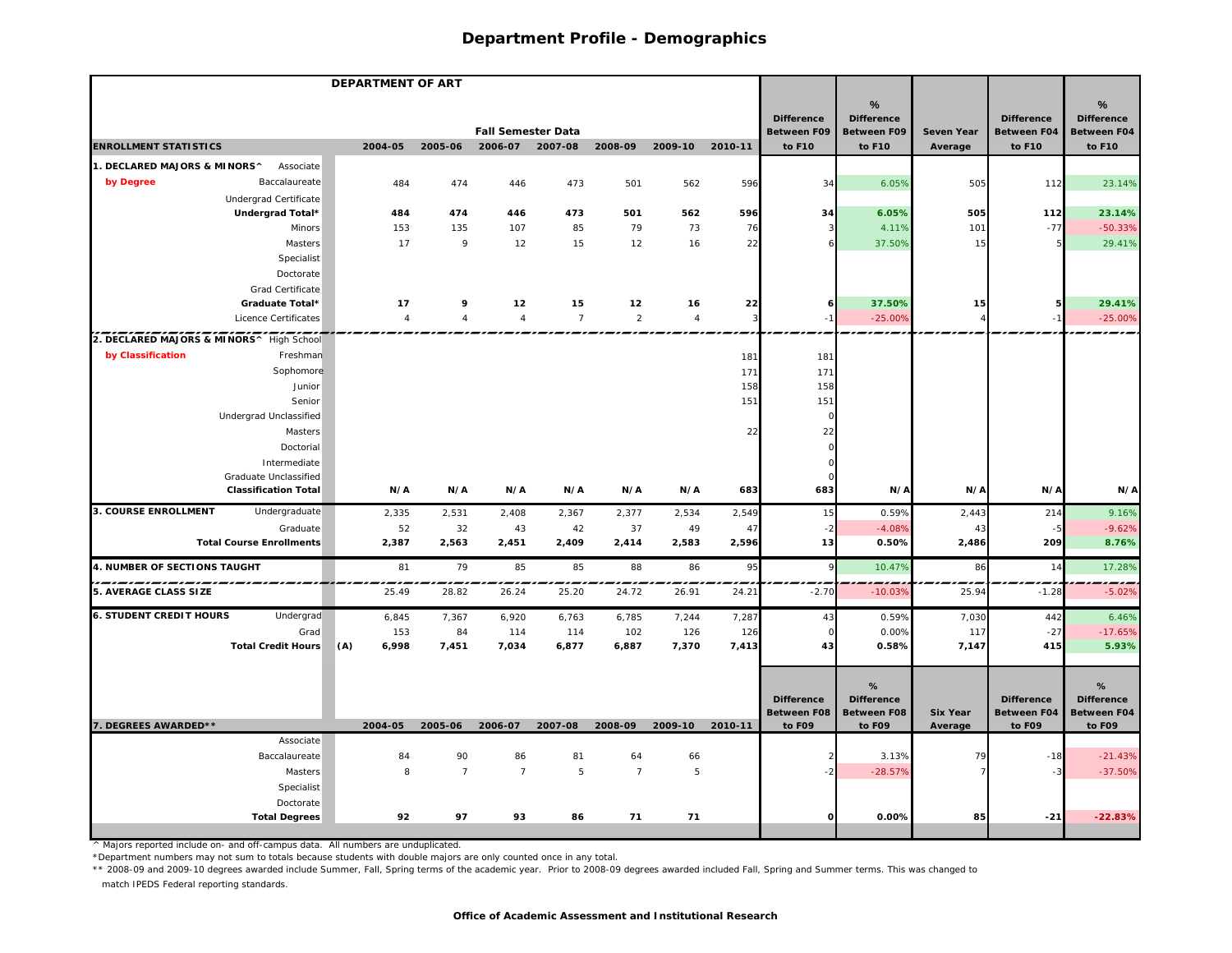|                                                    |            | DEPARTMENT OF BIOLOGY |              |                           |                |                |                |         |                                         |                                         |                            |                                         |                                         |
|----------------------------------------------------|------------|-----------------------|--------------|---------------------------|----------------|----------------|----------------|---------|-----------------------------------------|-----------------------------------------|----------------------------|-----------------------------------------|-----------------------------------------|
|                                                    |            |                       |              |                           |                |                |                |         |                                         | %                                       |                            |                                         | %                                       |
|                                                    |            |                       |              | <b>Fall Semester Data</b> |                |                |                |         | <b>Difference</b><br><b>Between F09</b> | <b>Difference</b><br><b>Between F09</b> | <b>Seven Year</b>          | <b>Difference</b><br><b>Between F04</b> | <b>Difference</b><br>Between F04        |
| <b>ENROLLMENT STATISTICS</b>                       |            | 2004-05               | 2005-06      | 2006-07                   | 2007-08        | 2008-09        | 2009-10        | 2010-11 | to F10                                  | to F10                                  | Average                    | to F10                                  | to F10                                  |
| . DECLARED MAJORS & MINORS^                        | Associate  |                       |              |                           |                |                |                |         |                                         |                                         |                            |                                         |                                         |
| by Degree<br>Baccalaureate                         |            | 642                   | 645          | 653                       | 694            | 712            | 788            | 816     | 28                                      | 3.55%                                   | 707                        | 174                                     | 27.10%                                  |
| Undergrad Certificate                              |            |                       |              | $\overline{1}$            | $\overline{3}$ | $\mathbf{3}$   | $\overline{4}$ |         |                                         | $-50.00%$                               |                            |                                         |                                         |
| Undergrad Total*                                   |            | 642                   | 645          | 654                       | 695            | 713            | 788            | 816     | 28                                      | 3.55%                                   | 708                        | 174                                     | 27.10%                                  |
|                                                    | Minors     | 55                    | 45           | 47                        | 33             | 34             | 39             | 42      |                                         | 7.69%                                   | 42                         | $-13$                                   | $-23.64%$                               |
|                                                    | Masters    | 39                    | 42           | 43                        | 37             | 40             | 36             | 45      |                                         | 25.00%                                  | 40                         |                                         | 15.38%                                  |
|                                                    | Specialist |                       |              |                           |                |                |                |         |                                         |                                         |                            |                                         |                                         |
|                                                    | Doctorate  |                       |              |                           |                |                |                |         |                                         |                                         |                            |                                         |                                         |
| Grad Certificate                                   |            |                       |              | $\overline{4}$            | 12             | 12             | $\overline{4}$ |         |                                         | 100.00%                                 |                            |                                         |                                         |
| Graduate Total*                                    |            | 39                    | 42           | 44                        | 39             | 40             | 36             | 46      | 10                                      | 27.78%                                  | 41                         |                                         | 17.95%                                  |
| Licence Certificates                               |            | $\overline{4}$        | $\mathbf{3}$ |                           |                | $\overline{1}$ |                |         |                                         |                                         |                            |                                         | $-100.00%$                              |
| 2. DECLARED MAJORS & MINORS^ High School           |            |                       |              |                           |                |                |                |         |                                         |                                         |                            |                                         |                                         |
| by Classification                                  | Freshman   |                       |              |                           |                |                |                | 249     | 249                                     |                                         |                            |                                         |                                         |
|                                                    | Sophomore  |                       |              |                           |                |                |                | 203     | 203                                     |                                         |                            |                                         |                                         |
|                                                    | Junior     |                       |              |                           |                |                |                | 160     | 160                                     |                                         |                            |                                         |                                         |
|                                                    | Senior     |                       |              |                           |                |                |                | 163     | 163                                     |                                         |                            |                                         |                                         |
| Undergrad Unclassified                             |            |                       |              |                           |                |                |                | 73      | 73                                      |                                         |                            |                                         |                                         |
|                                                    | Masters    |                       |              |                           |                |                |                | 45      | 45                                      |                                         |                            |                                         |                                         |
|                                                    | Doctorial  |                       |              |                           |                |                |                |         |                                         |                                         |                            |                                         |                                         |
| Intermediate<br>Graduate Unclassified              |            |                       |              |                           |                |                |                |         |                                         |                                         |                            |                                         |                                         |
| <b>Classification Total</b>                        |            | N/A                   | N/A          | N/A                       | N/A            | N/A            | N/A            | 897     | 897                                     | N/A                                     | N/A                        | N/A                                     | N/A                                     |
| 3. COURSE ENROLLMENT<br>Undergraduate              |            | 1,954                 | 1,990        | 1,910                     | 1,790          | 1,843          | 2,034          | 2,025   | $-9$                                    | $-0.44%$                                | 1,935                      | 71                                      | 3.63%                                   |
|                                                    | Graduate   | 162                   | 169          | 169                       | 167            | 161            | 126            | 179     | 53                                      | 42.06%                                  | 162                        | 17                                      | 10.49%                                  |
| <b>Total Course Enrollments</b>                    |            | 2,116                 | 2,159        | 2,079                     | 1,957          | 2,004          | 2,160          | 2,204   | 44                                      | 2.04%                                   | 2,097                      | 88                                      | 4.16%                                   |
| 4. NUMBER OF SECTIONS TAUGHT                       |            | 47                    | 44           | 45                        | 40             | 39             | 43             | 46      |                                         | 6.98%                                   | 43                         | $-1$                                    | $-2.13%$                                |
| ,,,,,,,,,,,,,,,,,,<br><b>5. AVERAGE CLASS SIZE</b> |            | 38.46                 | 40.66        | 38.82                     | 41.70          | 42.10          | 42.91          | 43.07   | 0.16                                    | ---<br>0.37%                            | 41.10                      | 4.61                                    | 11.99%                                  |
| <b>6. STUDENT CREDIT HOURS</b>                     | Undergrad  | 6,502                 | 6,636        | 6,433                     | 6,121          | 6,237          | 6,926          | 7,009   | 83                                      | 1.20%                                   | 6,552                      | 507                                     | 7.80%                                   |
|                                                    | Grad       | 447                   | 451          | 441                       | 371            | 409            | 302            | 475     | 173                                     | 57.28%                                  | 414                        | 28                                      | 6.26%                                   |
| <b>Total Credit Hours</b>                          |            | (A)<br>6,949          | 7,087        | 6,874                     | 6,492          | 6,646          | 7,228          | 7,484   | 256                                     | 3.54%                                   | 6,966                      | 535                                     | 7.70%                                   |
|                                                    |            |                       |              |                           |                |                |                |         |                                         |                                         |                            |                                         |                                         |
|                                                    |            |                       |              |                           |                |                |                |         |                                         | %                                       |                            |                                         | %                                       |
|                                                    |            |                       |              |                           |                |                |                |         | <b>Difference</b><br><b>Between F08</b> | <b>Difference</b><br><b>Between F08</b> |                            | <b>Difference</b><br><b>Between F04</b> | <b>Difference</b><br><b>Between F04</b> |
| 7. DEGREES AWARDED**                               |            | 2004-05               | 2005-06      | 2006-07                   | 2007-08        | 2008-09        | 2009-10        | 2010-11 | to F09                                  | to F09                                  | <b>Six Year</b><br>Average | to F09                                  | to F09                                  |
|                                                    | Associate  |                       |              |                           |                |                |                |         |                                         |                                         |                            |                                         |                                         |
| Baccalaureate                                      |            | 97                    | 107          | 104                       | 120            | 108            | 118            |         | 10                                      | 9.26%                                   | 109                        | 21                                      | 21.65%                                  |
| Post Baccalaureate Certificate                     |            |                       |              |                           |                |                | 5              |         |                                         |                                         |                            |                                         |                                         |
|                                                    | Masters    | 18                    | 16           | 22                        | 21             | 18             | 15             |         | -3                                      | $-16.67%$                               | 18                         |                                         | $-16.67%$                               |
|                                                    | Specialist |                       |              |                           |                |                |                |         |                                         |                                         |                            |                                         |                                         |
|                                                    | Doctorate  |                       |              |                           |                |                |                |         |                                         |                                         |                            |                                         |                                         |
| <b>Total Degrees</b>                               |            | 115                   | 123          | 126                       | 141            | 126            | 138            |         | 12                                      | 9.52%                                   | 128                        | 23                                      | 20.00%                                  |

^ Majors reported include on- and off-campus data. All numbers are unduplicated.

\*Department numbers may not sum to totals because students with double majors are only counted once in any total.

\*\* 2008-09 and 2009-10 degrees awarded include Summer, Fall, Spring terms of the academic year. Prior to 2008-09 degrees awarded included Fall, Spring and Summer terms. This was changed to

match IPEDS Federal reporting standards.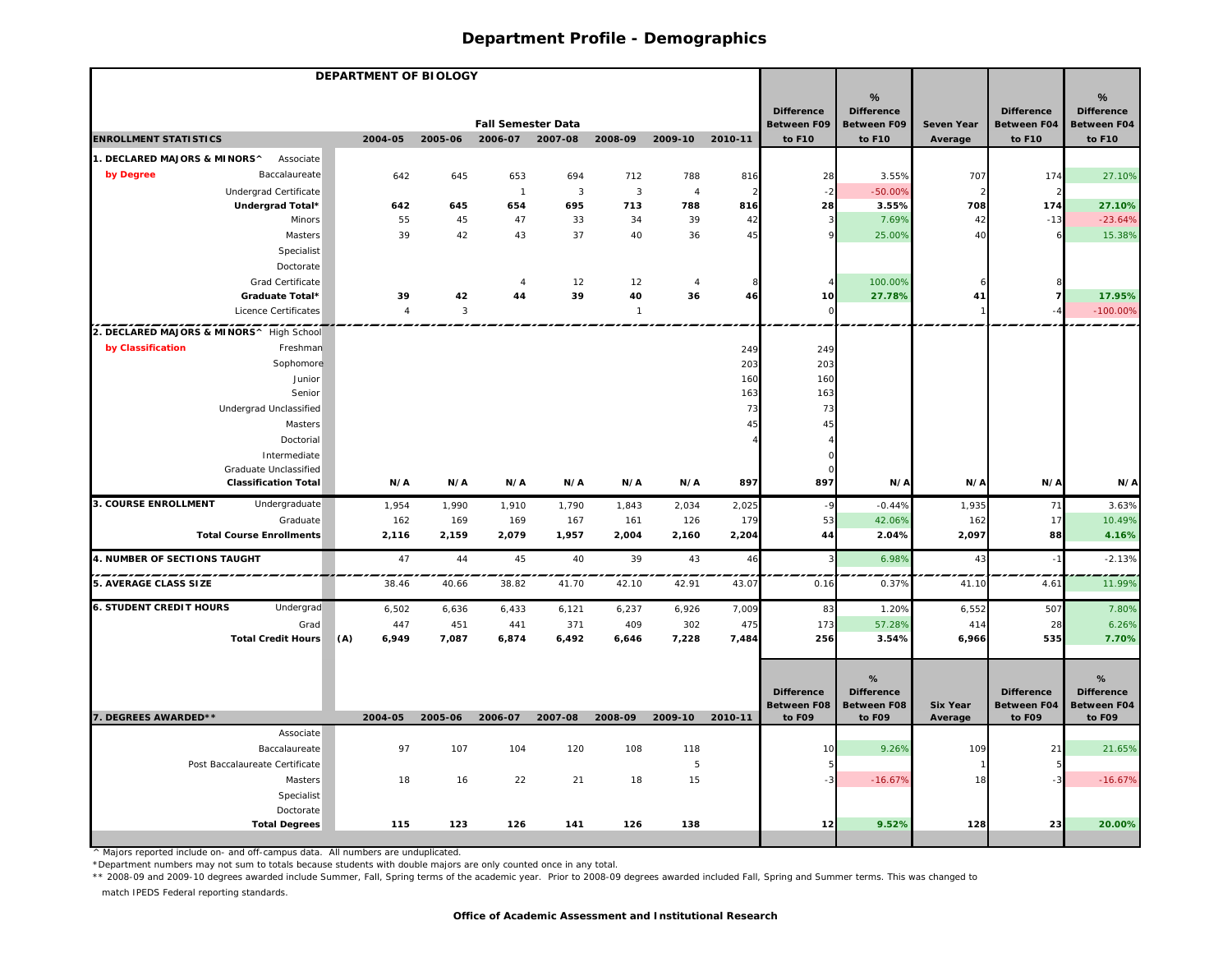|                                             | DEPARTMENT OF CHEMISTRY |                |                           |                 |                |              |         |                                         |                                         |                   |                                  |                                         |
|---------------------------------------------|-------------------------|----------------|---------------------------|-----------------|----------------|--------------|---------|-----------------------------------------|-----------------------------------------|-------------------|----------------------------------|-----------------------------------------|
|                                             |                         |                |                           |                 |                |              |         |                                         | %                                       |                   |                                  | %                                       |
|                                             |                         |                | <b>Fall Semester Data</b> |                 |                |              |         | <b>Difference</b><br><b>Between F09</b> | <b>Difference</b><br><b>Between F09</b> | <b>Seven Year</b> | <b>Difference</b><br>Between F04 | <b>Difference</b><br><b>Between F04</b> |
| <b>ENROLLMENT STATISTICS</b>                | 2004-05                 | 2005-06        |                           | 2006-07 2007-08 | 2008-09        | 2009-10      | 2010-11 | to F10                                  | to F10                                  | Average           | to F10                           | to F10                                  |
| 1. DECLARED MAJORS & MINORS^<br>Associate   | $\overline{2}$          | $\overline{1}$ | $\mathbf{3}$              | $\sqrt{2}$      |                | $\mathbf{1}$ |         |                                         | 0.00%                                   |                   |                                  | $-50.00%$                               |
| by Degree<br>Baccalaureate                  | 140                     | 163            | 147                       | 137             | 136            | 148          | 170     | 22                                      | 14.86%                                  | 149               | 30                               | 21.43%                                  |
| Undergrad Certificate                       |                         |                |                           |                 |                |              |         |                                         |                                         |                   |                                  |                                         |
| Undergrad Total*                            | 142                     | 164            | 149                       | 137             | 136            | 149          | 171     | 22                                      | 14.77%                                  | 150               | 29                               | 20.42%                                  |
| Minors                                      | 71                      | 85             | 87                        | 68              | 66             | 61           | 71      | 10                                      | 16.39%                                  | 73                | $\Omega$                         | 0.00%                                   |
| Masters                                     | 11                      | 11             | $\overline{7}$            | 13              | 10             | 16           | 20      |                                         | 25.00%                                  | 13                |                                  | 81.82%                                  |
| Specialist                                  |                         |                |                           |                 |                |              |         |                                         |                                         |                   |                                  |                                         |
| Doctorate                                   |                         |                |                           |                 |                |              |         |                                         |                                         |                   |                                  |                                         |
| Grad Certificate                            |                         |                |                           |                 |                |              |         |                                         |                                         |                   |                                  |                                         |
| Graduate Total*                             | 11                      | 11             | $\overline{7}$            | 13              | 10             | 16           | 20      |                                         | 25.00%                                  | 13                |                                  | 81.82%                                  |
| Licence Certificates                        | $\overline{3}$          | $\overline{2}$ |                           |                 |                |              |         |                                         |                                         | $\mathbf{1}$      |                                  | $-100.00\%$                             |
| 2. DECLARED MAJORS & MINORS^ High School    |                         |                |                           |                 |                |              |         |                                         |                                         |                   |                                  |                                         |
| by Classification<br>Freshman               |                         |                |                           |                 |                |              | 36      | 36                                      |                                         |                   |                                  |                                         |
| Sophomore                                   |                         |                |                           |                 |                |              | 52      | 52                                      |                                         |                   |                                  |                                         |
| Junior                                      |                         |                |                           |                 |                |              | 74      | 74                                      |                                         |                   |                                  |                                         |
| Senior                                      |                         |                |                           |                 |                |              | 77      | 77                                      |                                         |                   |                                  |                                         |
| Undergrad Unclassified                      |                         |                |                           |                 |                |              |         |                                         |                                         |                   |                                  |                                         |
| Masters                                     |                         |                |                           |                 |                |              | 20      | 20                                      |                                         |                   |                                  |                                         |
| Doctorial                                   |                         |                |                           |                 |                |              |         |                                         |                                         |                   |                                  |                                         |
| Intermediate                                |                         |                |                           |                 |                |              |         |                                         |                                         |                   |                                  |                                         |
| Graduate Unclassified                       |                         |                |                           |                 |                |              |         |                                         |                                         |                   |                                  |                                         |
| <b>Classification Total</b>                 | N/A                     | N/A            | N/A                       | N/A             | N/A            | N/A          | 262     | 262                                     | N/A                                     | N/A               | N/A                              | N/A                                     |
| 3. COURSE ENROLLMENT<br>Undergraduate       | 1,624                   | 1,668          | 1,654                     | 1,680           | 1,764          | 1,802        | 1,946   | 144                                     | 7.99%                                   | 1,734             | 322                              | 19.83%                                  |
| Graduate                                    | 61                      | 59             | 66                        | 88              | 67             | 105          | 106     |                                         | 0.95%                                   | 79                | 45                               | 73.77%                                  |
| <b>Total Course Enrollments</b>             | 1,685                   | 1,727          | 1,720                     | 1,768           | 1,831          | 1,907        | 2,052   | 145                                     | 7.60%                                   | 1,813             | 367                              | 21.78%                                  |
| 4. NUMBER OF SECTIONS TAUGHT                | 22                      | 23             | 23                        | 23              | 23             | 25           | 26      |                                         | 4.00%                                   | 24                |                                  | 18.18%                                  |
| <b>5. AVERAGE CLASS SIZE</b>                | 71.77                   | 70.13          | 69.39                     | 71.70           | 74.13          | 71.64        | 73.8'   | 2.17                                    | 3.03%                                   | 71.80             | 2.04                             | 2.84%                                   |
| <b>6. STUDENT CREDIT HOURS</b><br>Undergrad | 6,072                   | 6,147          | 6,191                     | 6,397           | 6,736          | 7,078        | 7,587   | 509                                     | 7.19%                                   | 6,601             | 1,515                            | 24.95%                                  |
| Grad                                        | 203                     | 196            | 217                       | 304             | 248            | 313          | 333     | 20                                      | 6.39%                                   | 259               | 130                              | 64.04%                                  |
| <b>Total Credit Hours</b>                   | (A)<br>6,275            | 6,343          | 6,408                     | 6,701           | 6,984          | 7,391        | 7,920   | 529                                     | 7.16%                                   | 6,860             | 1,645                            | 26.22%                                  |
|                                             |                         |                |                           |                 |                |              |         |                                         |                                         |                   |                                  |                                         |
|                                             |                         |                |                           |                 |                |              |         |                                         | %                                       |                   |                                  | %                                       |
|                                             |                         |                |                           |                 |                |              |         | <b>Difference</b>                       | <b>Difference</b>                       |                   | <b>Difference</b>                | <b>Difference</b>                       |
| 7. DEGREES AWARDED**                        | 2004-05                 | 2005-06        | 2006-07                   | 2007-08         | 2008-09        | 2009-10      | 2010-11 | <b>Between F08</b><br>to F09            | <b>Between F08</b><br>to F09            | <b>Six Year</b>   | Between F04<br>to F09            | Between F04                             |
| Associate                                   |                         |                |                           |                 |                |              |         |                                         |                                         | Average           |                                  | to F09                                  |
| Baccalaureate                               | 28                      | 45             | 52                        | 33              | 33             | 34           |         |                                         | 3.03%                                   | 38                |                                  | 21.43%                                  |
| Masters                                     | 5                       | 9              | 5                         | $\overline{4}$  | $\overline{4}$ | 9            |         |                                         | 125.00%                                 |                   |                                  | 80.00%                                  |
| Specialist                                  |                         |                |                           |                 |                |              |         |                                         |                                         |                   |                                  |                                         |
| Doctorate                                   |                         |                |                           |                 |                |              |         |                                         |                                         |                   |                                  |                                         |
| <b>Total Degrees</b>                        | 33                      | 54             | 57                        | 37              | 37             | 43           |         |                                         | 16.22%                                  | 44                | 10                               | 30.30%                                  |
|                                             |                         |                |                           |                 |                |              |         |                                         |                                         |                   |                                  |                                         |

^ Majors reported include on- and off-campus data. All numbers are unduplicated.

\*Department numbers may not sum to totals because students with double majors are only counted once in any total.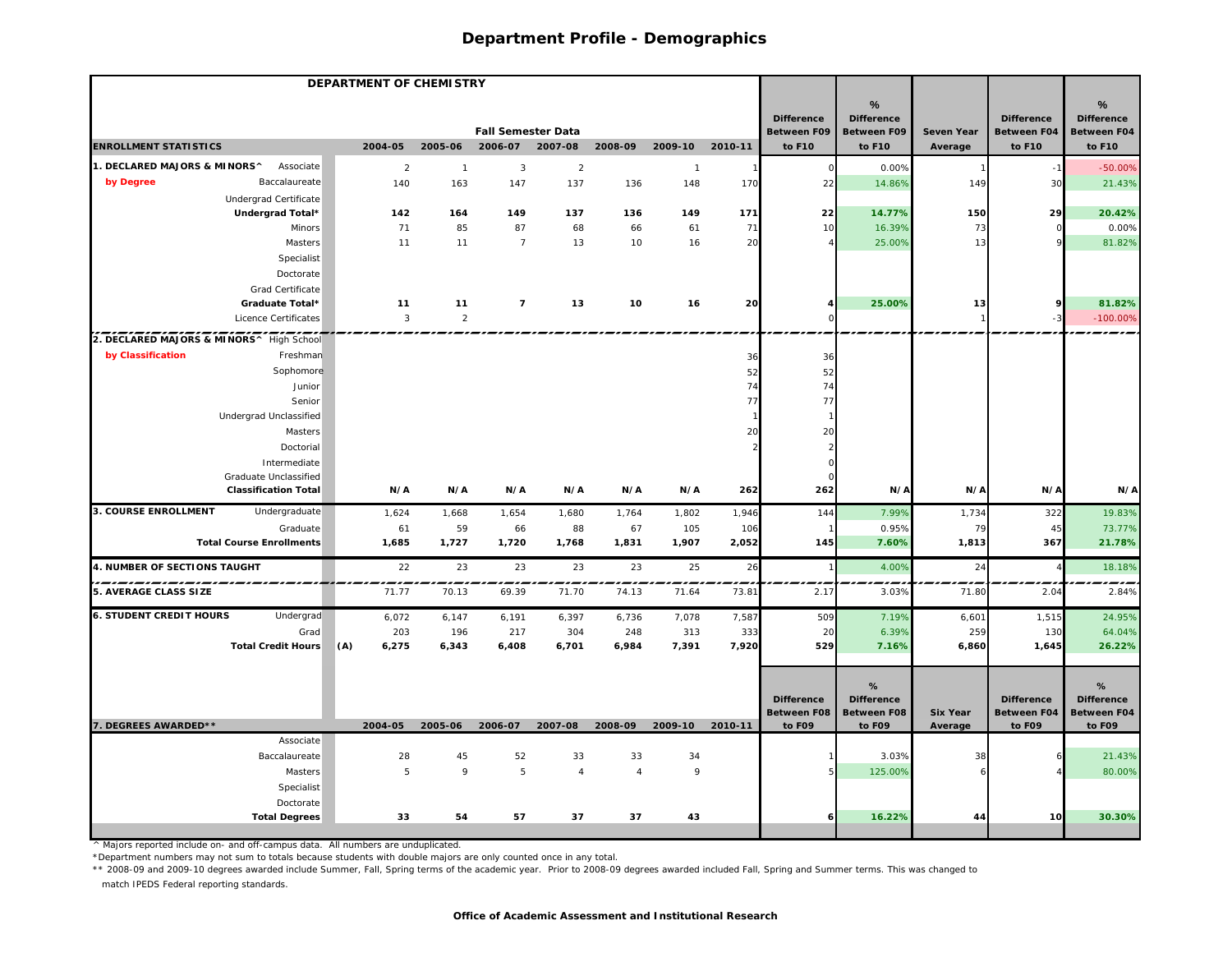| CENTER FOR INFORMATION & COMMUNICATION SCIENCES |            |                |                           |         |         |         |         |                                         |                                         |                   |                                         |                                         |
|-------------------------------------------------|------------|----------------|---------------------------|---------|---------|---------|---------|-----------------------------------------|-----------------------------------------|-------------------|-----------------------------------------|-----------------------------------------|
|                                                 |            |                |                           |         |         |         |         | <b>Difference</b>                       | %<br><b>Difference</b>                  |                   | <b>Difference</b>                       | %<br><b>Difference</b>                  |
|                                                 |            |                | <b>Fall Semester Data</b> |         |         |         |         | Between F09                             | <b>Between F09</b>                      | <b>Seven Year</b> | <b>Between F04</b>                      | <b>Between F04</b>                      |
| <b>ENROLLMENT STATISTICS</b>                    | 2004-05    | 2005-06        | 2006-07                   | 2007-08 | 2008-09 | 2009-10 | 2010-11 | to F10                                  | to F10                                  | Average           | to F10                                  | to F10                                  |
| 1. DECLARED MAJORS & MINORS^<br>Associate       |            |                |                           |         |         |         |         |                                         |                                         |                   |                                         |                                         |
| by Degree<br>Baccalaureate                      |            |                |                           |         |         |         |         |                                         |                                         |                   |                                         |                                         |
| Undergrad Certificate                           |            |                |                           |         |         |         |         |                                         |                                         |                   |                                         |                                         |
| Undergrad Total*                                |            |                |                           |         |         |         |         |                                         |                                         |                   |                                         |                                         |
| Minors                                          |            | 59             |                           |         | 67      |         |         |                                         |                                         |                   |                                         | 17.91%                                  |
| <b>Masters</b><br>Specialist                    | 67         |                | 68                        | 58      |         | 71      | 79      |                                         | 11.27%                                  | 67                | 12                                      |                                         |
| Doctorate                                       |            |                |                           |         |         |         |         |                                         |                                         |                   |                                         |                                         |
| Grad Certificate                                |            |                |                           |         |         | 3       |         |                                         | 100.00%                                 |                   |                                         |                                         |
| Graduate Total*                                 | 67         | 59             | 68                        | 58      | 67      | 74      | 84      | 10                                      | 13.51%                                  | 68                | 17                                      | 25.37%                                  |
| Licence Certificates                            |            |                |                           |         |         |         |         |                                         |                                         |                   |                                         |                                         |
| 2. DECLARED MAJORS & MINORS^ High School        |            |                |                           |         |         |         |         |                                         |                                         |                   |                                         |                                         |
| by Classification<br>Freshman                   |            |                |                           |         |         |         |         |                                         |                                         |                   |                                         |                                         |
| Sophomore                                       |            |                |                           |         |         |         |         |                                         |                                         |                   |                                         |                                         |
| Junior                                          |            |                |                           |         |         |         |         |                                         |                                         |                   |                                         |                                         |
| Senior                                          |            |                |                           |         |         |         |         |                                         |                                         |                   |                                         |                                         |
| Undergrad Unclassified                          |            |                |                           |         |         |         |         |                                         |                                         |                   |                                         |                                         |
| <b>Masters</b>                                  |            |                |                           |         |         |         | 82      | 82                                      |                                         |                   |                                         |                                         |
| Doctorial                                       |            |                |                           |         |         |         |         |                                         |                                         |                   |                                         |                                         |
| Intermediate<br>Graduate Unclassified           |            |                |                           |         |         |         |         |                                         |                                         |                   |                                         |                                         |
| <b>Classification Total</b>                     | N/A        | N/A            | N/A                       | N/A     | N/A     | N/A     | 84      | 84                                      | N/A                                     | N/A               | N/A                                     | N/A                                     |
| 3. COURSE ENROLLMENT<br>Undergraduate           |            |                |                           |         |         |         |         |                                         |                                         |                   |                                         |                                         |
| Graduate                                        | 209        | 191            | 237                       | 202     | 225     | 236     | 257     | 21                                      | 8.90%                                   | 222               | 48                                      | 22.97%                                  |
| <b>Total Course Enrollments</b>                 | 209        | 191            | 237                       | 202     | 225     | 236     | 257     | 21                                      | 8.90%                                   | 222               | 48                                      | 22.97%                                  |
| 4. NUMBER OF SECTIONS TAUGHT                    | 9          | $\overline{7}$ | 9                         | 9       | 8       | 6       |         | $\mathcal{C}$                           | 0.00%                                   | 8                 | $-3$                                    | $-33.33%$                               |
| <b>5. AVERAGE CLASS SIZE</b>                    | 20.88      | 20.86          | 23.89                     | 20.00   | 26.13   | 36.67   | 40.67   | 4.00                                    | 10.91%                                  | 27.0              | 19.79                                   | 94.78%                                  |
| <b>6. STUDENT CREDIT HOURS</b><br>Undergrad     |            |                |                           |         |         |         |         |                                         |                                         |                   |                                         |                                         |
| Grad                                            | 592        | 545            | 680                       | 573     | 715     | 771     | 832     | 61                                      | 7.91%                                   | 673               | 240                                     | 40.54%                                  |
| <b>Total Credit Hours</b>                       | (A)<br>592 | 545            | 680                       | 573     | 715     | 771     | 832     | 61                                      | 7.91%                                   | 673               | 240                                     | 40.54%                                  |
|                                                 |            |                |                           |         |         |         |         |                                         |                                         |                   |                                         |                                         |
|                                                 |            |                |                           |         |         |         |         |                                         | %                                       |                   |                                         | %                                       |
|                                                 |            |                |                           |         |         |         |         | <b>Difference</b><br><b>Between F08</b> | <b>Difference</b><br><b>Between F08</b> | <b>Six Year</b>   | <b>Difference</b><br><b>Between F04</b> | <b>Difference</b><br><b>Between F04</b> |
| 7. DEGREES AWARDED**                            | 2004-05    | 2005-06        | 2006-07                   | 2007-08 | 2008-09 | 2009-10 | 2010-11 | to F09                                  | to F09                                  | Average           | to F09                                  | to F09                                  |
| Associate                                       |            |                |                           |         |         |         |         |                                         |                                         |                   |                                         |                                         |
| Baccalaureate                                   |            |                |                           |         |         |         |         |                                         |                                         |                   |                                         |                                         |
| <b>Masters</b>                                  | 44         | 37             | 43                        | 39      | 40      | 47      |         |                                         | 17.50%                                  | 4 <sup>2</sup>    |                                         | 6.82%                                   |
| Specialist                                      |            |                |                           |         |         |         |         |                                         |                                         |                   |                                         |                                         |
| Doctorate                                       |            |                |                           |         |         |         |         |                                         |                                         |                   |                                         |                                         |
| <b>Total Degrees</b>                            | 44         | 37             | 43                        | 39      | 40      | 47      |         |                                         | 17.50%                                  | 42                |                                         | 6.82%                                   |

^ Majors reported include on- and off-campus data. All numbers are unduplicated.

\*Department numbers may not sum to totals because students with double majors are only counted once in any total.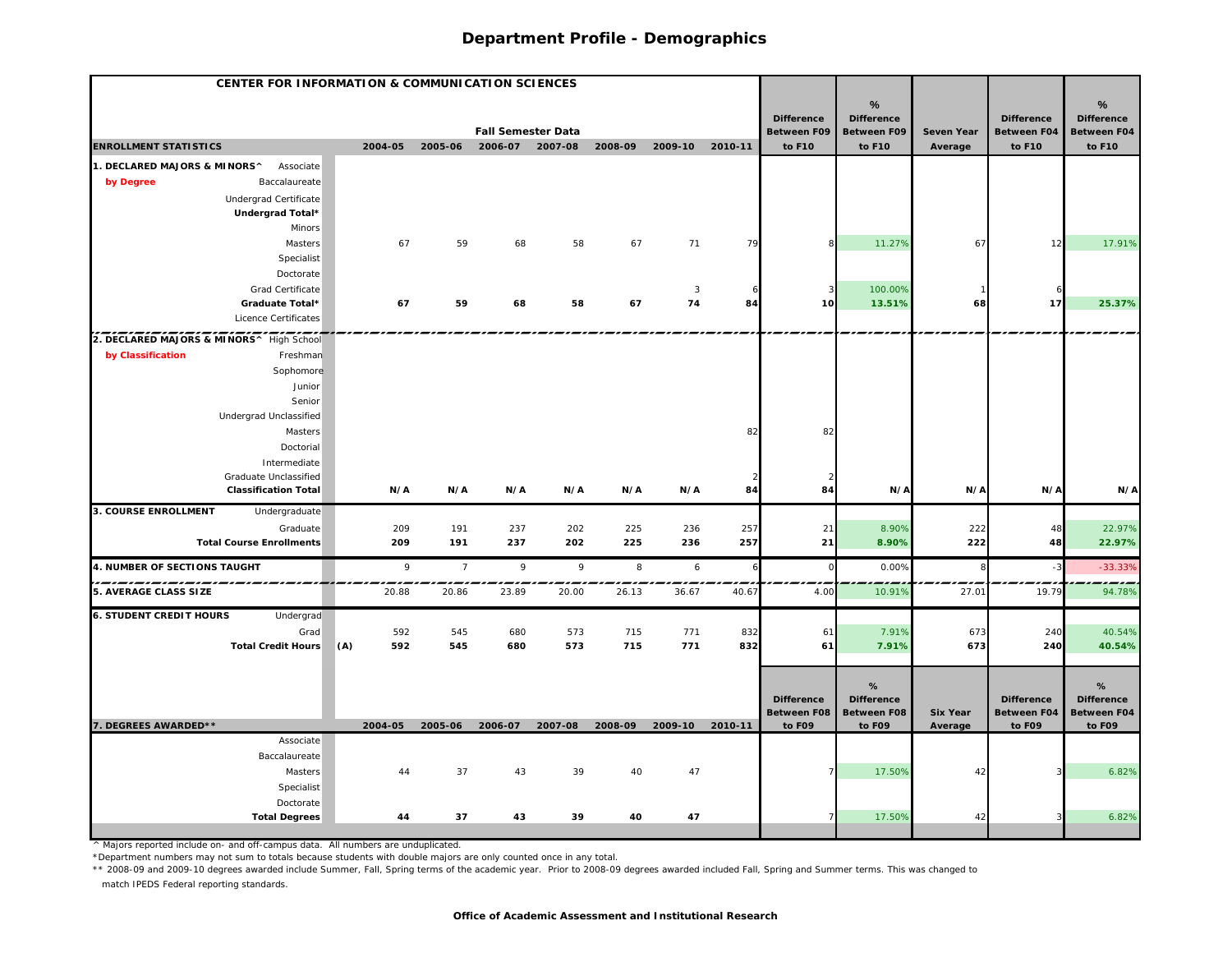| DEPARTMENT OF CRIMINAL JUSTICE & CRIMINOLOGY |                |                |                           |                |                |                |            |                       |                              |                            |                              |                        |
|----------------------------------------------|----------------|----------------|---------------------------|----------------|----------------|----------------|------------|-----------------------|------------------------------|----------------------------|------------------------------|------------------------|
|                                              |                |                |                           |                |                |                |            | <b>Difference</b>     | %<br><b>Difference</b>       |                            | <b>Difference</b>            | %<br><b>Difference</b> |
|                                              |                |                | <b>Fall Semester Data</b> |                |                |                |            | <b>Between F09</b>    | <b>Between F09</b>           | Seven Year                 | <b>Between F04</b>           | Between F04            |
| <b>ENROLLMENT STATISTICS</b>                 | 2004-05        | 2005-06        | 2006-07 2007-08           |                | 2008-09        | 2009-10        | 2010-11    | to F10                | to F10                       | Average                    | to F10                       | to F10                 |
| 1. DECLARED MAJORS & MINORS^<br>Associate    | 16             | 14             | 10                        | $\overline{4}$ | $\,9\,$        | 8              |            |                       | $-50.00%$                    | $\circ$                    | $-12$                        | $-75.00%$              |
| by Degree<br>Baccalaureate                   | 611            | 598            | 535                       | 465            | 435            | 458            | 517        | 59                    | 12.88%                       | 517                        | $-94$                        | $-15.38%$              |
| Undergrad Certificate                        |                |                |                           |                |                |                |            |                       |                              |                            |                              |                        |
| Undergrad Total*                             | 621<br>87      | 608            | 542                       | 469            | 441            | 463<br>117     | 520<br>187 | 57<br>70              | 12.31%<br>59.83%             | 523<br>119                 | $-101$                       | $-16.26%$              |
| Minors<br>Masters                            |                | 106            | 108                       | 103            | 122            |                |            |                       |                              |                            | 100                          | 114.94%                |
| Specialist                                   |                |                |                           |                |                |                |            |                       |                              |                            |                              |                        |
| Doctorate                                    |                |                |                           |                |                |                |            |                       |                              |                            |                              |                        |
| Grad Certificate                             |                |                |                           |                |                |                |            |                       |                              |                            |                              |                        |
| Graduate Total*                              |                |                |                           |                |                |                |            |                       |                              |                            |                              |                        |
| Licence Certificates                         |                |                |                           |                |                |                |            |                       |                              |                            |                              |                        |
| 2. DECLARED MAJORS & MINORS^ High School     |                |                |                           |                |                |                |            |                       |                              |                            |                              |                        |
| by Classification<br>Freshman                |                |                |                           |                |                |                | 158        | 158                   |                              |                            |                              |                        |
| Sophomore                                    |                |                |                           |                |                |                | 192        | 192                   |                              |                            |                              |                        |
| Junior                                       |                |                |                           |                |                |                | 164        | 164                   |                              |                            |                              |                        |
| Senior                                       |                |                |                           |                |                |                | 128        | 128                   |                              |                            |                              |                        |
| Undergrad Unclassified                       |                |                |                           |                |                |                |            |                       |                              |                            |                              |                        |
| Masters                                      |                |                |                           |                |                |                |            |                       |                              |                            |                              |                        |
| Doctorial                                    |                |                |                           |                |                |                |            |                       |                              |                            |                              |                        |
| Intermediate                                 |                |                |                           |                |                |                |            |                       |                              |                            |                              |                        |
| Graduate Unclassified                        |                |                |                           |                |                |                |            |                       |                              |                            |                              |                        |
| <b>Classification Total</b>                  | N/A            | N/A            | N/A                       | N/A            | N/A            | N/A            | 642        | 642                   | N/A                          | N/A                        | N/A                          | N/A                    |
| 3. COURSE ENROLLMENT<br>Undergraduate        | 1,574          | 1,499          | 1,485                     | 1,421          | 1,275          | 1,143          | 1,412      | 269                   | 23.53%                       | 1,401                      | $-162$                       | $-10.29%$              |
| Graduate                                     | 15             | 9              | 13                        | 6              | 12             | 8              |            |                       | 0.00%                        | 10                         | $-7$                         | $-46.67%$              |
| <b>Total Course Enrollments</b>              | 1,589          | 1,508          | 1,498                     | 1,427          | 1,287          | 1,151          | 1,420      | 269                   | 23.37%                       | 1,411                      | $-169$                       | $-10.64%$              |
| 4. NUMBER OF SECTIONS TAUGHT                 | 30             | 28             | 31                        | 30             | 29             | 26             | 29         |                       | 11.54%                       | 29                         | $-1$                         | $-3.33%$               |
| 5. AVERAGE CLASS SIZE                        | 46.36          | 45.89          | 38.97                     | 37.07          | 37.28          | 36.15          | 45.66      | 9.51                  | 26.31%                       | 41.05                      | $-0.70$                      | ---<br>$-1.51%$        |
| <b>6. STUDENT CREDIT HOURS</b><br>Undergrad  | 5,006          | 4,785          | 4,731                     | 4,503          | 4,005          | 3,429          | 4,222      | 793                   | 23.13%                       | 4,383                      | $-784$                       | $-15.66%$              |
| Grad                                         | 45             | 27             | 39                        | 18             | 36             | 24             | 24         |                       | 0.00%                        | 30                         | $-21$                        | $-46.67%$              |
| <b>Total Credit Hours</b>                    | (A)<br>5,051   | 4,812          | 4,770                     | 4,521          | 4,041          | 3,453          | 4,246      | 793                   | 22.97%                       | 4,413                      | $-805$                       | $-15.94%$              |
|                                              |                |                |                           |                |                |                |            |                       |                              |                            |                              |                        |
|                                              |                |                |                           |                |                |                |            |                       | %                            |                            |                              | %                      |
|                                              |                |                |                           |                |                |                |            | <b>Difference</b>     | <b>Difference</b>            |                            | <b>Difference</b>            | <b>Difference</b>      |
| 7. DEGREES AWARDED**                         | 2004-05        | 2005-06        | 2006-07                   | 2007-08        | 2008-09        | 2009-10        | 2010-11    | Between F08<br>to F09 | <b>Between F08</b><br>to F09 | <b>Six Year</b><br>Average | <b>Between F04</b><br>to F09 | Between F04<br>to F09  |
| Associate                                    | $\overline{4}$ | $\overline{3}$ | 6                         | $\overline{7}$ | $\overline{2}$ | $\overline{4}$ |            |                       | 100.00%                      |                            | $\Omega$                     | 0.00%                  |
| Baccalaureate                                | 138            | 149            | 132                       | 143            | 110            | 100            |            | $-10$                 | $-9.09%$                     | 129                        | $-38$                        | $-27.54%$              |
| Masters                                      |                |                |                           |                |                |                |            |                       |                              |                            |                              |                        |
| Specialist                                   |                |                |                           |                |                |                |            |                       |                              |                            |                              |                        |
|                                              |                |                |                           |                |                |                |            |                       |                              |                            |                              |                        |
| Doctorate<br><b>Total Degrees</b>            |                |                |                           |                |                |                |            |                       |                              |                            |                              | $-26.76%$              |

 $^\wedge$  Majors reported include on- and off-campus data. All numbers are unduplicated.

\*Department numbers may not sum to totals because students with double majors are only counted once in any total.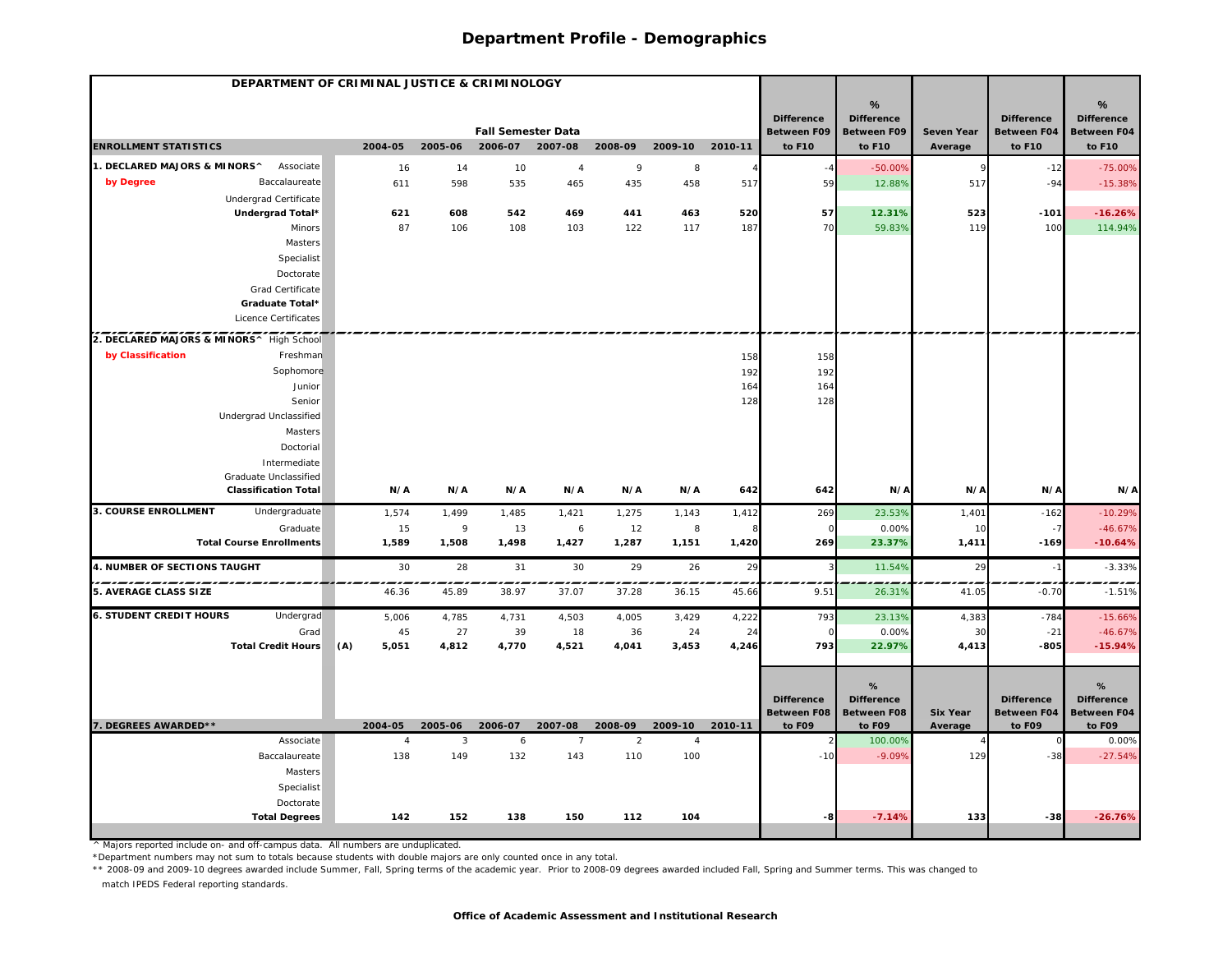|                                             | DEPARTMENT OF COMMUNICATION STUDIES |                |                           |         |         |                 |         |                                         |                                         |                            |                                         |                                  |
|---------------------------------------------|-------------------------------------|----------------|---------------------------|---------|---------|-----------------|---------|-----------------------------------------|-----------------------------------------|----------------------------|-----------------------------------------|----------------------------------|
|                                             |                                     |                |                           |         |         |                 |         |                                         | %                                       |                            |                                         | %                                |
|                                             |                                     |                | <b>Fall Semester Data</b> |         |         |                 |         | <b>Difference</b><br><b>Between F09</b> | <b>Difference</b><br><b>Between F09</b> | Seven Year                 | <b>Difference</b><br><b>Between F04</b> | <b>Difference</b><br>Between F04 |
| <b>ENROLLMENT STATISTICS</b>                | 2004-05                             | 2005-06        | 2006-07 2007-08           |         | 2008-09 | 2009-10 2010-11 |         | to F10                                  | to F10                                  | Average                    | to F10                                  | to F10                           |
| 1. DECLARED MAJORS & MINORS^<br>Associate   |                                     |                |                           |         |         |                 |         |                                         |                                         |                            |                                         |                                  |
| by Degree<br>Baccalaureate                  | 153                                 | 156            | 144                       | 171     | 186     | 195             | 210     | 15                                      | 7.69%                                   | 174                        | 57                                      | 37.25%                           |
| Undergrad Certificate                       |                                     |                |                           |         |         |                 |         |                                         |                                         |                            |                                         |                                  |
| Undergrad Total*                            | 153                                 | 156            | 144                       | 171     | 186     | 195             | 210     | 15                                      | 7.69%                                   | 174                        | 57                                      | 37.25%                           |
| Minors                                      | 142                                 | 127            | 110                       | 101     | 113     | 109             | 116     |                                         | 6.42%                                   | 117                        | $-26$                                   | $-18.31%$                        |
| Masters                                     | 29                                  | 27             | 32                        | 27      | 24      | 32              | 31      | $-1$                                    | $-3.13%$                                | 29                         |                                         | 6.90%                            |
| Specialist                                  |                                     |                |                           |         |         |                 |         |                                         |                                         |                            |                                         |                                  |
| Doctorate                                   |                                     |                |                           |         |         |                 |         |                                         |                                         |                            |                                         |                                  |
| Grad Certificate                            |                                     |                |                           |         |         |                 |         |                                         |                                         |                            |                                         |                                  |
| Graduate Total*                             | 29                                  | 27             | 32                        | 27      | 24      | 32              | 31      | $-1$                                    | $-3.13%$                                | 29                         |                                         | 6.90%                            |
| Licence Certificates                        | $\overline{2}$                      | $\overline{4}$ | $\mathbf{3}$              |         |         |                 |         |                                         |                                         | $\mathbf{1}$               | $-2$                                    | $-100.00\%$                      |
| 2. DECLARED MAJORS & MINORS^ High School    |                                     |                |                           |         |         |                 |         |                                         |                                         |                            |                                         |                                  |
| by Classification<br>Freshman               |                                     |                |                           |         |         |                 | 48      | 48                                      |                                         |                            |                                         |                                  |
| Sophomore                                   |                                     |                |                           |         |         |                 | 82      | 82                                      |                                         |                            |                                         |                                  |
| Junior                                      |                                     |                |                           |         |         |                 | 115     | 115                                     |                                         |                            |                                         |                                  |
| Senior                                      |                                     |                |                           |         |         |                 | 75      | 75                                      |                                         |                            |                                         |                                  |
| Undergrad Unclassified                      |                                     |                |                           |         |         |                 |         |                                         |                                         |                            |                                         |                                  |
| Masters                                     |                                     |                |                           |         |         |                 | 31      | 31                                      |                                         |                            |                                         |                                  |
| Doctorial                                   |                                     |                |                           |         |         |                 |         |                                         |                                         |                            |                                         |                                  |
| Intermediate                                |                                     |                |                           |         |         |                 |         |                                         |                                         |                            |                                         |                                  |
| Graduate Unclassified                       |                                     |                |                           |         |         |                 |         |                                         |                                         |                            |                                         |                                  |
| <b>Classification Total</b>                 | N/A                                 | N/A            | N/A                       | N/A     | N/A     | N/A             | 353     | 353                                     | N/A                                     | N/A                        | N/A                                     | N/A                              |
| 3. COURSE ENROLLMENT<br>Undergraduate       | 2,638                               | 2,566          | 2,831                     | 2,819   | 2,971   | 3,301           | 3,201   | $-100$                                  | $-3.03%$                                | 2,904                      | 563                                     | 21.34%                           |
| Graduate                                    | 97                                  | 78             | 94                        | 78      | 71      | 90              | 85      | $-5$                                    | $-5.56%$                                | 85                         | $-12$                                   | $-12.37%$                        |
| <b>Total Course Enrollments</b>             | 2,735                               | 2,644          | 2,925                     | 2,897   | 3,042   | 3,391           | 3,286   | $-105$                                  | $-3.10%$                                | 2,989                      | 551                                     | 20.15%                           |
| 4. NUMBER OF SECTIONS TAUGHT                | 51                                  | 46             | 52                        | 46      | 45      | 46              | 50      |                                         | 8.70%                                   | 48                         | ÷,                                      | $-1.96%$                         |
| <b>5. AVERAGE CLASS SIZE</b>                | 45.66                               | 48.61          | 48.40                     | 53.39   | 58.67   | 62.46           | 56.58   | $-5.88$                                 | $-9.41%$                                | 53.40                      | 10.9                                    | 23.92%                           |
| <b>6. STUDENT CREDIT HOURS</b><br>Undergrad | 7,941                               | 7,693          | 8,462                     | 8,388   | 8,838   | 9,837           | 9,505   | $-332$                                  | $-3.38%$                                | 8,666                      | 1,564                                   | 19.70%                           |
| Grad                                        | 294                                 | 234            | 282                       | 234     | 216     | 270             | 255     | $-15$                                   | $-5.56%$                                | 255                        | $-39$                                   | $-13.27%$                        |
| <b>Total Credit Hours</b>                   | (A)<br>8,235                        | 7,927          | 8,744                     | 8,622   | 9,054   | 10,107          | 9,760   | $-347$                                  | $-3.43%$                                | 8,921                      | 1,525                                   | 18.52%                           |
|                                             |                                     |                |                           |         |         |                 |         |                                         |                                         |                            |                                         |                                  |
|                                             |                                     |                |                           |         |         |                 |         |                                         | %                                       |                            |                                         | %                                |
|                                             |                                     |                |                           |         |         |                 |         | <b>Difference</b>                       | <b>Difference</b>                       |                            | <b>Difference</b>                       | <b>Difference</b>                |
| 7. DEGREES AWARDED**                        | 2004-05                             | 2005-06        | 2006-07                   | 2007-08 | 2008-09 | 2009-10         | 2010-11 | <b>Between F08</b><br>to F09            | <b>Between F08</b><br>to F09            | <b>Six Year</b><br>Average | Between F04<br>to F09                   | Between F04<br>to F09            |
| Associate                                   |                                     |                |                           |         |         |                 |         |                                         |                                         |                            |                                         |                                  |
| Baccalaureate                               | 42                                  | 50             | 30                        | 58      | 49      | 54              |         |                                         | 10.20%                                  | 47                         | 12                                      | 28.57%                           |
| Masters                                     | 16                                  | 9              | 16                        | 14      | 10      | 12              |         |                                         | 20.00%                                  | 13                         |                                         | $-25.00%$                        |
| Specialist                                  |                                     |                |                           |         |         |                 |         |                                         |                                         |                            |                                         |                                  |
| Doctorate                                   |                                     |                |                           |         |         |                 |         |                                         |                                         |                            |                                         |                                  |
| <b>Total Degrees</b>                        | 58                                  | 59             | 46                        | 72      | 59      | 66              |         |                                         | 11.86%                                  | 60                         |                                         | 13.79%                           |
|                                             |                                     |                |                           |         |         |                 |         |                                         |                                         |                            |                                         |                                  |

^ Majors reported include on- and off-campus data. All numbers are unduplicated.

\*Department numbers may not sum to totals because students with double majors are only counted once in any total.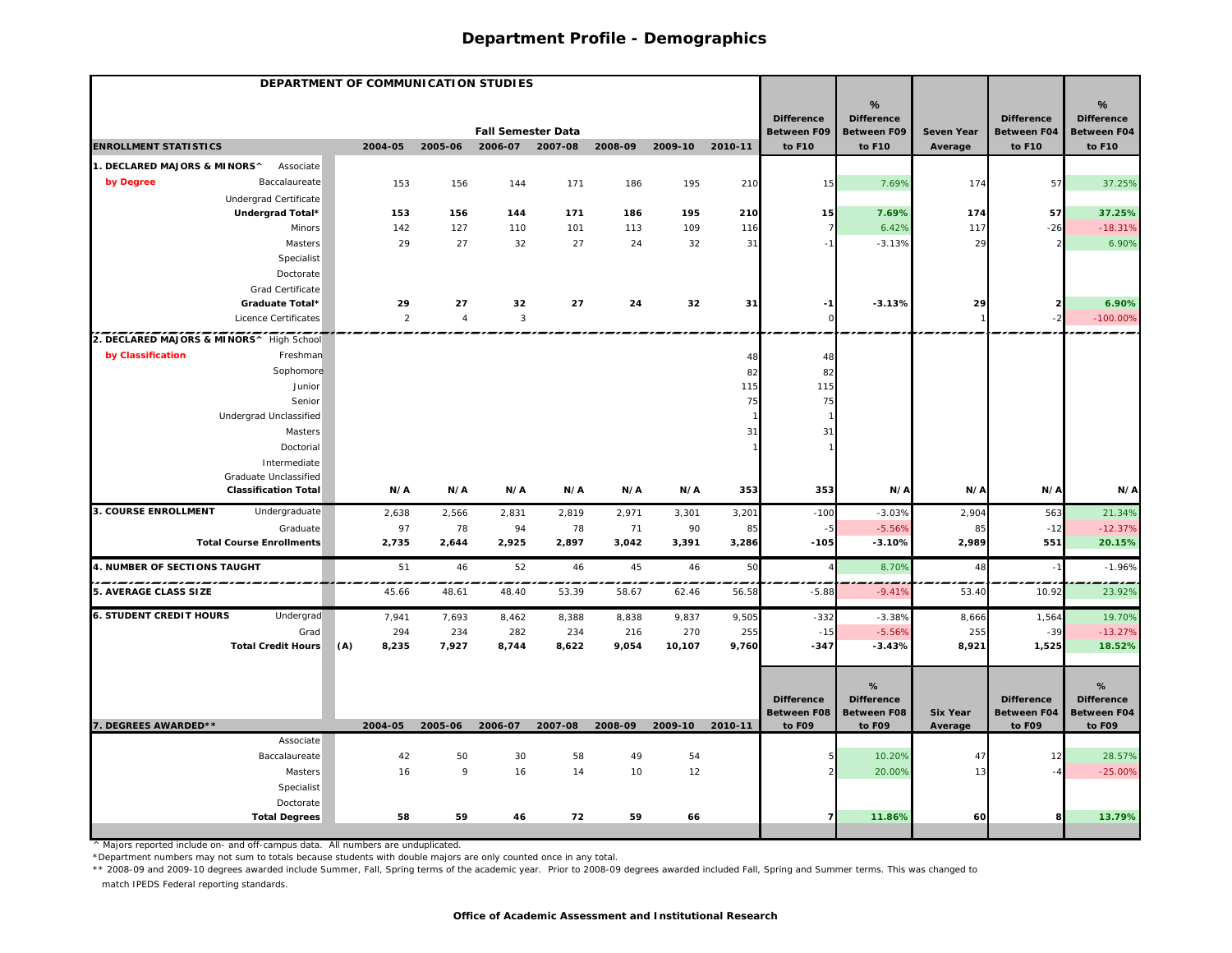|                                              | DEPARTMENT OF COUNSELING PSYCHOLOGY & GUIDANCE SERVICES |         |                           |                |                |                |                |                                         |                                         |                            |                                         |                                  |
|----------------------------------------------|---------------------------------------------------------|---------|---------------------------|----------------|----------------|----------------|----------------|-----------------------------------------|-----------------------------------------|----------------------------|-----------------------------------------|----------------------------------|
|                                              |                                                         |         |                           |                |                |                |                |                                         | %                                       |                            |                                         | %                                |
|                                              |                                                         |         | <b>Fall Semester Data</b> |                |                |                |                | <b>Difference</b><br><b>Between F09</b> | <b>Difference</b><br><b>Between F09</b> | <b>Seven Year</b>          | <b>Difference</b><br><b>Between F04</b> | <b>Difference</b><br>Between F04 |
| <b>ENROLLMENT STATISTICS</b>                 | 2004-05                                                 | 2005-06 | 2006-07                   | 2007-08        | 2008-09        | 2009-10        | 2010-11        | to F10                                  | to F10                                  | Average                    | to F10                                  | to F10                           |
| 1. DECLARED MAJORS & MINORS^<br>Associate    |                                                         |         |                           |                |                |                |                |                                         |                                         |                            |                                         |                                  |
| by Degree<br>Baccalaureate                   |                                                         |         |                           |                |                |                |                |                                         |                                         |                            |                                         |                                  |
| Undergrad Certificate                        |                                                         |         |                           |                |                |                |                |                                         |                                         |                            |                                         |                                  |
| Undergrad Total*                             |                                                         |         |                           |                |                |                |                |                                         |                                         |                            |                                         |                                  |
| Minors                                       | 390                                                     | 481     | 396                       | 351            | 325            | 329            | 330            |                                         | 0.30%                                   | 372                        | $-60$                                   | $-15.38%$                        |
| Masters<br>Specialist                        | 101                                                     | 104     | 110                       | 111            | 97             | 96             | 92             |                                         | $-4.17%$                                | 102                        |                                         | $-8.91%$                         |
| Doctorate                                    | 39                                                      | 32      | 38                        | 38             | 41             | 45             | 52             |                                         | 15.56%                                  | 41                         | 13                                      | 33.33%                           |
| Grad Certificate                             |                                                         |         |                           |                |                |                |                |                                         |                                         |                            |                                         |                                  |
| Graduate Total*                              | 139                                                     | 135     | 148                       | 149            | 138            | 141            | 144            |                                         | 2.13%                                   | 142                        |                                         | 3.60%                            |
| Licence Certificates                         | 3                                                       | 8       | $\overline{7}$            | $\overline{4}$ | $\overline{7}$ | 9              | $\circ$        |                                         | 0.00%                                   | $\overline{7}$             |                                         | 200.00%                          |
| 2. DECLARED MAJORS & MINORS^ High School     |                                                         |         |                           |                |                |                |                |                                         |                                         |                            |                                         |                                  |
| by Classification<br>Freshman                |                                                         |         |                           |                |                |                | 13             | 13                                      |                                         |                            |                                         |                                  |
| Sophomore                                    |                                                         |         |                           |                |                |                | 68             | 68                                      |                                         |                            |                                         |                                  |
| Junior                                       |                                                         |         |                           |                |                |                | 116            | 116                                     |                                         |                            |                                         |                                  |
| Senior                                       |                                                         |         |                           |                |                |                | 133            | 133                                     |                                         |                            |                                         |                                  |
| Undergrad Unclassified                       |                                                         |         |                           |                |                |                |                |                                         |                                         |                            |                                         |                                  |
| Masters                                      |                                                         |         |                           |                |                |                | 94             | 94                                      |                                         |                            |                                         |                                  |
| Doctorial                                    |                                                         |         |                           |                |                |                | 60             | 60                                      |                                         |                            |                                         |                                  |
| Intermediate<br>Graduate Unclassified        |                                                         |         |                           |                |                |                |                |                                         |                                         |                            |                                         |                                  |
| <b>Classification Total</b>                  | N/A                                                     | N/A     | N/A                       | N/A            | N/A            | N/A            | 484            | 484                                     | N/A                                     | N/A                        | N/A                                     | N/A                              |
| <b>3. COURSE ENROLLMENT</b><br>Undergraduate | 772                                                     | 782     | 785                       | 617            | 619            | 439            | 547            | 108                                     | 24.60%                                  | 652                        | $-225$                                  | $-29.15%$                        |
| Graduate                                     | 442                                                     | 449     | 456                       | 445            | 381            | 442            | 430            | $-12$                                   | $-2.71%$                                | 435                        | $-12$                                   | $-2.71%$                         |
| <b>Total Course Enrollments</b>              | 1,214                                                   | 1,231   | 1,241                     | 1,062          | 1,000          | 881            | 977            | 96                                      | 10.90%                                  | 1,087                      | $-237$                                  | $-19.52%$                        |
| 4. NUMBER OF SECTIONS TAUGHT                 | 36                                                      | 36      | 36                        | 35             | 34             | 33             | 37             |                                         | 12.12%                                  | 35                         |                                         | 2.78%                            |
| <b>5. AVERAGE CLASS SIZE</b>                 | 22.86                                                   | 21.83   | 21.31                     | 19.46          | 18.79          | 20.15          | 19.4'          | $-0.74$                                 | $-3.67%$                                | 20.54                      | $-3.45$                                 | $-15.099$                        |
| <b>6. STUDENT CREDIT HOURS</b><br>Undergrad  | 2,295                                                   | 2,329   | 2,297                     |                |                |                |                | 339                                     | 26.65%                                  | 1,924                      |                                         | $-29.80%$                        |
| Grad                                         | 1,286                                                   | 1,266   | 1,267                     | 1,839<br>1,232 | 1,823<br>1,044 | 1,272<br>1,225 | 1,611<br>1,199 | $-26$                                   | $-2.12%$                                | 1,217                      | $-684$<br>$-87$                         | $-6.77%$                         |
| <b>Total Credit Hours</b>                    | (A)<br>3,581                                            | 3,595   | 3,564                     | 3,071          | 2,867          | 2,497          | 2,810          | 313                                     | 12.54%                                  | 3,141                      | $-771$                                  | $-21.53%$                        |
|                                              |                                                         |         |                           |                |                |                |                |                                         |                                         |                            |                                         |                                  |
|                                              |                                                         |         |                           |                |                |                |                |                                         | %                                       |                            |                                         | %                                |
|                                              |                                                         |         |                           |                |                |                |                | <b>Difference</b>                       | <b>Difference</b>                       |                            | <b>Difference</b>                       | <b>Difference</b>                |
| 7. DEGREES AWARDED**                         | 2004-05                                                 | 2005-06 | 2006-07                   | 2007-08        | 2008-09        | 2009-10        | 2010-11        | <b>Between F08</b><br>to F09            | <b>Between F08</b><br>to F09            | <b>Six Year</b><br>Average | <b>Between F04</b><br>to F09            | <b>Between F04</b><br>to F09     |
| Associate                                    |                                                         |         |                           |                |                |                |                |                                         |                                         |                            |                                         |                                  |
| Baccalaureate                                |                                                         |         |                           |                |                |                |                |                                         |                                         |                            |                                         |                                  |
| <b>Masters</b>                               | 48                                                      | 39      | 42                        | 49             | 46             | 40             |                |                                         | $-13.04%$                               | 44                         |                                         | $-16.67%$                        |
| Specialist                                   |                                                         |         |                           |                |                |                |                |                                         |                                         |                            |                                         |                                  |
| Doctorate                                    | $\overline{7}$                                          | 8       | 5                         | 9              | 6              | $\overline{7}$ |                |                                         | 16.67%                                  |                            |                                         | 0.00%                            |
| <b>Total Degrees</b>                         | 55                                                      | 47      | 47                        | 58             | 52             | 47             |                |                                         | $-9.62%$                                | 51                         | -8                                      | $-14.55%$                        |

^ Majors reported include on- and off-campus data. All numbers are unduplicated.

\*Department numbers may not sum to totals because students with double majors are only counted once in any total.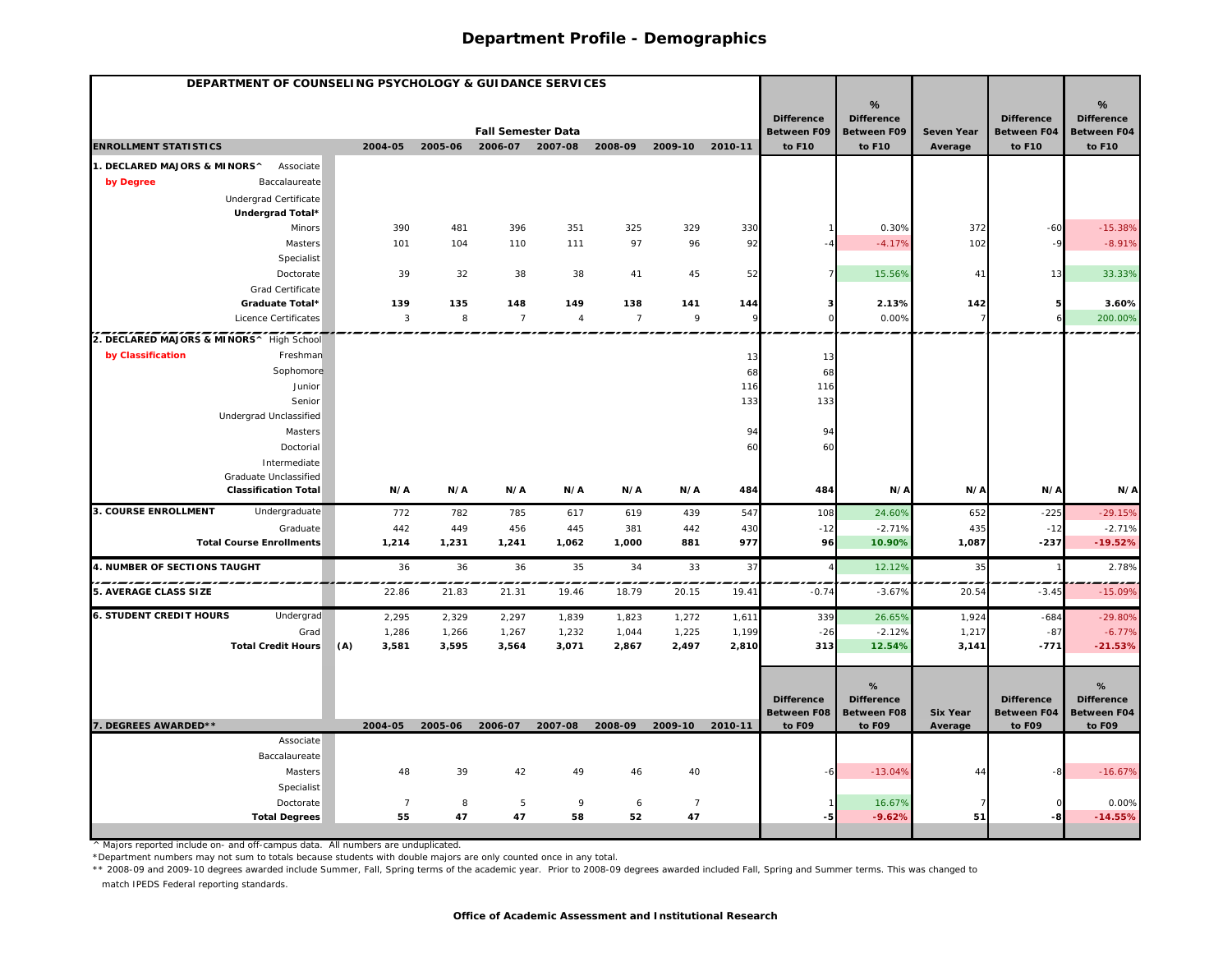|                                                      | DEPARTMENT OF COMPUTER SCIENCE |              |                           |             |             |             |             |                                         |                                         |                            |                                         |                                  |
|------------------------------------------------------|--------------------------------|--------------|---------------------------|-------------|-------------|-------------|-------------|-----------------------------------------|-----------------------------------------|----------------------------|-----------------------------------------|----------------------------------|
|                                                      |                                |              |                           |             |             |             |             |                                         | %                                       |                            |                                         | %                                |
|                                                      |                                |              | <b>Fall Semester Data</b> |             |             |             |             | <b>Difference</b><br><b>Between F09</b> | <b>Difference</b><br><b>Between F09</b> | Seven Year                 | <b>Difference</b><br><b>Between F04</b> | <b>Difference</b><br>Between F04 |
| <b>ENROLLMENT STATISTICS</b>                         | 2004-05                        | 2005-06      | 2006-07                   | 2007-08     | 2008-09     | 2009-10     | 2010-11     | to F10                                  | to F10                                  | Average                    | to F10                                  | to F10                           |
| 1. DECLARED MAJORS & MINORS^<br>Associate            |                                |              |                           |             |             |             |             |                                         |                                         |                            |                                         |                                  |
| by Degree<br>Baccalaureate                           | 219                            | 185          | 168                       | 163         | 168         | 172         | 204         | 32                                      | 18.60%                                  | 183                        | $-15$                                   | $-6.85%$                         |
| Undergrad Certificate                                |                                |              |                           |             |             |             |             |                                         |                                         |                            |                                         |                                  |
| Undergrad Total*                                     | 219                            | 185          | 168                       | 163         | 168         | 172         | 204         | 32                                      | 18.60%                                  | 183                        | $-15$                                   | $-6.85%$                         |
| Minors                                               | 182                            | 193          | 137                       | 124         | 132         | 161         | 147         | $-14$                                   | $-8.70%$                                | 154                        | $-35$                                   | $-19.23%$                        |
| Masters                                              | 27                             | 35           | 31                        | 30          | 25          | 31          | 32          |                                         | 3.23%                                   | 30                         |                                         | 18.52%                           |
| Specialist                                           |                                |              |                           |             |             |             |             |                                         |                                         |                            |                                         |                                  |
| Doctorate                                            |                                |              |                           |             |             |             |             |                                         |                                         |                            |                                         |                                  |
| Grad Certificate                                     |                                |              |                           |             |             |             |             |                                         |                                         |                            |                                         |                                  |
| Graduate Total*                                      | 27                             | 35           | 31                        | 30          | 25          | 31          | 32          |                                         | 3.23%                                   | 30                         |                                         | 18.52%                           |
| Licence Certificates                                 |                                |              |                           |             |             |             |             |                                         |                                         |                            |                                         |                                  |
| 2. DECLARED MAJORS & MINORS^ High School             |                                |              |                           |             |             |             |             |                                         |                                         |                            |                                         |                                  |
| by Classification<br>Freshman                        |                                |              |                           |             |             |             | 76          | 76                                      |                                         |                            |                                         |                                  |
| Sophomore                                            |                                |              |                           |             |             |             | 79          | 79                                      |                                         |                            |                                         |                                  |
| Junior                                               |                                |              |                           |             |             |             | 95          | 95                                      |                                         |                            |                                         |                                  |
| Senior                                               |                                |              |                           |             |             |             | 76          | 76                                      |                                         |                            |                                         |                                  |
| Undergrad Unclassified                               |                                |              |                           |             |             |             | 17          | 17                                      |                                         |                            |                                         |                                  |
| Masters                                              |                                |              |                           |             |             |             | 31          | 31                                      |                                         |                            |                                         |                                  |
| Doctorial                                            |                                |              |                           |             |             |             |             |                                         |                                         |                            |                                         |                                  |
| Intermediate                                         |                                |              |                           |             |             |             |             |                                         |                                         |                            |                                         |                                  |
| Graduate Unclassified<br><b>Classification Total</b> | N/A                            | N/A          | N/A                       | N/A         | N/A         | N/A         | 376         | 376                                     | N/A                                     | N/A                        | N/A                                     | N/A                              |
|                                                      |                                |              |                           |             |             |             |             |                                         |                                         |                            |                                         |                                  |
| 3. COURSE ENROLLMENT<br>Undergraduate                | 1,267                          | 1,049        | 1,011                     | 968         | 984         | 910         | 1,077       | 167                                     | 18.35%                                  | 1,038                      | $-190$                                  | $-15.00%$                        |
| Graduate<br><b>Total Course Enrollments</b>          | 72<br>1,339                    | 110<br>1,159 | 86<br>1,097               | 59<br>1,027 | 82<br>1,066 | 96<br>1,006 | 64<br>1,141 | $-32$<br>135                            | $-33.33%$<br>13.42%                     | 81<br>1,119                | $-198$                                  | $-11.11%$<br>$-14.79%$           |
|                                                      |                                |              |                           |             |             |             |             |                                         |                                         |                            |                                         |                                  |
| 4. NUMBER OF SECTIONS TAUGHT                         | 37                             | 32           | 27                        | 26          | 28          | 27          | 35          |                                         | 29.63%                                  | 30                         | $-2$                                    | $-5.41%$                         |
| <b>5. AVERAGE CLASS SIZE</b>                         | 28.08                          | 26.94        | 29.15                     | 29.12       | 29.61       | 31.93       | 28.43       | $-3.50$                                 | $-10.969$                               | 29.04                      | 0.35                                    | 1.25%                            |
| <b>6. STUDENT CREDIT HOURS</b><br>Undergrad          | 3,538                          | 3,148        | 3,034                     | 2,904       | 2,943       | 2,731       | 3,282       | 551                                     | 20.18%                                  | 3,083                      | $-256$                                  | $-7.24%$                         |
| Grad                                                 | 223                            | 326          | 226                       | 166         | 230         | 262         | 177         | $-85$                                   | $-32.44%$                               | 230                        | $-46$                                   | $-20.63%$                        |
| <b>Total Credit Hours</b>                            | (A)<br>3,761                   | 3,474        | 3,260                     | 3,070       | 3,173       | 2,993       | 3,459       | 466                                     | 15.57%                                  | 3,313                      | $-302$                                  | $-8.03%$                         |
|                                                      |                                |              |                           |             |             |             |             |                                         |                                         |                            |                                         |                                  |
|                                                      |                                |              |                           |             |             |             |             |                                         | %                                       |                            |                                         | %                                |
|                                                      |                                |              |                           |             |             |             |             | <b>Difference</b>                       | <b>Difference</b>                       |                            | <b>Difference</b>                       | <b>Difference</b>                |
| 7. DEGREES AWARDED**                                 | 2004-05                        | 2005-06      | 2006-07                   | 2007-08     | 2008-09     | 2009-10     | 2010-11     | <b>Between F08</b><br>to F09            | <b>Between F08</b><br>to F09            | <b>Six Year</b><br>Average | <b>Between F04</b><br>to F09            | Between F04<br>to F09            |
| Associate                                            |                                |              |                           |             |             |             |             |                                         |                                         |                            |                                         |                                  |
| Baccalaureate                                        | 29                             | 23           | 20                        | 18          | 29          | 14          |             | $-15$                                   | $-51.72%$                               | 22                         | $-15$                                   | $-51.72%$                        |
| Masters                                              | 16                             | 21           | 13                        | 15          | 8           | 17          |             |                                         | 112.50%                                 | 15                         |                                         | 6.25%                            |
| Specialist                                           |                                |              |                           |             |             |             |             |                                         |                                         |                            |                                         |                                  |
| Doctorate                                            |                                |              |                           |             |             |             |             |                                         |                                         |                            |                                         |                                  |
| <b>Total Degrees</b>                                 | 45                             | 44           | 33                        | 33          | 37          | 31          |             | -6                                      | $-16.22%$                               | 37                         | $-14$                                   | $-31.11%$                        |
|                                                      |                                |              |                           |             |             |             |             |                                         |                                         |                            |                                         |                                  |

^ Majors reported include on- and off-campus data. All numbers are unduplicated.

\*Department numbers may not sum to totals because students with double majors are only counted once in any total.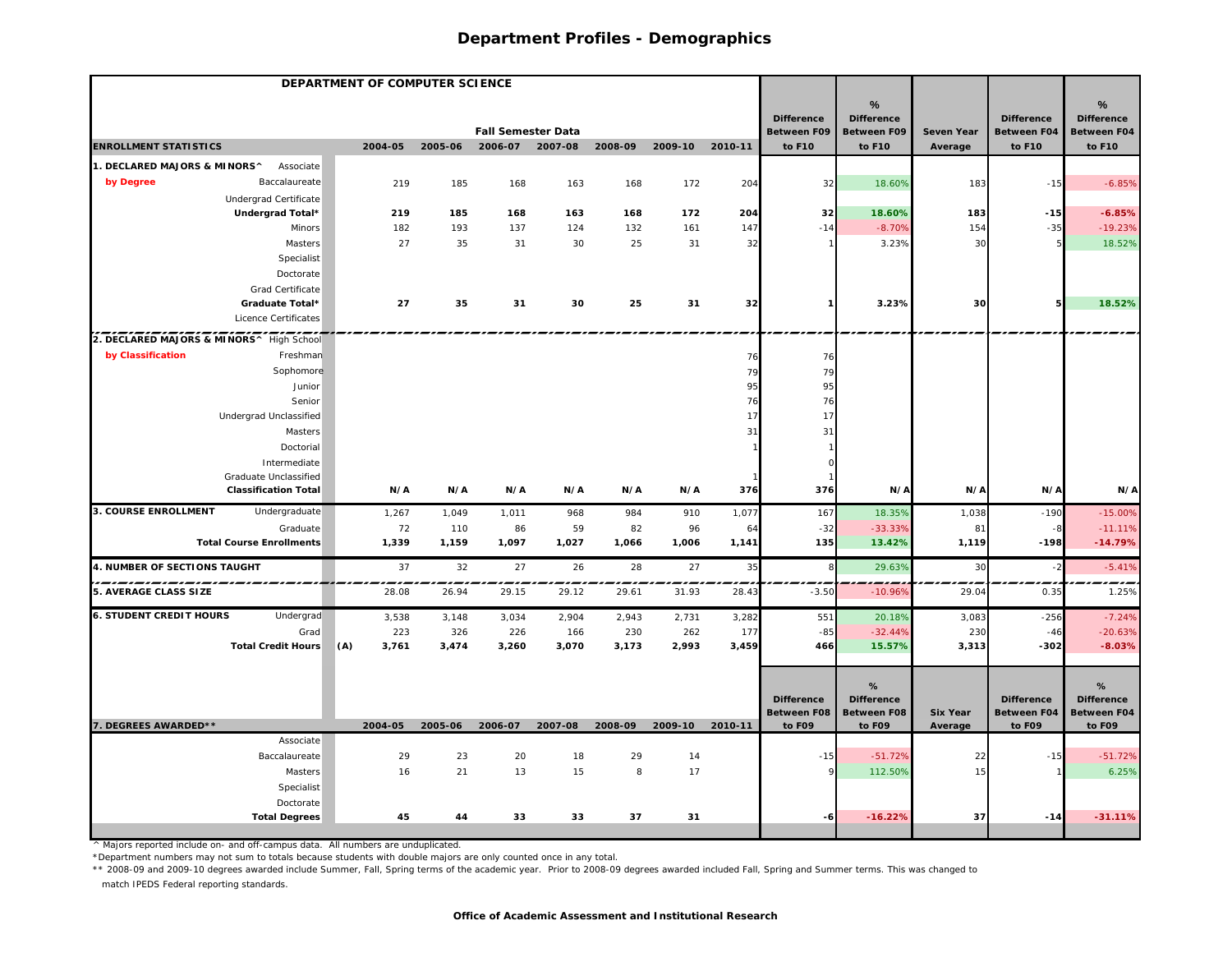|                                                      | DEPARTMENT OF ECONOMICS |         |                           |         |         |         |         |                                         |                                         |                 |                                         |                                         |
|------------------------------------------------------|-------------------------|---------|---------------------------|---------|---------|---------|---------|-----------------------------------------|-----------------------------------------|-----------------|-----------------------------------------|-----------------------------------------|
|                                                      |                         |         |                           |         |         |         |         | <b>Difference</b>                       | %<br><b>Difference</b>                  |                 | <b>Difference</b>                       | %<br><b>Difference</b>                  |
|                                                      |                         |         | <b>Fall Semester Data</b> |         |         |         |         | <b>Between F09</b>                      | <b>Between F09</b>                      | Seven Year      | <b>Between F04</b>                      | <b>Between F04</b>                      |
| <b>ENROLLMENT STATISTICS</b>                         | 2004-05                 | 2005-06 | 2006-07 2007-08           |         | 2008-09 | 2009-10 | 2010-11 | to F10                                  | to F10                                  | Average         | to F10                                  | to F10                                  |
| 1. DECLARED MAJORS & MINORS^<br>Associate            |                         |         |                           |         |         |         |         |                                         |                                         |                 |                                         |                                         |
| by Degree<br>Baccalaureate                           | 31                      | 32      | 42                        | 44      | 35      | 53      | 59      |                                         | 11.32%                                  | 42              | 28                                      | 90.32%                                  |
| Undergrad Certificate                                |                         |         |                           |         |         |         |         |                                         |                                         |                 |                                         |                                         |
| Undergrad Total*                                     | 31                      | 32      | 42                        | 44      | 35      | 53      | 59      |                                         | 11.32%                                  | 42              | 28                                      | 90.32%                                  |
| Minors                                               | 52                      | 69      | 68                        | 65      | 69      | 69      | 73      |                                         | 5.80%                                   | 66              | 21                                      | 40.38%                                  |
| Masters                                              |                         |         |                           |         |         |         |         |                                         |                                         |                 |                                         |                                         |
| Specialist                                           |                         |         |                           |         |         |         |         |                                         |                                         |                 |                                         |                                         |
| Doctorate                                            |                         |         |                           |         |         |         |         |                                         |                                         |                 |                                         |                                         |
| Grad Certificate                                     |                         |         |                           |         |         |         |         |                                         |                                         |                 |                                         |                                         |
| Graduate Total*                                      |                         |         |                           |         |         |         |         |                                         |                                         |                 |                                         |                                         |
| Licence Certificates                                 | $\overline{1}$          |         |                           |         |         |         |         |                                         |                                         |                 |                                         | $-100.00%$                              |
| 2. DECLARED MAJORS & MINORS^ High School             |                         |         |                           |         |         |         |         |                                         |                                         |                 |                                         |                                         |
| by Classification<br>Freshman                        |                         |         |                           |         |         |         | 14      | 14                                      |                                         |                 |                                         |                                         |
| Sophomore                                            |                         |         |                           |         |         |         | 28      | 28                                      |                                         |                 |                                         |                                         |
| Junior                                               |                         |         |                           |         |         |         | 39      | 39                                      |                                         |                 |                                         |                                         |
| Senior                                               |                         |         |                           |         |         |         | 50      | 50                                      |                                         |                 |                                         |                                         |
| Undergrad Unclassified                               |                         |         |                           |         |         |         |         |                                         |                                         |                 |                                         |                                         |
| Masters                                              |                         |         |                           |         |         |         |         |                                         |                                         |                 |                                         |                                         |
| Doctorial                                            |                         |         |                           |         |         |         |         |                                         |                                         |                 |                                         |                                         |
| Intermediate                                         |                         |         |                           |         |         |         |         |                                         |                                         |                 |                                         |                                         |
| Graduate Unclassified<br><b>Classification Total</b> | N/A                     | N/A     | N/A                       | N/A     | N/A     | N/A     | 132     | 132                                     | N/A                                     | N/A             | N/A                                     | N/A                                     |
| <b>3. COURSE ENROLLMENT</b>                          |                         |         |                           |         |         |         |         |                                         |                                         |                 |                                         |                                         |
| Undergraduate                                        | 1,942                   | 1,955   | 1,741                     | 1,653   | 1,793   | 1,845   | 1,760   | $-85$                                   | $-4.61%$                                | 1,813           | $-182$                                  | $-9.37%$                                |
| Graduate<br><b>Total Course Enrollments</b>          | 133                     | 151     | 126                       | 111     | 130     | 148     | 155     | $-78$                                   | 4.73%<br>$-3.91%$                       | 136             | 22                                      | 16.54%                                  |
|                                                      | 2,075                   | 2,106   | 1,867                     | 1,764   | 1,923   | 1,993   | 1,915   |                                         |                                         | 1,949           | $-160$                                  | $-7.71%$                                |
| 4. NUMBER OF SECTIONS TAUGHT                         | 50                      | 51      | 52                        | 48      | 48      | 48      | 46      | $-2$                                    | $-4.17%$                                | 49              |                                         | $-8.00%$<br>----                        |
| 5. AVERAGE CLASS SIZE                                | 40.91                   | 40.43   | 34.94                     | 35.06   | 37.48   | 38.60   | 36.24   | $-2.36$                                 | $-6.119$                                | 37.67           | $-4.67$                                 | $-11.42%$                               |
| <b>6. STUDENT CREDIT HOURS</b><br>Undergrad          | 5,826                   | 5,851   | 5,219                     | 4,938   | 5,365   | 5,526   | 5,250   | $-276$                                  | $-4.99%$                                | 5,425           | $-576$                                  | $-9.89%$                                |
| Grad                                                 | 399                     | 453     | 378                       | 333     | 390     | 444     | 465     | 21                                      | 4.73%                                   | 409             | 66                                      | 16.54%                                  |
| <b>Total Credit Hours</b>                            | (A)<br>6,225            | 6,304   | 5,597                     | 5,271   | 5,755   | 5,970   | 5,715   | $-255$                                  | $-4.27%$                                | 5,834           | $-510$                                  | $-8.19%$                                |
|                                                      |                         |         |                           |         |         |         |         |                                         |                                         |                 |                                         |                                         |
|                                                      |                         |         |                           |         |         |         |         |                                         | %                                       |                 |                                         | %                                       |
|                                                      |                         |         |                           |         |         |         |         | <b>Difference</b><br><b>Between F08</b> | <b>Difference</b><br><b>Between F08</b> | <b>Six Year</b> | <b>Difference</b><br><b>Between F04</b> | <b>Difference</b><br><b>Between F04</b> |
| 7. DEGREES AWARDED**                                 | 2004-05                 | 2005-06 | 2006-07                   | 2007-08 | 2008-09 | 2009-10 | 2010-11 | to F09                                  | to F09                                  | Average         | to F09                                  | to F09                                  |
| Associate                                            |                         |         |                           |         |         |         |         |                                         |                                         |                 |                                         |                                         |
| Baccalaureate                                        | 12                      | 14      | 22                        | 16      | 18      | 25      |         |                                         | 38.89%                                  | 18              | 13                                      | 108.33%                                 |
| Masters                                              |                         |         |                           |         |         |         |         |                                         |                                         |                 |                                         |                                         |
| Specialist                                           |                         |         |                           |         |         |         |         |                                         |                                         |                 |                                         |                                         |
| Doctorate                                            |                         |         |                           |         |         |         |         |                                         |                                         |                 |                                         |                                         |
| <b>Total Degrees</b>                                 | 12                      | 14      | 22                        | 16      | 18      | 25      |         |                                         | 38.89%                                  | 18              | 13                                      | 108.33%                                 |

^ Majors reported include on- and off-campus data. All numbers are unduplicated.

\*Department numbers may not sum to totals because students with double majors are only counted once in any total.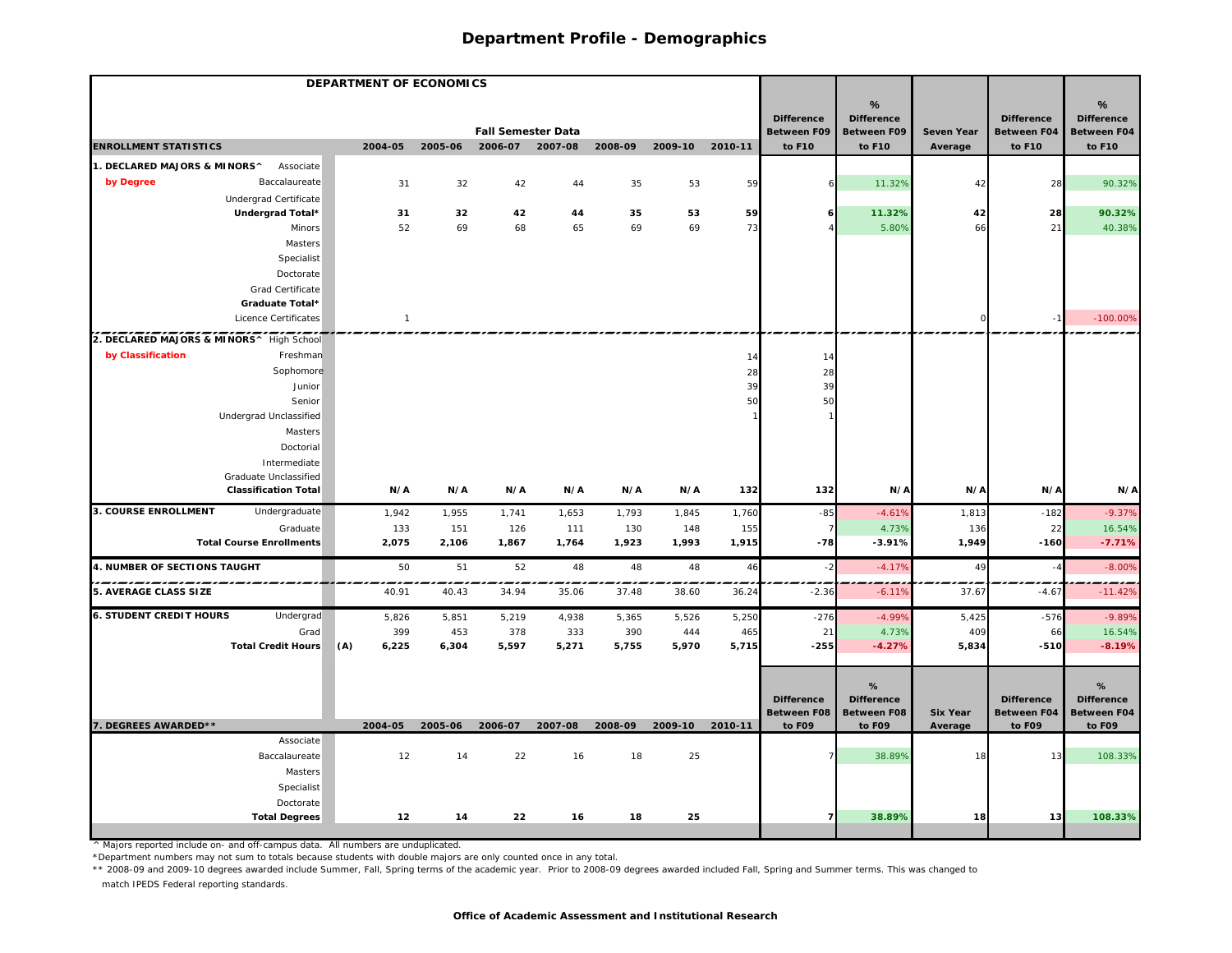|                                           | DEPARTMENT OF EDUCATIONAL LEADERSHIP |                |                           |                |                |                |            |                                         |                                         |                   |                                         |                                         |
|-------------------------------------------|--------------------------------------|----------------|---------------------------|----------------|----------------|----------------|------------|-----------------------------------------|-----------------------------------------|-------------------|-----------------------------------------|-----------------------------------------|
|                                           |                                      |                |                           |                |                |                |            |                                         | %                                       |                   |                                         | %                                       |
|                                           |                                      |                | <b>Fall Semester Data</b> |                |                |                |            | <b>Difference</b><br><b>Between F09</b> | <b>Difference</b><br><b>Between F09</b> | <b>Seven Year</b> | <b>Difference</b><br><b>Between F04</b> | <b>Difference</b><br><b>Between F04</b> |
| <b>ENROLLMENT STATISTICS</b>              | 2004-05                              | 2005-06        | 2006-07                   | 2007-08        | 2008-09        | 2009-10        | 2010-11    | to F10                                  | to F10                                  | Average           | to F10                                  | to F10                                  |
| 1. DECLARED MAJORS & MINORS^<br>Associate |                                      |                |                           |                |                |                |            |                                         |                                         |                   |                                         |                                         |
| by Degree<br>Baccalaureate                |                                      |                |                           |                |                |                |            |                                         |                                         |                   |                                         |                                         |
| Undergrad Certificate                     |                                      |                |                           |                |                |                |            |                                         |                                         |                   |                                         |                                         |
| Undergrad Total*                          |                                      |                |                           |                |                |                |            |                                         |                                         |                   |                                         |                                         |
| Minors                                    |                                      |                |                           |                |                |                |            |                                         |                                         |                   |                                         |                                         |
| Masters                                   | 256                                  | 272            | 287                       | 309            | 342            | 366            | 361        | $-5$                                    | $-1.37%$                                | 313               | 105                                     | 41.02%                                  |
| Specialist                                | 15                                   | 20             | 18                        | 18             | 20             | 25             | 23         | $-2$                                    | $-8.00%$                                | 20                |                                         | 53.33%                                  |
| Doctorate                                 | 27                                   | 20             | 20                        | 19             | 20             | 20             | 18         | $-2$                                    | $-10.00%$                               | 21                | -9                                      | $-33.33%$                               |
| Grad Certificate                          |                                      |                |                           |                |                |                |            |                                         |                                         |                   |                                         |                                         |
| Graduate Total*<br>Licence Certificates   | 297                                  | 312            | 323<br>196                | 344<br>209     | 378<br>225     | 404<br>229     | 393<br>249 | $-11$<br>20                             | $-2.72%$<br>8.73%                       | 350<br>204        | 96<br>92                                | 32.32%<br>58.60%                        |
|                                           | 157                                  | 166            |                           |                |                |                |            |                                         |                                         |                   |                                         |                                         |
| 2. DECLARED MAJORS & MINORS^ High School  |                                      |                |                           |                |                |                |            |                                         |                                         |                   |                                         |                                         |
| by Classification<br>Freshman             |                                      |                |                           |                |                |                |            |                                         |                                         |                   |                                         |                                         |
| Sophomore                                 |                                      |                |                           |                |                |                |            |                                         |                                         |                   |                                         |                                         |
| Junior                                    |                                      |                |                           |                |                |                |            |                                         |                                         |                   |                                         |                                         |
| Senior                                    |                                      |                |                           |                |                |                |            |                                         |                                         |                   |                                         |                                         |
| Undergrad Unclassified                    |                                      |                |                           |                |                |                |            |                                         |                                         |                   |                                         |                                         |
| Masters                                   |                                      |                |                           |                |                |                | 361        | 361                                     |                                         |                   |                                         |                                         |
| Doctorial                                 |                                      |                |                           |                |                |                | 30         | 30                                      |                                         |                   |                                         |                                         |
| Intermediate<br>Graduate Unclassified     |                                      |                |                           |                |                |                | 15<br>34   | 15                                      |                                         |                   |                                         |                                         |
| <b>Classification Total</b>               | N/A                                  | N/A            | N/A                       | N/A            | N/A            | N/A            | 440        | 34<br>440                               | N/A                                     | N/A               | N/A                                     | N/A                                     |
| 3. COURSE ENROLLMENT<br>Undergraduate     |                                      |                |                           |                |                |                |            |                                         |                                         |                   |                                         |                                         |
| Graduate                                  | 387                                  | 408            | 389                       | 474            | 445            | 453            | 523        | 70                                      | 15.45%                                  | 440               | 136                                     | 35.14%                                  |
| <b>Total Course Enrollments</b>           | 387                                  | 408            | 389                       | 474            | 445            | 453            | 523        | 70                                      | 15.45%                                  | 440               | 136                                     | 35.14%                                  |
| 4. NUMBER OF SECTIONS TAUGHT              | 6                                    | 5              | 5                         | $\overline{3}$ | $\mathbf{3}$   | $\mathbf{3}$   |            | $-3$                                    | $-100.00%$                              |                   | -6                                      | $-100.00%$                              |
| <b>5. AVERAGE CLASS SIZE</b>              | 36.83                                | 34.20          | 39.20                     | 49.00          | 24.00          | 18.00          | 0.00       | $-18.00$                                | $-100.009$                              | 28.75             | $-36.83$                                | $-100.00%$                              |
| <b>6. STUDENT CREDIT HOURS</b>            |                                      |                |                           |                |                |                |            |                                         |                                         |                   |                                         |                                         |
| Undergrad                                 |                                      |                |                           |                |                |                |            |                                         |                                         |                   |                                         |                                         |
| Grad                                      | 1,193                                | 1,230          | 1,183                     | 1,418          | 1,349          | 1,387          | 1,564      | 177                                     | 12.76%                                  | 1,332             | 371                                     | 31.10%                                  |
| <b>Total Credit Hours</b>                 | (A)<br>1,193                         | 1,230          | 1,183                     | 1,418          | 1,349          | 1,387          | 1,564      | 177                                     | 12.76%                                  | 1,332             | 371                                     | 31.10%                                  |
|                                           |                                      |                |                           |                |                |                |            |                                         |                                         |                   |                                         |                                         |
|                                           |                                      |                |                           |                |                |                |            | <b>Difference</b>                       | %<br><b>Difference</b>                  |                   | <b>Difference</b>                       | %<br><b>Difference</b>                  |
|                                           |                                      |                |                           |                |                |                |            | <b>Between F08</b>                      | <b>Between F08</b>                      | <b>Six Year</b>   | <b>Between F04</b>                      | <b>Between F04</b>                      |
| 7. DEGREES AWARDED**                      | 2004-05                              | 2005-06        | 2006-07                   | 2007-08        | 2008-09        | 2009-10        | 2010-11    | to F09                                  | to F09                                  | Average           | to F09                                  | to F09                                  |
| Associate                                 |                                      |                |                           |                |                |                |            |                                         |                                         |                   |                                         |                                         |
| Baccalaureate                             |                                      |                |                           |                |                |                |            |                                         |                                         |                   |                                         |                                         |
| Masters                                   | 86                                   | 76             | 84                        | 99             | 95             | 110            |            | 15                                      | 15.79%                                  | 92                | 24                                      | 27.91%                                  |
| Specialist                                | 5                                    | 5              | 10                        | 10             | $\overline{7}$ | 8              |            |                                         | 14.29%                                  |                   |                                         | 60.00%                                  |
| Doctorate                                 | $\overline{1}$                       | $\overline{3}$ | $\overline{4}$            | $\mathbf{3}$   | $\mathbf{3}$   | $\overline{2}$ |            | $-1$                                    | $-33.33%$                               |                   |                                         | 100.00%                                 |
| <b>Total Degrees</b>                      | 92                                   | 84             | 98                        | 112            | 105            | 120            |            | 15                                      | 14.29%                                  | 102               | 28                                      | 30.43%                                  |

^ Majors reported include on- and off-campus data. All numbers are unduplicated.

\*Department numbers may not sum to totals because students with double majors are only counted once in any total.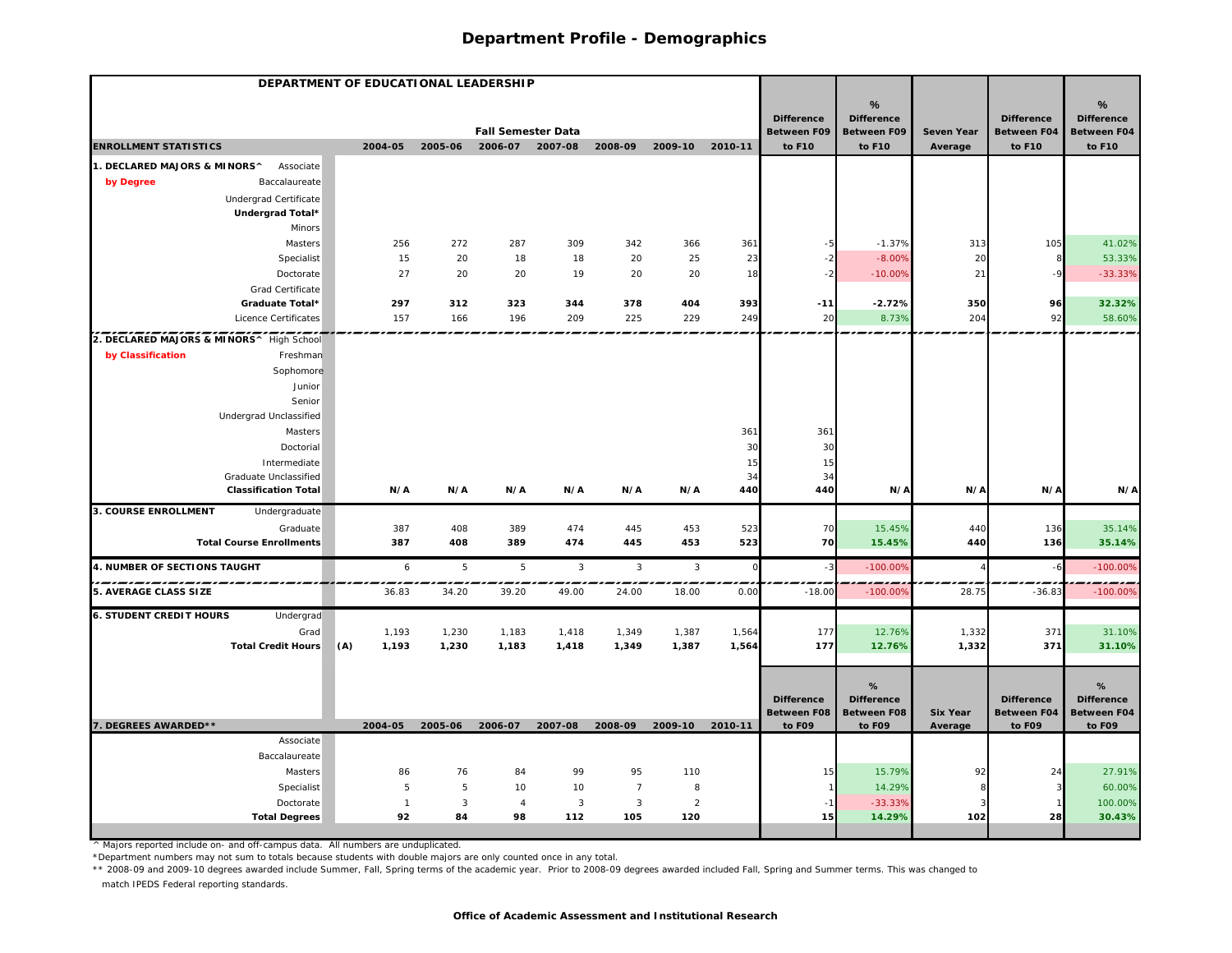|                                             | DEPARTMENT OF EDUCATIONAL PSYCHOLOGY |                |                           |         |                |         |         |                                         |                                         |                            |                                         |                                         |
|---------------------------------------------|--------------------------------------|----------------|---------------------------|---------|----------------|---------|---------|-----------------------------------------|-----------------------------------------|----------------------------|-----------------------------------------|-----------------------------------------|
|                                             |                                      |                |                           |         |                |         |         |                                         | %                                       |                            |                                         | %                                       |
|                                             |                                      |                | <b>Fall Semester Data</b> |         |                |         |         | <b>Difference</b><br><b>Between F09</b> | <b>Difference</b><br><b>Between F09</b> | <b>Seven Year</b>          | <b>Difference</b><br><b>Between F04</b> | <b>Difference</b><br><b>Between F04</b> |
| <b>ENROLLMENT STATISTICS</b>                | 2004-05                              | 2005-06        | 2006-07 2007-08           |         | 2008-09        | 2009-10 | 2010-11 | to F10                                  | to F10                                  | Average                    | to F10                                  | to F10                                  |
| 1. DECLARED MAJORS & MINORS^<br>Associate   |                                      |                |                           |         |                |         |         |                                         |                                         |                            |                                         |                                         |
| by Degree<br>Baccalaureate                  |                                      |                |                           |         |                |         |         |                                         |                                         |                            |                                         |                                         |
| Undergrad Certificate                       |                                      |                |                           |         |                |         |         |                                         |                                         |                            |                                         |                                         |
| Undergrad Total*                            |                                      |                |                           |         |                |         |         |                                         |                                         |                            |                                         |                                         |
| <b>Minors</b>                               | 297                                  | 342            | 293                       | 230     | 231            | 273     | 237     | -36                                     | $-13.19%$                               | 272                        | $-60$                                   | $-20.20%$                               |
| Masters                                     | 14                                   | 23             | 21                        | 18      | 18             | 35      | 27      | -8                                      | $-22.86%$                               | 22                         | 13                                      | 92.86%                                  |
| Specialist                                  | 25                                   | 23             | 15                        | 19      | 17             | 12      | 15      |                                         | 25.00%                                  | 18                         | $-10$                                   | $-40.00%$                               |
| Doctorate                                   | 27                                   | 24             | 34                        | 38      | 39             | 28      | 35      |                                         | 25.00%                                  | 32                         | 8                                       | 29.63%                                  |
| Grad Certificate                            |                                      |                |                           |         |                |         | 11      | 11                                      |                                         | $\overline{2}$             | 11                                      |                                         |
| Graduate Total*                             | 62                                   | 63             | 68                        | 70      | 68             | 71      | 86      | 15                                      | 21.13%                                  | 70                         | 24                                      | 38.71%                                  |
| Licence Certificates                        | $\overline{2}$                       | $\overline{2}$ | 10                        | 10      | 8              | 12      | 13      |                                         | 8.33%                                   | 8                          | 11                                      | 550.00%                                 |
| 2. DECLARED MAJORS & MINORS^ High School    |                                      |                |                           |         |                |         |         |                                         |                                         |                            |                                         |                                         |
| by Classification<br>Freshman               |                                      |                |                           |         |                |         |         |                                         |                                         |                            |                                         |                                         |
| Sophomore                                   |                                      |                |                           |         |                |         | 27      | 27                                      |                                         |                            |                                         |                                         |
| Junior                                      |                                      |                |                           |         |                |         | 84      | 84                                      |                                         |                            |                                         |                                         |
| Senior                                      |                                      |                |                           |         |                |         | 119     | 119                                     |                                         |                            |                                         |                                         |
| Undergrad Unclassified                      |                                      |                |                           |         |                |         |         | $\Omega$                                |                                         |                            |                                         |                                         |
| Masters                                     |                                      |                |                           |         |                |         | 31      | 31                                      |                                         |                            |                                         |                                         |
| Doctorial                                   |                                      |                |                           |         |                |         | 57      | 57                                      |                                         |                            |                                         |                                         |
| Intermediate                                |                                      |                |                           |         |                |         | 14      | 14                                      |                                         |                            |                                         |                                         |
| Graduate Unclassified                       |                                      |                |                           |         |                |         |         |                                         |                                         |                            |                                         |                                         |
| <b>Classification Total</b>                 | N/A                                  | N/A            | N/A                       | N/A     | N/A            | N/A     | 345     | 345                                     |                                         |                            |                                         |                                         |
| 3. COURSE ENROLLMENT<br>Undergraduate       | 1,661                                | 1,395          | 1,068                     | 1,189   | 1,194          | 1,212   | 1,194   | $-18$                                   | $-1.49%$                                | 1,273                      | $-467$                                  | $-28.12%$                               |
| Graduate                                    | 426                                  | 404            | 475                       | 553     | 579            | 573     | 627     | 54                                      | 9.42%                                   | 520                        | 201                                     | 47.18%                                  |
| <b>Total Course Enrollments</b>             | 2,087                                | 1,799          | 1,543                     | 1,742   | 1,773          | 1,785   | 1,821   | 36                                      | 2.02%                                   | 1,793                      | $-266$                                  | $-12.75%$                               |
| 4. NUMBER OF SECTIONS TAUGHT                | 56                                   | 52             | 50                        | 52      | 53             | 50      | 46      | $-4$                                    | $-8.00%$                                | 51                         | $-10$                                   | $-17.86%$                               |
| <b>5. AVERAGE CLASS SIZE</b>                | 27.39                                | 25.25          | 24.24                     | 24.42   | 23.92          | 26.02   | 26.80   | 0.78                                    | 3.00%                                   | 25.43                      | $-0.59$                                 | $-2.15%$                                |
| <b>6. STUDENT CREDIT HOURS</b><br>Undergrad | 4,983                                | 4,183          | 3,205                     | 3,567   | 3,582          | 3,636   | 3,582   | $-54.00$                                | $-1.49%$                                | 3,819.71                   | $-1,401.00$                             | $-28.12%$                               |
| Grad                                        | 1,234                                | 1,182          | 1,384                     | 1,604   | 1,710          | 1,730   | 1,806   | 76.00                                   | 4.39%                                   | 1,521.43                   | 572.00                                  | 46.35%                                  |
| <b>Total Credit Hours</b>                   | (A)<br>6,217                         | 5,365          | 4,589                     | 5,171   | 5,292          | 5,366   | 5,388   | 22.00                                   | 0.41%                                   | 5,341.14                   | $-829.00$                               | $-13.33%$                               |
|                                             |                                      |                |                           |         |                |         |         |                                         |                                         |                            |                                         |                                         |
|                                             |                                      |                |                           |         |                |         |         |                                         | %                                       |                            |                                         | %                                       |
|                                             |                                      |                |                           |         |                |         |         | <b>Difference</b>                       | <b>Difference</b>                       |                            | <b>Difference</b>                       | <b>Difference</b>                       |
| 7. DEGREES AWARDED**                        | 2004-05                              | 2005-06        | 2006-07                   | 2007-08 | 2008-09        | 2009-10 | 2010-11 | <b>Between F08</b><br>to F09            | <b>Between F08</b><br>to F09            | <b>Six Year</b><br>Average | <b>Between F04</b><br>to F09            | Between F04<br>to F09                   |
| Associate                                   |                                      |                |                           |         |                |         |         |                                         |                                         |                            |                                         |                                         |
| Baccalaureate                               |                                      |                |                           |         |                |         |         |                                         |                                         |                            |                                         |                                         |
| <b>Masters</b>                              | 20                                   | 19             | 19                        | 13      | 11             | 26      |         | 15                                      | 136.36%                                 | 18                         |                                         | 30.00%                                  |
| Specialist                                  | 5                                    | 11             | 5                         | 6       | 6              | 8       |         |                                         | 33.33%                                  |                            |                                         | 60.00%                                  |
| Doctorate                                   | 5                                    | 6              | 5                         | 9       | $\overline{7}$ | 8       |         |                                         | 14.29%                                  |                            |                                         | 60.00%                                  |
| <b>Total Degrees</b>                        | 30                                   | 36             | 29                        | 28      | 24             | 42      |         | 18                                      | 75.00%                                  | 32                         | 12                                      | 40.00%                                  |
|                                             |                                      |                |                           |         |                |         |         |                                         |                                         |                            |                                         |                                         |

^ Majors reported include on- and off-campus data. All numbers are unduplicated.

\*Department numbers may not sum to totals because students with double majors are only counted once in any total.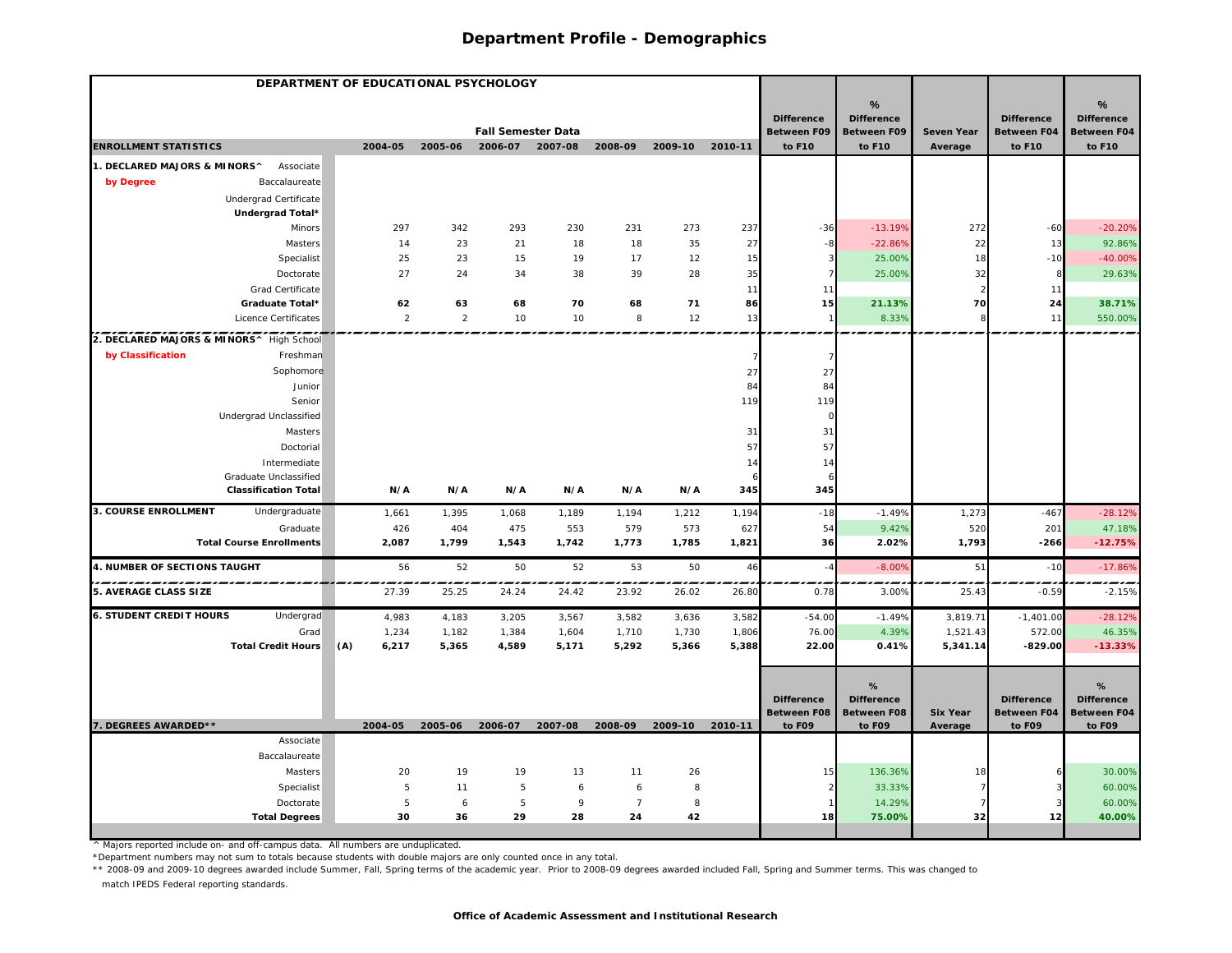| DEPARTMENT OF EDUCATIONAL STUDIES           |                       |                |                           |                         |                |                |          |                                         |                                         |                   |                                         |                                         |
|---------------------------------------------|-----------------------|----------------|---------------------------|-------------------------|----------------|----------------|----------|-----------------------------------------|-----------------------------------------|-------------------|-----------------------------------------|-----------------------------------------|
|                                             |                       |                |                           |                         |                |                |          |                                         | %                                       |                   |                                         | %                                       |
|                                             |                       |                | <b>Fall Semester Data</b> |                         |                |                |          | <b>Difference</b><br><b>Between F09</b> | <b>Difference</b><br><b>Between F09</b> | <b>Seven Year</b> | <b>Difference</b><br><b>Between F04</b> | <b>Difference</b><br><b>Between F04</b> |
| <b>ENROLLMENT STATISTICS</b>                | 2004-05               | 2005-06        | 2006-07                   | 2007-08                 | 2008-09        | 2009-10        | 2010-11  | to F10                                  | to F10                                  | Average           | to F10                                  | to F10                                  |
| 1. DECLARED MAJORS & MINORS^<br>Associate   |                       |                |                           |                         |                |                |          |                                         |                                         |                   |                                         |                                         |
| Baccalaureate<br>by Degree                  | 9                     | 10             | 11                        | 17                      | 14             | 10             |          |                                         | $-70.00%$                               | 11                |                                         | $-66.679$                               |
| Undergrad Certificate                       |                       |                |                           |                         |                |                |          |                                         |                                         |                   |                                         |                                         |
| Undergrad Total*                            | 9                     | 10             | 11                        | 17                      | 14             | 10             | 3        | -7                                      | $-70.00%$                               | 11                | -6                                      | $-66.67%$                               |
| Minors                                      | 38                    | 38             | 37                        | 46                      | 48             | 43             | 65       | 22                                      | 51.16%                                  | 45                | 27                                      | 71.05%                                  |
| Masters                                     | 175                   | 146            | 124                       | 132                     | 142            | 168            | 191      | 23                                      | 13.69%                                  | 154               | 16                                      | 9.14%                                   |
| Specialist                                  | $\overline{1}$        |                | $\overline{1}$            | $\mathbf{1}$            | $\overline{1}$ | $\overline{1}$ |          |                                         | $-100.00%$                              |                   | $-1$                                    | $-100.00%$                              |
| Doctorate                                   | 49                    | 50             | 64                        | 53                      | 50             | 45             | 54       |                                         | 20.00%                                  | 52                |                                         | 10.20%                                  |
| Grad Certificate                            |                       |                | 5                         | 11                      | 15             | 19             | 23       |                                         | 21.05%                                  | 10                | 23                                      |                                         |
| Graduate Total*                             | 224<br>$\overline{2}$ | 196            | 189                       | 188                     | 200            | 222<br>9       | 258<br>5 | 36                                      | 16.22%                                  | 211<br>11         | 34                                      | 15.18%                                  |
| Licence Certificates                        |                       | 21             | 11                        | 18                      | 13             |                |          | $-4$                                    | $-44.44%$                               |                   |                                         | 150.00%                                 |
| 2. DECLARED MAJORS & MINORS^ High School    |                       |                |                           |                         |                |                |          |                                         |                                         |                   |                                         |                                         |
| by Classification<br>Freshman               |                       |                |                           |                         |                |                |          |                                         |                                         |                   |                                         |                                         |
| Sophomore                                   |                       |                |                           |                         |                |                | 19       | 19                                      |                                         |                   |                                         |                                         |
| Junior                                      |                       |                |                           |                         |                |                | 20       | 20                                      |                                         |                   |                                         |                                         |
| Senior                                      |                       |                |                           |                         |                |                | 27       | 27                                      |                                         |                   |                                         |                                         |
| Undergrad Unclassified                      |                       |                |                           |                         |                |                |          | $\epsilon$                              |                                         |                   |                                         |                                         |
| Masters                                     |                       |                |                           |                         |                |                | 196      | 196                                     |                                         |                   |                                         |                                         |
| Doctorial                                   |                       |                |                           |                         |                |                | 68       | 68                                      |                                         |                   |                                         |                                         |
| Intermediate<br>Graduate Unclassified       |                       |                |                           |                         |                |                |          |                                         |                                         |                   |                                         |                                         |
| <b>Classification Total</b>                 | N/A                   | N/A            | N/A                       | N/A                     | N/A            | N/A            | 333      | 333                                     | N/A                                     | N/A               | N/A                                     | N/A                                     |
| 3. COURSE ENROLLMENT<br>Undergraduate       | 1,372                 | 1,402          | 1,227                     | 1,207                   | 1,152          | 1,053          | 1,103    | 50                                      | 4.75%                                   | 1,217             | $-269$                                  | $-19.61%$                               |
| Graduate                                    | 721                   | 678            | 639                       | 621                     | 566            | 629            | 747      | 118                                     | 18.76%                                  | 657               | 26                                      | 3.61%                                   |
| <b>Total Course Enrollments</b>             | 2,093                 | 2,080          | 1,866                     | 1,828                   | 1,718          | 1,682          | 1,850    | 168                                     | 9.99%                                   | 1,874             | $-243$                                  | $-11.61%$                               |
| 4. NUMBER OF SECTIONS TAUGHT                | 82                    | 80             | 66                        | 54                      | 57             | 62             | 52       | $-10$                                   | $-16.13%$                               | 65                | $-30$                                   | $-36.59%$                               |
| .<br>5. AVERAGE CLASS SIZE                  | ----<br>15.54         | 15.19          | 16.05                     | 16.94                   | 17.26          | 15.23          | 17.00    | 1.77                                    | ---<br>11.629                           | 16.17             | 1.46                                    | 9.40%                                   |
| <b>6. STUDENT CREDIT HOURS</b><br>Undergrad | 4,363                 | 4,365          | 3,710                     | 3,705                   | 3,332          | 3,118          | 2,817    | $-301$                                  | $-9.65%$                                | 3,630             | $-1,546$                                | $-35.43%$                               |
| Grad                                        | 2,030                 | 1,889          | 1,763                     | 1,699                   | 1,575          | 1,752          | 1,913    | 161                                     | 9.19%                                   | 1,803             | $-117$                                  | $-5.76%$                                |
| <b>Total Credit Hours</b><br>(A)            | 6,393                 | 6,254          | 5,473                     | 5,404                   |                | 4,870          | 4,730    | $-140$                                  | $-2.87%$                                | 5,433             | $-1,663$                                | $-26.01%$                               |
|                                             |                       |                |                           |                         | 4,907          |                |          |                                         |                                         |                   |                                         |                                         |
|                                             |                       |                |                           |                         |                |                |          |                                         |                                         |                   |                                         |                                         |
|                                             |                       |                |                           |                         |                |                |          |                                         | %                                       |                   |                                         | %                                       |
|                                             |                       |                |                           |                         |                |                |          | <b>Difference</b>                       | <b>Difference</b>                       |                   | <b>Difference</b>                       | <b>Difference</b>                       |
|                                             |                       |                |                           |                         |                |                |          | <b>Between F08</b>                      | <b>Between F08</b>                      | <b>Six Year</b>   | Between F04                             | <b>Between F04</b>                      |
| 7. DEGREES AWARDED**                        | 2004-05               | 2005-06        | 2006-07                   | 2007-08                 | 2008-09        | 2009-10        | 2010-11  | to F09                                  | to F09                                  | Average           | to F09                                  | to F09                                  |
| Associate                                   | $\overline{1}$        | $\overline{1}$ |                           |                         |                | $\overline{1}$ |          |                                         |                                         |                   |                                         |                                         |
| Baccalaureate                               |                       |                | $\mathbf{1}$              | $\overline{\mathbf{c}}$ | $\overline{2}$ |                |          |                                         | $-50.00%$                               |                   |                                         | 0.00%                                   |
| Post Baccalaureate Certificate<br>Masters   | 79                    | 65             | 58                        | 64                      | 56             | 3<br>73        |          | 17                                      | 30.36%                                  |                   |                                         | $-7.59%$                                |
|                                             |                       |                | $\overline{1}$            |                         |                |                |          |                                         |                                         |                   |                                         |                                         |
| Specialist<br>Doctorate                     | 16                    | 6              | 5                         | 8                       | 11             | 9              |          |                                         | $-18.18%$                               |                   |                                         | $-43.75%$                               |

^ Majors reported include on- and off-campus data. All numbers are unduplicated.

\*Department numbers may not sum to totals because students with double majors are only counted once in any total.

\*\* 2008-09 and 2009-10 degrees awarded include Summer, Fall, Spring terms of the academic year. Prior to 2008-09 degrees awarded included Fall, Spring and Summer terms. This was changed to

match IPEDS Federal reporting standards.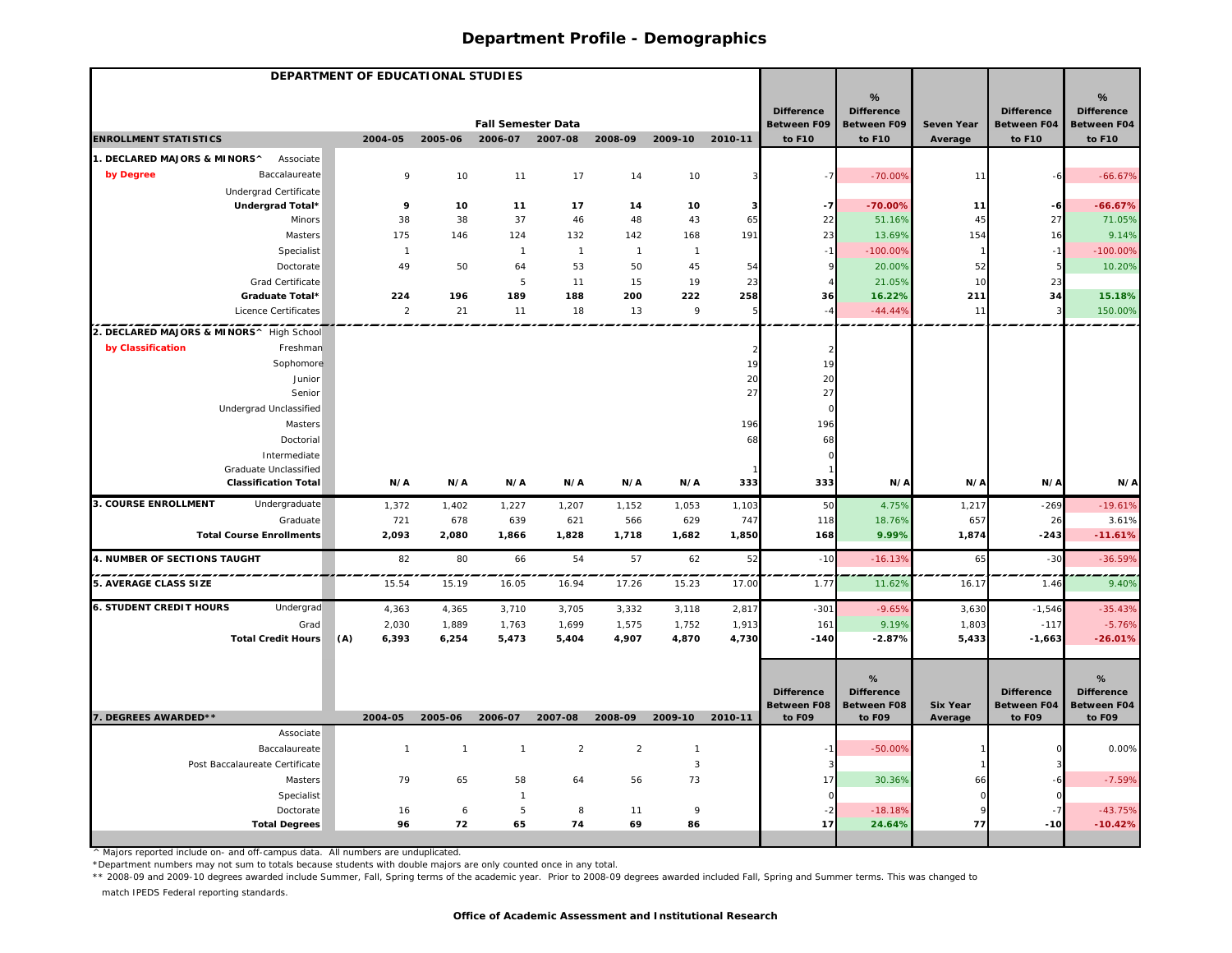|                                             | DEPARTMENT OF ELEMENTARY EDUCATION |                |                           |              |         |                 |             |                                         |                                         |                            |                                         |                                  |
|---------------------------------------------|------------------------------------|----------------|---------------------------|--------------|---------|-----------------|-------------|-----------------------------------------|-----------------------------------------|----------------------------|-----------------------------------------|----------------------------------|
|                                             |                                    |                |                           |              |         |                 |             |                                         | %                                       |                            |                                         | %                                |
|                                             |                                    |                | <b>Fall Semester Data</b> |              |         |                 |             | <b>Difference</b><br><b>Between F09</b> | <b>Difference</b><br><b>Between F09</b> | <b>Seven Year</b>          | <b>Difference</b><br><b>Between F04</b> | <b>Difference</b><br>Between F04 |
| <b>ENROLLMENT STATISTICS</b>                | 2004-05                            | 2005-06        | 2006-07 2007-08           |              | 2008-09 | 2009-10 2010-11 |             | to F10                                  | to F10                                  | Average                    | to F10                                  | to F10                           |
| 1. DECLARED MAJORS & MINORS^<br>Associate   |                                    |                |                           |              |         |                 |             |                                         |                                         |                            |                                         |                                  |
| by Degree<br>Baccalaureate                  | 1,512                              | 1,327          | 1,243                     | 1,053        | 1,064   | 1,053           | 1,037       | $-16$                                   | $-1.52%$                                | 1,184                      | $-475$                                  | $-31.42%$                        |
| Undergrad Certificate                       |                                    |                |                           |              |         |                 |             |                                         |                                         |                            |                                         |                                  |
| Undergrad Total*                            | 1,512                              | 1,327          | 1,243                     | 1,053        | 1,064   | 1,053           | 1,037       | $-16$                                   | $-1.52%$                                | 1,184                      | $-475$                                  | $-31.42%$                        |
| Minors                                      |                                    | 30             | 133                       | 178          | 194     | 211             | 265         | 54                                      | 25.59%                                  | 144                        | 265                                     |                                  |
| Masters                                     | 93                                 | 100            | 137                       | 201          | 263     | 287             | 288         |                                         | 0.35%                                   | 196                        | 195                                     | 209.68%                          |
| Specialist                                  |                                    |                |                           |              |         |                 |             |                                         |                                         |                            |                                         |                                  |
| Doctorate                                   | 8                                  | 10             | 11                        | 9            | 10      | 10              | 16          |                                         | 60.00%                                  | 11                         | 8                                       | 100.00%                          |
| Grad Certificate                            |                                    |                |                           |              |         |                 |             |                                         |                                         |                            |                                         |                                  |
| Graduate Total*                             | 101                                | 110            | 148                       | 210          | 273     | 297             | 304         | $\overline{7}$                          | 2.36%                                   | 206                        | 203                                     | 200.99%                          |
| Licence Certificates                        | 91                                 | 86             | 101                       | 113          | 148     | 152             | 119         | $-33$                                   | $-21.71%$                               | 116                        | 28                                      | 30.77%                           |
| 2. DECLARED MAJORS & MINORS^ High School    |                                    |                |                           |              |         |                 |             |                                         |                                         |                            |                                         |                                  |
| by Classification<br>Freshman               |                                    |                |                           |              |         |                 | 277         | 277                                     |                                         |                            |                                         |                                  |
| Sophomore                                   |                                    |                |                           |              |         |                 | 310         | 310                                     |                                         |                            |                                         |                                  |
| Junior                                      |                                    |                |                           |              |         |                 | 206         | 206                                     |                                         |                            |                                         |                                  |
| Senior                                      |                                    |                |                           |              |         |                 | 241         | 241                                     |                                         |                            |                                         |                                  |
| Undergrad Unclassified                      |                                    |                |                           |              |         |                 |             |                                         |                                         |                            |                                         |                                  |
| Masters                                     |                                    |                |                           |              |         |                 | 292         | 292                                     |                                         |                            |                                         |                                  |
| Doctorial                                   |                                    |                |                           |              |         |                 | 17          | 17                                      |                                         |                            |                                         |                                  |
| Intermediate                                |                                    |                |                           |              |         |                 |             | $\Omega$                                |                                         |                            |                                         |                                  |
| Graduate Unclassified                       |                                    |                |                           |              |         |                 | 28<br>1,372 | 28<br>1,372                             |                                         |                            |                                         |                                  |
| <b>Classification Total</b>                 | N/A                                | N/A            | N/A                       | N/A          | N/A     | N/A             |             |                                         | N/A                                     | N/A                        | N/A                                     | N/A                              |
| 3. COURSE ENROLLMENT<br>Undergraduate       | 1,865                              | 1,825          | 1,706                     | 1,557        | 1,553   | 1,558           | 1,637       | 79                                      | 5.07%                                   | 1,672                      | $-228$                                  | $-12.23%$                        |
| Graduate                                    | 105                                | 142            | 208                       | 242          | 345     | 411             | 430         | 19                                      | 4.62%                                   | 269                        | 325                                     | 309.52%                          |
| <b>Total Course Enrollments</b>             | 1,970                              | 1,967          | 1,914                     | 1,799        | 1,898   | 1,969           | 2,067       | 98                                      | 4.98%                                   | 1,941                      | 97                                      | 4.92%                            |
| 4. NUMBER OF SECTIONS TAUGHT                | 58                                 | 57             | 49                        | 52           | 49      | 45              | 48          |                                         | 6.67%                                   | 51                         | $-10$                                   | $-17.24%$                        |
| 5. AVERAGE CLASS SIZE                       | 21.67                              | 21.68          | 21.12                     | 19.88        | 22.18   | 22.89           | 23.13       | 0.24                                    | 1.05%                                   | 21.79                      | 1.46                                    | 6.74%                            |
| <b>6. STUDENT CREDIT HOURS</b><br>Undergrad | 5,814                              | 5,712          | 5,771                     | 5,137        | 5,037   | 5,071           | 5,346       | 275                                     | 5.42%                                   | 5,413                      | $-468$                                  | $-8.05%$                         |
| Grad                                        | 315                                | 428            | 623                       | 726          | 1,032   | 1,212           | 1,290       | 78                                      | 6.44%                                   | 804                        | 975                                     | 309.52%                          |
| <b>Total Credit Hours</b>                   | (A)<br>6,129                       | 6,140          | 6,394                     | 5,863        | 6,069   | 6,283           | 6,636       | 353                                     | 5.62%                                   | 6,216                      | 507                                     | 8.27%                            |
|                                             |                                    |                |                           |              |         |                 |             |                                         |                                         |                            |                                         |                                  |
|                                             |                                    |                |                           |              |         |                 |             |                                         | %                                       |                            |                                         | %                                |
|                                             |                                    |                |                           |              |         |                 |             | <b>Difference</b>                       | <b>Difference</b>                       |                            | <b>Difference</b>                       | <b>Difference</b>                |
| 7. DEGREES AWARDED**                        | 2004-05                            | 2005-06        | 2006-07                   | 2007-08      | 2008-09 | 2009-10         | 2010-11     | <b>Between F08</b><br>to F09            | <b>Between F08</b><br>to F09            | <b>Six Year</b><br>Average | Between F04<br>to F09                   | Between F04<br>to F09            |
| Associate                                   |                                    |                |                           |              |         |                 |             |                                         |                                         |                            |                                         |                                  |
| Baccalaureate                               | 281                                | 255            | 282                       | 209          | 194     | 175             |             | $-19$                                   | $-9.79%$                                | 233                        | $-106$                                  | $-37.72%$                        |
| Masters                                     | 40                                 | 42             | 43                        | 79           | 89      | 110             |             | 21                                      | 23.60%                                  | 67                         | 70                                      | 175.00%                          |
| Specialist                                  |                                    |                |                           |              |         |                 |             |                                         |                                         |                            |                                         |                                  |
| Doctorate                                   | $\overline{2}$                     | $\overline{2}$ | $\overline{1}$            | $\mathbf{3}$ | 5       | $\overline{2}$  |             |                                         | $-60.00%$                               | 3                          |                                         | 0.00%                            |
| <b>Total Degrees</b>                        | 323                                | 299            | 326                       | 291          | 288     | 287             |             | $-1$                                    | $-0.35%$                                | 302                        | -36                                     | $-11.15%$                        |
|                                             |                                    |                |                           |              |         |                 |             |                                         |                                         |                            |                                         |                                  |

^ Majors reported include on- and off-campus data. All numbers are unduplicated.

\*Department numbers may not sum to totals because students with double majors are only counted once in any total.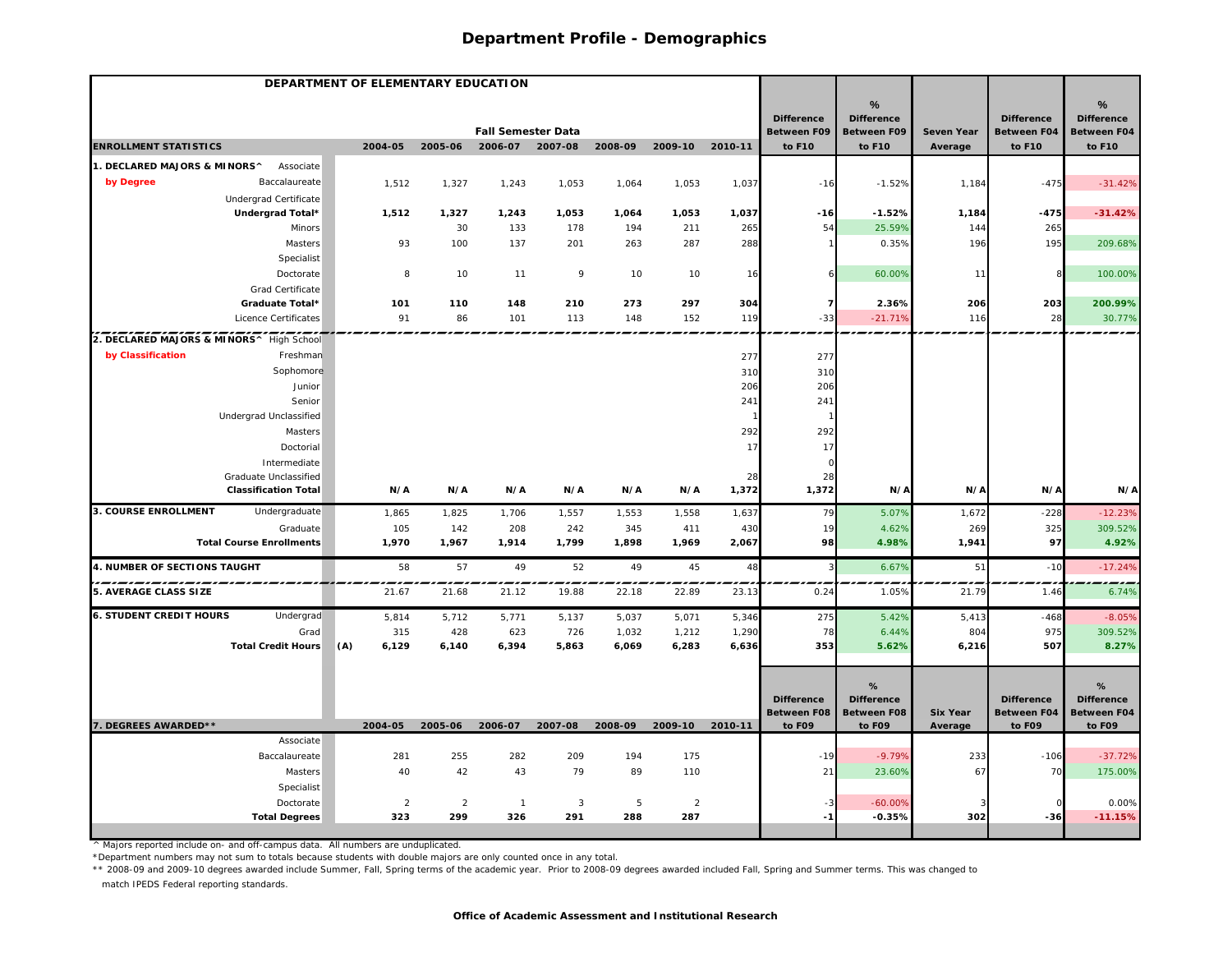|                                             | DEPARTMENT OF ENGLISH |                |                           |                |         |         |         |                                         |                                         |                            |                                         |                                  |
|---------------------------------------------|-----------------------|----------------|---------------------------|----------------|---------|---------|---------|-----------------------------------------|-----------------------------------------|----------------------------|-----------------------------------------|----------------------------------|
|                                             |                       |                |                           |                |         |         |         |                                         | %                                       |                            |                                         | %                                |
|                                             |                       |                | <b>Fall Semester Data</b> |                |         |         |         | <b>Difference</b><br><b>Between F09</b> | <b>Difference</b><br><b>Between F09</b> | Seven Year                 | <b>Difference</b><br><b>Between F04</b> | <b>Difference</b><br>Between F04 |
| <b>ENROLLMENT STATISTICS</b>                | 2004-05               | 2005-06        | 2006-07 2007-08           |                | 2008-09 | 2009-10 | 2010-11 | to F10                                  | to F10                                  | Average                    | to F10                                  | to F10                           |
| 1. DECLARED MAJORS & MINORS^<br>Associate   |                       |                |                           |                |         |         |         |                                         |                                         |                            |                                         |                                  |
| by Degree<br>Baccalaureate                  | 358                   | 373            | 348                       | 328            | 336     | 381     | 402     | 21                                      | 5.51%                                   | 361                        | 44                                      | 12.29%                           |
| Undergrad Certificate                       |                       |                |                           |                |         |         |         |                                         |                                         |                            |                                         |                                  |
| Undergrad Total*                            | 358                   | 373            | 348                       | 328            | 336     | 381     | 402     | ${\bf 21}$                              | 5.51%                                   | 361                        | 44                                      | 12.29%                           |
| <b>Minors</b>                               | 183                   | 181            | 166                       | 141            | 129     | 156     | 193     | 37                                      | 23.72%                                  | 164                        | 10                                      | 5.46%                            |
| Masters                                     | 39                    | 50             | 45                        | 39             | 41      | 47      | 50      |                                         | 6.38%                                   | 44                         | 11                                      | 28.21%                           |
| Specialist                                  |                       |                |                           |                |         |         |         |                                         |                                         |                            |                                         |                                  |
| Doctorate                                   | 30                    | 28             | 28                        | 34             | 38      | 40      | 59      | 19                                      | 47.50%                                  | 37                         | 29                                      | 96.67%                           |
| Grad Certificate                            |                       |                |                           |                |         |         |         |                                         |                                         |                            |                                         |                                  |
| Graduate Total*                             | 69                    | 78             | 73                        | 73             | 77      | 84      | 109     | 25                                      | 29.76%                                  | 80                         | 40                                      | 57.97%                           |
| Licence Certificates                        | 9                     | $\overline{7}$ | 19                        | 8              | 14      | 23      | 28      |                                         | 21.74%                                  | 15                         | 19                                      | 211.11%                          |
| 2. DECLARED MAJORS & MINORS^ High School    |                       |                |                           |                |         |         |         |                                         |                                         |                            |                                         |                                  |
| by Classification<br>Freshman               |                       |                |                           |                |         |         | 127     | 127                                     |                                         |                            |                                         |                                  |
| Sophomore                                   |                       |                |                           |                |         |         | 151     | 151                                     |                                         |                            |                                         |                                  |
| Junior                                      |                       |                |                           |                |         |         | 150     | 150                                     |                                         |                            |                                         |                                  |
| Senior                                      |                       |                |                           |                |         |         | 131     | 131                                     |                                         |                            |                                         |                                  |
| Undergrad Unclassified                      |                       |                |                           |                |         |         |         |                                         |                                         |                            |                                         |                                  |
| Masters                                     |                       |                |                           |                |         |         | 58      | 58                                      |                                         |                            |                                         |                                  |
| Doctorial                                   |                       |                |                           |                |         |         | 59      | 59                                      |                                         |                            |                                         |                                  |
| Intermediate                                |                       |                |                           |                |         |         |         | $\Omega$                                |                                         |                            |                                         |                                  |
| Graduate Unclassified                       |                       |                |                           |                |         |         | 20      | 20                                      |                                         |                            |                                         |                                  |
| <b>Classification Total</b>                 | N/A                   | N/A            | N/A                       | N/A            | N/A     | N/A     | 701     | 701                                     | N/A                                     | N/A                        | N/A                                     | N/A                              |
| 3. COURSE ENROLLMENT<br>Undergraduate       | 7,742                 | 7,599          | 7,927                     | 8,049          | 7,972   | 8,353   | 9,337   | 984                                     | 11.78%                                  | 8,140                      | 1,595                                   | 20.60%                           |
| Graduate                                    | 208                   | 231            | 216                       | 203            | 222     | 240     | 258     | 18                                      | 7.50%                                   | 225                        | 50                                      | 24.04%                           |
| <b>Total Course Enrollments</b>             | 7,950                 | 7,830          | 8,143                     | 8,252          | 8,194   | 8,593   | 9,595   | 1,002                                   | 11.66%                                  | 8,365                      | 1,645                                   | 20.69%                           |
| 4. NUMBER OF SECTIONS TAUGHT                | 258                   | 258            | 293                       | 286            | 253     | 247     | 234     | $-13$                                   | $-5.26%$                                | 261                        | $-24$                                   | $-9.30%$                         |
| <b>5. AVERAGE CLASS SIZE</b>                | 20.99                 | 21.26          | 19.98                     | 20.31          | 21.35   | 21.56   | 21.73   | 0.17                                    | 0.79%                                   | 21.03                      | 0.74                                    | 3.53%                            |
| <b>6. STUDENT CREDIT HOURS</b><br>Undergrad | 17,442                | 17,678         | 17,859                    | 18,760         | 18,438  | 20,541  | 22,277  | 1,736                                   | 8.45%                                   | 18,999                     | 4,835                                   | 27.72%                           |
| Grad                                        | 566                   | 628            | 597                       | 553            | 609     | 650     | 743     | 93                                      | 14.31%                                  | 621                        | 177                                     | 31.27%                           |
| <b>Total Credit Hours</b>                   | (A)<br>18,008         | 18,306         | 18,456                    | 19,313         | 19,047  | 21,191  | 23,020  | 1,829                                   | 8.63%                                   | 19,620                     | 5,012                                   | 27.83%                           |
|                                             |                       |                |                           |                |         |         |         |                                         |                                         |                            |                                         |                                  |
|                                             |                       |                |                           |                |         |         |         |                                         | %                                       |                            |                                         | %                                |
|                                             |                       |                |                           |                |         |         |         | <b>Difference</b>                       | <b>Difference</b>                       |                            | <b>Difference</b>                       | <b>Difference</b>                |
| 7. DEGREES AWARDED**                        | 2004-05               | 2005-06        | 2006-07                   | 2007-08        | 2008-09 | 2009-10 | 2010-11 | <b>Between F08</b><br>to F09            | <b>Between F08</b><br>to F09            | <b>Six Year</b><br>Average | Between F04<br>to F09                   | Between F04<br>to F09            |
| Associate                                   |                       |                |                           |                |         |         |         |                                         |                                         |                            |                                         |                                  |
| Baccalaureate                               | 58                    | 83             | 70                        | 79             | 52      | 61      |         |                                         | 17.31%                                  | 67                         |                                         | 5.17%                            |
| Masters                                     | 24                    | 24             | 22                        | 14             | 15      | 21      |         |                                         | 40.00%                                  | 20                         |                                         | $-12.50%$                        |
| Specialist                                  |                       |                |                           |                |         |         |         |                                         |                                         |                            |                                         |                                  |
| Doctorate                                   | 16                    | 6              | 6                         | $\overline{4}$ | 6       | 6       |         |                                         | 0.00%                                   |                            | $-10$                                   | $-62.50%$                        |
| <b>Total Degrees</b>                        | 98                    | 113            | 98                        | 97             | 73      | 88      |         | 15                                      | 20.55%                                  | 95                         | $-10$                                   | $-10.20%$                        |
|                                             |                       |                |                           |                |         |         |         |                                         |                                         |                            |                                         |                                  |

^ Majors reported include on- and off-campus data. All numbers are unduplicated.

\*Department numbers may not sum to totals because students with double majors are only counted once in any total.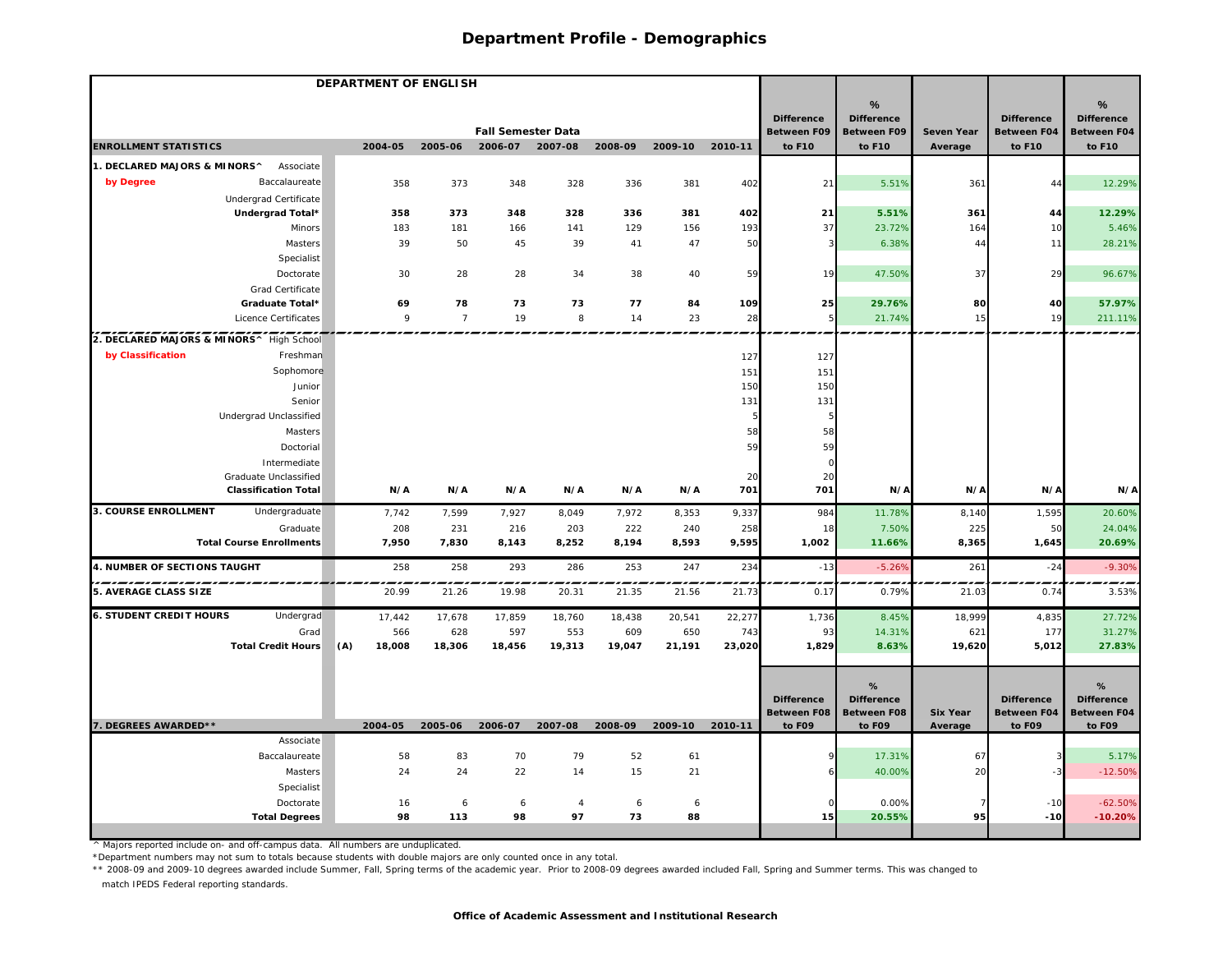| DEPARTMENT OF FAMILY AND CONSUMER SCIENCES   |              |              |                           |                 |                |                 |         |                              |                              |                            |                              |                        |
|----------------------------------------------|--------------|--------------|---------------------------|-----------------|----------------|-----------------|---------|------------------------------|------------------------------|----------------------------|------------------------------|------------------------|
|                                              |              |              |                           |                 |                |                 |         | <b>Difference</b>            | %<br><b>Difference</b>       |                            | <b>Difference</b>            | %<br><b>Difference</b> |
|                                              |              |              | <b>Fall Semester Data</b> |                 |                |                 |         | <b>Between F09</b>           | <b>Between F09</b>           | Seven Year                 | <b>Between F04</b>           | Between F04            |
| <b>ENROLLMENT STATISTICS</b>                 | 2004-05      | 2005-06      |                           | 2006-07 2007-08 | 2008-09        | 2009-10 2010-11 |         | to F10                       | to F10                       | Average                    | to F10                       | to F10                 |
| 1. DECLARED MAJORS & MINORS^<br>Associate    | 11           | 10           | 3                         | $\mathbf{1}$    | $\overline{1}$ |                 |         |                              |                              |                            | $-11$                        | $-100.00%$             |
| by Degree<br>Baccalaureate                   | 773          | 787          | 753                       | 729             | 773            | 789             | 781     |                              | $-1.01%$                     | 769                        |                              | 1.03%                  |
| Undergrad Certificate                        |              |              |                           |                 |                |                 |         |                              |                              |                            |                              |                        |
| Undergrad Total*                             | 783          | 796          | 756                       | 730             | 774            | 789             | 781     | -8                           | $-1.01%$                     | 773                        | $-2$                         | $-0.26%$               |
| Minors                                       | 133          | 162          | 177                       | 191             | 194            | 171             | 179     |                              | 4.68%                        | 172                        | 46                           | 34.59%                 |
| Masters                                      | 33           | 42           | 42                        | 49              | 63             | 66              | 93      | 27                           | 40.91%                       | 55                         | 60                           | 181.82%                |
| Specialist                                   |              |              |                           |                 |                |                 |         |                              |                              |                            |                              |                        |
| Doctorate                                    |              |              |                           |                 |                |                 |         |                              |                              |                            |                              |                        |
| Grad Certificate                             |              |              |                           |                 |                |                 |         |                              |                              |                            |                              |                        |
| Graduate Total*                              | 33           | 42           | 42                        | 49              | 63             | 66              | 93      | 27                           | 40.91%                       | 55                         | 60                           | 181.82%                |
| Licence Certificates                         | $\mathbf{3}$ | $\mathbf{3}$ | $\mathbf{3}$              | $\overline{2}$  | $\mathbf{3}$   | $\overline{1}$  |         |                              | 0.00%                        | $\overline{2}$             | $-2$                         | $-66.67%$              |
| 2. DECLARED MAJORS & MINORS^ High School     |              |              |                           |                 |                |                 |         |                              |                              |                            |                              |                        |
| by Classification<br>Freshman                |              |              |                           |                 |                |                 | 141     | 141                          |                              |                            |                              |                        |
| Sophomore                                    |              |              |                           |                 |                |                 | 275     | 275                          |                              |                            |                              |                        |
| Junior                                       |              |              |                           |                 |                |                 | 263     | 263                          |                              |                            |                              |                        |
| Senior                                       |              |              |                           |                 |                |                 | 241     | 241                          |                              |                            |                              |                        |
| Undergrad Unclassified                       |              |              |                           |                 |                |                 |         |                              |                              |                            |                              |                        |
| Masters                                      |              |              |                           |                 |                |                 | 94      | 94                           |                              |                            |                              |                        |
| Doctorial                                    |              |              |                           |                 |                |                 |         |                              |                              |                            |                              |                        |
| Intermediate                                 |              |              |                           |                 |                |                 |         |                              |                              |                            |                              |                        |
| Graduate Unclassified                        |              |              |                           |                 |                |                 |         |                              |                              |                            |                              |                        |
| <b>Classification Total</b>                  | N/A          | N/A          | N/A                       | N/A             | N/A            | N/A             | 1,015   | 1,015                        | N/A                          | N/A                        | N/A                          | N/A                    |
| <b>3. COURSE ENROLLMENT</b><br>Undergraduate | 2,550        | 2,578        | 2,612                     | 2,571           | 2,644          | 2,623           | 3,232   | 609                          | 23.22%                       | 2,687                      | 682                          | 26.75%                 |
| Graduate                                     | 54           | 85           | 95                        | 90              | 122            | 125             | 166     | 41                           | 32.80%                       | 105                        | 112                          | 207.41%                |
| <b>Total Course Enrollments</b>              | 2,604        | 2,663        | 2,707                     | 2,661           | 2,766          | 2,748           | 3,398   | 650                          | 23.65%                       | 2,792                      | 794                          | 30.49%                 |
| 4. NUMBER OF SECTIONS TAUGHT                 | 92           | 88           | 93                        | 91              | 99             | 95              | 103     |                              | 8.42%                        | 94                         | 11                           | 11.96%                 |
| 5. AVERAGE CLASS SIZE                        | 25.65        | 28.50        | 27.70                     | 27.75           | 26.68          | 27.43           | 31.28   | 3.85                         | 14.04%                       | 27.86                      | 5.63                         | ---<br>21.95%          |
| <b>6. STUDENT CREDIT HOURS</b><br>Undergrad  | 7,465        | 7,586        | 7,436                     | 7,308           | 7,557          | 7,495           | 8,422   | 927                          | 12.37%                       | 7,610                      | 957                          | 12.82%                 |
| Grad                                         | 166          | 260          | 283                       | 273             | 366            | 370             | 495     | 125                          | 33.78%                       | 316                        | 329                          | 198.19%                |
| <b>Total Credit Hours</b>                    | (A)<br>7,631 | 7,846        | 7,719                     | 7,581           | 7,923          | 7,865           | 8,917   | 1,052                        | 13.38%                       | 7,926                      | 1,286                        | 16.85%                 |
|                                              |              |              |                           |                 |                |                 |         |                              |                              |                            |                              |                        |
|                                              |              |              |                           |                 |                |                 |         |                              | %                            |                            |                              | %                      |
|                                              |              |              |                           |                 |                |                 |         | <b>Difference</b>            | <b>Difference</b>            |                            | <b>Difference</b>            | <b>Difference</b>      |
| 7. DEGREES AWARDED**                         | 2004-05      | 2005-06      | 2006-07                   | 2007-08         | 2008-09        | 2009-10         | 2010-11 | <b>Between F08</b><br>to F09 | <b>Between F08</b><br>to F09 | <b>Six Year</b><br>Average | <b>Between F04</b><br>to F09 | Between F04<br>to F09  |
| Associate                                    | 5            | 5            |                           | $\mathbf{1}$    |                | $\overline{1}$  |         |                              |                              |                            |                              | $-80.00%$              |
| Baccalaureate                                | 181          | 176          | 181                       | 168             | 163            | 162             |         |                              | $-0.61%$                     | 172                        | $-19$                        | $-10.50%$              |
| Masters                                      | 17           | 16           | 17                        | 12              | 10             | 12              |         |                              | 20.00%                       | 14                         | $-5$                         | $-29.41%$              |
| Specialist                                   |              |              |                           |                 |                |                 |         |                              |                              |                            |                              |                        |
| Doctorate                                    |              |              |                           |                 |                |                 |         |                              |                              |                            |                              |                        |
| <b>Total Degrees</b>                         | 203          | 197          | 198                       | 181             | 173            | 175             |         |                              | 1.16%                        | 188                        | $-28$                        | $-13.79%$              |
|                                              |              |              |                           |                 |                |                 |         |                              |                              |                            |                              |                        |

^ Majors reported include on- and off-campus data. All numbers are unduplicated.

\*Department numbers may not sum to totals because students with double majors are only counted once in any total.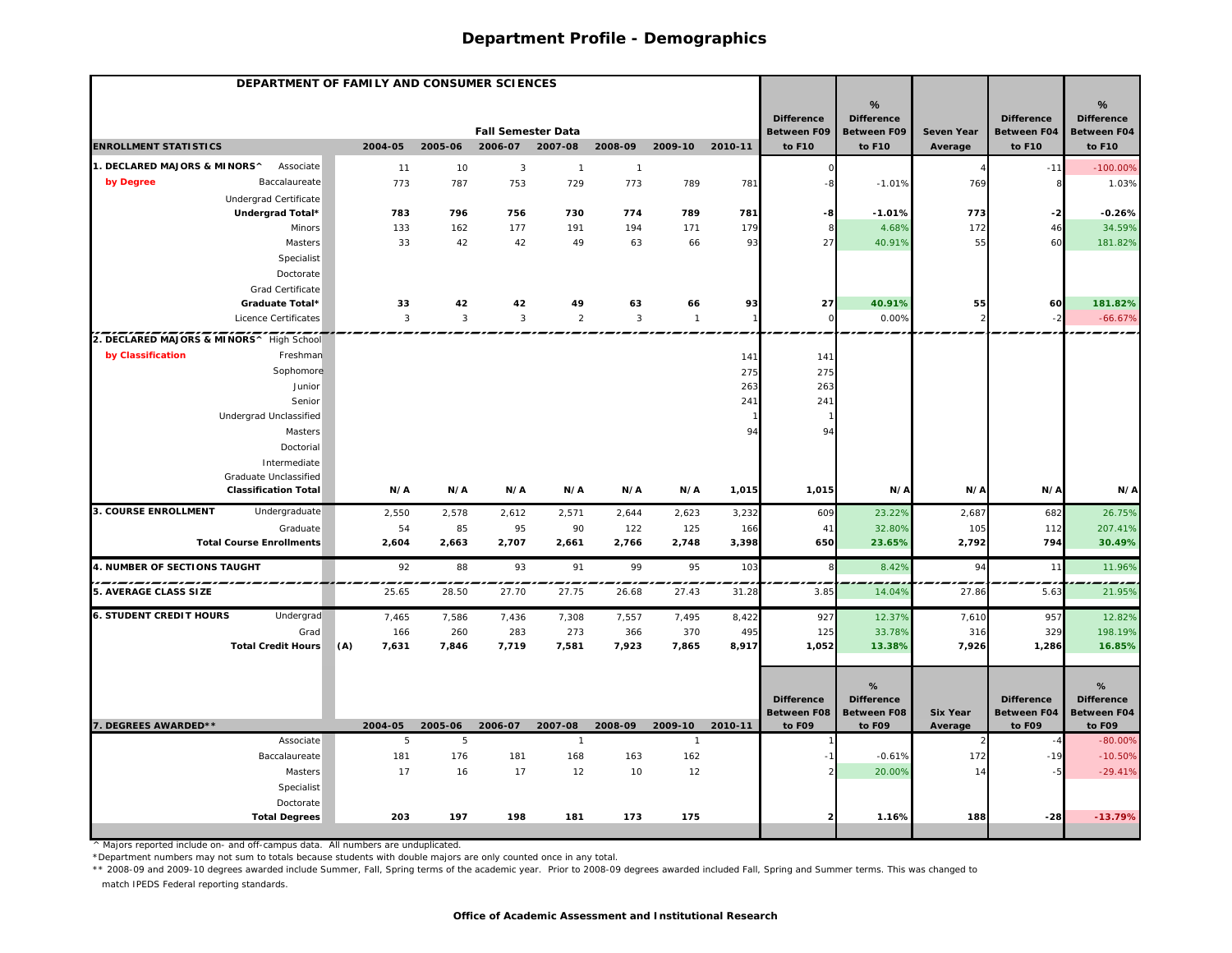| DEPARTMENT OF FINANCE & INSURANCE           |     |         |         |                           |         |         |                 |         |                                         |                                         |                            |                                  |                                  |
|---------------------------------------------|-----|---------|---------|---------------------------|---------|---------|-----------------|---------|-----------------------------------------|-----------------------------------------|----------------------------|----------------------------------|----------------------------------|
|                                             |     |         |         |                           |         |         |                 |         |                                         | %                                       |                            |                                  | %                                |
|                                             |     |         |         | <b>Fall Semester Data</b> |         |         |                 |         | <b>Difference</b><br><b>Between F09</b> | <b>Difference</b><br><b>Between F09</b> | <b>Seven Year</b>          | <b>Difference</b><br>Between F04 | <b>Difference</b><br>Between F04 |
| <b>ENROLLMENT STATISTICS</b>                |     | 2004-05 | 2005-06 | 2006-07 2007-08           |         | 2008-09 | 2009-10 2010-11 |         | to F10                                  | to F10                                  | Average                    | to F10                           | to F10                           |
| 1. DECLARED MAJORS & MINORS^<br>Associate   |     |         |         |                           |         |         |                 |         |                                         |                                         |                            |                                  |                                  |
| by Degree<br>Baccalaureate                  |     | 98      | 98      | 106                       | 111     | 110     | 106             | 97      |                                         | $-8.49%$                                | 104                        |                                  | $-1.02%$                         |
| Undergrad Certificate                       |     |         |         |                           |         |         |                 |         |                                         |                                         |                            |                                  |                                  |
| Undergrad Total*                            |     | 98      | 98      | 106                       | 111     | 110     | 106             | 97      | -9                                      | $-8.49%$                                | 104                        | $-1$                             | $-1.02%$                         |
| Minors                                      |     | 29      | 41      | 35                        | 45      | 55      | 66              | 79      | 13                                      | 19.70%                                  | 50                         | 50                               | 172.41%                          |
| Masters                                     |     |         |         |                           |         |         |                 |         |                                         |                                         |                            |                                  |                                  |
| Specialist                                  |     |         |         |                           |         |         |                 |         |                                         |                                         |                            |                                  |                                  |
| Doctorate                                   |     |         |         |                           |         |         |                 |         |                                         |                                         |                            |                                  |                                  |
| Grad Certificate                            |     |         |         |                           |         |         |                 |         |                                         |                                         |                            |                                  |                                  |
| Graduate Total*                             |     |         |         |                           |         |         |                 |         |                                         |                                         |                            |                                  |                                  |
| Licence Certificates                        |     |         |         |                           |         |         |                 |         |                                         |                                         |                            |                                  |                                  |
| 2. DECLARED MAJORS & MINORS^ High School    |     |         |         |                           |         |         |                 |         |                                         |                                         |                            |                                  |                                  |
| by Classification<br>Freshman               |     |         |         |                           |         |         |                 |         |                                         |                                         |                            |                                  |                                  |
| Sophomore                                   |     |         |         |                           |         |         |                 | 10      | 10                                      |                                         |                            |                                  |                                  |
| Junior                                      |     |         |         |                           |         |         |                 | 59      | 59                                      |                                         |                            |                                  |                                  |
| Senior                                      |     |         |         |                           |         |         |                 | 93      | 93                                      |                                         |                            |                                  |                                  |
| Undergrad Unclassified                      |     |         |         |                           |         |         |                 |         |                                         |                                         |                            |                                  |                                  |
| Masters                                     |     |         |         |                           |         |         |                 |         |                                         |                                         |                            |                                  |                                  |
| Doctorial                                   |     |         |         |                           |         |         |                 |         |                                         |                                         |                            |                                  |                                  |
| Intermediate                                |     |         |         |                           |         |         |                 |         |                                         |                                         |                            |                                  |                                  |
| Graduate Unclassified                       |     |         |         |                           |         |         |                 |         |                                         |                                         |                            |                                  |                                  |
| <b>Classification Total</b>                 |     | N/A     | N/A     | N/A                       | N/A     | N/A     | N/A             | 168     | 168                                     | N/A                                     | N/A                        | N/A                              | N/A                              |
| 3. COURSE ENROLLMENT<br>Undergraduate       |     | 1,509   | 1,491   | 1,339                     | 1,200   | 1,340   | 1,309           | 2,429   | 1,120.00                                | 85.56%                                  | 1,517                      | 920                              | 60.97%                           |
| Graduate                                    |     | 99      | 30      | 30                        | 43      | 55      | 109             | 78      | $-31.00$                                | $-28.44%$                               | 63                         | $-21$                            | $-21.21%$                        |
| <b>Total Course Enrollments</b>             |     | 1,608   | 1,521   | 1,369                     | 1,243   | 1,395   | 1,418           | 2,507   | 1,089.00                                | 76.80%                                  | 1,580                      | 899                              | 55.91%                           |
| 4. NUMBER OF SECTIONS TAUGHT                |     | 36      | 34      | 36                        | 38      | 37      | 41              | 45      |                                         | 9.76%                                   | 38                         |                                  | 25.00%                           |
| 5. AVERAGE CLASS SIZE                       |     | 41.02   | 43.47   | 37.22                     | 31.95   | 33.32   | 31.61           | 50.40   | 18.79                                   | 59.44%                                  | 38.43                      | 9.38                             | 22.87%                           |
| <b>6. STUDENT CREDIT HOURS</b><br>Undergrad |     | 4,530   | 4,473   | 4,017                     | 3,606   | 4,023   | 3,823           | 5,135   | 1,312                                   | 34.32%                                  | 4,230                      | 605                              | 13.36%                           |
| Grad                                        |     | 297     | 90      | 90                        | 129     | 165     | 327             | 234     | $-93$                                   | $-28.44%$                               | 190                        | $-63$                            | $-21.21%$                        |
| <b>Total Credit Hours</b>                   | (A) | 4,827   | 4,563   | 4,107                     | 3,735   | 4,188   | 4,150           | 5,369   | 1,219                                   | 29.37%                                  | 4,420                      | 542                              | 11.23%                           |
|                                             |     |         |         |                           |         |         |                 |         |                                         |                                         |                            |                                  |                                  |
|                                             |     |         |         |                           |         |         |                 |         |                                         | %                                       |                            |                                  | %                                |
|                                             |     |         |         |                           |         |         |                 |         | <b>Difference</b>                       | <b>Difference</b>                       |                            | <b>Difference</b>                | <b>Difference</b>                |
| 7. DEGREES AWARDED**                        |     | 2004-05 | 2005-06 | 2006-07                   | 2007-08 | 2008-09 | 2009-10         | 2010-11 | <b>Between F08</b><br>to F09            | <b>Between F08</b><br>to F09            | <b>Six Year</b><br>Average | Between F04<br>to F09            | Between F04<br>to F09            |
| Associate                                   |     |         |         |                           |         |         |                 |         |                                         |                                         |                            |                                  |                                  |
| Baccalaureate                               |     | 93      | 73      | 70                        | 68      | 70      | 74              |         |                                         | 5.71%                                   | 75                         | $-19$                            | $-20.43%$                        |
| Masters                                     |     |         |         |                           |         |         |                 |         |                                         |                                         |                            |                                  |                                  |
| Specialist                                  |     |         |         |                           |         |         |                 |         |                                         |                                         |                            |                                  |                                  |
| Doctorate                                   |     |         |         |                           |         |         |                 |         |                                         |                                         |                            |                                  |                                  |
| <b>Total Degrees</b>                        |     | 93      | 73      | 70                        | 68      | 70      | 74              |         |                                         | 5.71%                                   | 75                         | $-19$                            | $-20.43%$                        |
|                                             |     |         |         |                           |         |         |                 |         |                                         |                                         |                            |                                  |                                  |

^ Majors reported include on- and off-campus data. All numbers are unduplicated.

\*Department numbers may not sum to totals because students with double majors are only counted once in any total.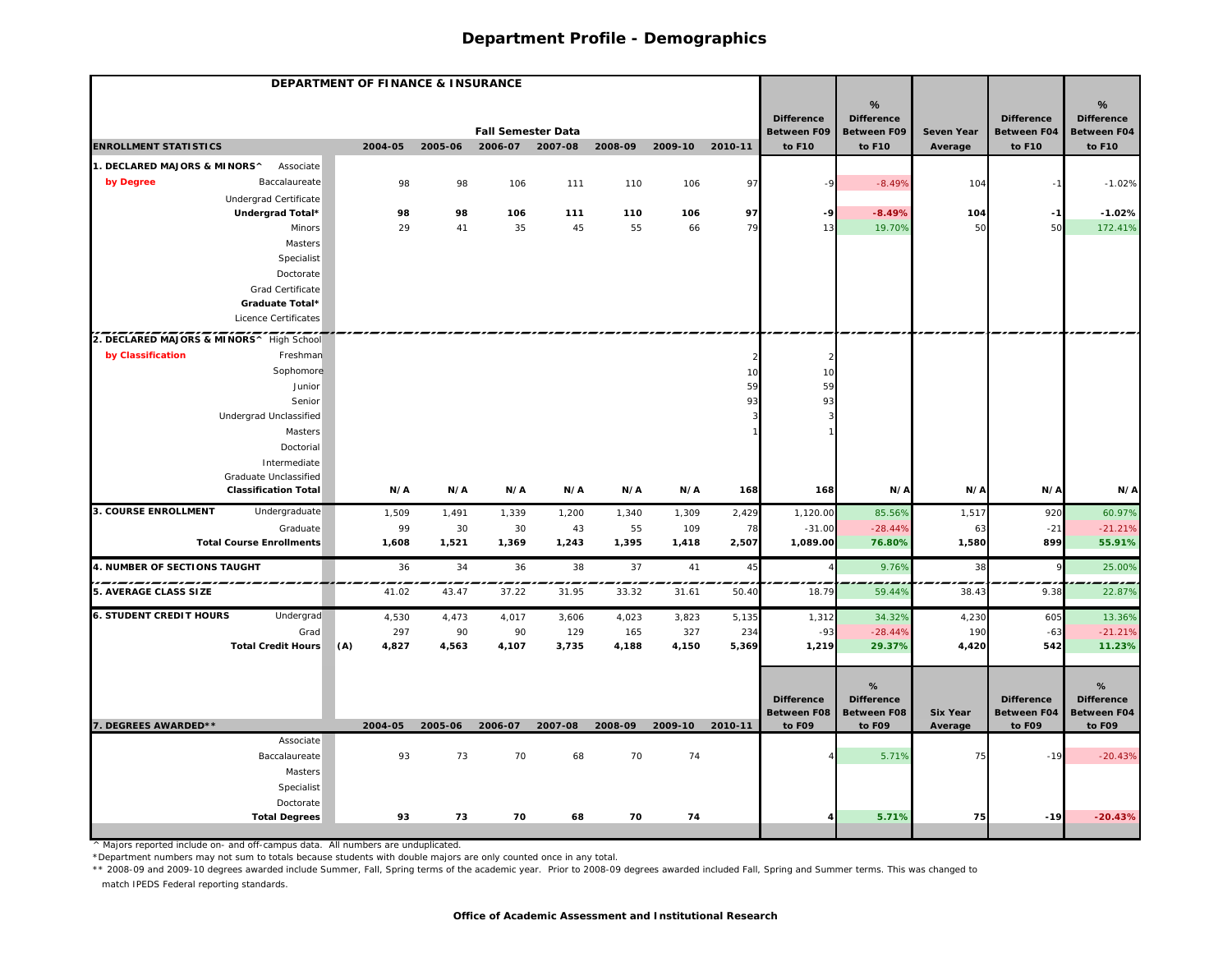|                                              | DEPARTMENT OF GEOGRAPHY |                                  |                           |                 |              |                          |         |                                         |                                         |                 |                                         |                                  |
|----------------------------------------------|-------------------------|----------------------------------|---------------------------|-----------------|--------------|--------------------------|---------|-----------------------------------------|-----------------------------------------|-----------------|-----------------------------------------|----------------------------------|
|                                              |                         |                                  |                           |                 |              |                          |         |                                         | %                                       |                 |                                         | %                                |
|                                              |                         |                                  | <b>Fall Semester Data</b> |                 |              |                          |         | <b>Difference</b><br><b>Between F09</b> | <b>Difference</b><br><b>Between F09</b> | Seven Year      | <b>Difference</b><br><b>Between F04</b> | <b>Difference</b><br>Between F04 |
| <b>ENROLLMENT STATISTICS</b>                 | 2004-05                 | 2005-06                          |                           | 2006-07 2007-08 | 2008-09      | 2009-10                  | 2010-11 | to F10                                  | to F10                                  | Average         | to F10                                  | to F10                           |
| 1. DECLARED MAJORS & MINORS^<br>Associate    |                         |                                  |                           |                 |              |                          |         |                                         |                                         |                 |                                         |                                  |
| by Degree<br>Baccalaureate                   | 131                     | 161                              | 160                       | 130             | 125          | 146                      | 162     | 16                                      | 10.96%                                  | 145             | 31                                      | 23.66%                           |
| Undergrad Certificate                        |                         |                                  |                           |                 |              |                          |         |                                         |                                         |                 |                                         |                                  |
| Undergrad Total*                             | 131                     | 161                              | 160                       | 130             | 125          | 146                      | 162     | 16                                      | 10.96%                                  | 145             | 31                                      | 23.66%                           |
| Minors                                       | 125                     | 167                              | 146                       | 142             | 162          | 173                      | 131     | $-42$                                   | $-24.28%$                               | 149             |                                         | 4.80%                            |
| Masters                                      | 18                      | 12                               | 10                        | 8               | 6            | $\overline{7}$           | 15      |                                         | 114.29%                                 | 11              | -3                                      | $-16.67%$                        |
| Specialist                                   |                         |                                  |                           |                 |              |                          |         |                                         |                                         |                 |                                         |                                  |
| Doctorate                                    |                         |                                  |                           |                 |              |                          |         |                                         |                                         |                 |                                         |                                  |
| Grad Certificate                             |                         |                                  |                           |                 |              |                          |         |                                         |                                         |                 |                                         |                                  |
| Graduate Total*                              | 18                      | 12                               | 10                        | 8               | 6            | $\overline{\phantom{a}}$ | 15      | 8                                       | 114.29%                                 | 11              | -3                                      | $-16.67%$                        |
| Licence Certificates                         |                         | $\overline{2}$<br>$\overline{1}$ |                           |                 |              |                          |         |                                         |                                         | $\circ$         | -2                                      | $-100.00\%$                      |
| 2. DECLARED MAJORS & MINORS^ High School     |                         |                                  |                           |                 |              |                          |         |                                         |                                         |                 |                                         |                                  |
| by Classification<br>Freshman                |                         |                                  |                           |                 |              |                          | 53      | 53                                      |                                         |                 |                                         |                                  |
| Sophomore                                    |                         |                                  |                           |                 |              |                          | 73      | 73                                      |                                         |                 |                                         |                                  |
| Junior                                       |                         |                                  |                           |                 |              |                          | 85      | 85                                      |                                         |                 |                                         |                                  |
| Senior                                       |                         |                                  |                           |                 |              |                          | 80      | 80                                      |                                         |                 |                                         |                                  |
| Undergrad Unclassified                       |                         |                                  |                           |                 |              |                          |         |                                         |                                         |                 |                                         |                                  |
| Masters                                      |                         |                                  |                           |                 |              |                          | 16      | 16                                      |                                         |                 |                                         |                                  |
| Doctorial                                    |                         |                                  |                           |                 |              |                          |         |                                         |                                         |                 |                                         |                                  |
| Intermediate                                 |                         |                                  |                           |                 |              |                          |         |                                         |                                         |                 |                                         |                                  |
| Graduate Unclassified                        |                         |                                  |                           |                 |              |                          |         |                                         |                                         |                 |                                         |                                  |
| <b>Classification Total</b>                  | N/A                     | N/A                              | N/A                       | N/A             | N/A          | N/A                      | 308     | 308                                     | N/A                                     | N/A             | N/A                                     | N/A                              |
| <b>3. COURSE ENROLLMENT</b><br>Undergraduate | 1,886                   | 1,652                            | 1,653                     | 1,606           | 1,497        | 1,624                    | 1,664   | 40                                      | 2.46%                                   | 1,655           | $-222$                                  | $-11.77%$                        |
| Graduate                                     | 52                      | 38                               | 37                        | 35              | 30           | 30                       | 42      | 12                                      | 40.00%                                  | 38              | $-10$                                   | $-19.23%$                        |
| <b>Total Course Enrollments</b>              | 1,938                   | 1,690                            | 1,690                     | 1,641           | 1,527        | 1,654                    | 1,706   | 52                                      | 3.14%                                   | 1,692           | $-232$                                  | $-11.97%$                        |
| <b>4. NUMBER OF SECTIONS TAUGHT</b>          | 44                      | 41                               | 41                        | 43              | 39           | 40                       | 42      |                                         | 5.00%                                   | 41              | $\overline{a}$                          | $-4.55%$                         |
| 5. AVERAGE CLASS SIZE                        | 35.20                   | 33.30                            | 32.51                     | 31.63           | 30.64        | 33.45                    | 34.24   | 0.79                                    | 2.36%                                   | 33.00           | $-0.96$                                 | $-2.73%$                         |
| <b>6. STUDENT CREDIT HOURS</b><br>Undergrad  | 5,730                   | 4,959                            | 4,968                     | 4,821           | 4,491        | 4,872                    | 4,992   | 12C                                     | 2.46%                                   | 4,976           | $-738$                                  | $-12.88%$                        |
| Grad                                         | 154                     | 114                              | 111                       | 108             | 85           | 90                       | 129     | 39                                      | 43.33%                                  | 113             | $-25$                                   | $-16.23%$                        |
| <b>Total Credit Hours</b>                    | (A)<br>5,884            | 5,073                            | 5,079                     | 4,929           | 4,576        | 4,962                    | 5,121   | 159                                     | 3.20%                                   | 5,089           | $-763$                                  | $-12.97%$                        |
|                                              |                         |                                  |                           |                 |              |                          |         |                                         |                                         |                 |                                         |                                  |
|                                              |                         |                                  |                           |                 |              |                          |         |                                         | %<br><b>Difference</b>                  |                 |                                         | %<br><b>Difference</b>           |
|                                              |                         |                                  |                           |                 |              |                          |         | <b>Difference</b><br><b>Between F08</b> | <b>Between F08</b>                      | <b>Six Year</b> | <b>Difference</b><br>Between F04        | <b>Between F04</b>               |
| 7. DEGREES AWARDED**                         | 2004-05                 | 2005-06                          | 2006-07                   | 2007-08         | 2008-09      | 2009-10                  | 2010-11 | to F09                                  | to F09                                  | Average         | to F09                                  | to F09                           |
| Associate                                    |                         |                                  |                           |                 |              |                          |         |                                         |                                         |                 |                                         |                                  |
| Baccalaureate                                | 24                      | 24                               | 45                        | 35              | 31           | 32                       |         |                                         | 3.23%                                   | 32              |                                         | 33.33%                           |
| Masters                                      |                         | $\mathbf{3}$<br>$\overline{4}$   | $\mathbf{3}$              | $\overline{4}$  | $\mathbf{3}$ | $\mathbf{3}$             |         |                                         | 0.00%                                   | 3               |                                         | $-25.00%$                        |
| Specialist                                   |                         |                                  |                           |                 |              |                          |         |                                         |                                         |                 |                                         |                                  |
| Doctorate                                    |                         |                                  |                           |                 |              |                          |         |                                         |                                         |                 |                                         |                                  |
| <b>Total Degrees</b>                         | 28                      | 27                               | 48                        | 39              | 34           | 35                       |         |                                         | 2.94%                                   | 35              |                                         | 25.00%                           |

^ Majors reported include on- and off-campus data. All numbers are unduplicated.

\*Department numbers may not sum to totals because students with double majors are only counted once in any total.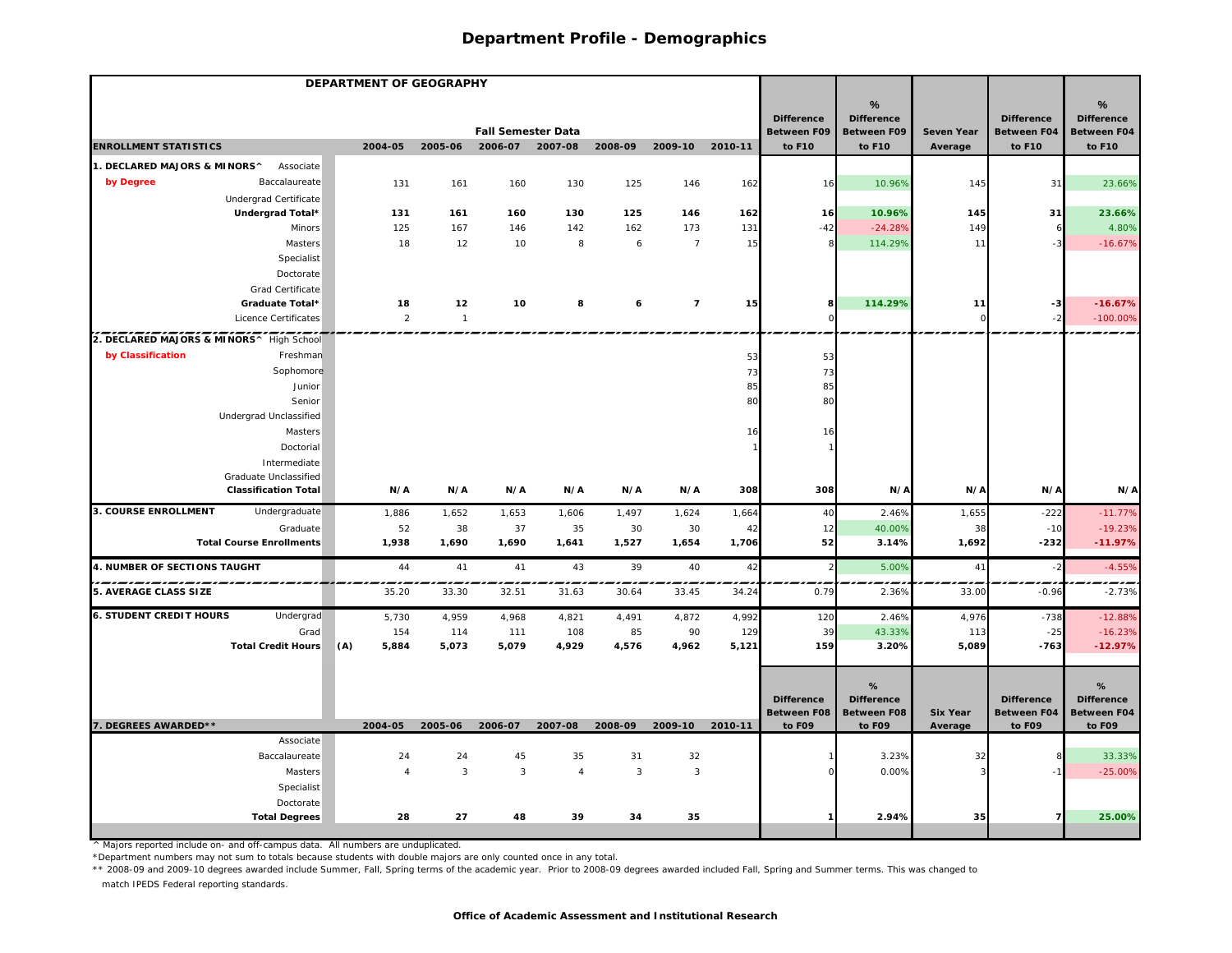|                                                      | DEPARTMENT OF GEOLOGY |                                  |         |                           |                |                      |          |                    |                        |                          |                    |                        |
|------------------------------------------------------|-----------------------|----------------------------------|---------|---------------------------|----------------|----------------------|----------|--------------------|------------------------|--------------------------|--------------------|------------------------|
|                                                      |                       |                                  |         |                           |                |                      |          | <b>Difference</b>  | %<br><b>Difference</b> |                          | <b>Difference</b>  | %<br><b>Difference</b> |
|                                                      |                       |                                  |         | <b>Fall Semester Data</b> |                |                      |          | <b>Between F09</b> | <b>Between F09</b>     | Seven Year               | <b>Between F04</b> | <b>Between F04</b>     |
| <b>ENROLLMENT STATISTICS</b>                         | 2004-05               | 2005-06                          |         | 2006-07 2007-08           | 2008-09        | 2009-10              | 2010-11  | to F10             | to F10                 | Average                  | to F10             | to F10                 |
| . DECLARED MAJORS & MINORS^<br>Associate             |                       |                                  |         |                           |                |                      |          |                    |                        |                          |                    |                        |
| by Degree<br>Baccalaureate                           |                       | 30<br>36                         | 37      | 24                        | 25             | 39                   | 49       | 10                 | 25.64%                 | 34                       | 19                 | 63.33%                 |
| Undergrad Certificate                                |                       |                                  |         |                           |                |                      |          |                    |                        |                          |                    |                        |
| Undergrad Total*                                     |                       | 30<br>36<br>10                   | 37<br>8 | 24<br>10                  | 25<br>13       | 39                   | 49<br>12 | 10                 | 25.64%<br>$-20.00%$    | 34<br>12                 | 19                 | 63.33%                 |
| Minors<br>Masters                                    |                       | 14<br>8<br>5                     | 5       | 10                        | $\overline{7}$ | 15<br>$\overline{7}$ |          | $-3$               | 28.57%                 |                          | $-2$               | $-14.29%$<br>12.50%    |
| Specialist                                           |                       |                                  |         |                           |                |                      |          |                    |                        |                          |                    |                        |
| Doctorate                                            |                       |                                  |         |                           |                |                      |          |                    |                        |                          |                    |                        |
| Grad Certificate                                     |                       |                                  |         |                           |                |                      |          |                    |                        |                          |                    |                        |
| Graduate Total*                                      |                       | 8<br>5                           | 5       | 10                        | $\overline{7}$ | $\overline{7}$       | 91       |                    | 28.57%                 | $\overline{\phantom{a}}$ |                    | 12.50%                 |
| Licence Certificates                                 |                       |                                  |         |                           |                |                      |          |                    |                        |                          |                    |                        |
| 2. DECLARED MAJORS & MINORS^ High School             |                       |                                  |         |                           |                |                      |          |                    |                        |                          |                    |                        |
| by Classification<br>Freshman                        |                       |                                  |         |                           |                |                      | 15       | 15                 |                        |                          |                    |                        |
| Sophomore                                            |                       |                                  |         |                           |                |                      | 14       | 14                 |                        |                          |                    |                        |
| Junior                                               |                       |                                  |         |                           |                |                      | 14       | 14                 |                        |                          |                    |                        |
| Senior                                               |                       |                                  |         |                           |                |                      | 18       | 18                 |                        |                          |                    |                        |
| Undergrad Unclassified                               |                       |                                  |         |                           |                |                      |          |                    |                        |                          |                    |                        |
| Masters                                              |                       |                                  |         |                           |                |                      |          |                    |                        |                          |                    |                        |
| Doctorial                                            |                       |                                  |         |                           |                |                      |          |                    |                        |                          |                    |                        |
| Intermediate                                         |                       |                                  |         |                           |                |                      |          |                    |                        |                          |                    |                        |
| Graduate Unclassified<br><b>Classification Total</b> | N/A                   | N/A                              | N/A     | N/A                       | N/A            | N/A                  | 70       | 70                 | N/A                    | N/A                      | N/A                | N/A                    |
| 3. COURSE ENROLLMENT<br>Undergraduate                |                       | 599<br>588                       | 545     | 489                       | 592            | 678                  | 535      | $-143$             | $-21.09%$              | 575                      | $-64$              | $-10.68%$              |
| Graduate                                             |                       | 18<br>10                         | 14      | 23                        | 28             | 33                   | 24       | $-9$               | $-27.27%$              | 21                       |                    | 33.33%                 |
| <b>Total Course Enrollments</b>                      |                       | 617<br>598                       | 559     | 512                       | 620            | 711                  | 559      | $-152$             | $-21.38%$              | 597                      | $-58$              | $-9.40%$               |
| 4. NUMBER OF SECTIONS TAUGHT                         |                       | 14<br>13                         | 15      | 15                        | 14             | 12                   | 10       | $-2$               | $-16.67%$              | 13                       |                    | $-28.57%$              |
|                                                      |                       |                                  |         |                           |                |                      |          |                    |                        |                          |                    |                        |
| 5. AVERAGE CLASS SIZE                                | 42.14                 | 44.77                            | 36.47   | 33.87                     | 42.29          | 52.45                | 52.70    | 0.25               | 0.48%                  | 43.53                    | 10.56              | 25.06%                 |
| <b>6. STUDENT CREDIT HOURS</b><br>Undergrad          | 1,770                 | 1,732                            | 1,634   | 1,461                     | 1,778          | 2,004                | 1,584    | $-420$             | $-20.96%$              | 1,709                    | $-186$             | $-10.51%$              |
| Grad                                                 |                       | 29<br>54                         | 42      | 72                        | 54             | 63                   | 53       | $-10$              | $-15.87%$              | 52                       |                    | $-1.85%$               |
| <b>Total Credit Hours</b>                            | (A)<br>1,824          | 1,761                            | 1,676   | 1,533                     | 1,832          | 2,067                | 1,637    | $-430$             | $-20.80%$              | 1,761                    | $-187$             | $-10.25%$              |
|                                                      |                       |                                  |         |                           |                |                      |          |                    | %                      |                          |                    | %                      |
|                                                      |                       |                                  |         |                           |                |                      |          | <b>Difference</b>  | <b>Difference</b>      |                          | <b>Difference</b>  | <b>Difference</b>      |
|                                                      |                       |                                  |         |                           |                |                      |          | <b>Between F08</b> | <b>Between F08</b>     | <b>Six Year</b>          | Between F04        | Between F04            |
| 7. DEGREES AWARDED**                                 | 2004-05               | 2005-06                          | 2006-07 | 2007-08                   | 2008-09        | 2009-10              | 2010-11  | to F09             | to F09                 | Average                  | to F09             | to F09                 |
| Associate                                            |                       |                                  |         |                           |                |                      |          |                    |                        |                          |                    |                        |
| Baccalaureate                                        |                       | 9<br>5                           | 9       | $\overline{7}$            | 5              | 6                    |          |                    | 20.00%                 |                          |                    | $-33.33%$              |
| Masters                                              |                       | $\overline{2}$<br>$\overline{4}$ | $\circ$ | $\circ$                   | $\mathbf{1}$   | $\overline{4}$       |          |                    | 300.00%                |                          |                    | 0.00%                  |
| Specialist                                           |                       |                                  |         |                           |                |                      |          |                    |                        |                          |                    |                        |
| Doctorate<br><b>Total Degrees</b>                    |                       | $\overline{7}$<br>13             | 9       | $\overline{7}$            | 6              | 10                   |          |                    | 66.67%                 |                          | $-3$               | $-23.08%$              |
|                                                      |                       |                                  |         |                           |                |                      |          |                    |                        |                          |                    |                        |

^ Majors reported include on- and off-campus data. All numbers are unduplicated.

\*Department numbers may not sum to totals because students with double majors are only counted once in any total.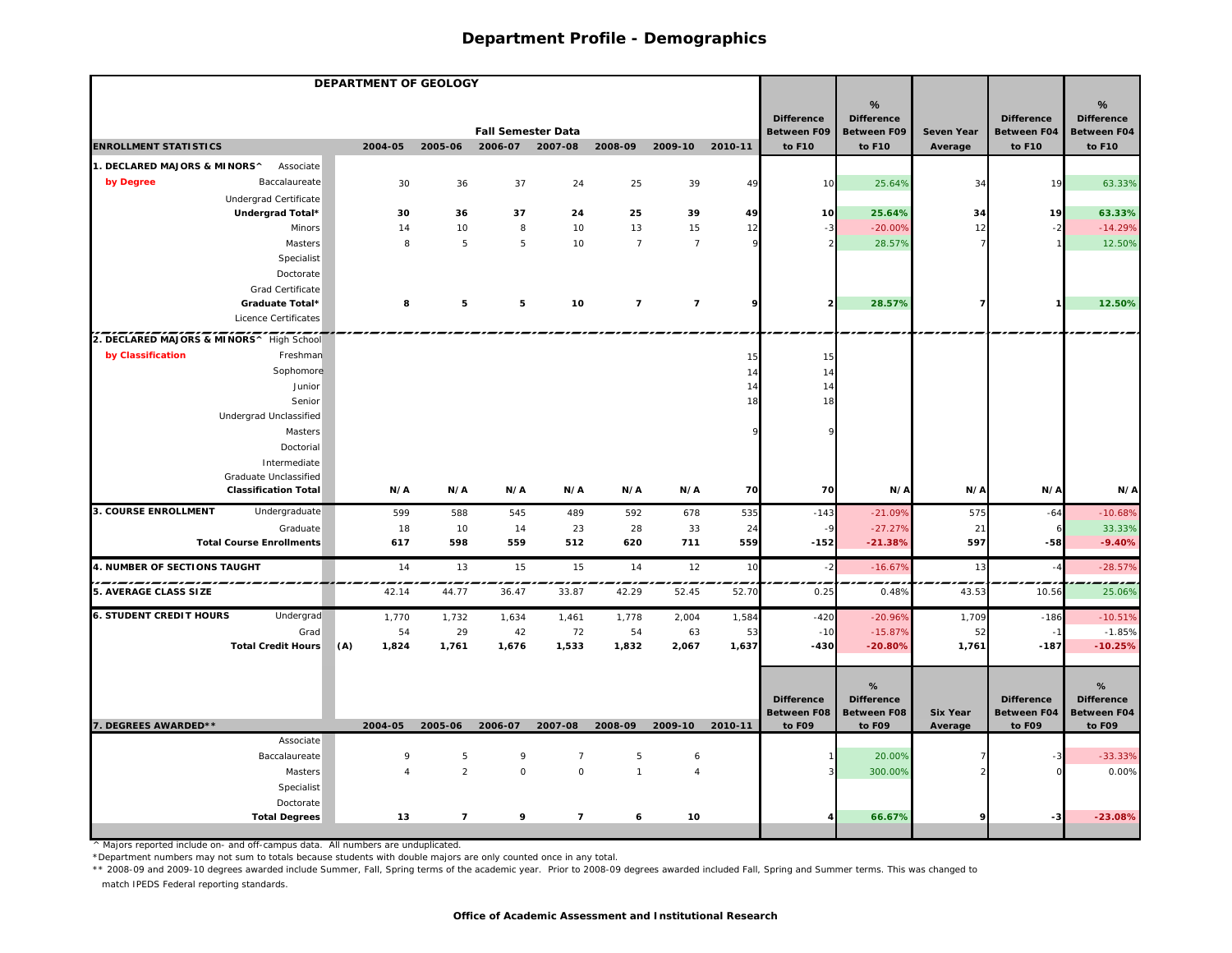|                                             | DEPARTMENT OF HISTORY |                |                           |                |         |                |         |                                         |                                         |                 |                                  |                                  |
|---------------------------------------------|-----------------------|----------------|---------------------------|----------------|---------|----------------|---------|-----------------------------------------|-----------------------------------------|-----------------|----------------------------------|----------------------------------|
|                                             |                       |                |                           |                |         |                |         | <b>Difference</b>                       | %<br><b>Difference</b>                  |                 | <b>Difference</b>                | %<br><b>Difference</b>           |
|                                             |                       |                | <b>Fall Semester Data</b> |                |         |                |         | <b>Between F09</b>                      | <b>Between F09</b>                      | Seven Year      | <b>Between F04</b>               | Between F04                      |
| <b>ENROLLMENT STATISTICS</b>                | 2004-05               | 2005-06        | 2006-07 2007-08           |                | 2008-09 | 2009-10        | 2010-11 | to F10                                  | to F10                                  | Average         | to F10                           | to F10                           |
| 1. DECLARED MAJORS & MINORS^<br>Associate   |                       |                |                           |                |         |                |         |                                         |                                         |                 |                                  |                                  |
| by Degree<br>Baccalaureate                  | 211                   | 214            | 213                       | 184            | 168     | 183            | 179     |                                         | $-2.19%$                                | 193             | $-32$                            | $-15.17%$                        |
| Undergrad Certificate                       |                       |                |                           |                |         |                |         |                                         |                                         |                 |                                  |                                  |
| Undergrad Total*                            | 211                   | 214            | 213                       | 184            | 168     | 183            | 179     | -4                                      | $-2.19%$                                | 193             | $-32$                            | $-15.17%$                        |
| Minors                                      | 361                   | 432            | 392                       | 380            | 427     | 437            | 424     | $-13$                                   | $-2.97%$                                | 408             | 63                               | 17.45%                           |
| Masters                                     | 20                    | 20             | 20                        | 28             | 31      | 31             | 33      |                                         | 6.45%                                   | 26              | 13                               | 65.00%                           |
| Specialist                                  |                       |                |                           |                |         |                |         |                                         |                                         |                 |                                  |                                  |
| Doctorate                                   |                       |                |                           |                |         |                |         |                                         |                                         |                 |                                  |                                  |
| Grad Certificate                            |                       |                |                           |                |         |                |         |                                         |                                         |                 |                                  |                                  |
| Graduate Total*                             | 20                    | 20             | 20                        | 28             | 31      | 31             | 33      |                                         | 6.45%                                   | 26              | 13                               | 65.00%                           |
| Licence Certificates                        | $\overline{1}$        | $\overline{1}$ | $\overline{1}$            |                |         |                |         |                                         |                                         | $\circ$         | $-1$                             | $-100.00\%$                      |
| 2. DECLARED MAJORS & MINORS^ High School    |                       |                |                           |                |         |                |         |                                         |                                         |                 |                                  |                                  |
| by Classification<br>Freshman               |                       |                |                           |                |         |                | 88      | 88                                      |                                         |                 |                                  |                                  |
| Sophomore                                   |                       |                |                           |                |         |                | 147     | 147                                     |                                         |                 |                                  |                                  |
| Junior                                      |                       |                |                           |                |         |                | 178     | 178                                     |                                         |                 |                                  |                                  |
| Senior                                      |                       |                |                           |                |         |                | 164     | 164                                     |                                         |                 |                                  |                                  |
| Undergrad Unclassified                      |                       |                |                           |                |         |                |         |                                         |                                         |                 |                                  |                                  |
| Masters                                     |                       |                |                           |                |         |                | 33      | 33                                      |                                         |                 |                                  |                                  |
| Doctorial                                   |                       |                |                           |                |         |                |         |                                         |                                         |                 |                                  |                                  |
| Intermediate                                |                       |                |                           |                |         |                |         |                                         |                                         |                 |                                  |                                  |
| Graduate Unclassified                       |                       |                |                           |                |         |                |         |                                         |                                         |                 |                                  |                                  |
| <b>Classification Total</b>                 | N/A                   | N/A            | N/A                       | N/A            | N/A     | N/A            | 611     | 611                                     | N/A                                     | N/A             | N/A                              | N/A                              |
| 3. COURSE ENROLLMENT<br>Undergraduate       | 5,037                 | 5,020          | 4,675                     | 4,507          | 4,923   | 4,659          | 5,136   | 477                                     | 10.24%                                  | 4,851           | 99                               | 1.97%                            |
| Graduate                                    | 20                    | 20             | 20                        | 28             | 31      | 73             | 74      |                                         | 1.37%                                   | 38              | 54                               | 270.00%                          |
| <b>Total Course Enrollments</b>             | 5,057                 | 5,040          | 4,695                     | 4,535          | 4,954   | 4,732          | 5,210   | 478                                     | 10.10%                                  | 4,889           | 153                              | 3.03%                            |
| 4. NUMBER OF SECTIONS TAUGHT                | 66                    | 71             | 65                        | 65             | 71      | 58             | 66      |                                         | 13.79%                                  | 66              |                                  | 0.00%                            |
| <b>5. AVERAGE CLASS SIZE</b>                | 63.11                 | 59.30          | 59.95                     | 58.78          | 59.58   | 64.33          | 67.89   | 3.56                                    | 5.53%                                   | 61.85           | 4.78                             | 7.57%                            |
| <b>6. STUDENT CREDIT HOURS</b><br>Undergrad | 15,067                | 15,014         | 13,985                    | 13,461         | 14,732  | 13,941         | 15,374  | 1,433                                   | 10.28%                                  | 14,511          | 307                              | 2.04%                            |
| Grad                                        | 147                   | 159            | 162                       | 237            | 225     | 219            | 222     |                                         | 1.37%                                   | 196             | 75                               | 51.02%                           |
| <b>Total Credit Hours</b>                   | (A)<br>15,214         | 15,173         | 14,147                    | 13,698         | 14,957  | 14,160         | 15,596  | 1,436                                   | 10.14%                                  | 14,706          | 382                              | 2.51%                            |
|                                             |                       |                |                           |                |         |                |         |                                         |                                         |                 |                                  |                                  |
|                                             |                       |                |                           |                |         |                |         |                                         | %                                       |                 |                                  | %                                |
|                                             |                       |                |                           |                |         |                |         | <b>Difference</b><br><b>Between F08</b> | <b>Difference</b><br><b>Between F08</b> | <b>Six Year</b> | <b>Difference</b><br>Between F04 | <b>Difference</b><br>Between F04 |
| 7. DEGREES AWARDED**                        | 2004-05               | 2005-06        | 2006-07                   | 2007-08        | 2008-09 | 2009-10        | 2010-11 | to F09                                  | to F09                                  | Average         | to F09                           | to F09                           |
| Associate                                   |                       |                |                           |                |         |                |         |                                         |                                         |                 |                                  |                                  |
| Baccalaureate                               | 58                    | 66             | 68                        | 55             | 57      | 51             |         |                                         | $-10.53%$                               | 59              |                                  | $-12.07%$                        |
| Masters                                     | $\overline{3}$        | 5              | 3                         | $\overline{4}$ | 6       | $\overline{7}$ |         |                                         | 16.67%                                  |                 |                                  | 133.33%                          |
| Specialist                                  |                       |                |                           |                |         |                |         |                                         |                                         |                 |                                  |                                  |
| Doctorate                                   |                       |                |                           |                |         |                |         |                                         |                                         |                 |                                  |                                  |
| <b>Total Degrees</b>                        | 61                    | 71             | 71                        | 59             | 63      | 58             |         |                                         | $-7.94%$                                | 64              | -3                               | $-4.92%$                         |
|                                             |                       |                |                           |                |         |                |         |                                         |                                         |                 |                                  |                                  |

^ Majors reported include on- and off-campus data. All numbers are unduplicated.

\*Department numbers may not sum to totals because students with double majors are only counted once in any total.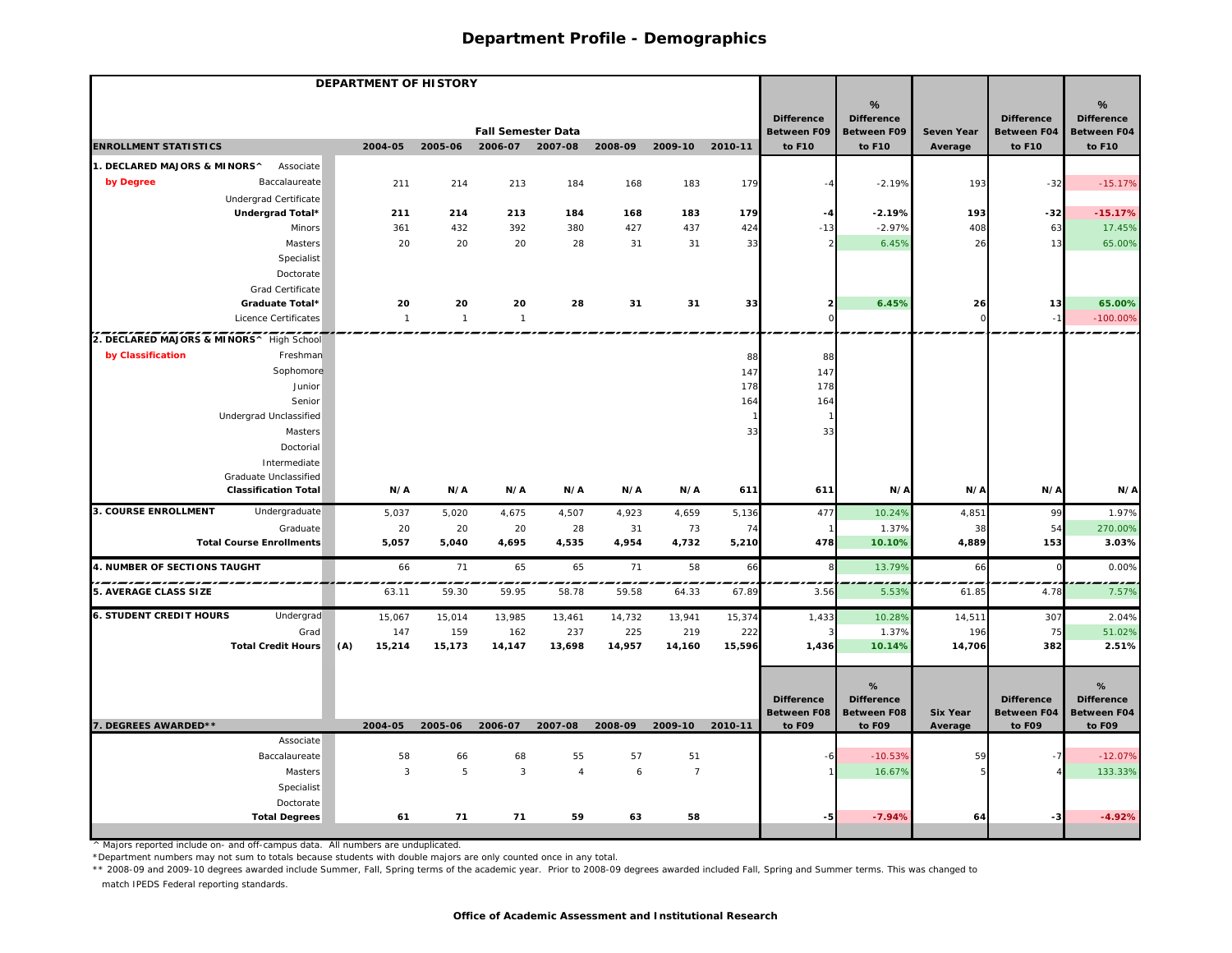| DEPARTMENT OF INFORMATION SYSTEMS & OPERATIONS MANAGEMENT |                           |                |                           |                           |                           |                |         |                                         |                                         |                   |                                         |                                         |
|-----------------------------------------------------------|---------------------------|----------------|---------------------------|---------------------------|---------------------------|----------------|---------|-----------------------------------------|-----------------------------------------|-------------------|-----------------------------------------|-----------------------------------------|
|                                                           |                           |                |                           |                           |                           |                |         |                                         | %                                       |                   |                                         | %                                       |
|                                                           |                           |                | <b>Fall Semester Data</b> |                           |                           |                |         | <b>Difference</b><br><b>Between F09</b> | <b>Difference</b><br><b>Between F09</b> | <b>Seven Year</b> | <b>Difference</b><br><b>Between F04</b> | <b>Difference</b><br><b>Between F04</b> |
| <b>ENROLLMENT STATISTICS</b>                              | 2004-05                   | 2005-06        |                           | 2006-07 2007-08           | 2008-09                   | 2009-10        | 2010-11 | to F10                                  | to F10                                  | Average           | to F10                                  | to F10                                  |
| . DECLARED MAJORS & MINORS^<br>Associate                  | 18                        | 9              | 5                         | 6                         | 52                        | 98             | 180     | 82                                      | 83.67%                                  | 53                | 162                                     | 900.00%                                 |
| by Degree<br>Baccalaureate                                | 84                        | 89             | 76                        | 70                        | 65                        | 58             | 68      | 10                                      | 17.24%                                  | 73                | $-16$                                   | $-19.05%$                               |
| Undergrad Certificate                                     |                           |                |                           |                           |                           |                |         |                                         |                                         |                   |                                         |                                         |
| Undergrad Total*                                          | 102                       | 98             | 81                        | 76                        | 117                       | 156            | 248     | 92                                      | 58.97%                                  | 125               | 146                                     | 143.14%                                 |
| Minors                                                    | 233                       | 267            | 274                       | 277                       | 332                       | 343            | 378     | 35                                      | 10.20%                                  | 301               | 145                                     | 62.23%                                  |
| Masters                                                   | $\overline{1}$            | 5              | 8                         | 8                         | 9                         | $\overline{7}$ | 5       | $-2$                                    | $-28.57%$                               |                   |                                         | 400.00%                                 |
| Specialist                                                |                           |                |                           |                           |                           |                |         |                                         |                                         |                   |                                         |                                         |
| Doctorate                                                 |                           |                |                           |                           |                           |                |         |                                         |                                         |                   |                                         |                                         |
| Grad Certificate                                          |                           |                |                           |                           |                           |                |         |                                         |                                         |                   |                                         |                                         |
| Graduate Total*                                           | $\mathbf{1}$              | 5              | 8                         | 8                         | 9                         | $\overline{7}$ | 8       |                                         | 14.29%                                  |                   |                                         | 700.00%                                 |
| Licence Certificates                                      | 9                         | 11             | 13                        | 10                        | 11                        | 13             |         |                                         | $-30.779$                               | 11                |                                         | 0.00%                                   |
| 2. DECLARED MAJORS & MINORS^ High School                  |                           |                |                           |                           |                           |                |         |                                         |                                         |                   |                                         |                                         |
| by Classification<br>Freshman                             |                           |                |                           |                           |                           |                | 97      | 97                                      |                                         |                   |                                         |                                         |
| Sophomore                                                 |                           |                |                           |                           |                           |                | 146     | 146                                     |                                         |                   |                                         |                                         |
| Junior                                                    |                           |                |                           |                           |                           |                | 169     | 169                                     |                                         |                   |                                         |                                         |
| Senior                                                    |                           |                |                           |                           |                           |                | 156     | 156                                     |                                         |                   |                                         |                                         |
| Undergrad Unclassified                                    |                           |                |                           |                           |                           |                |         |                                         |                                         |                   |                                         |                                         |
| Masters                                                   |                           |                |                           |                           |                           |                | 11      | 11                                      |                                         |                   |                                         |                                         |
| Doctorial                                                 |                           |                |                           |                           |                           |                |         |                                         |                                         |                   |                                         |                                         |
| Intermediate                                              |                           |                |                           |                           |                           |                |         |                                         |                                         |                   |                                         |                                         |
| Graduate Unclassified                                     |                           |                |                           |                           |                           |                |         |                                         |                                         |                   |                                         |                                         |
| <b>Classification Total</b>                               | N/A                       | N/A            | N/A                       | N/A                       | N/A                       | N/A            | 584     | 584                                     | N/A                                     | N/A               | N/A                                     | N/A                                     |
| 3. COURSE ENROLLMENT<br>Undergraduate                     | 1,687                     | 1,976          | 1,831                     | 1,848                     | 1,899                     | 2,338          | 2,315   | $-23$                                   | $-0.98%$                                | 1,985             | 628                                     | 37.23%                                  |
| Graduate                                                  | 101                       | 117            | 91                        | 59                        | 71                        | 68             | 104     | 36                                      | 52.94%                                  | 87                |                                         | 2.97%                                   |
| <b>Total Course Enrollments</b>                           | 1,788                     | 2,093          | 1,922                     | 1,907                     | 1,970                     | 2,406          | 2,419   | 13                                      | 0.54%                                   | 2,072             | 631                                     | 35.29%                                  |
| 4. NUMBER OF SECTIONS TAUGHT                              | 53                        | 55             | 51                        | 50                        | 48                        | 51             | 49      | $-2$                                    | $-3.92%$                                | 51                |                                         | $-7.55%$                                |
| 5. AVERAGE CLASS SIZE                                     | 28.88                     | 32.73          | 32.31                     | 33.08                     | 31.71                     | 30.96          | 30.24   | $-0.72$                                 | $-2.33%$                                | 31.42             | 1.36                                    | 4.71%                                   |
| <b>6. STUDENT CREDIT HOURS</b><br>Undergrad               | 5,024                     | 5,884          | 5,462                     | 5,524                     | 5,696                     | 7,024          | 6,949   | $-75$                                   | $-1.07%$                                | 5,938             | 1,925                                   | 38.32%                                  |
| Grad                                                      | 303                       | 351            | 273                       | 177                       | 213                       | 206            | 312     | 106                                     | 51.46%                                  | 262               |                                         | 2.97%                                   |
| <b>Total Credit Hours</b>                                 | (A)<br>5,327              | 6,235          | 5,735                     | 5,701                     | 5,909                     | 7,230          | 7,261   | 31                                      | 0.43%                                   | 6,200             | 1,934                                   | 36.31%                                  |
|                                                           |                           |                |                           |                           |                           |                |         |                                         |                                         |                   |                                         |                                         |
|                                                           |                           |                |                           |                           |                           |                |         |                                         | %                                       |                   |                                         | %                                       |
|                                                           |                           |                |                           |                           |                           |                |         | <b>Difference</b>                       | <b>Difference</b>                       |                   | <b>Difference</b>                       | <b>Difference</b>                       |
| 7. DEGREES AWARDED**                                      |                           |                |                           |                           |                           | 2009-10        |         | <b>Between F08</b>                      | <b>Between F08</b>                      | <b>Six Year</b>   | <b>Between F04</b>                      | Between F04                             |
| Associate                                                 | 2004-05<br>$\overline{7}$ | 2005-06<br>6   | 2006-07<br>$\overline{2}$ | 2007-08<br>$\overline{2}$ | 2008-09<br>$\overline{1}$ | 35             | 2010-11 | to F09<br>34                            | to F09<br>3400.00%                      | Average           | to F09<br>28                            | to F09<br>400.00%                       |
| Baccalaureate                                             | 53                        | 63             | 49                        | 54                        | 61                        | 35             |         | $-26$                                   | $-42.62%$                               | 53                | $-18$                                   | $-33.96%$                               |
| Masters                                                   | $\overline{1}$            | $\overline{2}$ | $\sqrt{5}$                | 5                         | 6                         | $\mathbf{3}$   |         | -3                                      | $-50.00%$                               |                   |                                         | 200.00%                                 |
| Specialist                                                |                           |                |                           |                           |                           |                |         |                                         |                                         |                   |                                         |                                         |
| Doctorate                                                 |                           |                |                           |                           |                           |                |         |                                         |                                         |                   |                                         |                                         |
| <b>Total Degrees</b>                                      | 61                        | 71             | 56                        | 61                        | 68                        | 73             |         |                                         | 7.35%                                   | 65                | 12                                      | 19.67%                                  |
|                                                           |                           |                |                           |                           |                           |                |         |                                         |                                         |                   |                                         |                                         |

^ Majors reported include on- and off-campus data. All numbers are unduplicated.

\*Department numbers may not sum to totals because students with double majors are only counted once in any total.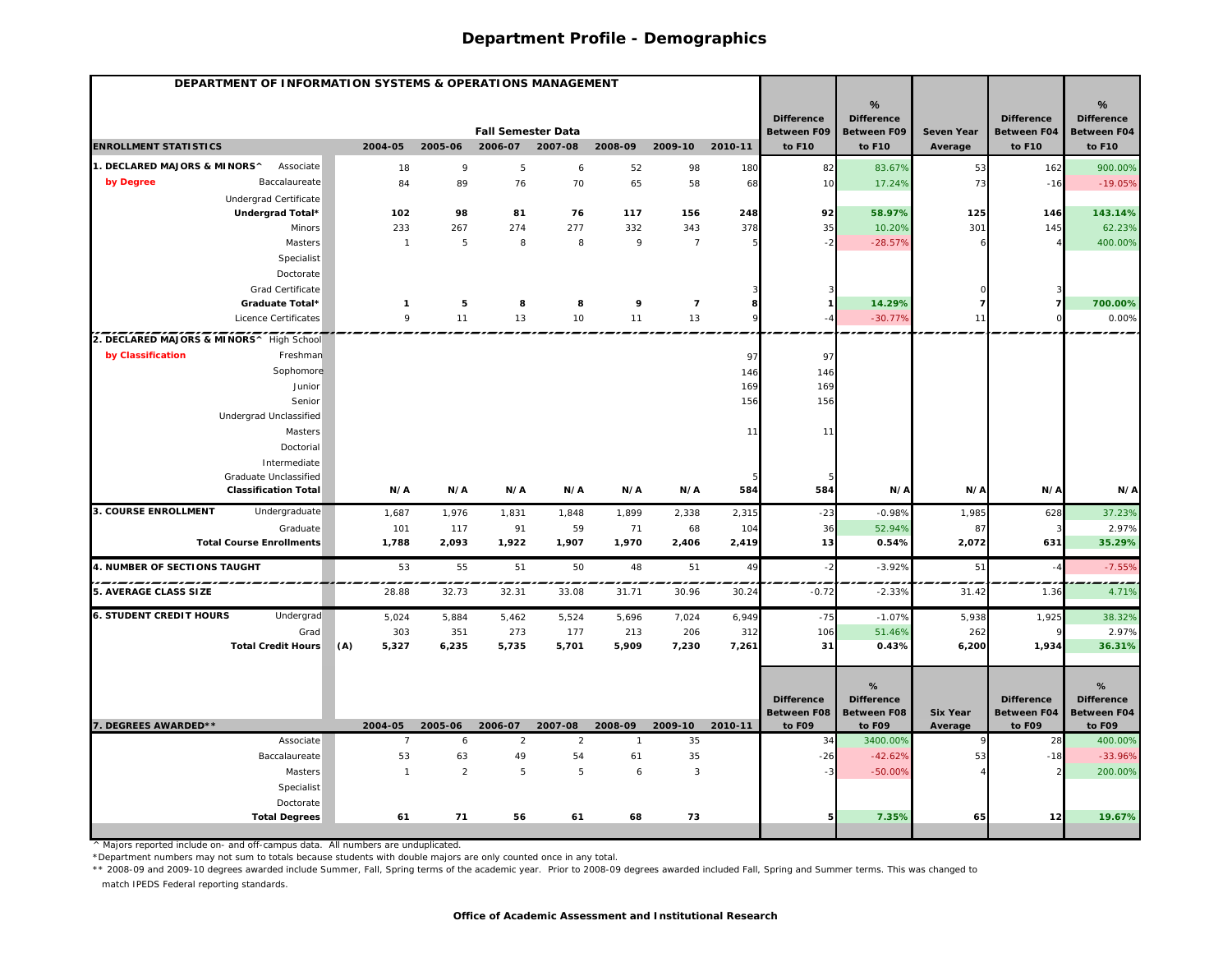| %<br>%<br><b>Difference</b><br><b>Difference</b><br><b>Difference</b><br><b>Difference</b><br><b>Fall Semester Data</b><br>Between F09<br><b>Between F09</b><br>Between F04<br><b>Between F04</b><br><b>Seven Year</b><br><b>ENROLLMENT STATISTICS</b><br>2004-05<br>2005-06<br>2006-07<br>2007-08<br>2008-09<br>2009-10<br>2010-11<br>to F10<br>to F10<br>to F10<br>to F10<br>Average<br>1. DECLARED MAJORS & MINORS^<br>Associate<br>$-100.00%$<br>$\overline{1}$<br>$\overline{1}$<br>$\overline{1}$<br>$\Omega$<br>by Degree<br><b>Baccalaureate</b><br>772<br>738<br>737<br>79<br>735<br>738<br>851<br>187<br>28.16%<br>748<br>10.23%<br>664<br>Undergrad Certificate<br>$\Omega$<br>79<br>10.22%<br>Undergrad Total*<br>773<br>739<br>738<br>735<br>738<br>852<br>188<br>28.31%<br>748<br>664<br>120<br>109<br>49<br>19<br>$-100.00%$<br>43<br>$-120$<br>$-100.00%$<br>Minors<br>$\overline{4}$<br>$\overline{1}$<br>$-1$<br>55<br>59<br>Masters<br>76<br>80<br>74<br>53<br>7.27%<br>$-17$<br>$-22.37%$<br>64<br>66<br>Specialist<br>Doctorate<br>Grad Certificate<br>Graduate Total*<br>76<br>80<br>74<br>64<br>53<br>55<br>59<br>7.27%<br>$-17$<br>$-22.37%$<br>66<br>5<br>$-50.00%$<br>Licence Certificates<br>$\overline{4}$<br>$\mathcal{P}$<br>$-60.00%$<br>$\overline{4}$<br>$\overline{4}$<br>$\overline{4}$<br>$\overline{1}$<br>$-2$<br>2. DECLARED MAJORS & MINORS^ High School<br>by Classification<br>Freshman<br>266<br>266<br>Sophomore<br>275<br>275<br>180<br>180<br>Junior<br>125<br>125<br>Senior<br>Undergrad Unclassified<br><b>Masters</b><br>60<br>60<br>Doctorial<br>Intermediate<br>Graduate Unclassified<br><b>Classification Total</b><br>N/A<br>N/A<br>N/A<br>N/A<br>N/A<br>N/A<br>912<br>912<br>N/A<br>N/A<br>N/A<br>N/A<br><b>3. COURSE ENROLLMENT</b><br>Undergraduate<br>59.24%<br>1,539<br>1,354<br>2,114<br>472<br>22.33%<br>1,758<br>962<br>1,624<br>1,648<br>1,439<br>2,586<br>$-10.78%$<br>Graduate<br>167<br>163<br>136<br>122<br>111<br>122<br>149<br>27<br>22.13%<br>139<br>$-18$<br><b>Total Course Enrollments</b><br>1,791<br>1,675<br>2,236<br>2,735<br>499<br>22.32%<br>1,896<br>52.71%<br>1,811<br>1,561<br>1,465<br>944<br>51.28%<br>78<br>78<br>73<br>72<br>18<br>18.00%<br>71<br>100<br>118<br>84<br>40<br>----<br>21.53<br>20.56<br>21.33<br>21.9<br>2.72%<br>21.17<br>1.20%<br>21.65<br>21.79<br>19.39<br>0.58<br>0.26<br>Undergrad<br>$-93$<br>269<br>5.77%<br>4,443<br>5,027<br>4,934<br>$-1.85%$<br>4,549<br>4,665<br>4,734<br>4,146<br>3,894<br>504<br>490<br>417<br>372<br>450<br>22.95%<br>421<br>$-10.71%$<br>Grad<br>351<br>366<br>84<br>$-54$<br><b>Total Credit Hours</b><br>(A)<br>5,393<br>5,384<br>$-9$<br>$-0.17%$<br>4,970<br>215<br>4.16%<br>5,169<br>5,224<br>4,860<br>4,518<br>4,245 |                                | DEPARTMENT OF JOURNALISM |  |  |  |   |  |   |
|-----------------------------------------------------------------------------------------------------------------------------------------------------------------------------------------------------------------------------------------------------------------------------------------------------------------------------------------------------------------------------------------------------------------------------------------------------------------------------------------------------------------------------------------------------------------------------------------------------------------------------------------------------------------------------------------------------------------------------------------------------------------------------------------------------------------------------------------------------------------------------------------------------------------------------------------------------------------------------------------------------------------------------------------------------------------------------------------------------------------------------------------------------------------------------------------------------------------------------------------------------------------------------------------------------------------------------------------------------------------------------------------------------------------------------------------------------------------------------------------------------------------------------------------------------------------------------------------------------------------------------------------------------------------------------------------------------------------------------------------------------------------------------------------------------------------------------------------------------------------------------------------------------------------------------------------------------------------------------------------------------------------------------------------------------------------------------------------------------------------------------------------------------------------------------------------------------------------------------------------------------------------------------------------------------------------------------------------------------------------------------------------------------------------------------------------------------------------------------------------------------------------------------------------------------------------------------------------------------------------------------------------------------------------------------------------------------------------------------------------------------------------|--------------------------------|--------------------------|--|--|--|---|--|---|
|                                                                                                                                                                                                                                                                                                                                                                                                                                                                                                                                                                                                                                                                                                                                                                                                                                                                                                                                                                                                                                                                                                                                                                                                                                                                                                                                                                                                                                                                                                                                                                                                                                                                                                                                                                                                                                                                                                                                                                                                                                                                                                                                                                                                                                                                                                                                                                                                                                                                                                                                                                                                                                                                                                                                                                 |                                |                          |  |  |  |   |  |   |
|                                                                                                                                                                                                                                                                                                                                                                                                                                                                                                                                                                                                                                                                                                                                                                                                                                                                                                                                                                                                                                                                                                                                                                                                                                                                                                                                                                                                                                                                                                                                                                                                                                                                                                                                                                                                                                                                                                                                                                                                                                                                                                                                                                                                                                                                                                                                                                                                                                                                                                                                                                                                                                                                                                                                                                 |                                |                          |  |  |  |   |  |   |
|                                                                                                                                                                                                                                                                                                                                                                                                                                                                                                                                                                                                                                                                                                                                                                                                                                                                                                                                                                                                                                                                                                                                                                                                                                                                                                                                                                                                                                                                                                                                                                                                                                                                                                                                                                                                                                                                                                                                                                                                                                                                                                                                                                                                                                                                                                                                                                                                                                                                                                                                                                                                                                                                                                                                                                 |                                |                          |  |  |  |   |  |   |
|                                                                                                                                                                                                                                                                                                                                                                                                                                                                                                                                                                                                                                                                                                                                                                                                                                                                                                                                                                                                                                                                                                                                                                                                                                                                                                                                                                                                                                                                                                                                                                                                                                                                                                                                                                                                                                                                                                                                                                                                                                                                                                                                                                                                                                                                                                                                                                                                                                                                                                                                                                                                                                                                                                                                                                 |                                |                          |  |  |  |   |  |   |
|                                                                                                                                                                                                                                                                                                                                                                                                                                                                                                                                                                                                                                                                                                                                                                                                                                                                                                                                                                                                                                                                                                                                                                                                                                                                                                                                                                                                                                                                                                                                                                                                                                                                                                                                                                                                                                                                                                                                                                                                                                                                                                                                                                                                                                                                                                                                                                                                                                                                                                                                                                                                                                                                                                                                                                 |                                |                          |  |  |  |   |  |   |
|                                                                                                                                                                                                                                                                                                                                                                                                                                                                                                                                                                                                                                                                                                                                                                                                                                                                                                                                                                                                                                                                                                                                                                                                                                                                                                                                                                                                                                                                                                                                                                                                                                                                                                                                                                                                                                                                                                                                                                                                                                                                                                                                                                                                                                                                                                                                                                                                                                                                                                                                                                                                                                                                                                                                                                 |                                |                          |  |  |  |   |  |   |
|                                                                                                                                                                                                                                                                                                                                                                                                                                                                                                                                                                                                                                                                                                                                                                                                                                                                                                                                                                                                                                                                                                                                                                                                                                                                                                                                                                                                                                                                                                                                                                                                                                                                                                                                                                                                                                                                                                                                                                                                                                                                                                                                                                                                                                                                                                                                                                                                                                                                                                                                                                                                                                                                                                                                                                 |                                |                          |  |  |  |   |  |   |
|                                                                                                                                                                                                                                                                                                                                                                                                                                                                                                                                                                                                                                                                                                                                                                                                                                                                                                                                                                                                                                                                                                                                                                                                                                                                                                                                                                                                                                                                                                                                                                                                                                                                                                                                                                                                                                                                                                                                                                                                                                                                                                                                                                                                                                                                                                                                                                                                                                                                                                                                                                                                                                                                                                                                                                 |                                |                          |  |  |  |   |  |   |
|                                                                                                                                                                                                                                                                                                                                                                                                                                                                                                                                                                                                                                                                                                                                                                                                                                                                                                                                                                                                                                                                                                                                                                                                                                                                                                                                                                                                                                                                                                                                                                                                                                                                                                                                                                                                                                                                                                                                                                                                                                                                                                                                                                                                                                                                                                                                                                                                                                                                                                                                                                                                                                                                                                                                                                 |                                |                          |  |  |  |   |  |   |
|                                                                                                                                                                                                                                                                                                                                                                                                                                                                                                                                                                                                                                                                                                                                                                                                                                                                                                                                                                                                                                                                                                                                                                                                                                                                                                                                                                                                                                                                                                                                                                                                                                                                                                                                                                                                                                                                                                                                                                                                                                                                                                                                                                                                                                                                                                                                                                                                                                                                                                                                                                                                                                                                                                                                                                 |                                |                          |  |  |  |   |  |   |
|                                                                                                                                                                                                                                                                                                                                                                                                                                                                                                                                                                                                                                                                                                                                                                                                                                                                                                                                                                                                                                                                                                                                                                                                                                                                                                                                                                                                                                                                                                                                                                                                                                                                                                                                                                                                                                                                                                                                                                                                                                                                                                                                                                                                                                                                                                                                                                                                                                                                                                                                                                                                                                                                                                                                                                 |                                |                          |  |  |  |   |  |   |
|                                                                                                                                                                                                                                                                                                                                                                                                                                                                                                                                                                                                                                                                                                                                                                                                                                                                                                                                                                                                                                                                                                                                                                                                                                                                                                                                                                                                                                                                                                                                                                                                                                                                                                                                                                                                                                                                                                                                                                                                                                                                                                                                                                                                                                                                                                                                                                                                                                                                                                                                                                                                                                                                                                                                                                 |                                |                          |  |  |  |   |  |   |
|                                                                                                                                                                                                                                                                                                                                                                                                                                                                                                                                                                                                                                                                                                                                                                                                                                                                                                                                                                                                                                                                                                                                                                                                                                                                                                                                                                                                                                                                                                                                                                                                                                                                                                                                                                                                                                                                                                                                                                                                                                                                                                                                                                                                                                                                                                                                                                                                                                                                                                                                                                                                                                                                                                                                                                 |                                |                          |  |  |  |   |  |   |
|                                                                                                                                                                                                                                                                                                                                                                                                                                                                                                                                                                                                                                                                                                                                                                                                                                                                                                                                                                                                                                                                                                                                                                                                                                                                                                                                                                                                                                                                                                                                                                                                                                                                                                                                                                                                                                                                                                                                                                                                                                                                                                                                                                                                                                                                                                                                                                                                                                                                                                                                                                                                                                                                                                                                                                 |                                |                          |  |  |  |   |  |   |
|                                                                                                                                                                                                                                                                                                                                                                                                                                                                                                                                                                                                                                                                                                                                                                                                                                                                                                                                                                                                                                                                                                                                                                                                                                                                                                                                                                                                                                                                                                                                                                                                                                                                                                                                                                                                                                                                                                                                                                                                                                                                                                                                                                                                                                                                                                                                                                                                                                                                                                                                                                                                                                                                                                                                                                 |                                |                          |  |  |  |   |  |   |
|                                                                                                                                                                                                                                                                                                                                                                                                                                                                                                                                                                                                                                                                                                                                                                                                                                                                                                                                                                                                                                                                                                                                                                                                                                                                                                                                                                                                                                                                                                                                                                                                                                                                                                                                                                                                                                                                                                                                                                                                                                                                                                                                                                                                                                                                                                                                                                                                                                                                                                                                                                                                                                                                                                                                                                 |                                |                          |  |  |  |   |  |   |
|                                                                                                                                                                                                                                                                                                                                                                                                                                                                                                                                                                                                                                                                                                                                                                                                                                                                                                                                                                                                                                                                                                                                                                                                                                                                                                                                                                                                                                                                                                                                                                                                                                                                                                                                                                                                                                                                                                                                                                                                                                                                                                                                                                                                                                                                                                                                                                                                                                                                                                                                                                                                                                                                                                                                                                 |                                |                          |  |  |  |   |  |   |
|                                                                                                                                                                                                                                                                                                                                                                                                                                                                                                                                                                                                                                                                                                                                                                                                                                                                                                                                                                                                                                                                                                                                                                                                                                                                                                                                                                                                                                                                                                                                                                                                                                                                                                                                                                                                                                                                                                                                                                                                                                                                                                                                                                                                                                                                                                                                                                                                                                                                                                                                                                                                                                                                                                                                                                 |                                |                          |  |  |  |   |  |   |
|                                                                                                                                                                                                                                                                                                                                                                                                                                                                                                                                                                                                                                                                                                                                                                                                                                                                                                                                                                                                                                                                                                                                                                                                                                                                                                                                                                                                                                                                                                                                                                                                                                                                                                                                                                                                                                                                                                                                                                                                                                                                                                                                                                                                                                                                                                                                                                                                                                                                                                                                                                                                                                                                                                                                                                 |                                |                          |  |  |  |   |  |   |
|                                                                                                                                                                                                                                                                                                                                                                                                                                                                                                                                                                                                                                                                                                                                                                                                                                                                                                                                                                                                                                                                                                                                                                                                                                                                                                                                                                                                                                                                                                                                                                                                                                                                                                                                                                                                                                                                                                                                                                                                                                                                                                                                                                                                                                                                                                                                                                                                                                                                                                                                                                                                                                                                                                                                                                 |                                |                          |  |  |  |   |  |   |
|                                                                                                                                                                                                                                                                                                                                                                                                                                                                                                                                                                                                                                                                                                                                                                                                                                                                                                                                                                                                                                                                                                                                                                                                                                                                                                                                                                                                                                                                                                                                                                                                                                                                                                                                                                                                                                                                                                                                                                                                                                                                                                                                                                                                                                                                                                                                                                                                                                                                                                                                                                                                                                                                                                                                                                 |                                |                          |  |  |  |   |  |   |
|                                                                                                                                                                                                                                                                                                                                                                                                                                                                                                                                                                                                                                                                                                                                                                                                                                                                                                                                                                                                                                                                                                                                                                                                                                                                                                                                                                                                                                                                                                                                                                                                                                                                                                                                                                                                                                                                                                                                                                                                                                                                                                                                                                                                                                                                                                                                                                                                                                                                                                                                                                                                                                                                                                                                                                 |                                |                          |  |  |  |   |  |   |
|                                                                                                                                                                                                                                                                                                                                                                                                                                                                                                                                                                                                                                                                                                                                                                                                                                                                                                                                                                                                                                                                                                                                                                                                                                                                                                                                                                                                                                                                                                                                                                                                                                                                                                                                                                                                                                                                                                                                                                                                                                                                                                                                                                                                                                                                                                                                                                                                                                                                                                                                                                                                                                                                                                                                                                 |                                |                          |  |  |  |   |  |   |
|                                                                                                                                                                                                                                                                                                                                                                                                                                                                                                                                                                                                                                                                                                                                                                                                                                                                                                                                                                                                                                                                                                                                                                                                                                                                                                                                                                                                                                                                                                                                                                                                                                                                                                                                                                                                                                                                                                                                                                                                                                                                                                                                                                                                                                                                                                                                                                                                                                                                                                                                                                                                                                                                                                                                                                 |                                |                          |  |  |  |   |  |   |
|                                                                                                                                                                                                                                                                                                                                                                                                                                                                                                                                                                                                                                                                                                                                                                                                                                                                                                                                                                                                                                                                                                                                                                                                                                                                                                                                                                                                                                                                                                                                                                                                                                                                                                                                                                                                                                                                                                                                                                                                                                                                                                                                                                                                                                                                                                                                                                                                                                                                                                                                                                                                                                                                                                                                                                 |                                |                          |  |  |  |   |  |   |
|                                                                                                                                                                                                                                                                                                                                                                                                                                                                                                                                                                                                                                                                                                                                                                                                                                                                                                                                                                                                                                                                                                                                                                                                                                                                                                                                                                                                                                                                                                                                                                                                                                                                                                                                                                                                                                                                                                                                                                                                                                                                                                                                                                                                                                                                                                                                                                                                                                                                                                                                                                                                                                                                                                                                                                 |                                |                          |  |  |  |   |  |   |
|                                                                                                                                                                                                                                                                                                                                                                                                                                                                                                                                                                                                                                                                                                                                                                                                                                                                                                                                                                                                                                                                                                                                                                                                                                                                                                                                                                                                                                                                                                                                                                                                                                                                                                                                                                                                                                                                                                                                                                                                                                                                                                                                                                                                                                                                                                                                                                                                                                                                                                                                                                                                                                                                                                                                                                 |                                |                          |  |  |  |   |  |   |
|                                                                                                                                                                                                                                                                                                                                                                                                                                                                                                                                                                                                                                                                                                                                                                                                                                                                                                                                                                                                                                                                                                                                                                                                                                                                                                                                                                                                                                                                                                                                                                                                                                                                                                                                                                                                                                                                                                                                                                                                                                                                                                                                                                                                                                                                                                                                                                                                                                                                                                                                                                                                                                                                                                                                                                 |                                |                          |  |  |  |   |  |   |
|                                                                                                                                                                                                                                                                                                                                                                                                                                                                                                                                                                                                                                                                                                                                                                                                                                                                                                                                                                                                                                                                                                                                                                                                                                                                                                                                                                                                                                                                                                                                                                                                                                                                                                                                                                                                                                                                                                                                                                                                                                                                                                                                                                                                                                                                                                                                                                                                                                                                                                                                                                                                                                                                                                                                                                 |                                |                          |  |  |  |   |  |   |
|                                                                                                                                                                                                                                                                                                                                                                                                                                                                                                                                                                                                                                                                                                                                                                                                                                                                                                                                                                                                                                                                                                                                                                                                                                                                                                                                                                                                                                                                                                                                                                                                                                                                                                                                                                                                                                                                                                                                                                                                                                                                                                                                                                                                                                                                                                                                                                                                                                                                                                                                                                                                                                                                                                                                                                 | 4. NUMBER OF SECTIONS TAUGHT   |                          |  |  |  |   |  |   |
|                                                                                                                                                                                                                                                                                                                                                                                                                                                                                                                                                                                                                                                                                                                                                                                                                                                                                                                                                                                                                                                                                                                                                                                                                                                                                                                                                                                                                                                                                                                                                                                                                                                                                                                                                                                                                                                                                                                                                                                                                                                                                                                                                                                                                                                                                                                                                                                                                                                                                                                                                                                                                                                                                                                                                                 | 5. AVERAGE CLASS SIZE          |                          |  |  |  |   |  |   |
|                                                                                                                                                                                                                                                                                                                                                                                                                                                                                                                                                                                                                                                                                                                                                                                                                                                                                                                                                                                                                                                                                                                                                                                                                                                                                                                                                                                                                                                                                                                                                                                                                                                                                                                                                                                                                                                                                                                                                                                                                                                                                                                                                                                                                                                                                                                                                                                                                                                                                                                                                                                                                                                                                                                                                                 | <b>6. STUDENT CREDIT HOURS</b> |                          |  |  |  |   |  |   |
|                                                                                                                                                                                                                                                                                                                                                                                                                                                                                                                                                                                                                                                                                                                                                                                                                                                                                                                                                                                                                                                                                                                                                                                                                                                                                                                                                                                                                                                                                                                                                                                                                                                                                                                                                                                                                                                                                                                                                                                                                                                                                                                                                                                                                                                                                                                                                                                                                                                                                                                                                                                                                                                                                                                                                                 |                                |                          |  |  |  |   |  |   |
|                                                                                                                                                                                                                                                                                                                                                                                                                                                                                                                                                                                                                                                                                                                                                                                                                                                                                                                                                                                                                                                                                                                                                                                                                                                                                                                                                                                                                                                                                                                                                                                                                                                                                                                                                                                                                                                                                                                                                                                                                                                                                                                                                                                                                                                                                                                                                                                                                                                                                                                                                                                                                                                                                                                                                                 |                                |                          |  |  |  |   |  |   |
|                                                                                                                                                                                                                                                                                                                                                                                                                                                                                                                                                                                                                                                                                                                                                                                                                                                                                                                                                                                                                                                                                                                                                                                                                                                                                                                                                                                                                                                                                                                                                                                                                                                                                                                                                                                                                                                                                                                                                                                                                                                                                                                                                                                                                                                                                                                                                                                                                                                                                                                                                                                                                                                                                                                                                                 |                                |                          |  |  |  |   |  |   |
| <b>Difference</b><br><b>Difference</b><br><b>Difference</b><br><b>Difference</b>                                                                                                                                                                                                                                                                                                                                                                                                                                                                                                                                                                                                                                                                                                                                                                                                                                                                                                                                                                                                                                                                                                                                                                                                                                                                                                                                                                                                                                                                                                                                                                                                                                                                                                                                                                                                                                                                                                                                                                                                                                                                                                                                                                                                                                                                                                                                                                                                                                                                                                                                                                                                                                                                                |                                |                          |  |  |  | % |  | % |
| <b>Between F08</b><br><b>Between F08</b><br><b>Between F04</b><br><b>Six Year</b><br><b>Between F04</b>                                                                                                                                                                                                                                                                                                                                                                                                                                                                                                                                                                                                                                                                                                                                                                                                                                                                                                                                                                                                                                                                                                                                                                                                                                                                                                                                                                                                                                                                                                                                                                                                                                                                                                                                                                                                                                                                                                                                                                                                                                                                                                                                                                                                                                                                                                                                                                                                                                                                                                                                                                                                                                                         |                                |                          |  |  |  |   |  |   |
| 2004-05<br>2005-06<br>2006-07<br>2007-08<br>2008-09<br>2009-10<br>2010-11<br>to F09<br>to F09<br>to F09<br>to F09<br>Average                                                                                                                                                                                                                                                                                                                                                                                                                                                                                                                                                                                                                                                                                                                                                                                                                                                                                                                                                                                                                                                                                                                                                                                                                                                                                                                                                                                                                                                                                                                                                                                                                                                                                                                                                                                                                                                                                                                                                                                                                                                                                                                                                                                                                                                                                                                                                                                                                                                                                                                                                                                                                                    | 7. DEGREES AWARDED**           |                          |  |  |  |   |  |   |
| Associate                                                                                                                                                                                                                                                                                                                                                                                                                                                                                                                                                                                                                                                                                                                                                                                                                                                                                                                                                                                                                                                                                                                                                                                                                                                                                                                                                                                                                                                                                                                                                                                                                                                                                                                                                                                                                                                                                                                                                                                                                                                                                                                                                                                                                                                                                                                                                                                                                                                                                                                                                                                                                                                                                                                                                       |                                |                          |  |  |  |   |  |   |
| 177<br>Baccalaureate<br>175<br>149<br>133<br>141<br>115<br>$-18.44%$<br>$-35.03%$<br>$-26$<br>148<br>$-62$                                                                                                                                                                                                                                                                                                                                                                                                                                                                                                                                                                                                                                                                                                                                                                                                                                                                                                                                                                                                                                                                                                                                                                                                                                                                                                                                                                                                                                                                                                                                                                                                                                                                                                                                                                                                                                                                                                                                                                                                                                                                                                                                                                                                                                                                                                                                                                                                                                                                                                                                                                                                                                                      |                                |                          |  |  |  |   |  |   |
| 35<br>$-16.13%$<br><b>Masters</b><br>31<br>30<br>32<br>24<br>26<br>8.33%<br>30<br>-5                                                                                                                                                                                                                                                                                                                                                                                                                                                                                                                                                                                                                                                                                                                                                                                                                                                                                                                                                                                                                                                                                                                                                                                                                                                                                                                                                                                                                                                                                                                                                                                                                                                                                                                                                                                                                                                                                                                                                                                                                                                                                                                                                                                                                                                                                                                                                                                                                                                                                                                                                                                                                                                                            |                                |                          |  |  |  |   |  |   |
| Specialist                                                                                                                                                                                                                                                                                                                                                                                                                                                                                                                                                                                                                                                                                                                                                                                                                                                                                                                                                                                                                                                                                                                                                                                                                                                                                                                                                                                                                                                                                                                                                                                                                                                                                                                                                                                                                                                                                                                                                                                                                                                                                                                                                                                                                                                                                                                                                                                                                                                                                                                                                                                                                                                                                                                                                      |                                |                          |  |  |  |   |  |   |
| Doctorate                                                                                                                                                                                                                                                                                                                                                                                                                                                                                                                                                                                                                                                                                                                                                                                                                                                                                                                                                                                                                                                                                                                                                                                                                                                                                                                                                                                                                                                                                                                                                                                                                                                                                                                                                                                                                                                                                                                                                                                                                                                                                                                                                                                                                                                                                                                                                                                                                                                                                                                                                                                                                                                                                                                                                       |                                |                          |  |  |  |   |  |   |
| <b>Total Degrees</b><br>208<br>205<br>184<br>165<br>165<br>141<br>$-24$<br>$-14.55%$<br>178<br>$-67$<br>$-32.21%$                                                                                                                                                                                                                                                                                                                                                                                                                                                                                                                                                                                                                                                                                                                                                                                                                                                                                                                                                                                                                                                                                                                                                                                                                                                                                                                                                                                                                                                                                                                                                                                                                                                                                                                                                                                                                                                                                                                                                                                                                                                                                                                                                                                                                                                                                                                                                                                                                                                                                                                                                                                                                                               |                                |                          |  |  |  |   |  |   |

^ Majors reported include on- and off-campus data. All numbers are unduplicated.

\*Department numbers may not sum to totals because students with double majors are only counted once in any total.

\*\* 2008-09 and 2009-10 degrees awarded include Summer, Fall, Spring terms of the academic year. Prior to 2008-09 degrees awarded included Fall, Spring and Summer terms. This was changed to

match IPEDS Federal reporting standards.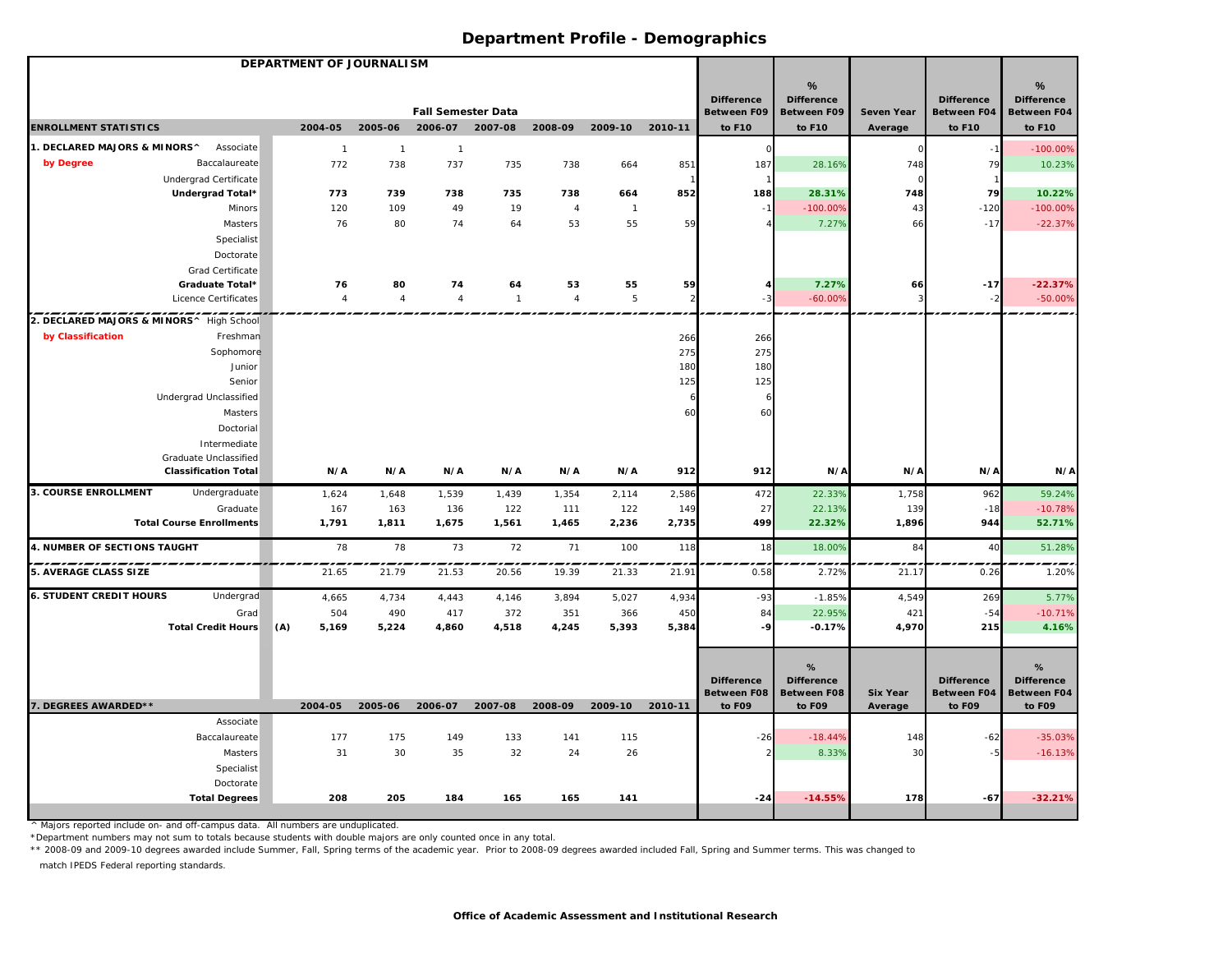|                                             | DEPARTMENT OF LANDSCAPE ARCHITECTURE |         |                           |                 |                |                |         |                                         |                                         |                            |                                         |                                  |
|---------------------------------------------|--------------------------------------|---------|---------------------------|-----------------|----------------|----------------|---------|-----------------------------------------|-----------------------------------------|----------------------------|-----------------------------------------|----------------------------------|
|                                             |                                      |         |                           |                 |                |                |         |                                         | %                                       |                            |                                         | %                                |
|                                             |                                      |         | <b>Fall Semester Data</b> |                 |                |                |         | <b>Difference</b><br><b>Between F09</b> | <b>Difference</b><br><b>Between F09</b> | Seven Year                 | <b>Difference</b><br><b>Between F04</b> | <b>Difference</b><br>Between F04 |
| <b>ENROLLMENT STATISTICS</b>                | 2004-05                              | 2005-06 |                           | 2006-07 2007-08 | 2008-09        | 2009-10        | 2010-11 | to F10                                  | to F10                                  | Average                    | to F10                                  | to F10                           |
| 1. DECLARED MAJORS & MINORS^<br>Associate   |                                      |         |                           |                 |                |                |         |                                         |                                         |                            |                                         |                                  |
| by Degree<br>Baccalaureate                  | 117                                  | 111     | 108                       | 132             | 130            | 142            | 136     |                                         | $-4.23%$                                | 125                        | 19                                      | 16.24%                           |
| Undergrad Certificate                       |                                      |         |                           |                 |                |                |         |                                         |                                         |                            |                                         |                                  |
| Undergrad Total*                            | 117                                  | 111     | 108                       | 132             | 130            | 142            | 136     | -6                                      | $-4.23%$                                | 125                        | 19                                      | 16.24%                           |
| Minors                                      | 27                                   | 26      | 14                        | $\overline{7}$  | 10             | 8              | 11      |                                         | 37.50%                                  | 15                         | $-16$                                   | $-59.26%$                        |
| Masters                                     | 18                                   | 20      | 21                        | 24              | 34             | 39             | 40      |                                         | 2.56%                                   | 28                         | 22                                      | 122.22%                          |
| Specialist                                  |                                      |         |                           |                 |                |                |         |                                         |                                         |                            |                                         |                                  |
| Doctorate                                   |                                      |         |                           |                 |                |                |         |                                         |                                         |                            |                                         |                                  |
| Grad Certificate                            |                                      |         |                           |                 |                |                |         |                                         |                                         |                            |                                         |                                  |
| Graduate Total*                             | 18                                   | 20      | 21                        | 24              | 34             | 39             | 40      |                                         | 2.56%                                   | 28                         | 22                                      | 122.22%                          |
| Licence Certificates                        |                                      |         |                           |                 |                |                |         |                                         |                                         |                            |                                         |                                  |
| 2. DECLARED MAJORS & MINORS^ High School    |                                      |         |                           |                 |                |                |         |                                         |                                         |                            |                                         |                                  |
| by Classification<br>Freshman               |                                      |         |                           |                 |                |                |         |                                         |                                         |                            |                                         |                                  |
| Sophomore                                   |                                      |         |                           |                 |                |                | 27      | 27                                      |                                         |                            |                                         |                                  |
| Junior                                      |                                      |         |                           |                 |                |                | 40      | 40                                      |                                         |                            |                                         |                                  |
| Senior                                      |                                      |         |                           |                 |                |                | 79      | 79                                      |                                         |                            |                                         |                                  |
| Undergrad Unclassified                      |                                      |         |                           |                 |                |                |         |                                         |                                         |                            |                                         |                                  |
| Masters                                     |                                      |         |                           |                 |                |                | 40      | 40                                      |                                         |                            |                                         |                                  |
| Doctorial                                   |                                      |         |                           |                 |                |                |         |                                         |                                         |                            |                                         |                                  |
| Intermediate                                |                                      |         |                           |                 |                |                |         |                                         |                                         |                            |                                         |                                  |
| Graduate Unclassified                       |                                      |         |                           |                 |                |                |         |                                         |                                         |                            |                                         |                                  |
| <b>Classification Total</b>                 | N/A                                  | N/A     | N/A                       | N/A             | N/A            | N/A            | 187     | 187                                     | N/A                                     | N/A                        | N/A                                     | N/A                              |
| 3. COURSE ENROLLMENT<br>Undergraduate       | 607                                  | 617     | 553                       | 624             | 622            | 680            | 639     | $-41$                                   | $-6.03%$                                | 620                        | 32                                      | 5.27%                            |
| Graduate                                    | 59                                   | 58      | 66                        | 81              | 117            | 134            | 100     | $-34$                                   | $-25.37%$                               | 88                         | 41                                      | 69.49%                           |
| <b>Total Course Enrollments</b>             | 666                                  | 675     | 619                       | 705             | 739            | 814            | 739     | $-75$                                   | $-9.21%$                                | 708                        | 73                                      | 10.96%                           |
| 4. NUMBER OF SECTIONS TAUGHT                | 25                                   | 22      | 22                        | 25              | 25             | 27             | 30      |                                         | 11.11%                                  | 25                         |                                         | 20.00%                           |
| 5. AVERAGE CLASS SIZE                       | 20.52                                | 22.27   | 21.14                     | 21.24           | 23.16          | 22.33          | 18.97   | $-3.36$                                 | $-15.05%$                               | 21.38                      | $-1.55$                                 | $-7.55%$                         |
| <b>6. STUDENT CREDIT HOURS</b><br>Undergrad | 1,765                                | 1,807   | 1,657                     | 1,834           | 1,867          | 2,092          | 1,954   | $-138$                                  | $-6.60%$                                | 1,854                      | 189                                     | 10.71%                           |
| Grad                                        | 167                                  | 165     | 198                       | 232             | 353            | 383            | 295     | $-88$                                   | $-22.98%$                               | 256                        | 128                                     | 76.65%                           |
| <b>Total Credit Hours</b>                   | (A)<br>1,932                         | 1,972   | 1,855                     | 2,066           | 2,220          | 2,475          | 2,249   | $-226$                                  | $-9.13%$                                | 2,110                      | 317                                     | 16.41%                           |
|                                             |                                      |         |                           |                 |                |                |         |                                         |                                         |                            |                                         |                                  |
|                                             |                                      |         |                           |                 |                |                |         |                                         | %                                       |                            |                                         | %                                |
|                                             |                                      |         |                           |                 |                |                |         | <b>Difference</b>                       | <b>Difference</b>                       |                            | <b>Difference</b>                       | <b>Difference</b>                |
| 7. DEGREES AWARDED**                        | 2004-05                              | 2005-06 | 2006-07                   | 2007-08         | 2008-09        | 2009-10        | 2010-11 | <b>Between F08</b><br>to F09            | <b>Between F08</b><br>to F09            | <b>Six Year</b><br>Average | Between F04<br>to F09                   | <b>Between F04</b><br>to F09     |
| Associate                                   |                                      |         |                           |                 |                |                |         |                                         |                                         |                            |                                         |                                  |
| Baccalaureate                               | 30                                   | 28      | 19                        | 24              | 26             | 26             |         |                                         | 0.00%                                   | 26                         |                                         | $-13.33%$                        |
| Masters                                     | $\overline{2}$                       | 5       | 5                         | $^{\rm 8}$      | $\overline{7}$ | $\overline{4}$ |         |                                         | $-42.86%$                               |                            |                                         | 100.00%                          |
| Specialist                                  |                                      |         |                           |                 |                |                |         |                                         |                                         |                            |                                         |                                  |
| Doctorate                                   |                                      |         |                           |                 |                |                |         |                                         |                                         |                            |                                         |                                  |
| <b>Total Degrees</b>                        | 32                                   | 33      | 24                        | 32              | 33             | 30             |         | -3                                      | $-9.09%$                                | 31                         | $-2$                                    | $-6.25%$                         |
|                                             |                                      |         |                           |                 |                |                |         |                                         |                                         |                            |                                         |                                  |

^ Majors reported include on- and off-campus data. All numbers are unduplicated.

\*Department numbers may not sum to totals because students with double majors are only counted once in any total.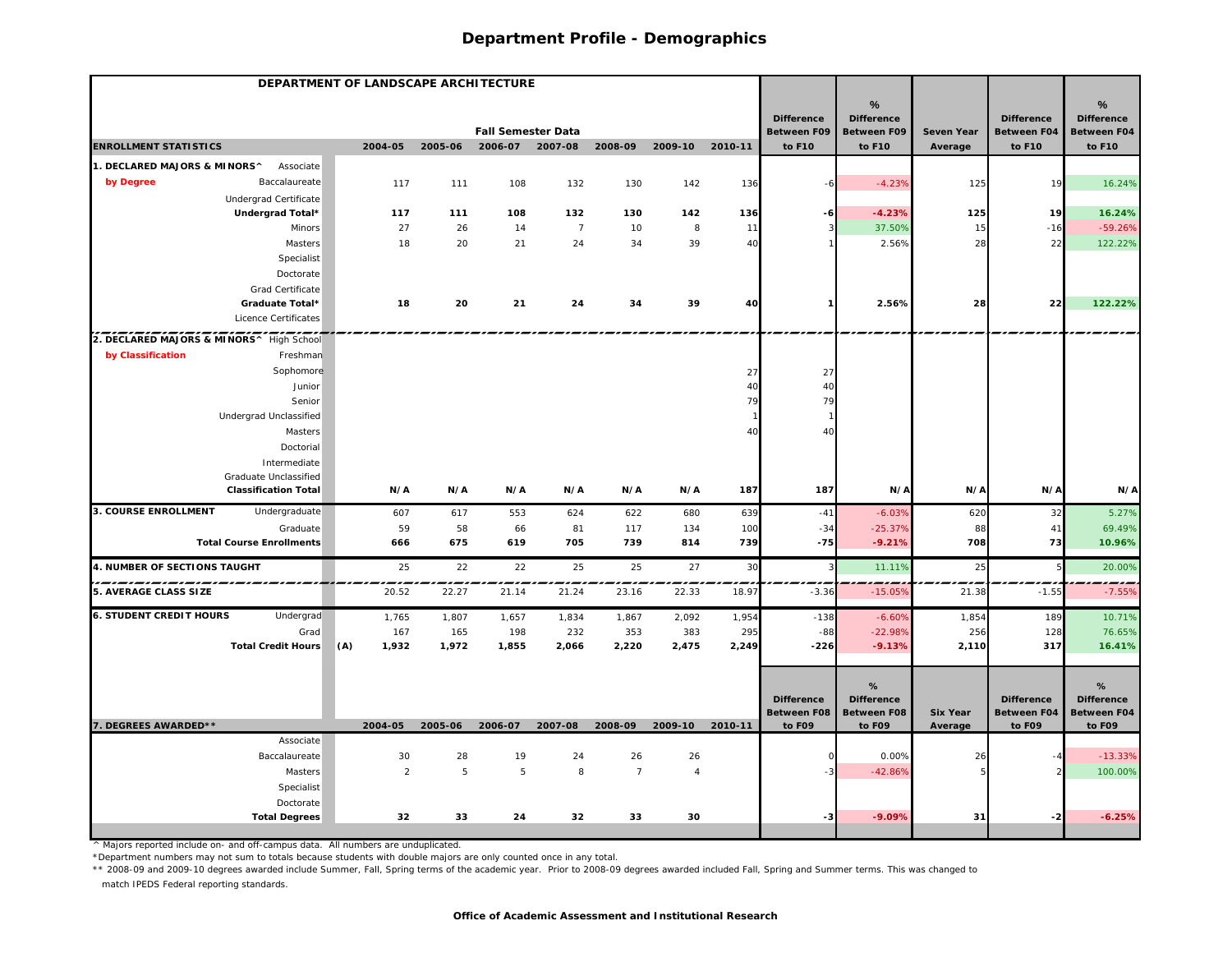|                                          | DEPARTMENT OF MATHEMATICAL SCIENCES   |     |         |         |                           |                |                |                |         |                                  |                                         |                       |                                         |                                         |
|------------------------------------------|---------------------------------------|-----|---------|---------|---------------------------|----------------|----------------|----------------|---------|----------------------------------|-----------------------------------------|-----------------------|-----------------------------------------|-----------------------------------------|
|                                          |                                       |     |         |         |                           |                |                |                |         |                                  | %                                       |                       |                                         | %                                       |
|                                          |                                       |     |         |         | <b>Fall Semester Data</b> |                |                |                |         | <b>Difference</b>                | <b>Difference</b>                       |                       | <b>Difference</b>                       | <b>Difference</b>                       |
| <b>ENROLLMENT STATISTICS</b>             |                                       |     | 2004-05 | 2005-06 | 2006-07                   | 2007-08        | 2008-09        | 2009-10        | 2010-11 | <b>Between F09</b><br>to F10     | <b>Between F09</b><br>to F10            | Seven Year<br>Average | <b>Between F04</b><br>to F10            | <b>Between F04</b><br>to F10            |
| . DECLARED MAJORS & MINORS^              | Associate                             |     |         |         |                           |                |                |                |         |                                  |                                         |                       |                                         |                                         |
| by Degree                                | Baccalaureate                         |     | 231     | 233     | 217                       | 220            | 238            | 261            | 241     | $-20$                            | $-7.66%$                                | 234                   | 10                                      | 4.33%                                   |
|                                          | Undergrad Certificate                 |     |         |         |                           |                |                |                |         |                                  |                                         |                       |                                         |                                         |
|                                          | Undergrad Total*                      |     | 231     | 233     | 217                       | 220            | 238            | 261            | 241     | $-20$                            | $-7.66%$                                | 234                   | 10                                      | 4.33%                                   |
|                                          | <b>Minors</b>                         |     | 129     | 126     | 116                       | 100            | 83             | 84             | 117     | 33                               | 39.29%                                  | 108                   | $-12$                                   | $-9.30%$                                |
|                                          | Masters                               |     | 35      | 45      | 46                        | 48             | 49             | 64             | 70      |                                  | 9.38%                                   | 51                    | 35                                      | 100.00%                                 |
|                                          | Specialist                            |     |         |         |                           |                |                |                |         |                                  |                                         |                       |                                         |                                         |
|                                          | Doctorate                             |     |         |         |                           |                |                |                |         |                                  |                                         |                       |                                         |                                         |
|                                          | Grad Certificate                      |     |         |         |                           | $\overline{1}$ | $\overline{1}$ | $\overline{a}$ |         |                                  | $-100.00%$                              |                       |                                         | #DIV/0!                                 |
|                                          | Graduate Total*                       |     | 35      | 45      | 46                        | 49             | 50             | 66             | 70      |                                  | 6.06%                                   | 52                    | 35                                      | 100.00%                                 |
|                                          | Licence Certificates                  |     | 14      | 10      | 11                        | 13             | 8              | 10             | 11      |                                  | 10.00%                                  | 11                    | $-3$                                    | $-21.43%$                               |
| 2. DECLARED MAJORS & MINORS^ High School |                                       |     |         |         |                           |                |                |                |         |                                  |                                         |                       |                                         |                                         |
| by Classification                        | Freshman                              |     |         |         |                           |                |                |                | 93      | 93                               |                                         |                       |                                         |                                         |
|                                          | Sophomore                             |     |         |         |                           |                |                |                | 83      | 83                               |                                         |                       |                                         |                                         |
|                                          | Junior                                |     |         |         |                           |                |                |                | 84      | 84                               |                                         |                       |                                         |                                         |
|                                          | Senior                                |     |         |         |                           |                |                |                | 93      | 93                               |                                         |                       |                                         |                                         |
|                                          | Undergrad Unclassified                |     |         |         |                           |                |                |                |         |                                  |                                         |                       |                                         |                                         |
|                                          | Masters                               |     |         |         |                           |                |                |                | 76      | 76                               |                                         |                       |                                         |                                         |
|                                          | Doctorial                             |     |         |         |                           |                |                |                |         |                                  |                                         |                       |                                         |                                         |
|                                          | Intermediate<br>Graduate Unclassified |     |         |         |                           |                |                |                |         |                                  |                                         |                       |                                         |                                         |
|                                          | <b>Classification Total</b>           |     | N/A     | N/A     | N/A                       | N/A            | N/A            | N/A            | 434     | 434                              | N/A                                     | N/A                   | N/A                                     | N/A                                     |
| 3. COURSE ENROLLMENT                     | Undergraduate                         |     | 4,647   | 4,480   | 4,391                     | 4,089          | 4,224          | 4,553          | 4,360   | $-193$                           | $-4.24%$                                | 4,392                 | $-287$                                  | $-6.18%$                                |
|                                          | Graduate                              |     | 96      | 114     | 125                       | 133            | 142            | 146            | 156     | 10                               | 6.85%                                   | 130                   | 60                                      | 62.50%                                  |
|                                          | <b>Total Course Enrollments</b>       |     | 4,743   | 4,594   | 4,516                     | 4,222          | 4,366          | 4,699          | 4,516   | $-183$                           | $-3.89%$                                | 4,522                 | $-227$                                  | $-4.79%$                                |
| 4. NUMBER OF SECTIONS TAUGHT             |                                       |     | 131     | 115     | 111                       | 99             | 111            | 116            | 114     | $-2$                             | $-1.72%$                                | 114                   | $-17$                                   | $-12.98%$                               |
| ______________<br>5. AVERAGE CLASS SIZE  |                                       |     | 33.20   | 36.10   | 36.97                     | 38.88          | 35.57          | 37.09          | 36.60   | $-0.49$                          | $-1.32%$                                | 36.34                 | 3.4C                                    | 10.24%                                  |
| <b>6. STUDENT CREDIT HOURS</b>           | Undergrad                             |     | 14,796  | 14,286  | 14,092                    | 13,264         | 13,449         | 14,572         | 14,109  | $-463$                           | $-3.18%$                                | 14,081                | $-687$                                  | $-4.64%$                                |
|                                          | Grad                                  |     | 335     | 414     | 428                       | 459            | 504            | 510            | 528     | 18                               | 3.53%                                   | 454                   | 193                                     | 57.61%                                  |
|                                          | <b>Total Credit Hours</b>             | (A) | 15,131  | 14,700  | 14,520                    | 13,723         | 13,953         | 15,082         | 14,637  | $-445$                           | $-2.95%$                                | 14,535                | $-494$                                  | $-3.26%$                                |
|                                          |                                       |     |         |         |                           |                |                |                |         |                                  |                                         |                       |                                         |                                         |
|                                          |                                       |     |         |         |                           |                |                |                |         |                                  | %                                       |                       |                                         | %                                       |
|                                          |                                       |     |         |         |                           |                |                |                |         | <b>Difference</b><br>Between F08 | <b>Difference</b><br><b>Between F08</b> | <b>Six Year</b>       | <b>Difference</b><br><b>Between F04</b> | <b>Difference</b><br><b>Between F04</b> |
| 7. DEGREES AWARDED**                     |                                       |     | 2004-05 | 2005-06 | 2006-07                   | 2007-08        | 2008-09        | 2009-10        | 2010-11 | to F09                           | to F09                                  | Average               | to F09                                  | to F09                                  |
|                                          | Associate                             |     |         |         |                           |                |                |                |         |                                  |                                         |                       |                                         |                                         |
|                                          | Baccalaureate                         |     | 36      | 25      | 32                        | 32             | 30             | 35             |         |                                  | 16.67%                                  | 32                    |                                         | $-2.78%$                                |
|                                          | Post Baccalaureate Certificate        |     |         |         |                           |                |                | $\overline{1}$ |         |                                  |                                         |                       |                                         |                                         |
|                                          | Masters                               |     | 8       | 15      | 24                        | 14             | 17             | 28             |         | 11                               | 64.71%                                  | 18                    | 20                                      | 250.00%                                 |
|                                          | Specialist                            |     |         |         |                           |                |                |                |         |                                  |                                         |                       |                                         |                                         |
|                                          | Doctorate                             |     |         |         |                           |                |                |                |         |                                  |                                         |                       |                                         |                                         |
|                                          | <b>Total Degrees</b>                  |     | 44      | 40      | 56                        | 46             | 47             | 64             |         | 17                               | 36.17%                                  | 50                    | 20                                      | 45.45%                                  |

^ Majors reported include on- and off-campus data. All numbers are unduplicated.

\*Department numbers may not sum to totals because students with double majors are only counted once in any total.

\*\* 2008-09 and 2009-10 degrees awarded include Summer, Fall, Spring terms of the academic year. Prior to 2008-09 degrees awarded included Fall, Spring and Summer terms. This was changed to

match IPEDS Federal reporting standards.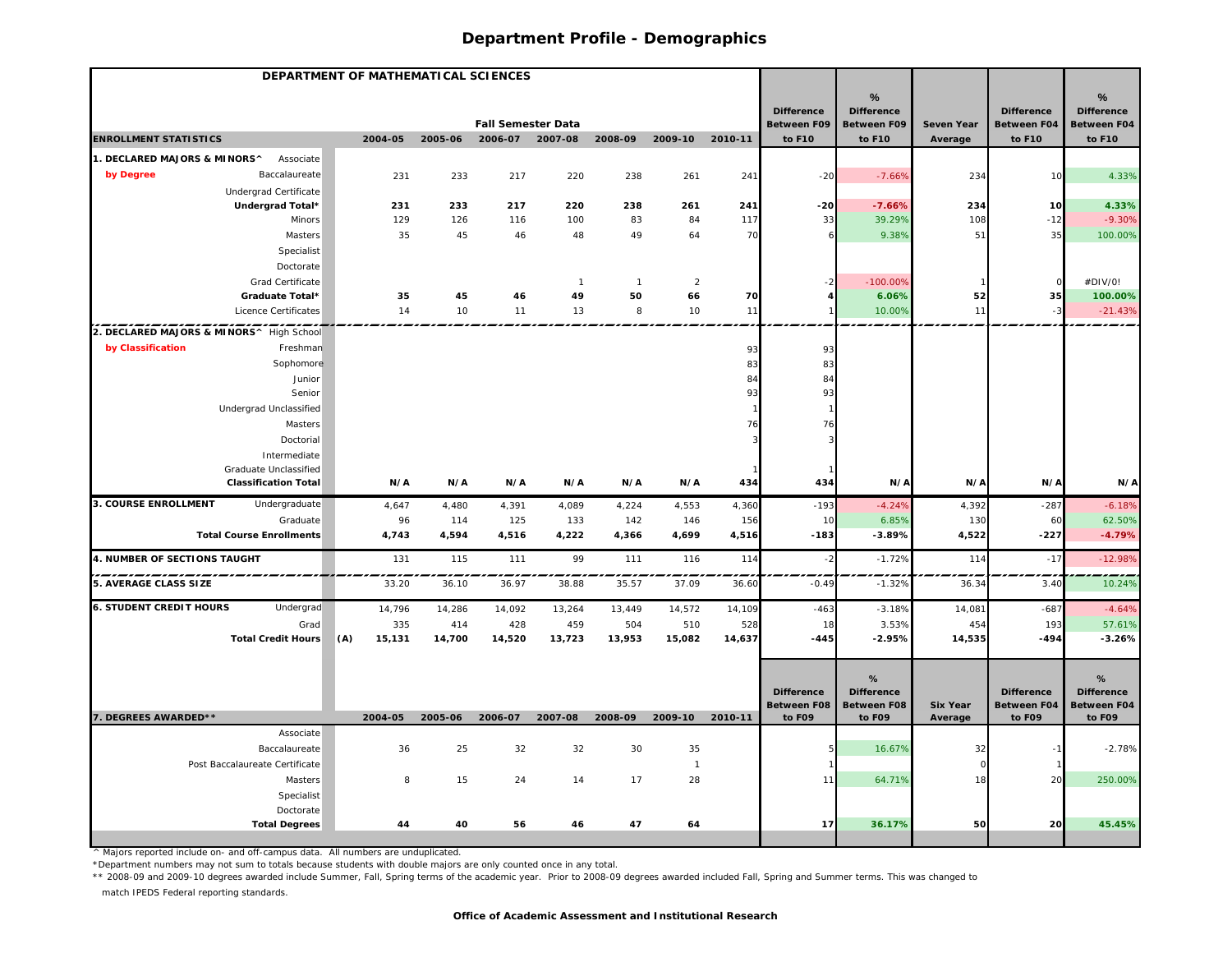|                                              | DEPARTMENT OF MARKETING & MANAGEMENT |         |                           |                |         |         |         |                                         |                                         |                 |                                  |                                  |
|----------------------------------------------|--------------------------------------|---------|---------------------------|----------------|---------|---------|---------|-----------------------------------------|-----------------------------------------|-----------------|----------------------------------|----------------------------------|
|                                              |                                      |         |                           |                |         |         |         |                                         | %                                       |                 |                                  | %                                |
|                                              |                                      |         | <b>Fall Semester Data</b> |                |         |         |         | <b>Difference</b><br><b>Between F09</b> | <b>Difference</b><br><b>Between F09</b> | Seven Year      | <b>Difference</b><br>Between F04 | <b>Difference</b><br>Between F04 |
| <b>ENROLLMENT STATISTICS</b>                 | 2004-05                              | 2005-06 | 2006-07                   | 2007-08        | 2008-09 | 2009-10 | 2010-11 | to F10                                  | to F10                                  | Average         | to F10                           | to F10                           |
| 1. DECLARED MAJORS & MINORS^<br>Associate    | 28                                   | 22      | 19                        | 18             | 85      | 134     | 156     | 22                                      | 16.42%                                  | 66              | 128                              | 457.14%                          |
| by Degree<br>Baccalaureate                   | 260                                  | 271     | 263                       | 212            | 189     | 181     | 182     |                                         | 0.55%                                   | 223             | $-78$                            | $-30.00%$                        |
| Undergrad Certificate                        |                                      |         |                           |                |         |         |         |                                         |                                         |                 |                                  |                                  |
| Undergrad Total*                             | 288                                  | 293     | 282                       | 230            | 274     | 315     | 338     | 23                                      | 7.30%                                   | 289             | 50                               | 17.36%                           |
| Minors                                       | 294                                  | 317     | 331                       | 308            | 317     | 306     | 362     | 56                                      | 18.30%                                  | 319             | 68                               | 23.13%                           |
| Masters                                      |                                      |         |                           |                |         |         |         |                                         |                                         |                 |                                  |                                  |
| Specialist                                   |                                      |         |                           |                |         |         |         |                                         |                                         |                 |                                  |                                  |
| Doctorate                                    |                                      |         |                           |                |         |         |         |                                         |                                         |                 |                                  |                                  |
| Grad Certificate                             |                                      |         |                           |                |         |         |         |                                         |                                         |                 |                                  |                                  |
| Graduate Total*                              |                                      |         |                           |                |         |         |         |                                         |                                         |                 |                                  |                                  |
| Licence Certificates                         |                                      |         |                           |                |         |         |         |                                         |                                         |                 |                                  |                                  |
| 2. DECLARED MAJORS & MINORS^ High School     |                                      |         |                           |                |         |         |         |                                         |                                         |                 |                                  |                                  |
| by Classification<br>Freshman                |                                      |         |                           |                |         |         | 82      | 82                                      |                                         |                 |                                  |                                  |
| Sophomore                                    |                                      |         |                           |                |         |         | 117     | 117                                     |                                         |                 |                                  |                                  |
| Junior                                       |                                      |         |                           |                |         |         | 211     | 211                                     |                                         |                 |                                  |                                  |
| Senior                                       |                                      |         |                           |                |         |         | 283     | 283                                     |                                         |                 |                                  |                                  |
| Undergrad Unclassified                       |                                      |         |                           |                |         |         |         |                                         |                                         |                 |                                  |                                  |
| Masters                                      |                                      |         |                           |                |         |         |         |                                         |                                         |                 |                                  |                                  |
| Doctorial                                    |                                      |         |                           |                |         |         |         |                                         |                                         |                 |                                  |                                  |
| Intermediate                                 |                                      |         |                           |                |         |         |         |                                         |                                         |                 |                                  |                                  |
| Graduate Unclassified                        |                                      |         |                           |                |         |         |         |                                         |                                         |                 |                                  |                                  |
| <b>Classification Total</b>                  | N/A                                  | N/A     | N/A                       | N/A            | N/A     | N/A     | 695     | 695                                     | N/A                                     | N/A             | N/A                              | N/A                              |
| <b>3. COURSE ENROLLMENT</b><br>Undergraduate | 2,627                                | 2,723   | 2,688                     | 2,470          | 2,283   | 2,453   | 2,748   | 295                                     | 12.03%                                  | 2,570           | 121                              | 4.61%                            |
| Graduate                                     | 116                                  | 130     | 206                       | 127            | 133     | 125     | 147     | 22                                      | 17.60%                                  | 141             | 31                               | 26.72%                           |
| <b>Total Course Enrollments</b>              | 2,743                                | 2,853   | 2,894                     | 2,597          | 2,416   | 2,578   | 2,895   | 317                                     | 12.30%                                  | 2,711           | 152                              | 5.54%                            |
| 4. NUMBER OF SECTIONS TAUGHT                 | 67                                   | 66      | 67                        | 65             | 59      | 67      | 66      | $-1$                                    | $-1.49%$                                | 65              | $-1$                             | $-1.49%$                         |
| <b>5. AVERAGE CLASS SIZE</b>                 | 37.80                                | 38.86   | 37.27                     | 33.62          | 32.12   | 32.30   | 32.73   | 0.43                                    | 1.33%                                   | 34.96           | $-5.07$                          | $-13.41%$                        |
| <b>6. STUDENT CREDIT HOURS</b><br>Undergrad  | 7,900                                | 8,196   | 8,082                     | 7,449          | 6,879   | 7,386   | 8,248   | 862                                     | 11.67%                                  | 7,734           | 348                              | 4.41%                            |
| Grad                                         | 348                                  | 390     | 618                       | 381            | 399     | 375     | 441     | 66                                      | 17.60%                                  | 422             | 93                               | 26.72%                           |
| <b>Total Credit Hours</b>                    | (A)<br>8,248                         | 8,586   | 8,700                     | 7,830          | 7,278   | 7,761   | 8,689   | 928                                     | 11.96%                                  | 8,156           | 441                              | 5.35%                            |
|                                              |                                      |         |                           |                |         |         |         |                                         |                                         |                 |                                  |                                  |
|                                              |                                      |         |                           |                |         |         |         |                                         | %                                       |                 |                                  | %                                |
|                                              |                                      |         |                           |                |         |         |         | <b>Difference</b>                       | <b>Difference</b>                       |                 | <b>Difference</b>                | <b>Difference</b>                |
| 7. DEGREES AWARDED**                         | 2004-05                              | 2005-06 | 2006-07                   | 2007-08        | 2008-09 | 2009-10 | 2010-11 | <b>Between F08</b><br>to F09            | <b>Between F08</b><br>to F09            | <b>Six Year</b> | Between F04<br>to F09            | <b>Between F04</b><br>to F09     |
| Associate                                    | $\overline{2}$                       | 8       | $\overline{7}$            | $\overline{3}$ | 15      | 36      |         | 21                                      | 140.00%                                 | Average<br>12   | 34                               | 1700.00%                         |
| Baccalaureate                                | 150                                  | 147     | 138                       | 128            | 128     | 114     |         | $-14$                                   | $-10.94%$                               | 134             | $-36$                            | $-24.00%$                        |
| <b>Masters</b>                               |                                      |         |                           |                |         |         |         |                                         |                                         |                 |                                  |                                  |
| Specialist                                   |                                      |         |                           |                |         |         |         |                                         |                                         |                 |                                  |                                  |
| Doctorate                                    |                                      |         |                           |                |         |         |         |                                         |                                         |                 |                                  |                                  |
| <b>Total Degrees</b>                         | 152                                  | 155     | 145                       | 131            | 143     | 150     |         |                                         | 4.90%                                   | 146             | $-2$                             | $-1.32%$                         |
|                                              |                                      |         |                           |                |         |         |         |                                         |                                         |                 |                                  |                                  |

^ Majors reported include on- and off-campus data. All numbers are unduplicated.

\*Department numbers may not sum to totals because students with double majors are only counted once in any total.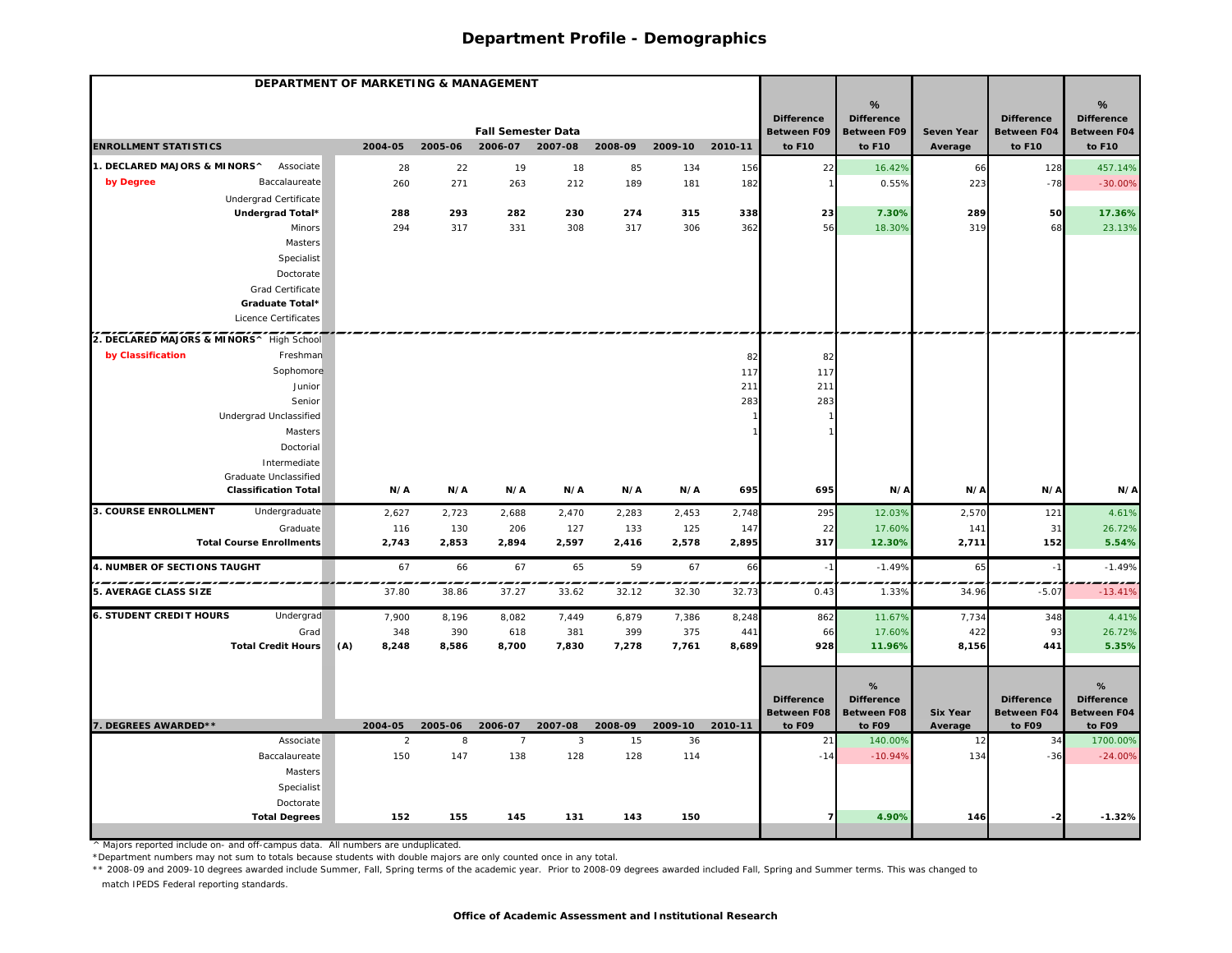| DEPARTMENT OF MODERN LANGUAGES & CLASSICS            |               |         |                           |                 |         |         |         |                    |                        |                   |                    |                        |
|------------------------------------------------------|---------------|---------|---------------------------|-----------------|---------|---------|---------|--------------------|------------------------|-------------------|--------------------|------------------------|
|                                                      |               |         |                           |                 |         |         |         | <b>Difference</b>  | %<br><b>Difference</b> |                   | <b>Difference</b>  | %<br><b>Difference</b> |
|                                                      |               |         | <b>Fall Semester Data</b> |                 |         |         |         | <b>Between F09</b> | <b>Between F09</b>     | <b>Seven Year</b> | <b>Between F04</b> | <b>Between F04</b>     |
| <b>ENROLLMENT STATISTICS</b>                         | 2004-05       | 2005-06 |                           | 2006-07 2007-08 | 2008-09 | 2009-10 | 2010-11 | to F10             | to F10                 | Average           | to F10             | to F10                 |
| 1. DECLARED MAJORS & MINORS^<br>Associate            |               |         |                           |                 |         |         |         |                    |                        |                   |                    |                        |
| by Degree<br>Baccalaureate                           | 288           | 277     | 236                       | 253             | 280     | 317     | 331     | 14                 | 4.42%                  | 283               | 43                 | 14.93%                 |
| Undergrad Certificate                                |               |         |                           |                 |         |         |         |                    |                        |                   |                    |                        |
| Undergrad Total*                                     | 288           | 277     | 236                       | 253             | 280     | 317     | 331     | 14                 | 4.42%                  | 283               | 43                 | 14.93%                 |
| Minors                                               | 586           | 627     | 574                       | 641             | 661     | 725     | 718     | $-7$               | $-0.97%$               | 647               | 132                | 22.53%                 |
| Masters                                              |               |         |                           |                 |         |         |         |                    |                        |                   |                    |                        |
| Specialist                                           |               |         |                           |                 |         |         |         |                    |                        |                   |                    |                        |
| Doctorate                                            |               |         |                           |                 |         |         |         |                    |                        |                   |                    |                        |
| Grad Certificate                                     |               |         |                           |                 |         |         |         |                    |                        |                   |                    |                        |
| Graduate Total*                                      |               |         |                           |                 |         |         |         |                    |                        |                   |                    |                        |
| Licence Certificates                                 | 5             | 3       | 10                        | $\overline{4}$  | 5       | 8       |         |                    | 0.00%                  | 6                 |                    | 60.00%                 |
| 2. DECLARED MAJORS & MINORS^ High School             |               |         |                           |                 |         |         |         |                    |                        |                   |                    |                        |
| by Classification<br>Freshman                        |               |         |                           |                 |         |         | 114     | 114                |                        |                   |                    |                        |
| Sophomore                                            |               |         |                           |                 |         |         | 287     | 287                |                        |                   |                    |                        |
| Junior                                               |               |         |                           |                 |         |         | 293     | 293                |                        |                   |                    |                        |
| Senior                                               |               |         |                           |                 |         |         | 321     | 321                |                        |                   |                    |                        |
| Undergrad Unclassified                               |               |         |                           |                 |         |         |         |                    |                        |                   |                    |                        |
| Masters                                              |               |         |                           |                 |         |         |         |                    |                        |                   |                    |                        |
| Doctorial                                            |               |         |                           |                 |         |         |         |                    |                        |                   |                    |                        |
| Intermediate                                         |               |         |                           |                 |         |         |         |                    |                        |                   |                    |                        |
| Graduate Unclassified<br><b>Classification Total</b> | N/A           | N/A     | N/A                       | N/A             | N/A     | N/A     | 1,024   | 1,024              | N/A                    | N/A               | N/A                | N/A                    |
| <b>3. COURSE ENROLLMENT</b><br>Undergraduate         | 3,210         | 3,292   | 3,328                     | 3,061           | 3,388   | 3,654   | 3,426   | $-228$             | $-6.24%$               | 3,337             | 216                | 6.73%                  |
| Graduate                                             | 5             | 9       | 9                         | $\overline{3}$  | 5       | 10      |         | $-1$               | $-10.00%$              |                   |                    | 80.00%                 |
| <b>Total Course Enrollments</b>                      | 3,215         | 3,301   | 3,337                     | 3,064           | 3,393   | 3,664   | 3,435   | $-229$             | $-6.25%$               | 3,344             | 220                | 6.84%                  |
| 4. NUMBER OF SECTIONS TAUGHT                         | 111           | 116     | 115                       | 109             | 121     | 117     | 116     | $-1$               | $-0.85%$               | 115               |                    | 4.50%                  |
|                                                      |               |         |                           |                 |         |         |         |                    | ---                    |                   |                    |                        |
| 5. AVERAGE CLASS SIZE                                | 26.79         | 25.74   | 27.12                     | 26.08           | 25.79   | 28.12   | 26.84   | $-1.28$            | $-4.55%$               | 26.64             | 0.05               | 0.19%                  |
| <b>6. STUDENT CREDIT HOURS</b><br>Undergrad          | 10,457        | 10,726  | 10,804                    | 10,030          | 11,065  | 11,957  | 11,266  | $-691$             | $-5.78%$               | 10,901            | 809                | 7.74%                  |
| Grad                                                 | 15            | 27      | 27                        | 9               | 15      | 30      | 27      | -3                 | $-10.00%$              | 21                | 12                 | 80.00%                 |
| <b>Total Credit Hours</b>                            | (A)<br>10,472 | 10,753  | 10,831                    | 10,039          | 11,080  | 11,987  | 11,293  | $-694$             | $-5.79%$               | 10,922            | 821                | 7.84%                  |
|                                                      |               |         |                           |                 |         |         |         |                    | %                      |                   |                    | %                      |
|                                                      |               |         |                           |                 |         |         |         | <b>Difference</b>  | <b>Difference</b>      |                   | <b>Difference</b>  | <b>Difference</b>      |
|                                                      |               |         |                           |                 |         |         |         | <b>Between F08</b> | <b>Between F08</b>     | <b>Six Year</b>   | Between F04        | <b>Between F04</b>     |
| 7. DEGREES AWARDED**                                 | 2004-05       | 2005-06 | 2006-07                   | 2007-08         | 2008-09 | 2009-10 | 2010-11 | to F09             | to F09                 | Average           | to F09             | to F09                 |
| Associate                                            |               |         |                           |                 |         |         |         |                    |                        |                   |                    |                        |
| Baccalaureate                                        | 68            | 84      | 58                        | 59              | 64      | 63      |         |                    | $-1.56%$               | 66                |                    | $-7.35%$               |
| Masters                                              |               |         |                           |                 |         |         |         |                    |                        |                   |                    |                        |
| Specialist                                           |               |         |                           |                 |         |         |         |                    |                        |                   |                    |                        |
| Doctorate                                            |               |         |                           |                 |         |         |         |                    |                        |                   |                    |                        |
| <b>Total Degrees</b>                                 | 68            | 84      | 58                        | 59              | 64      | 63      |         |                    | $-1.56%$               | 66                |                    | $-7.35%$               |

^ Majors reported include on- and off-campus data. All numbers are unduplicated.

\*Department numbers may not sum to totals because students with double majors are only counted once in any total.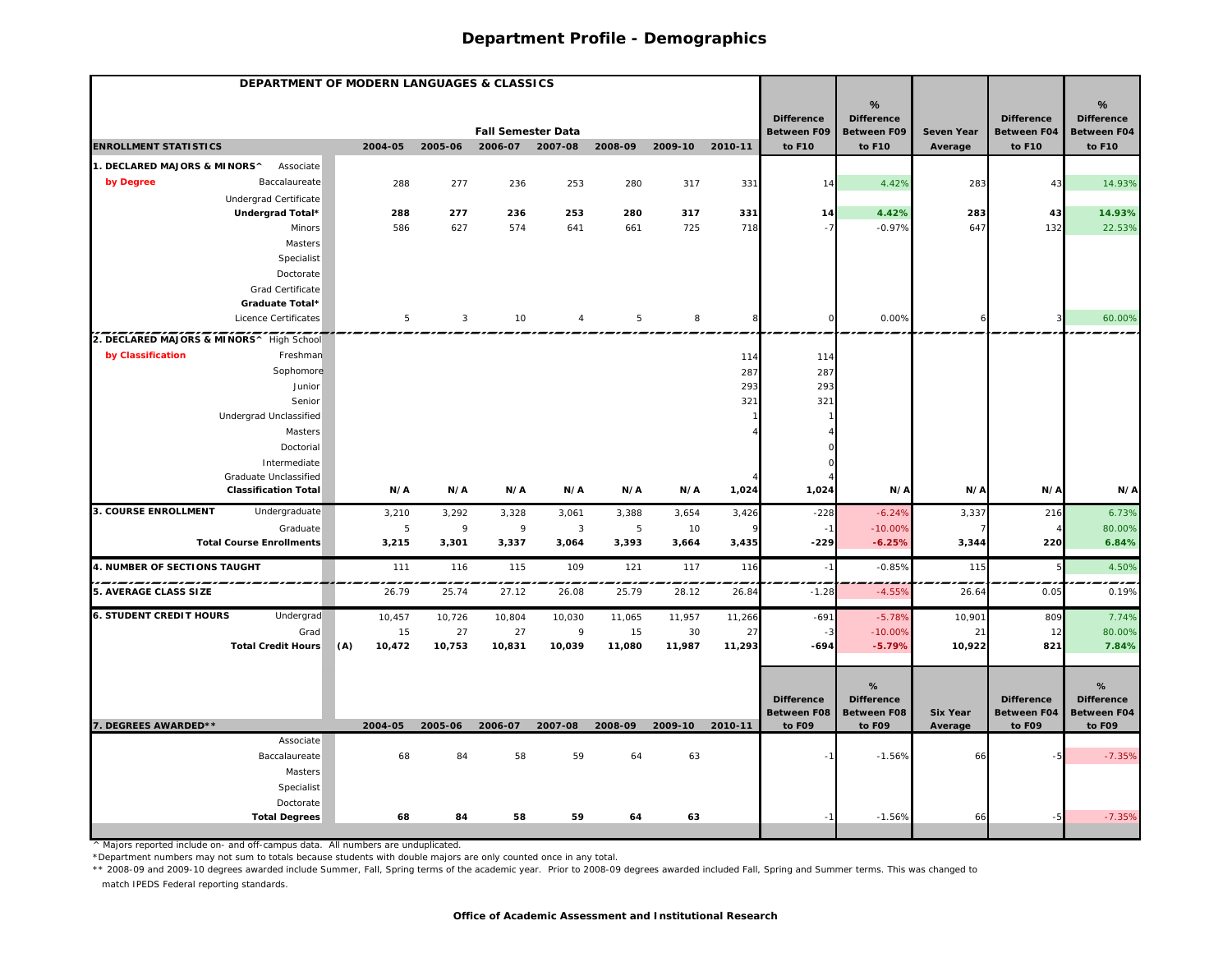|                                                      | <b>SCHOOL OF MUSIC</b> |                      |         |                                      |                |                |                |         |                              |                              |                   |                       |                              |
|------------------------------------------------------|------------------------|----------------------|---------|--------------------------------------|----------------|----------------|----------------|---------|------------------------------|------------------------------|-------------------|-----------------------|------------------------------|
|                                                      |                        |                      |         |                                      |                |                |                |         |                              | %                            |                   |                       | %                            |
|                                                      |                        |                      |         |                                      |                |                |                |         | <b>Difference</b>            | <b>Difference</b>            |                   | <b>Difference</b>     | <b>Difference</b>            |
| <b>ENROLLMENT STATISTICS</b>                         |                        | 2004-05              | 2005-06 | <b>Fall Semester Data</b><br>2006-07 | 2007-08        | 2008-09        | 2009-10        | 2010-11 | <b>Between F09</b><br>to F10 | <b>Between F09</b><br>to F10 | <b>Seven Year</b> | Between F04<br>to F10 | <b>Between F04</b><br>to F10 |
|                                                      |                        |                      |         |                                      |                |                |                |         |                              |                              | Average           |                       |                              |
| . DECLARED MAJORS & MINORS^<br>Associate             |                        |                      |         |                                      |                |                |                |         |                              |                              |                   |                       |                              |
| by Degree<br>Baccalaureate                           |                        | 366                  | 365     | 356                                  | 353            | 374            | 381            | 378     |                              | $-0.79%$                     | 368               | 12                    | 3.28%                        |
| Undergrad Certificate<br>Undergrad Total*            |                        | 366                  | 365     | 356                                  | 353            | 374            | 381            | 378     | $-3$                         | $-0.79%$                     | 368               | 12                    | 3.28%                        |
| Minors                                               |                        | 71                   | 80      | 64                                   | 54             | 44             | 53             | 53      |                              | 0.00%                        | 60                | $-18$                 | $-25.35%$                    |
| Masters                                              |                        | 62                   | 51      | 45                                   | 45             | 44             | 45             | 47      |                              | 4.44%                        | 48                | $-15$                 | $-24.19%$                    |
| Specialist                                           |                        |                      |         |                                      |                |                |                |         |                              |                              |                   |                       |                              |
| Doctorate                                            |                        | 23                   | 24      | 29                                   | 39             | 39             | 38             | 51      | 13                           | 34.21%                       | 35                | 28                    | 121.74%                      |
| <b>Grad Certificate</b>                              |                        |                      |         | $\overline{1}$                       | 5              | $\overline{7}$ | 6              |         | $\Omega$                     | 0.00%                        |                   |                       |                              |
| Graduate Total*                                      |                        | 85                   | 75      | 75                                   | 87             | 89             | 89             | 104     | 15                           | 16.85%                       | 86                | 19                    | 22.35%                       |
| Licence Certificates                                 |                        | $\overline{2}$       | 2       | $\overline{2}$                       | $\overline{4}$ |                | $\overline{4}$ |         |                              | 75.00%                       | 3                 |                       | 250.00%                      |
| 2. DECLARED MAJORS & MINORS^ High School             |                        |                      |         |                                      |                |                |                |         |                              |                              |                   |                       |                              |
| by Classification<br>Freshman                        |                        |                      |         |                                      |                |                |                | 107     | 107                          |                              |                   |                       |                              |
| Sophomore                                            |                        |                      |         |                                      |                |                |                | 102     | 102                          |                              |                   |                       |                              |
| Junior                                               |                        |                      |         |                                      |                |                |                | 98      | 98                           |                              |                   |                       |                              |
| Senior                                               |                        |                      |         |                                      |                |                |                | 113     | 113                          |                              |                   |                       |                              |
| Undergrad Unclassified                               |                        |                      |         |                                      |                |                |                |         |                              |                              |                   |                       |                              |
| Masters                                              |                        |                      |         |                                      |                |                |                | 50      | 50                           |                              |                   |                       |                              |
| Doctorial                                            |                        |                      |         |                                      |                |                |                | 51      | 51                           |                              |                   |                       |                              |
| Intermediate                                         |                        |                      |         |                                      |                |                |                |         | $\Omega$                     |                              |                   |                       |                              |
| Graduate Unclassified<br><b>Classification Total</b> |                        | N/A                  | N/A     | N/A                                  | N/A            | N/A            | N/A            | 529     | 529                          | N/A                          | N/A               | N/A                   | N/A                          |
| 3. COURSE ENROLLMENT<br>Undergraduate                |                        | 3,445                | 3,492   |                                      | 3,490          |                | 3,810          | 3,881   | 71                           | 1.86%                        | 3,627             |                       | 12.66%                       |
| Graduate                                             |                        | 276                  | 255     | 3,584<br>210                         | 317            | 3,688<br>306   | 310            | 310     |                              | 0.00%                        | 283               | 436<br>34             | 12.32%                       |
| <b>Total Course Enrollments</b>                      |                        | 3,721                | 3,747   | 3,794                                | 3,807          | 3,994          | 4,120          | 4,191   | 71                           | 1.72%                        | 3,911             | 470                   | 12.63%                       |
| 4. NUMBER OF SECTIONS TAUGHT                         |                        | 85                   | 83      | 86                                   | 88             | 90             | 90             | 92      |                              | 2.22%                        | 88                | $\overline{7}$        | 8.24%                        |
| 5. AVERAGE CLASS SIZE                                |                        | 19.61                | 21.22   | 21.49                                | 20.63          | 22.46          | 22.32          | 22.58   | 0.26                         | 1.16%                        | 21.47             | 2.97                  | 15.15%                       |
|                                                      |                        |                      |         |                                      |                |                |                |         |                              |                              |                   |                       |                              |
| <b>6. STUDENT CREDIT HOURS</b><br>Undergrad          |                        | 6,460.5              | 6,776.5 | 6,930.5                              | 6,712.5        | 7,184.0        | 7,090.0        | 7,285   | 195                          | 2.75%                        | 6,920             | 825                   | 12.76%                       |
| Grad                                                 |                        | 627.0                | 600.0   | 517.0                                | 745.0          | 714.0          | 697.0          | 750     | 53<br>248                    | 7.60%<br>3.18%               | 664               | 123<br>948            | 19.62%<br>13.37%             |
| <b>Total Credit Hours</b>                            | (A)                    | 7,087.5              | 7,376.5 | 7,447.5                              | 7,457.5        | 7,898.0        | 7,787.0        | 8,035   |                              |                              | 7,584             |                       |                              |
|                                                      |                        |                      |         |                                      |                |                |                |         |                              |                              |                   |                       |                              |
|                                                      |                        |                      |         |                                      |                |                |                |         | <b>Difference</b>            | %<br><b>Difference</b>       |                   | <b>Difference</b>     | %<br><b>Difference</b>       |
|                                                      |                        |                      |         |                                      |                |                |                |         | <b>Between F08</b>           | <b>Between F08</b>           | <b>Six Year</b>   | Between F04           | <b>Between F04</b>           |
| 7. DEGREES AWARDED**                                 |                        | 2004-05              | 2005-06 | 2006-07                              | 2007-08        | 2008-09        | 2009-10        | 2010-11 | to F09                       | to F09                       | Average           | to FO9                | to F09                       |
| Associate                                            |                        |                      |         |                                      |                |                |                |         |                              |                              |                   |                       |                              |
| Baccalaureate                                        |                        | 45                   | 44      | 46                                   | 52             | 43             | 49             |         |                              | 13.95%                       | 47                |                       | 8.89%                        |
| Post Baccalaureate Certificate                       |                        |                      |         |                                      |                |                | $\overline{2}$ |         |                              |                              |                   |                       |                              |
| Masters                                              |                        | 21                   | 21      | 16                                   | 12             | 18             | 24             |         |                              | 33.33%                       | 19                |                       | 14.29%                       |
| Specialist                                           |                        |                      |         |                                      |                |                |                |         |                              |                              |                   |                       |                              |
| Doctorate<br><b>Total Degrees</b>                    |                        | $\overline{4}$<br>70 | 5<br>70 | $\overline{4}$<br>66                 | 6<br>70        | 5<br>66        | 9<br>84        |         | 18                           | 80.00%<br>27.27%             | 71                |                       | 125.00%<br>20.00%            |
|                                                      |                        |                      |         |                                      |                |                |                |         |                              |                              |                   | 14                    |                              |

^ Majors reported include on- and off-campus data. All numbers are unduplicated.

\*Department numbers may not sum to totals because students with double majors are only counted once in any total.

\*\* 2008-09 and 2009-10 degrees awarded include Summer, Fall, Spring terms of the academic year. Prior to 2008-09 degrees awarded included Fall, Spring and Summer terms. This was changed to

match IPEDS Federal reporting standards.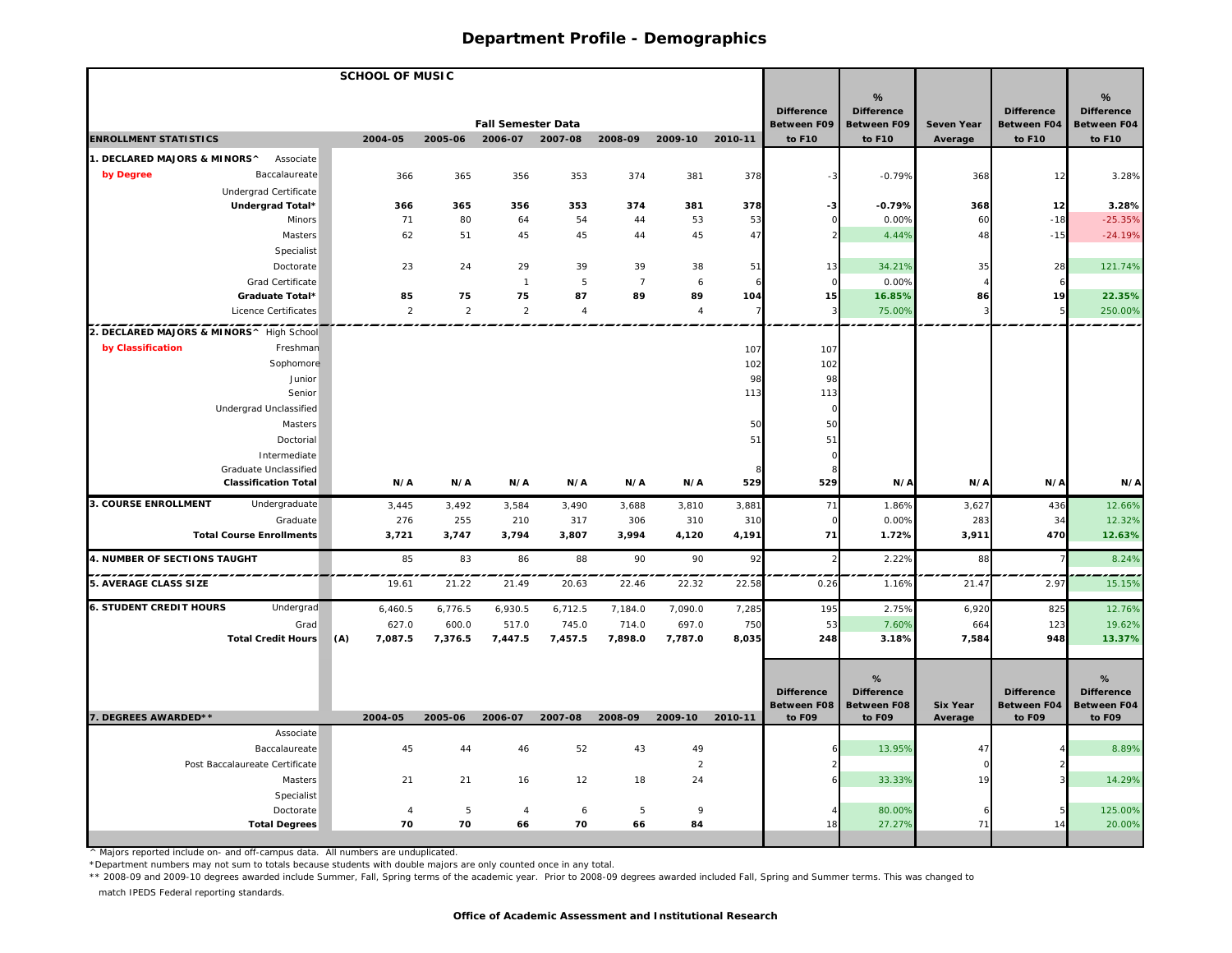| DEPARTMENT OF NATURAL RESOURCES & ENVIRONMENTAL MANAGEMENT |              |         |                           |                 |                |                 |         |                                         |                                         |                            |                                         |                                         |
|------------------------------------------------------------|--------------|---------|---------------------------|-----------------|----------------|-----------------|---------|-----------------------------------------|-----------------------------------------|----------------------------|-----------------------------------------|-----------------------------------------|
|                                                            |              |         |                           |                 |                |                 |         |                                         | %                                       |                            |                                         | %                                       |
|                                                            |              |         | <b>Fall Semester Data</b> |                 |                |                 |         | <b>Difference</b><br><b>Between F09</b> | <b>Difference</b><br><b>Between F09</b> | Seven Year                 | <b>Difference</b><br><b>Between F04</b> | <b>Difference</b><br><b>Between F04</b> |
| <b>ENROLLMENT STATISTICS</b>                               | 2004-05      | 2005-06 |                           | 2006-07 2007-08 | 2008-09        | 2009-10 2010-11 |         | to F10                                  | to F10                                  | Average                    | to F10                                  | to F10                                  |
| 1. DECLARED MAJORS & MINORS^<br>Associate                  |              |         |                           |                 |                |                 |         |                                         |                                         |                            |                                         |                                         |
| by Degree<br>Baccalaureate                                 | 78           | 76      | 79                        | 61              | 69             | 97              | 122     | 25                                      | 25.77%                                  | 83                         | 44                                      | 56.41%                                  |
| Undergrad Certificate                                      |              |         |                           |                 |                |                 |         |                                         |                                         |                            |                                         |                                         |
| Undergrad Total*                                           | 78           | 76      | 79                        | 61              | 69             | 97              | 122     | 25                                      | 25.77%                                  | 83                         | 44                                      | 56.41%                                  |
| Minors                                                     | 44           | 39      | 40                        | 27              | 24             | 38              | 52      | 14                                      | 36.84%                                  | 38                         |                                         | 18.18%                                  |
| Masters                                                    | 22           | 21      | 14                        | 11              | 9              | 16              | 19      |                                         | 18.75%                                  | 16                         |                                         | $-13.64%$                               |
| Specialist                                                 |              |         |                           |                 |                |                 |         |                                         |                                         |                            |                                         |                                         |
| Doctorate                                                  |              |         |                           |                 |                |                 |         |                                         |                                         |                            |                                         |                                         |
| Grad Certificate                                           |              |         |                           |                 |                |                 |         |                                         |                                         |                            |                                         |                                         |
| Graduate Total*                                            | 22           | 21      | 14                        | 11              | 9              | 16              | 19      | 3                                       | 18.75%                                  | 16                         | $-3$                                    | $-13.64%$                               |
| Licence Certificates                                       |              |         |                           |                 |                |                 |         |                                         |                                         |                            |                                         |                                         |
| 2. DECLARED MAJORS & MINORS^ High School                   |              |         |                           |                 |                |                 |         |                                         |                                         |                            |                                         |                                         |
| by Classification<br>Freshman                              |              |         |                           |                 |                |                 | 20      | 20                                      |                                         |                            |                                         |                                         |
| Sophomore                                                  |              |         |                           |                 |                |                 | 58      | 58                                      |                                         |                            |                                         |                                         |
| Junior                                                     |              |         |                           |                 |                |                 | 40      | 40                                      |                                         |                            |                                         |                                         |
| Senior                                                     |              |         |                           |                 |                |                 | 51      | 51                                      |                                         |                            |                                         |                                         |
| Undergrad Unclassified                                     |              |         |                           |                 |                |                 |         |                                         |                                         |                            |                                         |                                         |
| Masters                                                    |              |         |                           |                 |                |                 | 19      | 19                                      |                                         |                            |                                         |                                         |
| Doctorial                                                  |              |         |                           |                 |                |                 |         |                                         |                                         |                            |                                         |                                         |
| Intermediate                                               |              |         |                           |                 |                |                 |         |                                         |                                         |                            |                                         |                                         |
| Graduate Unclassified                                      |              |         |                           |                 |                |                 |         |                                         |                                         |                            |                                         |                                         |
| <b>Classification Total</b>                                | N/A          | N/A     | N/A                       | N/A             | N/A            | N/A             | 190     | 190                                     | N/A                                     | N/A                        | N/A                                     | N/A                                     |
| <b>3. COURSE ENROLLMENT</b><br>Undergraduate               | 684          | 727     | 737                       | 785             | 826            | 898             | 837     | $-61$                                   | $-6.79%$                                | 785                        | 153                                     | 22.37%                                  |
| Graduate                                                   | 51           | 55      | 28                        | 18              | 22             | 42              | 41      | $-1$                                    | $-2.38%$                                | 37                         | $-10$                                   | $-19.61%$                               |
| <b>Total Course Enrollments</b>                            | 735          | 782     | 765                       | 803             | 848            | 940             | 878     | $-62$                                   | $-6.60%$                                | 822                        | 143                                     | 19.46%                                  |
| 4. NUMBER OF SECTIONS TAUGHT                               | 25           | 22      | 24                        | 23              | 22             | 19              | 19      |                                         | 0.00%                                   | 22                         |                                         | $-24.00%$                               |
| <b>5. AVERAGE CLASS SIZE</b>                               | 26.55        | 31.68   | 26.54                     | 27.87           | 29.86          | 36.42           | 33.53   | $-2.89$                                 | $-7.94%$                                | 30.35                      | 6.98                                    | 26.29%                                  |
| <b>6. STUDENT CREDIT HOURS</b><br>Undergrad                | 2,047        | 2,177   | 2,211                     | 2,346           | 2,475          | 2,689           | 2,509   | $-18C$                                  | $-6.69%$                                | 2,351                      | 462                                     | 22.57%                                  |
| Grad                                                       | 153          | 162     | 82                        | 55              | 66             | 128             | 127     | $-1$                                    | $-0.78%$                                | 110                        | $-26$                                   | $-16.99%$                               |
| <b>Total Credit Hours</b>                                  | (A)<br>2,200 | 2,339   | 2,293                     | 2,401           | 2,541          | 2,817           | 2,636   | $-181$                                  | $-6.43%$                                | 2,461                      | 436                                     | 19.82%                                  |
|                                                            |              |         |                           |                 |                |                 |         |                                         |                                         |                            |                                         |                                         |
|                                                            |              |         |                           |                 |                |                 |         |                                         | %                                       |                            |                                         | %                                       |
|                                                            |              |         |                           |                 |                |                 |         | <b>Difference</b>                       | <b>Difference</b>                       |                            | <b>Difference</b>                       | <b>Difference</b>                       |
| 7. DEGREES AWARDED**                                       | 2004-05      | 2005-06 | 2006-07                   | 2007-08         | 2008-09        | 2009-10         | 2010-11 | <b>Between F08</b><br>to F09            | <b>Between F08</b><br>to F09            | <b>Six Year</b><br>Average | Between F04<br>to F09                   | Between F04<br>to F09                   |
| Associate                                                  |              |         |                           |                 |                |                 |         |                                         |                                         |                            |                                         |                                         |
| Baccalaureate                                              | 17           | 18      | 19                        | 15              | 12             | 14              |         |                                         | 16.67%                                  | 16                         |                                         | $-17.65%$                               |
| Masters                                                    | 6            | 11      | 5                         | $\overline{4}$  | $\overline{4}$ | 6               |         |                                         | 50.00%                                  |                            |                                         | 0.00%                                   |
| Specialist                                                 |              |         |                           |                 |                |                 |         |                                         |                                         |                            |                                         |                                         |
| Doctorate                                                  |              |         |                           |                 |                |                 |         |                                         |                                         |                            |                                         |                                         |
| <b>Total Degrees</b>                                       | 23           | 29      | 24                        | 19              | 16             | 20              |         |                                         | 25.00%                                  | 22                         | $-3$                                    | $-13.04%$                               |
|                                                            |              |         |                           |                 |                |                 |         |                                         |                                         |                            |                                         |                                         |

^ Majors reported include on- and off-campus data. All numbers are unduplicated.

\*Department numbers may not sum to totals because students with double majors are only counted once in any total.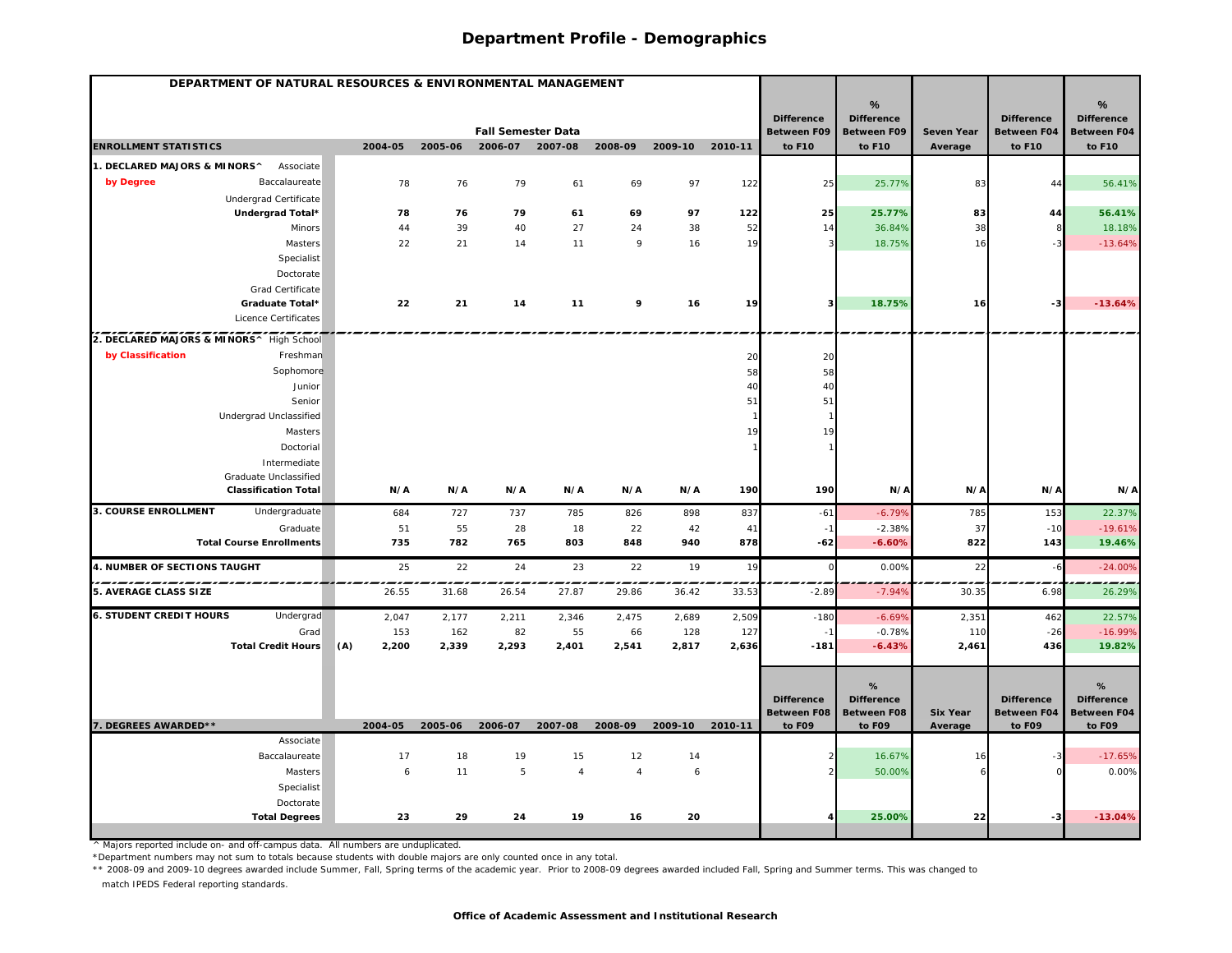|                                             | <b>SCHOOL OF NURSING</b> |         |                                              |         |         |         |           |                              |                              |                            |                              |                              |
|---------------------------------------------|--------------------------|---------|----------------------------------------------|---------|---------|---------|-----------|------------------------------|------------------------------|----------------------------|------------------------------|------------------------------|
|                                             |                          |         |                                              |         |         |         |           |                              | %                            |                            |                              | %                            |
|                                             |                          |         |                                              |         |         |         |           | <b>Difference</b>            | <b>Difference</b>            |                            | <b>Difference</b>            | <b>Difference</b>            |
| <b>ENROLLMENT STATISTICS</b>                | 2004-05                  | 2005-06 | <b>Fall Semester Data</b><br>2006-07 2007-08 |         | 2008-09 | 2009-10 | 2010-11   | <b>Between F09</b><br>to F10 | <b>Between F09</b><br>to F10 | Seven Year<br>Average      | <b>Between F04</b><br>to F10 | <b>Between F04</b><br>to F10 |
| 1. DECLARED MAJORS & MINORS^<br>Associate   |                          |         |                                              |         |         |         |           |                              |                              |                            |                              |                              |
| by Degree<br>Baccalaureate                  | 311                      | 365     | 372                                          | 401     | 389     | 420     | 396       | $-24$                        | $-5.71%$                     | 379                        | 85                           | 27.33%                       |
| Undergrad Certificate                       |                          |         |                                              |         |         |         |           |                              |                              |                            |                              |                              |
| Undergrad Total*                            | 311                      | 365     | 372                                          | 401     | 389     | 420     | 396       | $-24$                        | $-5.71%$                     | 379                        | 85                           | 27.33%                       |
| Minors                                      |                          |         |                                              |         |         |         |           |                              |                              |                            |                              |                              |
| Masters                                     | 179                      | 207     | 232                                          | 297     | 337     | 368     | 379       | 11                           | 2.99%                        | 286                        | 200                          | 111.73%                      |
| Specialist                                  |                          |         |                                              |         |         |         |           |                              |                              |                            |                              |                              |
| Doctorate                                   |                          |         |                                              |         |         | 9       | 8         | $-1$                         | $-11.11%$                    | $\mathcal{P}$              | 8                            |                              |
| Grad Certificate                            |                          |         | 21                                           | 17      | 10      | 9       | 13        |                              | 44.44%                       | 10                         | 13                           |                              |
| Graduate Total*                             | 179                      | 207     | 251                                          | 314     | 347     | 386     | 400       | 14                           | 3.63%                        | 298                        | 221                          | 123.46%                      |
| Licence Certificates                        | 10                       | 20      | 4                                            |         |         |         |           |                              |                              | 5                          | $-10$                        | $-100.00%$                   |
| 2. DECLARED MAJORS & MINORS^ High School    |                          |         |                                              |         |         |         |           |                              |                              |                            |                              |                              |
| by Classification<br>Freshman               |                          |         |                                              |         |         |         |           |                              |                              |                            |                              |                              |
| Sophomore                                   |                          |         |                                              |         |         |         | 30        | 30                           |                              |                            |                              |                              |
| Junior                                      |                          |         |                                              |         |         |         | 177       | 177                          |                              |                            |                              |                              |
| Senior                                      |                          |         |                                              |         |         |         | 179       | 179                          |                              |                            |                              |                              |
| Undergrad Unclassified                      |                          |         |                                              |         |         |         |           | $\Omega$                     |                              |                            |                              |                              |
| Masters                                     |                          |         |                                              |         |         |         | 379       | 379                          |                              |                            |                              |                              |
| Doctorial                                   |                          |         |                                              |         |         |         | 10        | 10                           |                              |                            |                              |                              |
| Intermediate                                |                          |         |                                              |         |         |         |           | $\Omega$                     |                              |                            |                              |                              |
| Graduate Unclassified                       |                          |         |                                              |         |         | N/A     | 13<br>797 | 13<br>797                    | N/A                          |                            |                              |                              |
| <b>Classification Total</b>                 | N/A                      | N/A     | N/A                                          | N/A     | N/A     |         |           |                              |                              | N/A                        | N/A                          | N/A                          |
| 3. COURSE ENROLLMENT<br>Undergraduate       | 1,046                    | 1,061   | 1,171                                        | 1,290   | 1,140   | 1,263   | 1,561     | 298                          | 23.59%                       | 1,219                      | 515                          | 49.24%                       |
| Graduate                                    | 270                      | 333     | 365                                          | 480     | 535     | 614     | 615       |                              | 0.16%                        | 459                        | 345                          | 127.78%                      |
| <b>Total Course Enrollments</b>             | 1,316                    | 1,394   | 1,536                                        | 1,770   | 1,675   | 1,877   | 2,176     | 299                          | 15.93%                       | 1,678                      | 860                          | 65.35%                       |
| 4. NUMBER OF SECTIONS TAUGHT                | 16                       | 12      | 10                                           | 12      | 12      | 12      | 21        |                              | 75.00%                       | 14                         |                              | 31.25%                       |
| <b>5. AVERAGE CLASS SIZE</b>                | 31.37                    | 47.92   | 60.90                                        | 52.67   | 49.75   | 57.67   | 48.33     | $-9.34$                      | $-16.20%$                    | 49.80                      | 16.96                        | 54.06%                       |
| <b>6. STUDENT CREDIT HOURS</b><br>Undergrad | 3,354                    | 3,540   | 4,025                                        | 4,323   | 4,017   | 4,398   | 5,259     | 861                          | 19.58%                       | 4,131                      | 1,905                        | 56.80%                       |
| Grad                                        | 863                      | 1,026   | 1,156                                        | 1,461   | 1,714   | 1,987   | 2,021     | 34                           | 1.71%                        | 1,461                      | 1,158                        | 134.18%                      |
| <b>Total Credit Hours</b>                   | (A)<br>4,217             | 4,566   | 5,181                                        | 5,784   | 5,731   | 6,385   | 7,280     | 895                          | 14.02%                       | 5,592                      | 3,063                        | 72.63%                       |
|                                             |                          |         |                                              |         |         |         |           |                              |                              |                            |                              |                              |
|                                             |                          |         |                                              |         |         |         |           |                              | %                            |                            |                              | %                            |
|                                             |                          |         |                                              |         |         |         |           | <b>Difference</b>            | <b>Difference</b>            |                            | <b>Difference</b>            | <b>Difference</b>            |
| 7. DEGREES AWARDED**                        | 2004-05                  | 2005-06 | 2006-07                                      | 2007-08 | 2008-09 | 2009-10 | 2010-11   | <b>Between F08</b><br>to F09 | <b>Between F08</b><br>to F09 | <b>Six Year</b><br>Average | Between F04<br>to F09        | Between F04<br>to F09        |
| Associate                                   |                          |         |                                              |         |         |         |           |                              |                              |                            |                              |                              |
| Baccalaureate                               | 95                       | 122     | 127                                          | 140     | 117     | 156     |           | 39                           | 33.33%                       | 126                        | 61                           | 64.21%                       |
| Masters                                     | 48                       | 40      | 48                                           | 57      | 67      | 101     |           | 34                           | 50.75%                       | 60                         | 53                           | 110.42%                      |
| Specialist                                  |                          |         |                                              |         |         |         |           |                              |                              |                            |                              |                              |
| Doctorate                                   |                          |         |                                              |         |         |         |           |                              |                              |                            |                              |                              |
| <b>Total Degrees</b>                        | 143                      | 162     | 175                                          | 197     | 184     | 257     |           | 73                           | 39.67%                       | 186                        | 114                          | 79.72%                       |
|                                             |                          |         |                                              |         |         |         |           |                              |                              |                            |                              |                              |

^ Majors reported include on- and off-campus data. All numbers are unduplicated.

\*Department numbers may not sum to totals because students with double majors are only counted once in any total.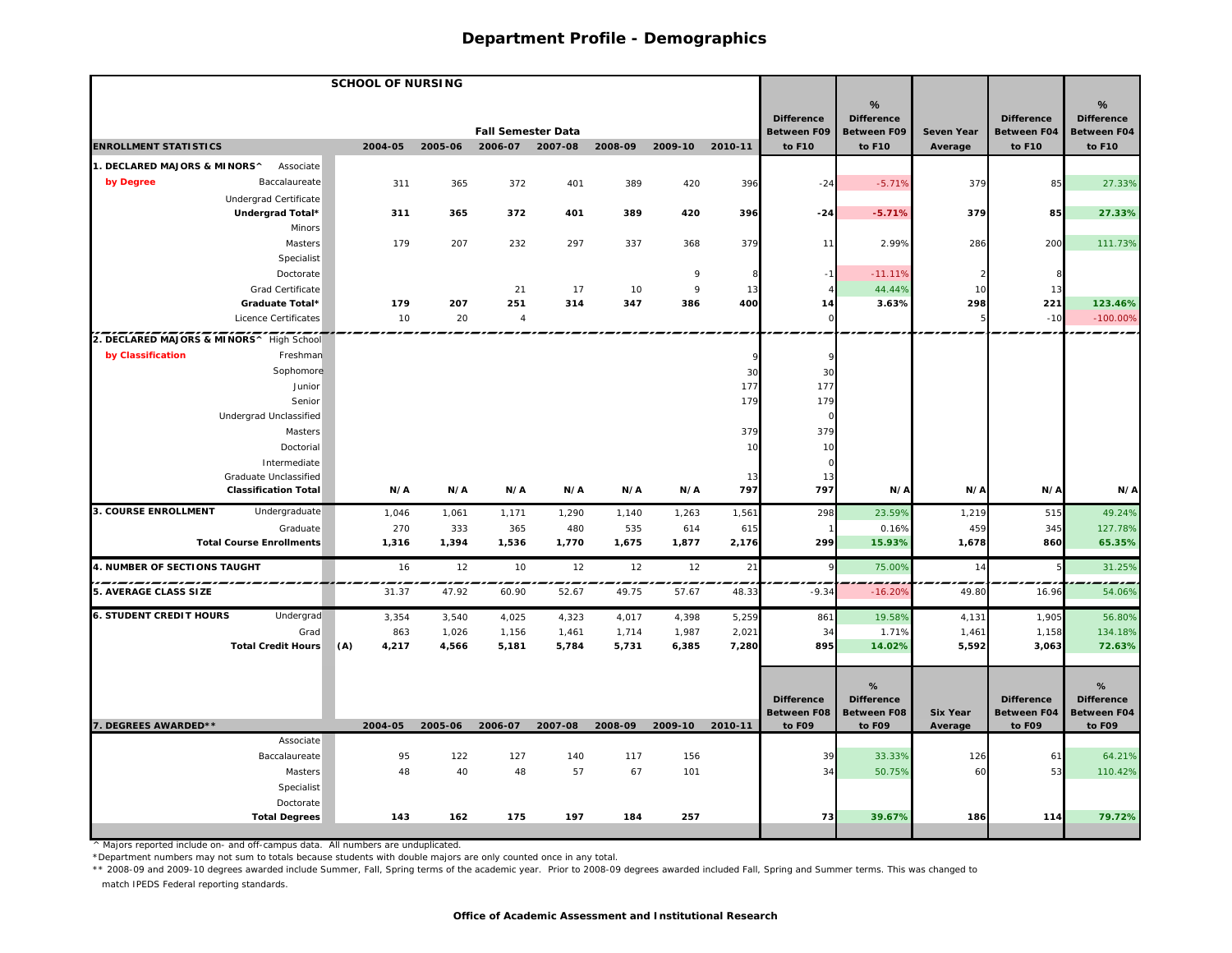| SCHOOL OF PHYSICAL EDUCATION, SPORT, & EXERCISE SCIENCE |                |                |                           |                |                |                |         |                                         |                                         |                   |                                         |                                  |
|---------------------------------------------------------|----------------|----------------|---------------------------|----------------|----------------|----------------|---------|-----------------------------------------|-----------------------------------------|-------------------|-----------------------------------------|----------------------------------|
|                                                         |                |                |                           |                |                |                |         |                                         | %                                       |                   |                                         | %                                |
|                                                         |                |                | <b>Fall Semester Data</b> |                |                |                |         | <b>Difference</b><br><b>Between F09</b> | <b>Difference</b><br><b>Between F09</b> | <b>Seven Year</b> | <b>Difference</b><br><b>Between F04</b> | <b>Difference</b><br>Between F04 |
| <b>ENROLLMENT STATISTICS</b>                            | 2004-05        | 2005-06        | 2006-07 2007-08           |                | 2008-09        | 2009-10        | 2010-11 | to F10                                  | to F10                                  | Average           | to F10                                  | to F10                           |
| 1. DECLARED MAJORS & MINORS^<br>Associate               |                |                |                           |                |                |                |         |                                         |                                         |                   |                                         |                                  |
| by Degree<br>Baccalaureate                              | 736            | 808            | 808                       | 798            | 824            | 848            | 833     | $-15$                                   | $-1.77%$                                | 808               | 97                                      | 13.18%                           |
| Undergrad Certificate                                   |                |                |                           |                |                |                |         |                                         |                                         |                   |                                         |                                  |
| Undergrad Total*                                        | 736            | 808            | 808                       | 798            | 824            | 848            | 833     | $-15$                                   | $-1.77%$                                | 808               | 97                                      | 13.18%                           |
| Minors                                                  | 251            | 272            | 243                       | 210            | 178            | 194            | 179     | $-15$                                   | $-7.73%$                                | 218               | $-72$                                   | $-28.69%$                        |
| Masters                                                 | 173            | 158            | 137                       | 152            | 155            | 162            | 149     | $-13$                                   | $-8.02%$                                | 155               | $-24$                                   | $-13.87%$                        |
| Specialist                                              |                |                |                           |                |                |                |         |                                         |                                         |                   |                                         |                                  |
| Doctorate                                               | 5              | $\epsilon$     | $\epsilon$                | 8              | 5              | $\overline{4}$ | 5       |                                         | 25.00%                                  | 6                 | $\Omega$                                | 0.00%                            |
| Grad Certificate                                        |                |                |                           |                |                |                |         |                                         |                                         |                   |                                         |                                  |
| Graduate Total*                                         | 178            | 164            | 143                       | 160            | 160            | 166            | 154     | $-12$                                   | $-7.23%$                                | 161               | $-24$                                   | $-13.48%$                        |
| Licence Certificates                                    | 12             | $\overline{7}$ | 14                        | 12             | 8              | 11             | 8       | $-3$                                    | $-27.27%$                               | 10                |                                         | $-33.33%$                        |
| 2. DECLARED MAJORS & MINORS^ High School                |                |                |                           |                |                |                |         |                                         |                                         |                   |                                         |                                  |
| by Classification<br>Freshman                           |                |                |                           |                |                |                | 247     | 247                                     |                                         |                   |                                         |                                  |
| Sophomore                                               |                |                |                           |                |                |                | 254     | 254                                     |                                         |                   |                                         |                                  |
| Junior                                                  |                |                |                           |                |                |                | 230     | 230                                     |                                         |                   |                                         |                                  |
| Senior                                                  |                |                |                           |                |                |                | 213     | 213                                     |                                         |                   |                                         |                                  |
| Undergrad Unclassified                                  |                |                |                           |                |                |                |         |                                         |                                         |                   |                                         |                                  |
| Masters                                                 |                |                |                           |                |                |                | 151     | 151                                     |                                         |                   |                                         |                                  |
| Doctorial                                               |                |                |                           |                |                |                |         |                                         |                                         |                   |                                         |                                  |
| Intermediate                                            |                |                |                           |                |                |                |         |                                         |                                         |                   |                                         |                                  |
| Graduate Unclassified                                   |                |                |                           |                |                |                |         |                                         |                                         |                   |                                         |                                  |
| <b>Classification Total</b>                             | N/A            | N/A            | N/A                       | N/A            | N/A            | N/A            | 1,106   | 1,106                                   | N/A                                     | N/A               | N/A                                     | N/A                              |
| <b>3. COURSE ENROLLMENT</b><br>Undergraduate            | 4,428          | 3,920          | 4,487                     | 4,301          | 4,382          | 4,374          | 4,329   | $-45$                                   | $-1.03%$                                | 4,317             | $-99$                                   | $-2.24%$                         |
| Graduate                                                | 307            | 271            | 248                       | 312            | 316            | 335            | 307     | $-28$                                   | $-8.36%$                                | 299               |                                         | 0.00%                            |
| <b>Total Course Enrollments</b>                         | 4,735          | 4,191          | 4,735                     | 4,613          | 4,698          | 4,709          | 4,636   | $-73$                                   | $-1.55%$                                | 4,617             | -99                                     | $-2.09%$                         |
| 4. NUMBER OF SECTIONS TAUGHT                            | 126            | 103            | 110                       | 107            | 115            | 112            | 108     | $-4$                                    | $-3.57%$                                | 112               | $-18$                                   | $-14.29%$                        |
| <b>5. AVERAGE CLASS SIZE</b>                            | 32.84          | 35.56          | 38.22                     | 37.46          | 36.13          | 37.33          | 38.03   | 0.7C                                    | 1.88%                                   | 36.51             | 5.19                                    | 15.80%                           |
| <b>6. STUDENT CREDIT HOURS</b><br>Undergrad             | 9,687          | 8,834          | 9,921                     | 9,597          | 9,790          | 9,898          | 9,842   | $-56$                                   | $-0.57%$                                | 9,653             | 155                                     | 1.60%                            |
| Grad                                                    | 915            | 883            | 780                       | 956            | 951            | 1,019          | 888     | $-131$                                  | $-12.86%$                               | 913               | $-27$                                   | $-2.95%$                         |
| <b>Total Credit Hours</b>                               | (A)<br>10,602  | 9,717          | 10,701                    | 10,553         | 10,741         | 10,917         | 10,730  | $-187$                                  | $-1.71%$                                | 10,566            | 128                                     | 1.21%                            |
|                                                         |                |                |                           |                |                |                |         |                                         |                                         |                   |                                         |                                  |
|                                                         |                |                |                           |                |                |                |         |                                         | %                                       |                   |                                         | %                                |
|                                                         |                |                |                           |                |                |                |         | <b>Difference</b>                       | <b>Difference</b>                       |                   | <b>Difference</b>                       | <b>Difference</b>                |
| 7. DEGREES AWARDED**                                    | 2004-05        | 2005-06        | 2006-07                   | 2007-08        | 2008-09        | 2009-10        | 2010-11 | <b>Between F08</b><br>to F09            | <b>Between F08</b><br>to F09            | <b>Six Year</b>   | Between F04<br>to F09                   | <b>Between F04</b><br>to F09     |
| Associate                                               |                |                |                           |                |                |                |         |                                         |                                         | Average           |                                         |                                  |
| Baccalaureate                                           | 135            | 146            | 181                       | 155            | 140            | 157            |         | 17                                      | 12.14%                                  | 152               | 22                                      | 16.30%                           |
| Masters                                                 | 87             | 76             | 70                        | 68             | 83             | 78             |         |                                         | $-6.02%$                                | 77                |                                         | $-10.34%$                        |
| Specialist                                              |                |                |                           |                |                |                |         |                                         |                                         |                   |                                         |                                  |
| Doctorate                                               | $\overline{1}$ | $\overline{2}$ | $\overline{2}$            | $\overline{4}$ | $\overline{4}$ | $\overline{2}$ |         |                                         | $-50.00%$                               |                   |                                         | 100.00%                          |
| <b>Total Degrees</b>                                    | 223            | 224            | 253                       | 227            | 227            | 237            |         | 10                                      | 4.41%                                   | 232               | 14                                      | 6.28%                            |
|                                                         |                |                |                           |                |                |                |         |                                         |                                         |                   |                                         |                                  |

^ Majors reported include on- and off-campus data. All numbers are unduplicated.

\*Department numbers may not sum to totals because students with double majors are only counted once in any total.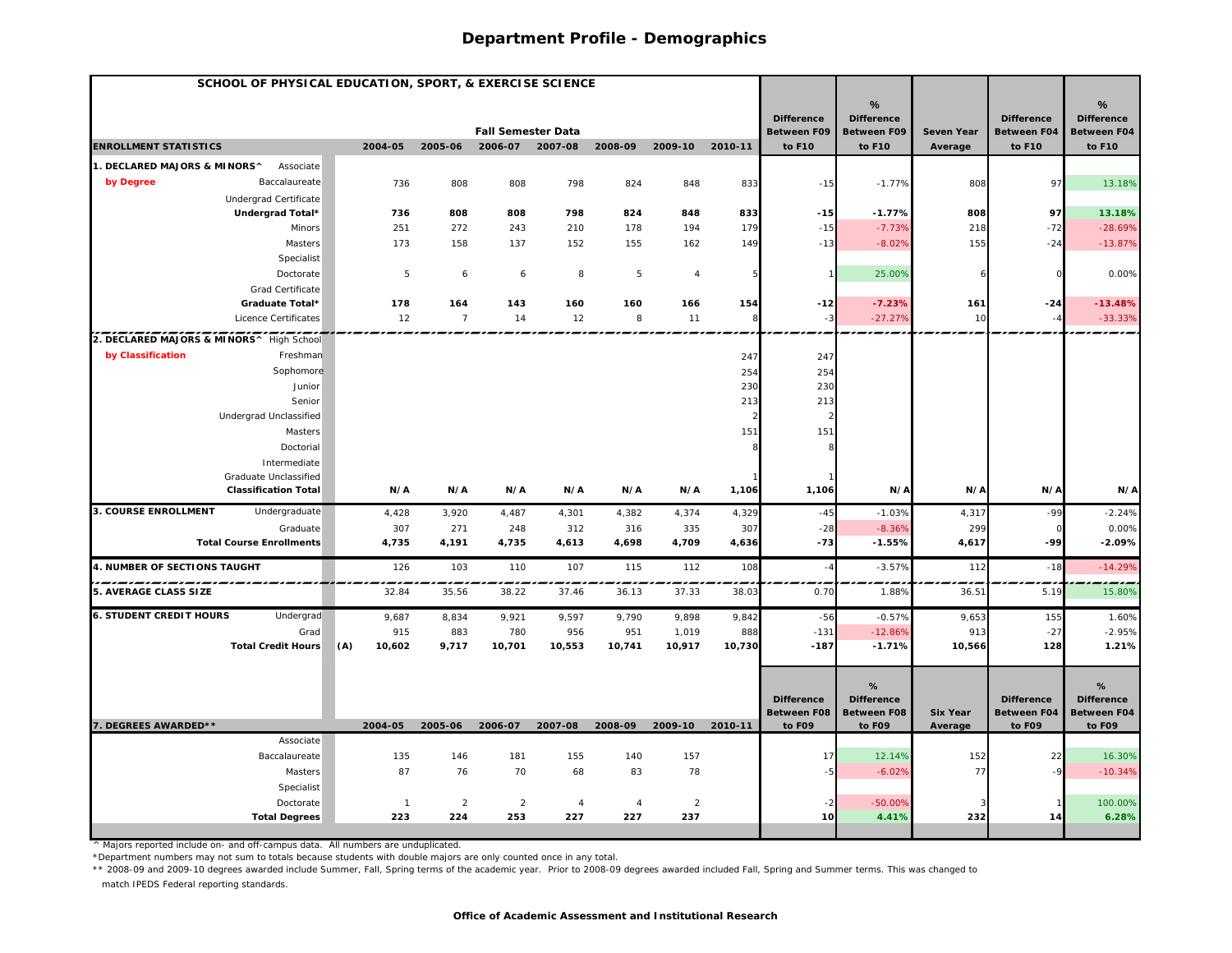| DEPARTMENT OF PHILOSOPHY & RELIGIOUS STUDIES         |                |         |                           |                 |         |                 |         |                                         |                                         |                            |                                         |                                  |
|------------------------------------------------------|----------------|---------|---------------------------|-----------------|---------|-----------------|---------|-----------------------------------------|-----------------------------------------|----------------------------|-----------------------------------------|----------------------------------|
|                                                      |                |         |                           |                 |         |                 |         |                                         | %                                       |                            |                                         | %                                |
|                                                      |                |         | <b>Fall Semester Data</b> |                 |         |                 |         | <b>Difference</b><br><b>Between F09</b> | <b>Difference</b><br><b>Between F09</b> | Seven Year                 | <b>Difference</b><br><b>Between F04</b> | <b>Difference</b><br>Between F04 |
| <b>ENROLLMENT STATISTICS</b>                         | 2004-05        | 2005-06 |                           | 2006-07 2007-08 | 2008-09 | 2009-10 2010-11 |         | to F10                                  | to F10                                  | Average                    | to F10                                  | to F10                           |
| 1. DECLARED MAJORS & MINORS^<br>Associate            |                |         |                           |                 |         |                 |         |                                         |                                         |                            |                                         |                                  |
| by Degree<br>Baccalaureate                           | 85             | 77      | 65                        | 69              | 74      | 64              | 65      |                                         | 1.56%                                   | 71                         | $-20$                                   | $-23.53%$                        |
| Undergrad Certificate                                |                |         |                           |                 |         |                 |         |                                         |                                         |                            |                                         |                                  |
| Undergrad Total*                                     | 85             | 77      | 65                        | 69              | 74      | 64              | 65      |                                         | 1.56%                                   | 71                         | $-20$                                   | $-23.53%$                        |
| Minors                                               | 125            | 107     | 113                       | 74              | 76      | 65              | 46      | $-19$                                   | $-29.23%$                               | 87                         | $-79$                                   | $-63.20%$                        |
| Masters                                              |                |         |                           |                 |         |                 |         |                                         |                                         |                            |                                         |                                  |
| Specialist                                           |                |         |                           |                 |         |                 |         |                                         |                                         |                            |                                         |                                  |
| Doctorate                                            |                |         |                           |                 |         |                 |         |                                         |                                         |                            |                                         |                                  |
| Grad Certificate                                     |                |         |                           |                 |         |                 |         |                                         |                                         |                            |                                         |                                  |
| Graduate Total*                                      |                |         |                           |                 |         |                 |         |                                         |                                         |                            |                                         |                                  |
| Licence Certificates                                 |                |         |                           |                 |         |                 |         |                                         |                                         |                            |                                         |                                  |
| 2. DECLARED MAJORS & MINORS^ High School             |                |         |                           |                 |         |                 |         |                                         |                                         |                            |                                         |                                  |
| by Classification<br>Freshman                        |                |         |                           |                 |         |                 |         |                                         |                                         |                            |                                         |                                  |
| Sophomore                                            |                |         |                           |                 |         |                 | 27      | 27                                      |                                         |                            |                                         |                                  |
| Junior                                               |                |         |                           |                 |         |                 | 39      | 39                                      |                                         |                            |                                         |                                  |
| Senior                                               |                |         |                           |                 |         |                 | 33      | 33                                      |                                         |                            |                                         |                                  |
| Undergrad Unclassified                               |                |         |                           |                 |         |                 |         |                                         |                                         |                            |                                         |                                  |
| Masters                                              |                |         |                           |                 |         |                 |         |                                         |                                         |                            |                                         |                                  |
| Doctorial                                            |                |         |                           |                 |         |                 |         |                                         |                                         |                            |                                         |                                  |
| Intermediate                                         |                |         |                           |                 |         |                 |         |                                         |                                         |                            |                                         |                                  |
| Graduate Unclassified<br><b>Classification Total</b> |                | N/A     | N/A                       |                 |         |                 |         |                                         |                                         |                            |                                         |                                  |
|                                                      | N/A            |         |                           | N/A             | N/A     | N/A             | 109     | 109                                     | N/A                                     | N/A                        | N/A                                     | N/A                              |
| 3. COURSE ENROLLMENT<br>Undergraduate                | 2,015          | 1,728   | 1,715                     | 1,692           | 1,635   | 1,431           | 1,427   |                                         | $-0.28%$                                | 1,663                      | $-588$                                  | $-29.18%$                        |
| Graduate                                             | $\overline{1}$ |         |                           | $\overline{1}$  |         | $\overline{2}$  |         | $-2$                                    | $-100.00%$                              |                            | $-1$                                    | $-100.00\%$                      |
| <b>Total Course Enrollments</b>                      | 2,016          | 1,728   | 1,715                     | 1,693           | 1,635   | 1,433           | 1,427   | -6                                      | $-0.42%$                                | 1,664                      | $-589$                                  | $-29.22%$                        |
| 4. NUMBER OF SECTIONS TAUGHT                         | 47             | 41      | 40                        | 39              | 30      | 32              | 32      |                                         | 0.00%                                   | 37                         | $-15$                                   | $-31.91%$                        |
| 5. AVERAGE CLASS SIZE                                | 35.10          | 33.76   | 35.60                     | 35.97           | 46.27   | 42.72           | 43.22   | 0.50                                    | 1.17%                                   | 38.95                      | 8.12                                    | ----<br>23.13%                   |
| <b>6. STUDENT CREDIT HOURS</b><br>Undergrad          | 6,047          | 5,183   | 5,145                     | 5,076           | 4,901   | 4,293           | 4,279   | $-14$                                   | $-0.33%$                                | 4,989                      | $-1,768$                                | $-29.24%$                        |
| Grad                                                 | $\mathbf{3}$   |         |                           | $\mathbf{3}$    |         | 6               |         | -6                                      | $-100.00%$                              |                            |                                         | $-100.00\%$                      |
| <b>Total Credit Hours</b>                            | (A)<br>6,050   | 5,183   | 5,145                     | 5,079           | 4,901   | 4,299           | 4,279   | $-20$                                   | $-0.47%$                                | 4,991                      | $-1,771$                                | $-29.27%$                        |
|                                                      |                |         |                           |                 |         |                 |         |                                         |                                         |                            |                                         |                                  |
|                                                      |                |         |                           |                 |         |                 |         |                                         | %                                       |                            |                                         | %                                |
|                                                      |                |         |                           |                 |         |                 |         | <b>Difference</b>                       | <b>Difference</b>                       |                            | <b>Difference</b>                       | <b>Difference</b>                |
| 7. DEGREES AWARDED**                                 | 2004-05        | 2005-06 | 2006-07                   | 2007-08         | 2008-09 | 2009-10         | 2010-11 | <b>Between F08</b><br>to F09            | <b>Between F08</b><br>to F09            | <b>Six Year</b><br>Average | Between F04<br>to F09                   | Between F04<br>to F09            |
| Associate                                            |                |         |                           |                 |         |                 |         |                                         |                                         |                            |                                         |                                  |
| Baccalaureate                                        | 17             | 31      | 23                        | 18              | 13      | 19              |         |                                         | 46.15%                                  | 20                         |                                         | 11.76%                           |
| Masters                                              |                |         |                           |                 |         |                 |         |                                         |                                         |                            |                                         |                                  |
| Specialist                                           |                |         |                           |                 |         |                 |         |                                         |                                         |                            |                                         |                                  |
| Doctorate                                            |                |         |                           |                 |         |                 |         |                                         |                                         |                            |                                         |                                  |
| <b>Total Degrees</b>                                 | 17             | 31      | 23                        | 18              | 13      | 19              |         |                                         | 46.15%                                  | 20                         |                                         | 11.76%                           |
|                                                      |                |         |                           |                 |         |                 |         |                                         |                                         |                            |                                         |                                  |

 $^\wedge$  Majors reported include on- and off-campus data. All numbers are unduplicated.

\*Department numbers may not sum to totals because students with double majors are only counted once in any total.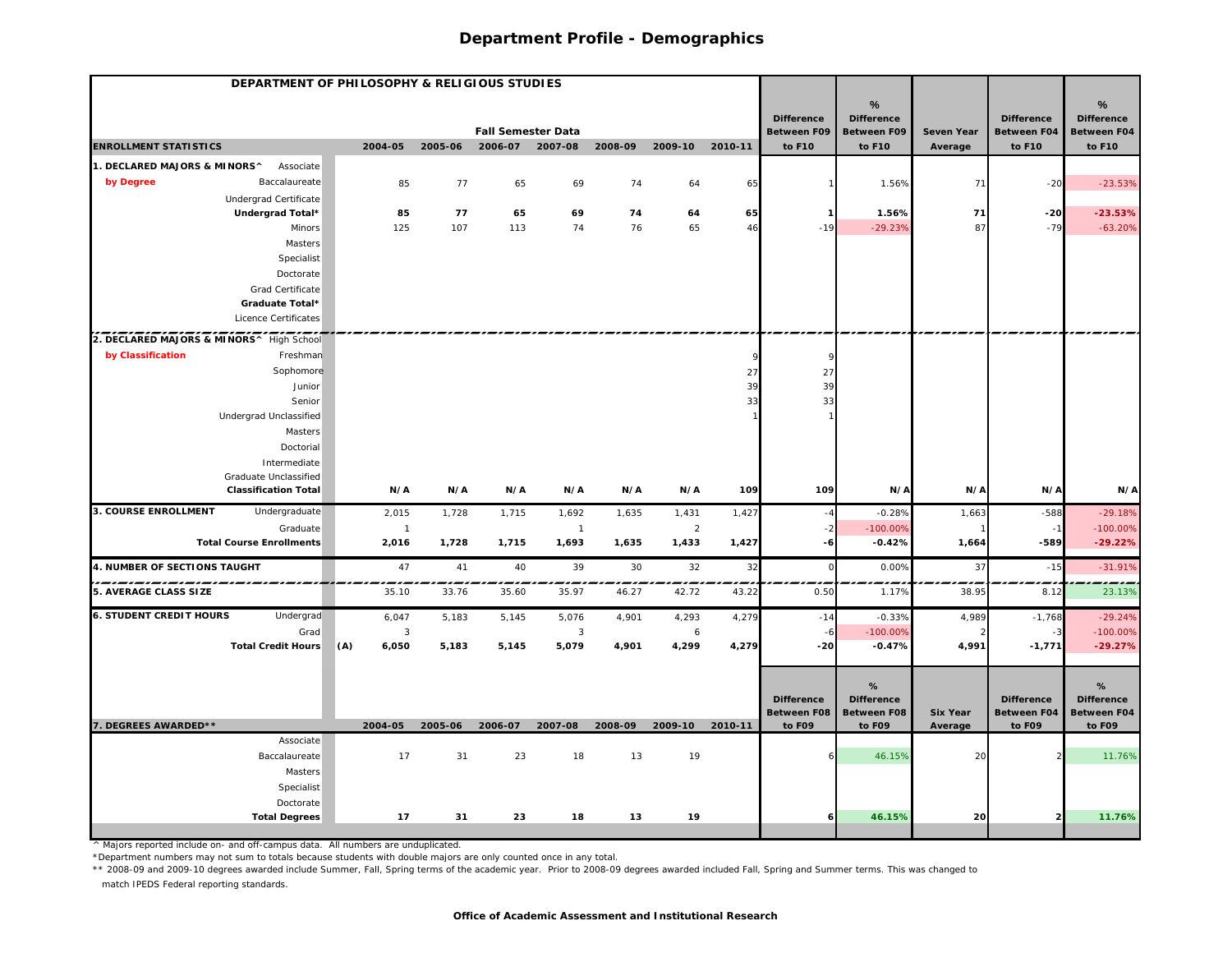|                                             | DEPARTMENT OF PHYSICS & ASTRONOMY |                |                           |         |         |         |         |                                         |                                         |                            |                                         |                                  |
|---------------------------------------------|-----------------------------------|----------------|---------------------------|---------|---------|---------|---------|-----------------------------------------|-----------------------------------------|----------------------------|-----------------------------------------|----------------------------------|
|                                             |                                   |                |                           |         |         |         |         |                                         | %                                       |                            |                                         | %                                |
|                                             |                                   |                | <b>Fall Semester Data</b> |         |         |         |         | <b>Difference</b><br><b>Between F09</b> | <b>Difference</b><br><b>Between F09</b> | Seven Year                 | <b>Difference</b><br><b>Between F04</b> | <b>Difference</b><br>Between F04 |
| <b>ENROLLMENT STATISTICS</b>                | 2004-05                           | 2005-06        | 2006-07 2007-08           |         | 2008-09 | 2009-10 | 2010-11 | to F10                                  | to F10                                  | Average                    | to F10                                  | to F10                           |
| 1. DECLARED MAJORS & MINORS^<br>Associate   |                                   |                |                           |         |         |         |         |                                         |                                         |                            |                                         |                                  |
| by Degree<br>Baccalaureate                  | 49                                | 54             | 53                        | 52      | 50      | 43      | 46      |                                         | 6.98%                                   | 50                         |                                         | $-6.12%$                         |
| Undergrad Certificate                       |                                   |                |                           |         |         |         |         |                                         |                                         |                            |                                         |                                  |
| Undergrad Total*                            | 49                                | 54             | 53                        | 52      | 50      | 43      | 46      |                                         | 6.98%                                   | 50                         | $-3$                                    | $-6.12%$                         |
| Minors                                      | 85                                | 62             | 52                        | 41      | 40      | 36      | 32      |                                         | $-11.11%$                               | 50                         | $-53$                                   | $-62.35%$                        |
| Masters                                     | 17                                | 14             | 18                        | 23      | 19      | 16      | 22      |                                         | 37.50%                                  | 18                         |                                         | 29.41%                           |
| Specialist                                  |                                   |                |                           |         |         |         |         |                                         |                                         |                            |                                         |                                  |
| Doctorate                                   |                                   |                |                           |         |         |         |         |                                         |                                         |                            |                                         |                                  |
| Grad Certificate                            |                                   |                |                           |         |         |         |         |                                         |                                         |                            |                                         |                                  |
| Graduate Total*                             | 17                                | 14             | 18                        | 23      | 19      | 16      | 22      |                                         | 37.50%                                  | 18                         |                                         | 29.41%                           |
| Licence Certificates                        | $\overline{2}$                    | $\overline{1}$ | $\overline{2}$            |         |         |         |         |                                         |                                         | $\mathbf{1}$               | $-2$                                    | $-100.00\%$                      |
| 2. DECLARED MAJORS & MINORS^ High School    |                                   |                |                           |         |         |         |         |                                         |                                         |                            |                                         |                                  |
| by Classification<br>Freshman               |                                   |                |                           |         |         |         | 21      | 21                                      |                                         |                            |                                         |                                  |
| Sophomore                                   |                                   |                |                           |         |         |         | 15      | 15                                      |                                         |                            |                                         |                                  |
| Junior                                      |                                   |                |                           |         |         |         | 12      | 12                                      |                                         |                            |                                         |                                  |
| Senior                                      |                                   |                |                           |         |         |         | 21      | 21                                      |                                         |                            |                                         |                                  |
| Undergrad Unclassified                      |                                   |                |                           |         |         |         |         |                                         |                                         |                            |                                         |                                  |
| Masters                                     |                                   |                |                           |         |         |         | 21      | 21                                      |                                         |                            |                                         |                                  |
| Doctorial                                   |                                   |                |                           |         |         |         |         |                                         |                                         |                            |                                         |                                  |
| Intermediate                                |                                   |                |                           |         |         |         |         |                                         |                                         |                            |                                         |                                  |
| Graduate Unclassified                       |                                   |                |                           |         |         |         |         |                                         |                                         |                            |                                         |                                  |
| <b>Classification Total</b>                 | N/A                               | N/A            | N/A                       | N/A     | N/A     | N/A     | 92      | 92                                      | N/A                                     | N/A                        | N/A                                     | N/A                              |
| 3. COURSE ENROLLMENT<br>Undergraduate       | 1,714                             | 1,769          | 1,592                     | 1,557   | 1,640   | 1,316   | 1,360   | 44                                      | 3.34%                                   | 1,564                      | $-354$                                  | $-20.65%$                        |
| Graduate                                    | 45                                | 45             | 40                        | 61      | 58      | 54      | 72      | 18                                      | 33.33%                                  | 54                         | 27                                      | 60.00%                           |
| <b>Total Course Enrollments</b>             | 1,759                             | 1,814          | 1,632                     | 1,618   | 1,698   | 1,370   | 1,432   | 62                                      | 4.53%                                   | 1,618                      | $-327$                                  | $-18.59%$                        |
| 4. NUMBER OF SECTIONS TAUGHT                | 30                                | 29             | 31                        | 28      | 31      | 28      | 29      |                                         | 3.57%                                   | 29                         | $-1$                                    | $-3.33%$                         |
| 5. AVERAGE CLASS SIZE                       | 50.26                             | 51.38          | 44.45                     | 48.57   | 46.65   | 39.29   | 38.79   | $-0.50$                                 | $-1.27%$                                | 45.63                      | $-11.4$                                 | $-22.82%$                        |
| <b>6. STUDENT CREDIT HOURS</b><br>Undergrad | 5,442                             | 5,665          | 5,075                     | 5,074   | 5,212   | 4,194   | 4,340   | 146                                     | 3.48%                                   | 5,000                      | $-1,102$                                | $-20.25%$                        |
| Grad                                        | 125                               | 123            | 121                       | 175     | 162     | 162     | 188     | 26                                      | 16.05%                                  | 151                        | 63                                      | 50.40%                           |
| <b>Total Credit Hours</b>                   | (A)<br>5,567                      | 5,788          | 5,196                     | 5,249   | 5,374   | 4,356   | 4,528   | 172                                     | 3.95%                                   | 5,151                      | $-1,039$                                | $-18.66%$                        |
|                                             |                                   |                |                           |         |         |         |         |                                         |                                         |                            |                                         |                                  |
|                                             |                                   |                |                           |         |         |         |         |                                         | %                                       |                            |                                         | %                                |
|                                             |                                   |                |                           |         |         |         |         | <b>Difference</b>                       | <b>Difference</b>                       |                            | <b>Difference</b>                       | <b>Difference</b>                |
| 7. DEGREES AWARDED**                        | 2004-05                           | 2005-06        | 2006-07                   | 2007-08 | 2008-09 | 2009-10 | 2010-11 | <b>Between F08</b><br>to F09            | <b>Between F08</b><br>to F09            | <b>Six Year</b><br>Average | Between F04<br>to F09                   | Between F04<br>to F09            |
| Associate                                   |                                   |                |                           |         |         |         |         |                                         |                                         |                            |                                         |                                  |
| Baccalaureate                               | 11                                | 8              | 14                        | 6       | 6       | 8       |         |                                         | 33.33%                                  |                            |                                         | $-27.27%$                        |
| Masters                                     | 10                                | 9              | 8                         | 12      | 11      | 6       |         |                                         | $-45.45%$                               |                            |                                         | $-40.00%$                        |
| Specialist                                  |                                   |                |                           |         |         |         |         |                                         |                                         |                            |                                         |                                  |
| Doctorate                                   |                                   |                |                           |         |         |         |         |                                         |                                         |                            |                                         |                                  |
| <b>Total Degrees</b>                        | 21                                | 17             | 22                        | 18      | 17      | 14      |         | -3                                      | $-17.65%$                               | 18                         | $-7$                                    | $-33.33%$                        |
|                                             |                                   |                |                           |         |         |         |         |                                         |                                         |                            |                                         |                                  |

^ Majors reported include on- and off-campus data. All numbers are unduplicated.

\*Department numbers may not sum to totals because students with double majors are only counted once in any total.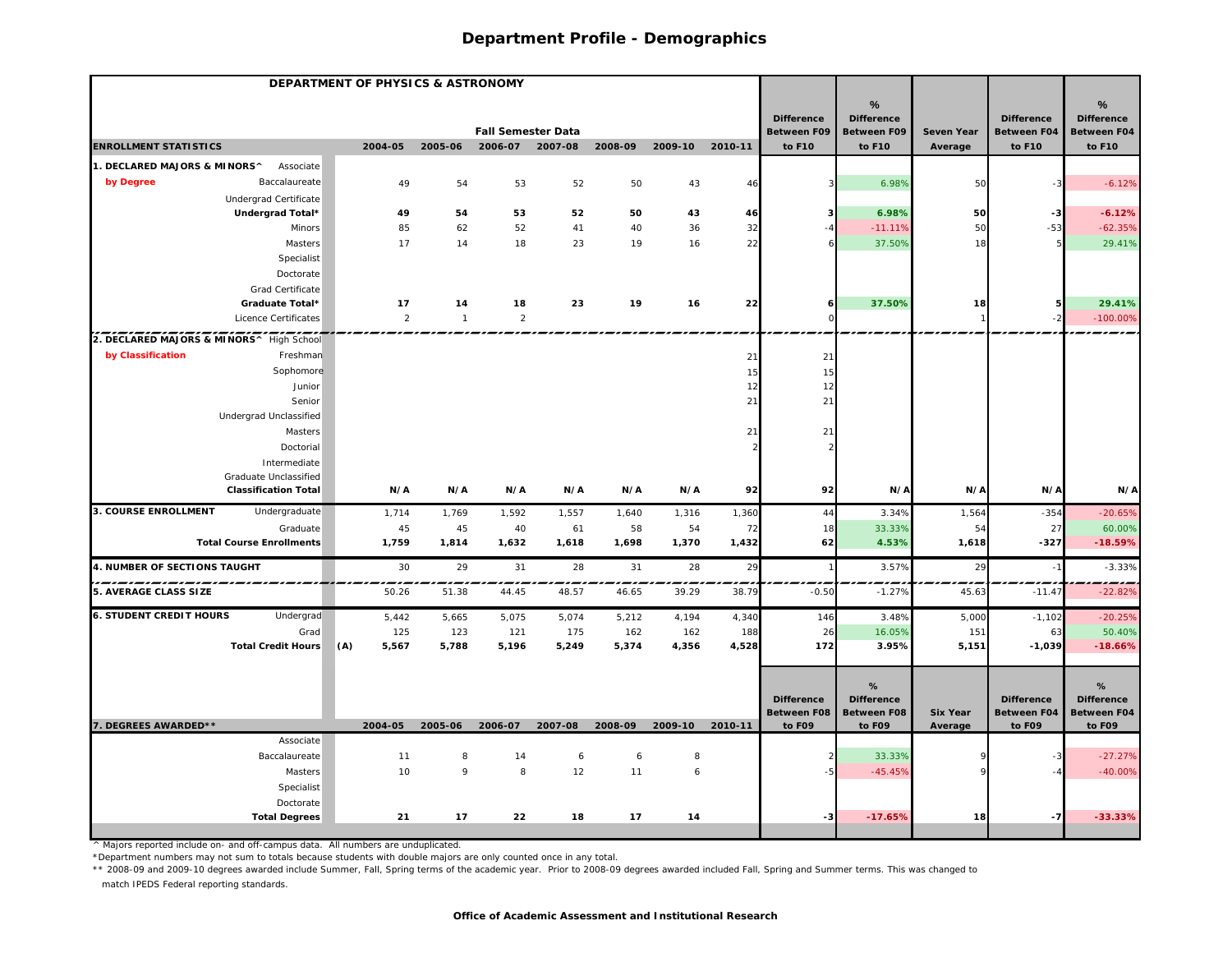| DEPARTMENT OF PHYSIOLOGY & HEALTH SCIENCE   |                |         |                                      |              |                |                |         |                              |                              |                            |                       |                              |
|---------------------------------------------|----------------|---------|--------------------------------------|--------------|----------------|----------------|---------|------------------------------|------------------------------|----------------------------|-----------------------|------------------------------|
|                                             |                |         |                                      |              |                |                |         |                              | %                            |                            |                       | %                            |
|                                             |                |         |                                      |              |                |                |         | <b>Difference</b>            | <b>Difference</b>            |                            | <b>Difference</b>     | <b>Difference</b>            |
| <b>ENROLLMENT STATISTICS</b>                | 2004-05        | 2005-06 | <b>Fall Semester Data</b><br>2006-07 | 2007-08      | 2008-09        | 2009-10        | 2010-11 | <b>Between F09</b><br>to F10 | <b>Between F09</b><br>to F10 | Seven Year<br>Average      | Between F04<br>to F10 | Between F04<br>to F10        |
| 1. DECLARED MAJORS & MINORS^<br>Associate   | 260            | 228     | 207                                  | 165          | 138            | 150            | 146     | $-4$                         | $-2.67%$                     | 185                        | $-114$                | $-43.85%$                    |
| by Degree<br>Baccalaureate                  | 113            | 187     | 250                                  | 267          | 269            | 309            | 326     | 17                           | 5.50%                        | 246                        | 213                   | 188.50%                      |
| Undergrad Certificate                       |                |         |                                      |              |                |                |         |                              |                              |                            |                       |                              |
| Undergrad Total*                            | 363            | 406     | 448                                  | 423          | 398            | 452            | 467     | 15                           | 3.32%                        | 422                        | 104                   | 28.65%                       |
| Minors                                      | 35             | 27      | 24                                   | 16           | 17             | 13             | 14      |                              | 7.69%                        | 21                         | $-21$                 | $-60.00%$                    |
| Masters                                     | 20             | 16      | 14                                   | 27           | 25             | 29             | 38      |                              | 31.03%                       | 24                         | 18                    | 90.00%                       |
| Specialist                                  |                |         |                                      |              |                |                |         |                              |                              |                            |                       |                              |
| Doctorate                                   |                |         |                                      |              |                |                |         |                              |                              |                            |                       |                              |
| Grad Certificate                            |                |         |                                      |              |                |                |         |                              |                              |                            |                       |                              |
| Graduate Total*                             | 20             | 16      | 14                                   | 27           | 25             | 29             | 38      |                              | 31.03%                       | 24                         | 18                    | 90.00%                       |
| Licence Certificates                        | 3              | 6       | 3                                    | $\mathbf{3}$ | $\overline{4}$ | $\overline{4}$ | 3       | -1                           | $-25.00%$                    | $\overline{4}$             | $\cap$                | 0.00%                        |
| 2. DECLARED MAJORS & MINORS^ High School    |                |         |                                      |              |                |                |         |                              |                              |                            |                       |                              |
| by Classification<br>Freshman               |                |         |                                      |              |                |                | 115     | 115                          |                              |                            |                       |                              |
| Sophomore                                   |                |         |                                      |              |                |                | 165     | 165                          |                              |                            |                       |                              |
| Junior                                      |                |         |                                      |              |                |                | 78      | 78                           |                              |                            |                       |                              |
| Senior                                      |                |         |                                      |              |                |                | 96      | 96                           |                              |                            |                       |                              |
| Undergrad Unclassified                      |                |         |                                      |              |                |                | 19      | 19                           |                              |                            |                       |                              |
| Masters                                     |                |         |                                      |              |                |                | 40      | 40                           |                              |                            |                       |                              |
| Doctorial                                   |                |         |                                      |              |                |                |         |                              |                              |                            |                       |                              |
| Intermediate                                |                |         |                                      |              |                |                |         |                              |                              |                            |                       |                              |
| Graduate Unclassified                       |                |         |                                      |              |                |                |         |                              |                              |                            |                       |                              |
| <b>Classification Total</b>                 | N/A            | N/A     | N/A                                  | N/A          | N/A            | N/A            | 517     | 517                          | N/A                          | N/A                        | N/A                   | N/A                          |
| 3. COURSE ENROLLMENT<br>Undergraduate       | 3,084          | 3,044   | 3,102                                | 3,072        | 2,771          | 2,960          | 3,067   | 107                          | 3.61%                        | 3,014                      | $-17$                 | $-0.55%$                     |
| Graduate                                    | 104            | 81      | 87                                   | 131          | 127            | 130            | 163     | 33                           | 25.38%                       | 118                        | 59                    | 56.73%                       |
| <b>Total Course Enrollments</b>             | 3,188          | 3,125   | 3,189                                | 3,203        | 2,898          | 3,090          | 3,230   | 140                          | 4.53%                        | 3,132                      | 42                    | 1.32%                        |
| 4. NUMBER OF SECTIONS TAUGHT                | 47             | 47      | 49                                   | 52           | 45             | 46             | 44      | $-2$                         | $-4.35%$                     | 47                         |                       | $-6.38%$                     |
| 5. AVERAGE CLASS SIZE                       | 58.21          | 56.02   | 53.82                                | 51.92        | 52.93          | 57.50          | 62.25   | 4.75                         | 8.26%                        | 56.09                      | 4.04                  | 6.94%                        |
| <b>6. STUDENT CREDIT HOURS</b><br>Undergrad | 9,313          | 9,210   | 9,349                                | 9,285        | 8,803          | 9,460          | 9,819   | 359                          | 3.79%                        | 9,320                      | 506                   | 5.43%                        |
| Grad                                        | 427            | 351     | 372                                  | 561          | 528            | 563            | 658     | 95                           | 16.87%                       | 494                        | 231                   | 54.10%                       |
| <b>Total Credit Hours</b>                   | (A)<br>9,740   | 9,561   | 9,721                                | 9,846        | 9,331          | 10,023         | 10,477  | 454                          | 4.53%                        | 9,814                      | 737                   | 7.57%                        |
|                                             |                |         |                                      |              |                |                |         |                              |                              |                            |                       |                              |
|                                             |                |         |                                      |              |                |                |         |                              | %                            |                            |                       | %                            |
|                                             |                |         |                                      |              |                |                |         | <b>Difference</b>            | <b>Difference</b>            |                            | <b>Difference</b>     | <b>Difference</b>            |
| 7. DEGREES AWARDED**                        | 2004-05        | 2005-06 | 2006-07                              | 2007-08      | 2008-09        | 2009-10        | 2010-11 | <b>Between F08</b><br>to F09 | <b>Between F08</b><br>to F09 | <b>Six Year</b><br>Average | Between F04<br>to F09 | <b>Between F04</b><br>to F09 |
| Associate                                   | 35             | 39      | 34                                   | 34           | 33             | 22             |         | $-11$                        | $-33.33%$                    | 33                         | $-13$                 | $-37.14%$                    |
| Baccalaureate                               | 30             | 26      | 54                                   | 44           | 40             | 40             |         |                              | 0.00%                        | 39                         | 10                    | 33.33%                       |
| Masters                                     | $\overline{7}$ | 8       | 3                                    | 9            | 12             | 21             |         |                              | 75.00%                       | 10                         | 14                    | 200.00%                      |
| Specialist                                  |                |         |                                      |              |                |                |         |                              |                              |                            |                       |                              |
| Doctorate                                   |                |         |                                      |              |                |                |         |                              |                              |                            |                       |                              |
| <b>Total Degrees</b>                        | 72             | 73      | 91                                   | 87           | 85             | 83             |         |                              | $-2.35%$                     | 82                         | 11                    | 15.28%                       |
|                                             |                |         |                                      |              |                |                |         |                              |                              |                            |                       |                              |

^ Majors reported include on- and off-campus data. All numbers are unduplicated.

\*Department numbers may not sum to totals because students with double majors are only counted once in any total.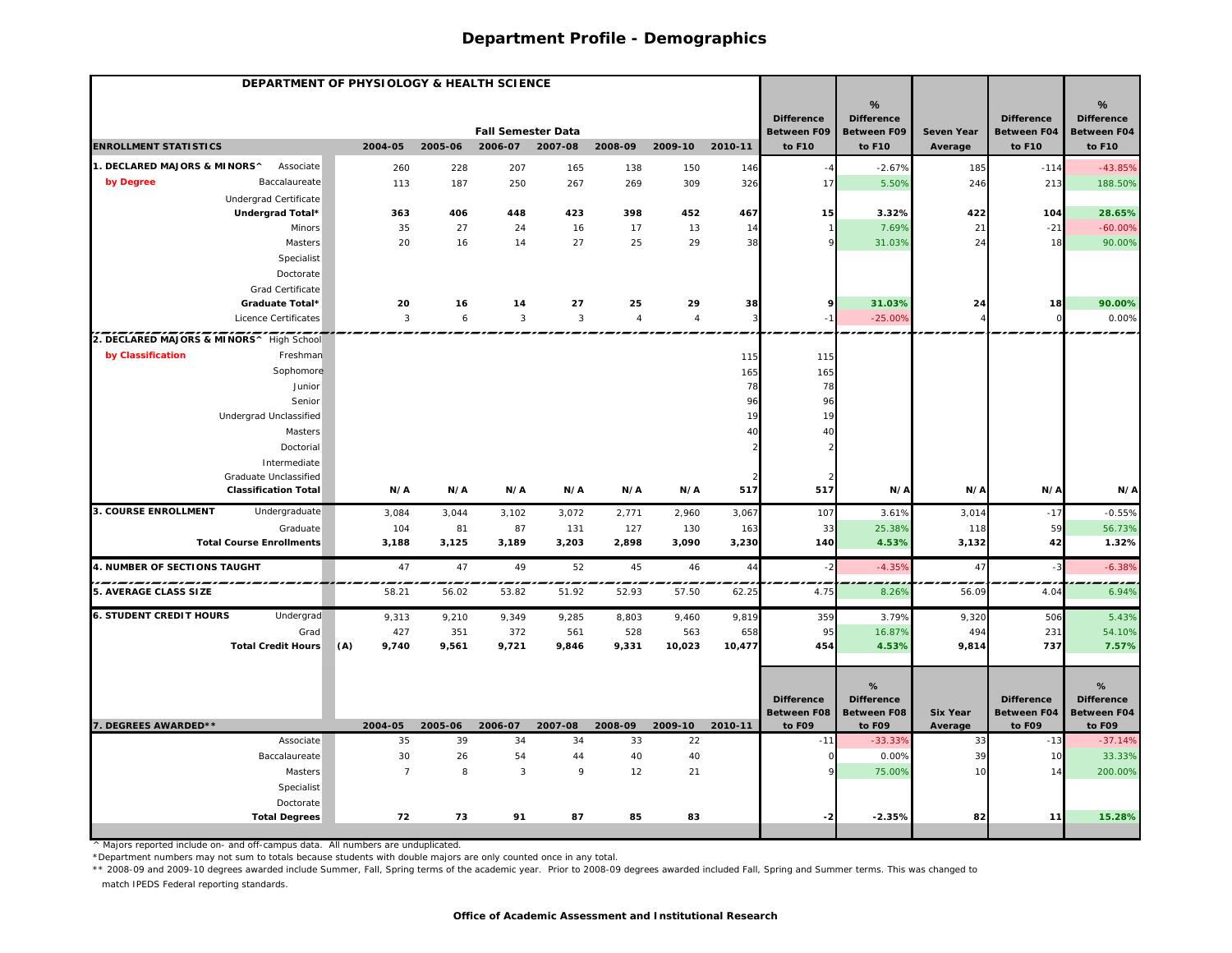|                                                      | DEPARTMENT OF POLITICAL SCIENCE |                     |                           |                 |                |                 |              |                              |                              |                 |                              |                              |
|------------------------------------------------------|---------------------------------|---------------------|---------------------------|-----------------|----------------|-----------------|--------------|------------------------------|------------------------------|-----------------|------------------------------|------------------------------|
|                                                      |                                 |                     |                           |                 |                |                 |              | <b>Difference</b>            | %<br><b>Difference</b>       |                 | <b>Difference</b>            | %<br><b>Difference</b>       |
|                                                      |                                 |                     | <b>Fall Semester Data</b> |                 |                |                 |              | <b>Between F09</b>           | <b>Between F09</b>           | Seven Year      | <b>Between F04</b>           | <b>Between F04</b>           |
| <b>ENROLLMENT STATISTICS</b>                         | 2004-05                         | 2005-06             |                           | 2006-07 2007-08 | 2008-09        | 2009-10 2010-11 |              | to F10                       | to F10                       | Average         | to F10                       | to F10                       |
| 1. DECLARED MAJORS & MINORS^<br>Associate            |                                 | 9<br>6              | 9                         | 3               | $\overline{1}$ |                 |              |                              |                              |                 | $-9$                         | $-100.00%$                   |
| by Degree<br>Baccalaureate                           | 312                             | 305                 | 288                       | 294             | 265            | 278             | 296          | 18                           | 6.47%                        | 291             | $-16$                        | $-5.13%$                     |
| Undergrad Certificate                                |                                 |                     |                           |                 |                |                 |              |                              |                              |                 |                              |                              |
| Undergrad Total*                                     | 320                             | 310                 | 297                       | 297             | 266            | 278             | 296          | 18                           | 6.47%                        | 295             | $-24$                        | $-7.50%$                     |
| Minors                                               | 211                             | 242                 | 214                       | 213             | 259            | 281             | 272          |                              | $-3.20%$                     | 242             | 61                           | 28.91%                       |
| Masters                                              | 56                              | 48                  | 50                        | 42              | 47             | 60              | 56           |                              | $-6.67%$                     | 51              | $\Omega$                     | 0.00%                        |
| Specialist                                           |                                 |                     |                           |                 |                |                 |              |                              |                              |                 |                              |                              |
| Doctorate                                            |                                 |                     |                           |                 |                |                 |              |                              |                              |                 |                              |                              |
| Grad Certificate                                     |                                 |                     |                           |                 |                |                 |              |                              |                              |                 |                              |                              |
| Graduate Total*                                      | 56                              | 48                  | 50                        | 42              | 47             | 60              | 56           | $-4$                         | $-6.67%$                     | 51              | 0                            | 0.00%                        |
| Licence Certificates                                 |                                 |                     |                           |                 |                |                 |              |                              |                              |                 |                              |                              |
| 2. DECLARED MAJORS & MINORS^ High School             |                                 |                     |                           |                 |                |                 |              |                              |                              |                 |                              |                              |
| by Classification<br>Freshman                        |                                 |                     |                           |                 |                |                 | 109          | 109                          |                              |                 |                              |                              |
| Sophomore                                            |                                 |                     |                           |                 |                |                 | 161          | 161                          |                              |                 |                              |                              |
| Junior                                               |                                 |                     |                           |                 |                |                 | 147          | 147                          |                              |                 |                              |                              |
| Senior                                               |                                 |                     |                           |                 |                |                 | 133          | 133                          |                              |                 |                              |                              |
| Undergrad Unclassified                               |                                 |                     |                           |                 |                |                 |              |                              |                              |                 |                              |                              |
| Masters                                              |                                 |                     |                           |                 |                |                 | 55           | 55                           |                              |                 |                              |                              |
| Doctorial                                            |                                 |                     |                           |                 |                |                 |              |                              |                              |                 |                              |                              |
| Intermediate                                         |                                 |                     |                           |                 |                |                 |              |                              |                              |                 |                              |                              |
| Graduate Unclassified<br><b>Classification Total</b> | N/A                             | N/A                 | N/A                       | N/A             | N/A            | N/A             | 607          | 607                          | N/A                          | N/A             | N/A                          | N/A                          |
|                                                      |                                 |                     |                           |                 |                |                 |              |                              |                              |                 |                              |                              |
| 3. COURSE ENROLLMENT<br>Undergraduate                | 1,589                           | 1,550               | 1,365                     | 1,430           | 1,402          | 1,357           | 1,371        | 14                           | 1.03%                        | 1,438           | $-218$                       | $-13.72%$                    |
| Graduate<br><b>Total Course Enrollments</b>          | 121<br>1,710                    | 116<br>1,666        | 102<br>1,467              | 84<br>1,514     | 98<br>1,500    | 131<br>1,488    | 113<br>1,484 | $-18$<br>$-4$                | $-13.74%$<br>$-0.27%$        | 109<br>1,547    | $-8$<br>$-226$               | $-6.61%$<br>$-13.22%$        |
|                                                      |                                 |                     |                           |                 |                |                 |              |                              |                              |                 |                              |                              |
| 4. NUMBER OF SECTIONS TAUGHT                         | 41                              | 40                  | 38                        | 40              | 38             | 35              | 41           |                              | 17.14%                       | 39              |                              | 0.00%                        |
| 5. AVERAGE CLASS SIZE                                | 36.12                           | 35.63               | 31.37                     | 30.05           | 31.21          | 34.00           | 29.05        | $-4.95$                      | $-14.569$                    | 32.49           | $-7.07$                      | $-19.57%$                    |
| <b>6. STUDENT CREDIT HOURS</b><br>Undergrad          | 4,776                           | 4,665               | 4,098                     | 4,290           | 4,218          | 4,074           | 4,113        | 39                           | 0.96%                        | 4,319           | $-663$                       | $-13.88%$                    |
| Grad                                                 | 366                             | 348                 | 309                       | 252             | 297            | 396             | 336          | $-60$                        | $-15.15%$                    | 329             | $-30$                        | $-8.20%$                     |
| <b>Total Credit Hours</b>                            | (A)<br>5,142                    | 5,013               | 4,407                     | 4,542           | 4,515          | 4,470           | 4,449        | $-21$                        | $-0.47%$                     | 4,648           | $-693$                       | $-13.48%$                    |
|                                                      |                                 |                     |                           |                 |                |                 |              |                              |                              |                 |                              |                              |
|                                                      |                                 |                     |                           |                 |                |                 |              |                              | %                            |                 |                              | %                            |
|                                                      |                                 |                     |                           |                 |                |                 |              | <b>Difference</b>            | <b>Difference</b>            |                 | <b>Difference</b>            | <b>Difference</b>            |
| 7. DEGREES AWARDED**                                 | 2004-05                         | 2005-06             | 2006-07                   | 2007-08         | 2008-09        | 2009-10         | 2010-11      | <b>Between F08</b><br>to F09 | <b>Between F08</b><br>to F09 | <b>Six Year</b> | <b>Between F04</b><br>to F09 | <b>Between F04</b><br>to F09 |
| Associate                                            |                                 | 2<br>$\overline{1}$ | $\overline{2}$            |                 | $\overline{1}$ |                 |              | $-1$                         | $-100.00%$                   | Average         | $-2$                         | $-100.00%$                   |
| <b>Baccalaureate</b>                                 | 59                              | 61                  | 55                        | 55              | 26             | 36              |              | 10                           | 38.46%                       | 49              | $-23$                        | $-38.98%$                    |
| Masters                                              | 20                              | 17                  | 14                        | 10              | 16             | 15              |              |                              | $-6.25%$                     | 15              | $-5$                         | $-25.00%$                    |
| Specialist                                           |                                 |                     |                           |                 |                |                 |              |                              |                              |                 |                              |                              |
| Doctorate                                            |                                 |                     |                           |                 |                |                 |              |                              |                              |                 |                              |                              |
| <b>Total Degrees</b>                                 | 81                              | 79                  | 71                        | 65              | 43             | 51              |              |                              | 18.60%                       | 65              | $-30$                        | $-37.04%$                    |
|                                                      |                                 |                     |                           |                 |                |                 |              |                              |                              |                 |                              |                              |

^ Majors reported include on- and off-campus data. All numbers are unduplicated.

\*Department numbers may not sum to totals because students with double majors are only counted once in any total.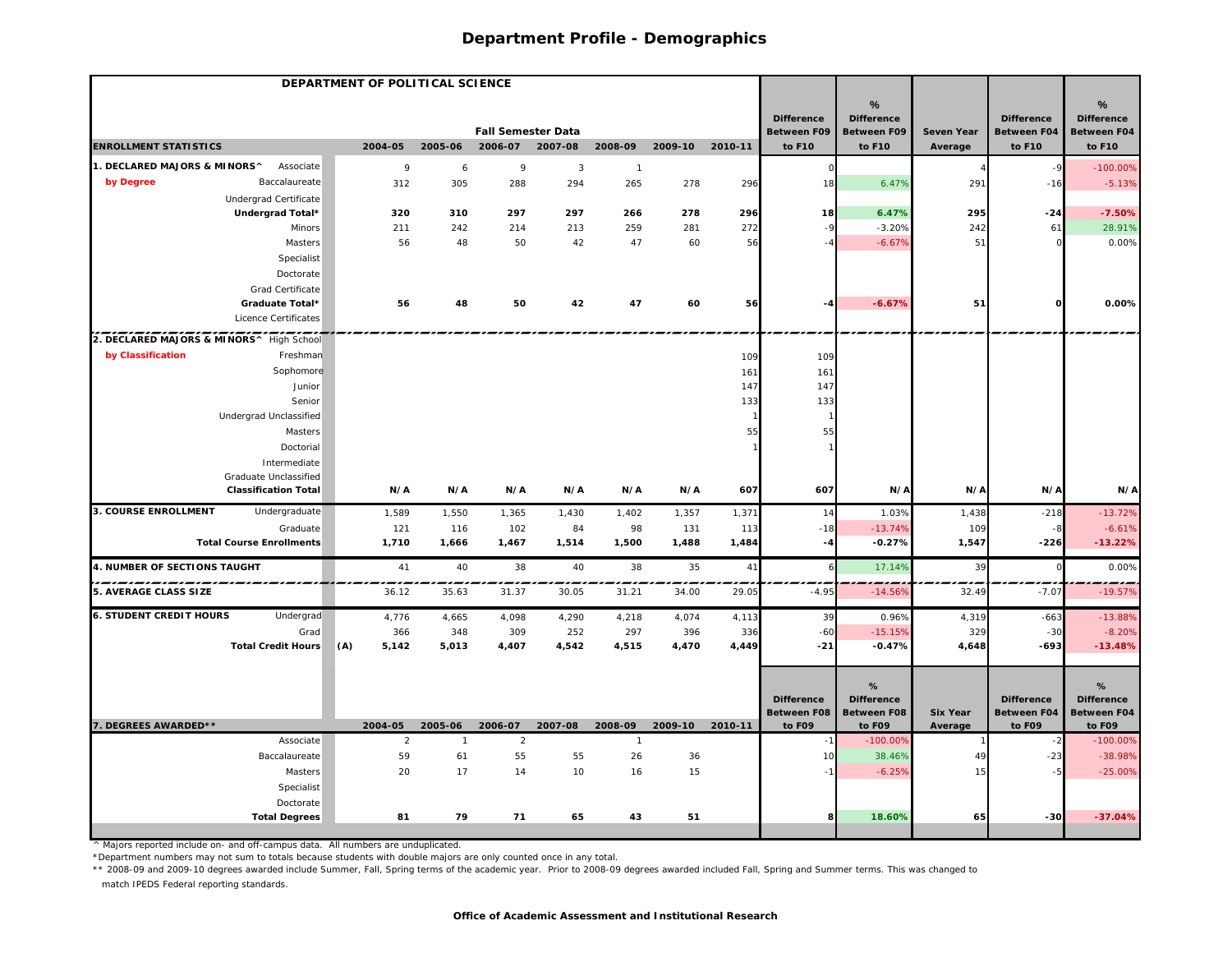| %<br>$\%$<br><b>Difference</b><br><b>Difference</b><br><b>Difference</b><br><b>Difference</b><br><b>Fall Semester Data</b><br><b>Between F09</b><br><b>Between F09</b><br><b>Between F04</b><br><b>Between F04</b><br>Seven Year<br><b>ENROLLMENT STATISTICS</b><br>2004-05<br>2005-06<br>2006-07 2007-08<br>2008-09<br>2009-10 2010-11<br>to F10<br>to F10<br>to F10<br>to F10<br>Average<br>1. DECLARED MAJORS & MINORS^<br>Associate<br>by Degree<br>Baccalaureate<br>571<br>609<br>603<br>495<br>550<br>13.45%<br>53<br>9.28%<br>514<br>624<br>74<br>567<br>Undergrad Certificate<br>Undergrad Total*<br>571<br>609<br>495<br>13.45%<br>567<br>53<br>9.28%<br>603<br>514<br>550<br>624<br>74<br>271<br>290<br>277<br>259<br>229<br>252<br>19<br>7.54%<br>263<br>3.04%<br>Minors<br>263<br>$-15.91%$<br>Masters<br>44<br>42<br>39<br>37<br>37<br>37<br>0.00%<br>39<br>37<br>Specialist<br>Doctorate<br>Grad Certificate<br>$-15.91%$<br>37<br>0.00%<br>39<br>Graduate Total*<br>44<br>42<br>37<br>39<br>37<br>37<br>O<br>- 7<br>Licence Certificates<br>by Classification<br>Freshman<br>262<br>262<br>Sophomore<br>253<br>253<br>206<br>206<br>Junior<br>172<br>Senior<br>172<br>Undergrad Unclassified<br>$\Omega$<br>Masters<br>39<br>39<br>Doctorial<br>Intermediate<br>Graduate Unclassified<br><b>Classification Total</b><br>N/A<br>N/A<br>N/A<br>N/A<br>N/A<br>N/A<br>N/A<br>N/A<br>932<br>932<br>N/A<br>3. COURSE ENROLLMENT<br>Undergraduate<br>3,547<br>76<br>2.19%<br>3,522<br>3,927<br>3,904<br>3,685<br>3,126<br>2,996<br>3,471<br>$-380$<br>$-9.68%$<br>Graduate<br>145<br>136<br>124<br>130<br>121<br>$-19$<br>$-13.57%$<br>135<br>$-16.55%$<br>152<br>140<br>$-24$<br><b>Total Course Enrollments</b><br>4,072<br>3,809<br>1.58%<br>3,658<br>$-9.92%$<br>4,040<br>3,256<br>3,148<br>3,611<br>3,668<br>57<br>$-404$<br>57<br>4. NUMBER OF SECTIONS TAUGHT<br>62<br>58<br>59<br>57<br>57<br>0.00%<br>58<br>57<br>$-8.06%$<br>0.73%<br>5. AVERAGE CLASS SIZE<br>56.14<br>57.72<br>1.58<br>55.37<br>57.30<br>55.83<br>50.82<br>49.28<br>2.81%<br>0.42<br>60.47<br><b>6. STUDENT CREDIT HOURS</b><br>Undergrad<br>10,970<br>10,542<br>228<br>2.21%<br>10,465<br>$-9.77%$<br>11,684<br>11,590<br>9,286<br>8,870<br>10,314<br>$-1,142$<br>391<br>371<br>333<br>$-11.95%$<br>376<br>$-7.67%$<br>Grad<br>352<br>417<br>410<br>361<br>$-49$<br>$-30$<br><b>Total Credit Hours</b><br>(A)<br>12,075<br>10,903<br>179<br>1.67%<br>10,842<br>$-1,172$<br>11,961<br>11,303<br>9,638<br>9,287<br>10,724<br>%<br>%<br><b>Difference</b><br><b>Difference</b><br><b>Difference</b><br><b>Difference</b><br><b>Between F08</b><br><b>Between F08</b><br><b>Six Year</b><br><b>Between F04</b><br><b>Between F04</b><br>7. DEGREES AWARDED**<br>2004-05<br>2005-06<br>2006-07<br>2007-08<br>2008-09<br>2009-10<br>2010-11<br>to F09<br>to F09<br>to F09<br>to F09<br>Average<br>Associate<br>118<br>155<br>Baccalaureate<br>140<br>119<br>124<br>103<br>$-21$<br>$-16.94%$<br>127<br>$-15$<br>$-12.71%$<br>Masters<br>22<br>13<br>12<br>18<br>50.00%<br>12.50%<br>16<br>20<br>17<br>Specialist<br>Doctorate<br>$-9.70%$<br><b>Total Degrees</b><br>134<br>177<br>153<br>139<br>136<br>121<br>$-15$<br>$-11.03%$<br>143<br>$-13$ | DEPARTMENT OF PSYCHOLOGICAL SCIENCE      |  |  |  |  |  |  |  |  |  |  |
|----------------------------------------------------------------------------------------------------------------------------------------------------------------------------------------------------------------------------------------------------------------------------------------------------------------------------------------------------------------------------------------------------------------------------------------------------------------------------------------------------------------------------------------------------------------------------------------------------------------------------------------------------------------------------------------------------------------------------------------------------------------------------------------------------------------------------------------------------------------------------------------------------------------------------------------------------------------------------------------------------------------------------------------------------------------------------------------------------------------------------------------------------------------------------------------------------------------------------------------------------------------------------------------------------------------------------------------------------------------------------------------------------------------------------------------------------------------------------------------------------------------------------------------------------------------------------------------------------------------------------------------------------------------------------------------------------------------------------------------------------------------------------------------------------------------------------------------------------------------------------------------------------------------------------------------------------------------------------------------------------------------------------------------------------------------------------------------------------------------------------------------------------------------------------------------------------------------------------------------------------------------------------------------------------------------------------------------------------------------------------------------------------------------------------------------------------------------------------------------------------------------------------------------------------------------------------------------------------------------------------------------------------------------------------------------------------------------------------------------------------------------------------------------------------------------------------------------------------------------------------------------------------------------------------------------------------------------------------------------------------------------------------------------------------------------------------------------------------------------------------------------------------------------------------------------------------------------------------------|------------------------------------------|--|--|--|--|--|--|--|--|--|--|
|                                                                                                                                                                                                                                                                                                                                                                                                                                                                                                                                                                                                                                                                                                                                                                                                                                                                                                                                                                                                                                                                                                                                                                                                                                                                                                                                                                                                                                                                                                                                                                                                                                                                                                                                                                                                                                                                                                                                                                                                                                                                                                                                                                                                                                                                                                                                                                                                                                                                                                                                                                                                                                                                                                                                                                                                                                                                                                                                                                                                                                                                                                                                                                                                                                  |                                          |  |  |  |  |  |  |  |  |  |  |
|                                                                                                                                                                                                                                                                                                                                                                                                                                                                                                                                                                                                                                                                                                                                                                                                                                                                                                                                                                                                                                                                                                                                                                                                                                                                                                                                                                                                                                                                                                                                                                                                                                                                                                                                                                                                                                                                                                                                                                                                                                                                                                                                                                                                                                                                                                                                                                                                                                                                                                                                                                                                                                                                                                                                                                                                                                                                                                                                                                                                                                                                                                                                                                                                                                  |                                          |  |  |  |  |  |  |  |  |  |  |
|                                                                                                                                                                                                                                                                                                                                                                                                                                                                                                                                                                                                                                                                                                                                                                                                                                                                                                                                                                                                                                                                                                                                                                                                                                                                                                                                                                                                                                                                                                                                                                                                                                                                                                                                                                                                                                                                                                                                                                                                                                                                                                                                                                                                                                                                                                                                                                                                                                                                                                                                                                                                                                                                                                                                                                                                                                                                                                                                                                                                                                                                                                                                                                                                                                  |                                          |  |  |  |  |  |  |  |  |  |  |
|                                                                                                                                                                                                                                                                                                                                                                                                                                                                                                                                                                                                                                                                                                                                                                                                                                                                                                                                                                                                                                                                                                                                                                                                                                                                                                                                                                                                                                                                                                                                                                                                                                                                                                                                                                                                                                                                                                                                                                                                                                                                                                                                                                                                                                                                                                                                                                                                                                                                                                                                                                                                                                                                                                                                                                                                                                                                                                                                                                                                                                                                                                                                                                                                                                  |                                          |  |  |  |  |  |  |  |  |  |  |
|                                                                                                                                                                                                                                                                                                                                                                                                                                                                                                                                                                                                                                                                                                                                                                                                                                                                                                                                                                                                                                                                                                                                                                                                                                                                                                                                                                                                                                                                                                                                                                                                                                                                                                                                                                                                                                                                                                                                                                                                                                                                                                                                                                                                                                                                                                                                                                                                                                                                                                                                                                                                                                                                                                                                                                                                                                                                                                                                                                                                                                                                                                                                                                                                                                  |                                          |  |  |  |  |  |  |  |  |  |  |
| N/A<br>$-9.71%$                                                                                                                                                                                                                                                                                                                                                                                                                                                                                                                                                                                                                                                                                                                                                                                                                                                                                                                                                                                                                                                                                                                                                                                                                                                                                                                                                                                                                                                                                                                                                                                                                                                                                                                                                                                                                                                                                                                                                                                                                                                                                                                                                                                                                                                                                                                                                                                                                                                                                                                                                                                                                                                                                                                                                                                                                                                                                                                                                                                                                                                                                                                                                                                                                  |                                          |  |  |  |  |  |  |  |  |  |  |
|                                                                                                                                                                                                                                                                                                                                                                                                                                                                                                                                                                                                                                                                                                                                                                                                                                                                                                                                                                                                                                                                                                                                                                                                                                                                                                                                                                                                                                                                                                                                                                                                                                                                                                                                                                                                                                                                                                                                                                                                                                                                                                                                                                                                                                                                                                                                                                                                                                                                                                                                                                                                                                                                                                                                                                                                                                                                                                                                                                                                                                                                                                                                                                                                                                  |                                          |  |  |  |  |  |  |  |  |  |  |
|                                                                                                                                                                                                                                                                                                                                                                                                                                                                                                                                                                                                                                                                                                                                                                                                                                                                                                                                                                                                                                                                                                                                                                                                                                                                                                                                                                                                                                                                                                                                                                                                                                                                                                                                                                                                                                                                                                                                                                                                                                                                                                                                                                                                                                                                                                                                                                                                                                                                                                                                                                                                                                                                                                                                                                                                                                                                                                                                                                                                                                                                                                                                                                                                                                  |                                          |  |  |  |  |  |  |  |  |  |  |
|                                                                                                                                                                                                                                                                                                                                                                                                                                                                                                                                                                                                                                                                                                                                                                                                                                                                                                                                                                                                                                                                                                                                                                                                                                                                                                                                                                                                                                                                                                                                                                                                                                                                                                                                                                                                                                                                                                                                                                                                                                                                                                                                                                                                                                                                                                                                                                                                                                                                                                                                                                                                                                                                                                                                                                                                                                                                                                                                                                                                                                                                                                                                                                                                                                  |                                          |  |  |  |  |  |  |  |  |  |  |
|                                                                                                                                                                                                                                                                                                                                                                                                                                                                                                                                                                                                                                                                                                                                                                                                                                                                                                                                                                                                                                                                                                                                                                                                                                                                                                                                                                                                                                                                                                                                                                                                                                                                                                                                                                                                                                                                                                                                                                                                                                                                                                                                                                                                                                                                                                                                                                                                                                                                                                                                                                                                                                                                                                                                                                                                                                                                                                                                                                                                                                                                                                                                                                                                                                  |                                          |  |  |  |  |  |  |  |  |  |  |
|                                                                                                                                                                                                                                                                                                                                                                                                                                                                                                                                                                                                                                                                                                                                                                                                                                                                                                                                                                                                                                                                                                                                                                                                                                                                                                                                                                                                                                                                                                                                                                                                                                                                                                                                                                                                                                                                                                                                                                                                                                                                                                                                                                                                                                                                                                                                                                                                                                                                                                                                                                                                                                                                                                                                                                                                                                                                                                                                                                                                                                                                                                                                                                                                                                  |                                          |  |  |  |  |  |  |  |  |  |  |
|                                                                                                                                                                                                                                                                                                                                                                                                                                                                                                                                                                                                                                                                                                                                                                                                                                                                                                                                                                                                                                                                                                                                                                                                                                                                                                                                                                                                                                                                                                                                                                                                                                                                                                                                                                                                                                                                                                                                                                                                                                                                                                                                                                                                                                                                                                                                                                                                                                                                                                                                                                                                                                                                                                                                                                                                                                                                                                                                                                                                                                                                                                                                                                                                                                  |                                          |  |  |  |  |  |  |  |  |  |  |
|                                                                                                                                                                                                                                                                                                                                                                                                                                                                                                                                                                                                                                                                                                                                                                                                                                                                                                                                                                                                                                                                                                                                                                                                                                                                                                                                                                                                                                                                                                                                                                                                                                                                                                                                                                                                                                                                                                                                                                                                                                                                                                                                                                                                                                                                                                                                                                                                                                                                                                                                                                                                                                                                                                                                                                                                                                                                                                                                                                                                                                                                                                                                                                                                                                  |                                          |  |  |  |  |  |  |  |  |  |  |
|                                                                                                                                                                                                                                                                                                                                                                                                                                                                                                                                                                                                                                                                                                                                                                                                                                                                                                                                                                                                                                                                                                                                                                                                                                                                                                                                                                                                                                                                                                                                                                                                                                                                                                                                                                                                                                                                                                                                                                                                                                                                                                                                                                                                                                                                                                                                                                                                                                                                                                                                                                                                                                                                                                                                                                                                                                                                                                                                                                                                                                                                                                                                                                                                                                  |                                          |  |  |  |  |  |  |  |  |  |  |
|                                                                                                                                                                                                                                                                                                                                                                                                                                                                                                                                                                                                                                                                                                                                                                                                                                                                                                                                                                                                                                                                                                                                                                                                                                                                                                                                                                                                                                                                                                                                                                                                                                                                                                                                                                                                                                                                                                                                                                                                                                                                                                                                                                                                                                                                                                                                                                                                                                                                                                                                                                                                                                                                                                                                                                                                                                                                                                                                                                                                                                                                                                                                                                                                                                  | 2. DECLARED MAJORS & MINORS^ High School |  |  |  |  |  |  |  |  |  |  |
|                                                                                                                                                                                                                                                                                                                                                                                                                                                                                                                                                                                                                                                                                                                                                                                                                                                                                                                                                                                                                                                                                                                                                                                                                                                                                                                                                                                                                                                                                                                                                                                                                                                                                                                                                                                                                                                                                                                                                                                                                                                                                                                                                                                                                                                                                                                                                                                                                                                                                                                                                                                                                                                                                                                                                                                                                                                                                                                                                                                                                                                                                                                                                                                                                                  |                                          |  |  |  |  |  |  |  |  |  |  |
|                                                                                                                                                                                                                                                                                                                                                                                                                                                                                                                                                                                                                                                                                                                                                                                                                                                                                                                                                                                                                                                                                                                                                                                                                                                                                                                                                                                                                                                                                                                                                                                                                                                                                                                                                                                                                                                                                                                                                                                                                                                                                                                                                                                                                                                                                                                                                                                                                                                                                                                                                                                                                                                                                                                                                                                                                                                                                                                                                                                                                                                                                                                                                                                                                                  |                                          |  |  |  |  |  |  |  |  |  |  |
|                                                                                                                                                                                                                                                                                                                                                                                                                                                                                                                                                                                                                                                                                                                                                                                                                                                                                                                                                                                                                                                                                                                                                                                                                                                                                                                                                                                                                                                                                                                                                                                                                                                                                                                                                                                                                                                                                                                                                                                                                                                                                                                                                                                                                                                                                                                                                                                                                                                                                                                                                                                                                                                                                                                                                                                                                                                                                                                                                                                                                                                                                                                                                                                                                                  |                                          |  |  |  |  |  |  |  |  |  |  |
|                                                                                                                                                                                                                                                                                                                                                                                                                                                                                                                                                                                                                                                                                                                                                                                                                                                                                                                                                                                                                                                                                                                                                                                                                                                                                                                                                                                                                                                                                                                                                                                                                                                                                                                                                                                                                                                                                                                                                                                                                                                                                                                                                                                                                                                                                                                                                                                                                                                                                                                                                                                                                                                                                                                                                                                                                                                                                                                                                                                                                                                                                                                                                                                                                                  |                                          |  |  |  |  |  |  |  |  |  |  |
|                                                                                                                                                                                                                                                                                                                                                                                                                                                                                                                                                                                                                                                                                                                                                                                                                                                                                                                                                                                                                                                                                                                                                                                                                                                                                                                                                                                                                                                                                                                                                                                                                                                                                                                                                                                                                                                                                                                                                                                                                                                                                                                                                                                                                                                                                                                                                                                                                                                                                                                                                                                                                                                                                                                                                                                                                                                                                                                                                                                                                                                                                                                                                                                                                                  |                                          |  |  |  |  |  |  |  |  |  |  |
|                                                                                                                                                                                                                                                                                                                                                                                                                                                                                                                                                                                                                                                                                                                                                                                                                                                                                                                                                                                                                                                                                                                                                                                                                                                                                                                                                                                                                                                                                                                                                                                                                                                                                                                                                                                                                                                                                                                                                                                                                                                                                                                                                                                                                                                                                                                                                                                                                                                                                                                                                                                                                                                                                                                                                                                                                                                                                                                                                                                                                                                                                                                                                                                                                                  |                                          |  |  |  |  |  |  |  |  |  |  |
|                                                                                                                                                                                                                                                                                                                                                                                                                                                                                                                                                                                                                                                                                                                                                                                                                                                                                                                                                                                                                                                                                                                                                                                                                                                                                                                                                                                                                                                                                                                                                                                                                                                                                                                                                                                                                                                                                                                                                                                                                                                                                                                                                                                                                                                                                                                                                                                                                                                                                                                                                                                                                                                                                                                                                                                                                                                                                                                                                                                                                                                                                                                                                                                                                                  |                                          |  |  |  |  |  |  |  |  |  |  |
|                                                                                                                                                                                                                                                                                                                                                                                                                                                                                                                                                                                                                                                                                                                                                                                                                                                                                                                                                                                                                                                                                                                                                                                                                                                                                                                                                                                                                                                                                                                                                                                                                                                                                                                                                                                                                                                                                                                                                                                                                                                                                                                                                                                                                                                                                                                                                                                                                                                                                                                                                                                                                                                                                                                                                                                                                                                                                                                                                                                                                                                                                                                                                                                                                                  |                                          |  |  |  |  |  |  |  |  |  |  |
|                                                                                                                                                                                                                                                                                                                                                                                                                                                                                                                                                                                                                                                                                                                                                                                                                                                                                                                                                                                                                                                                                                                                                                                                                                                                                                                                                                                                                                                                                                                                                                                                                                                                                                                                                                                                                                                                                                                                                                                                                                                                                                                                                                                                                                                                                                                                                                                                                                                                                                                                                                                                                                                                                                                                                                                                                                                                                                                                                                                                                                                                                                                                                                                                                                  |                                          |  |  |  |  |  |  |  |  |  |  |
|                                                                                                                                                                                                                                                                                                                                                                                                                                                                                                                                                                                                                                                                                                                                                                                                                                                                                                                                                                                                                                                                                                                                                                                                                                                                                                                                                                                                                                                                                                                                                                                                                                                                                                                                                                                                                                                                                                                                                                                                                                                                                                                                                                                                                                                                                                                                                                                                                                                                                                                                                                                                                                                                                                                                                                                                                                                                                                                                                                                                                                                                                                                                                                                                                                  |                                          |  |  |  |  |  |  |  |  |  |  |
|                                                                                                                                                                                                                                                                                                                                                                                                                                                                                                                                                                                                                                                                                                                                                                                                                                                                                                                                                                                                                                                                                                                                                                                                                                                                                                                                                                                                                                                                                                                                                                                                                                                                                                                                                                                                                                                                                                                                                                                                                                                                                                                                                                                                                                                                                                                                                                                                                                                                                                                                                                                                                                                                                                                                                                                                                                                                                                                                                                                                                                                                                                                                                                                                                                  |                                          |  |  |  |  |  |  |  |  |  |  |
|                                                                                                                                                                                                                                                                                                                                                                                                                                                                                                                                                                                                                                                                                                                                                                                                                                                                                                                                                                                                                                                                                                                                                                                                                                                                                                                                                                                                                                                                                                                                                                                                                                                                                                                                                                                                                                                                                                                                                                                                                                                                                                                                                                                                                                                                                                                                                                                                                                                                                                                                                                                                                                                                                                                                                                                                                                                                                                                                                                                                                                                                                                                                                                                                                                  |                                          |  |  |  |  |  |  |  |  |  |  |
|                                                                                                                                                                                                                                                                                                                                                                                                                                                                                                                                                                                                                                                                                                                                                                                                                                                                                                                                                                                                                                                                                                                                                                                                                                                                                                                                                                                                                                                                                                                                                                                                                                                                                                                                                                                                                                                                                                                                                                                                                                                                                                                                                                                                                                                                                                                                                                                                                                                                                                                                                                                                                                                                                                                                                                                                                                                                                                                                                                                                                                                                                                                                                                                                                                  |                                          |  |  |  |  |  |  |  |  |  |  |
|                                                                                                                                                                                                                                                                                                                                                                                                                                                                                                                                                                                                                                                                                                                                                                                                                                                                                                                                                                                                                                                                                                                                                                                                                                                                                                                                                                                                                                                                                                                                                                                                                                                                                                                                                                                                                                                                                                                                                                                                                                                                                                                                                                                                                                                                                                                                                                                                                                                                                                                                                                                                                                                                                                                                                                                                                                                                                                                                                                                                                                                                                                                                                                                                                                  |                                          |  |  |  |  |  |  |  |  |  |  |
|                                                                                                                                                                                                                                                                                                                                                                                                                                                                                                                                                                                                                                                                                                                                                                                                                                                                                                                                                                                                                                                                                                                                                                                                                                                                                                                                                                                                                                                                                                                                                                                                                                                                                                                                                                                                                                                                                                                                                                                                                                                                                                                                                                                                                                                                                                                                                                                                                                                                                                                                                                                                                                                                                                                                                                                                                                                                                                                                                                                                                                                                                                                                                                                                                                  |                                          |  |  |  |  |  |  |  |  |  |  |
|                                                                                                                                                                                                                                                                                                                                                                                                                                                                                                                                                                                                                                                                                                                                                                                                                                                                                                                                                                                                                                                                                                                                                                                                                                                                                                                                                                                                                                                                                                                                                                                                                                                                                                                                                                                                                                                                                                                                                                                                                                                                                                                                                                                                                                                                                                                                                                                                                                                                                                                                                                                                                                                                                                                                                                                                                                                                                                                                                                                                                                                                                                                                                                                                                                  |                                          |  |  |  |  |  |  |  |  |  |  |
|                                                                                                                                                                                                                                                                                                                                                                                                                                                                                                                                                                                                                                                                                                                                                                                                                                                                                                                                                                                                                                                                                                                                                                                                                                                                                                                                                                                                                                                                                                                                                                                                                                                                                                                                                                                                                                                                                                                                                                                                                                                                                                                                                                                                                                                                                                                                                                                                                                                                                                                                                                                                                                                                                                                                                                                                                                                                                                                                                                                                                                                                                                                                                                                                                                  |                                          |  |  |  |  |  |  |  |  |  |  |
|                                                                                                                                                                                                                                                                                                                                                                                                                                                                                                                                                                                                                                                                                                                                                                                                                                                                                                                                                                                                                                                                                                                                                                                                                                                                                                                                                                                                                                                                                                                                                                                                                                                                                                                                                                                                                                                                                                                                                                                                                                                                                                                                                                                                                                                                                                                                                                                                                                                                                                                                                                                                                                                                                                                                                                                                                                                                                                                                                                                                                                                                                                                                                                                                                                  |                                          |  |  |  |  |  |  |  |  |  |  |
|                                                                                                                                                                                                                                                                                                                                                                                                                                                                                                                                                                                                                                                                                                                                                                                                                                                                                                                                                                                                                                                                                                                                                                                                                                                                                                                                                                                                                                                                                                                                                                                                                                                                                                                                                                                                                                                                                                                                                                                                                                                                                                                                                                                                                                                                                                                                                                                                                                                                                                                                                                                                                                                                                                                                                                                                                                                                                                                                                                                                                                                                                                                                                                                                                                  |                                          |  |  |  |  |  |  |  |  |  |  |
|                                                                                                                                                                                                                                                                                                                                                                                                                                                                                                                                                                                                                                                                                                                                                                                                                                                                                                                                                                                                                                                                                                                                                                                                                                                                                                                                                                                                                                                                                                                                                                                                                                                                                                                                                                                                                                                                                                                                                                                                                                                                                                                                                                                                                                                                                                                                                                                                                                                                                                                                                                                                                                                                                                                                                                                                                                                                                                                                                                                                                                                                                                                                                                                                                                  |                                          |  |  |  |  |  |  |  |  |  |  |
|                                                                                                                                                                                                                                                                                                                                                                                                                                                                                                                                                                                                                                                                                                                                                                                                                                                                                                                                                                                                                                                                                                                                                                                                                                                                                                                                                                                                                                                                                                                                                                                                                                                                                                                                                                                                                                                                                                                                                                                                                                                                                                                                                                                                                                                                                                                                                                                                                                                                                                                                                                                                                                                                                                                                                                                                                                                                                                                                                                                                                                                                                                                                                                                                                                  |                                          |  |  |  |  |  |  |  |  |  |  |
|                                                                                                                                                                                                                                                                                                                                                                                                                                                                                                                                                                                                                                                                                                                                                                                                                                                                                                                                                                                                                                                                                                                                                                                                                                                                                                                                                                                                                                                                                                                                                                                                                                                                                                                                                                                                                                                                                                                                                                                                                                                                                                                                                                                                                                                                                                                                                                                                                                                                                                                                                                                                                                                                                                                                                                                                                                                                                                                                                                                                                                                                                                                                                                                                                                  |                                          |  |  |  |  |  |  |  |  |  |  |
|                                                                                                                                                                                                                                                                                                                                                                                                                                                                                                                                                                                                                                                                                                                                                                                                                                                                                                                                                                                                                                                                                                                                                                                                                                                                                                                                                                                                                                                                                                                                                                                                                                                                                                                                                                                                                                                                                                                                                                                                                                                                                                                                                                                                                                                                                                                                                                                                                                                                                                                                                                                                                                                                                                                                                                                                                                                                                                                                                                                                                                                                                                                                                                                                                                  |                                          |  |  |  |  |  |  |  |  |  |  |
|                                                                                                                                                                                                                                                                                                                                                                                                                                                                                                                                                                                                                                                                                                                                                                                                                                                                                                                                                                                                                                                                                                                                                                                                                                                                                                                                                                                                                                                                                                                                                                                                                                                                                                                                                                                                                                                                                                                                                                                                                                                                                                                                                                                                                                                                                                                                                                                                                                                                                                                                                                                                                                                                                                                                                                                                                                                                                                                                                                                                                                                                                                                                                                                                                                  |                                          |  |  |  |  |  |  |  |  |  |  |
|                                                                                                                                                                                                                                                                                                                                                                                                                                                                                                                                                                                                                                                                                                                                                                                                                                                                                                                                                                                                                                                                                                                                                                                                                                                                                                                                                                                                                                                                                                                                                                                                                                                                                                                                                                                                                                                                                                                                                                                                                                                                                                                                                                                                                                                                                                                                                                                                                                                                                                                                                                                                                                                                                                                                                                                                                                                                                                                                                                                                                                                                                                                                                                                                                                  |                                          |  |  |  |  |  |  |  |  |  |  |
|                                                                                                                                                                                                                                                                                                                                                                                                                                                                                                                                                                                                                                                                                                                                                                                                                                                                                                                                                                                                                                                                                                                                                                                                                                                                                                                                                                                                                                                                                                                                                                                                                                                                                                                                                                                                                                                                                                                                                                                                                                                                                                                                                                                                                                                                                                                                                                                                                                                                                                                                                                                                                                                                                                                                                                                                                                                                                                                                                                                                                                                                                                                                                                                                                                  |                                          |  |  |  |  |  |  |  |  |  |  |
|                                                                                                                                                                                                                                                                                                                                                                                                                                                                                                                                                                                                                                                                                                                                                                                                                                                                                                                                                                                                                                                                                                                                                                                                                                                                                                                                                                                                                                                                                                                                                                                                                                                                                                                                                                                                                                                                                                                                                                                                                                                                                                                                                                                                                                                                                                                                                                                                                                                                                                                                                                                                                                                                                                                                                                                                                                                                                                                                                                                                                                                                                                                                                                                                                                  |                                          |  |  |  |  |  |  |  |  |  |  |
|                                                                                                                                                                                                                                                                                                                                                                                                                                                                                                                                                                                                                                                                                                                                                                                                                                                                                                                                                                                                                                                                                                                                                                                                                                                                                                                                                                                                                                                                                                                                                                                                                                                                                                                                                                                                                                                                                                                                                                                                                                                                                                                                                                                                                                                                                                                                                                                                                                                                                                                                                                                                                                                                                                                                                                                                                                                                                                                                                                                                                                                                                                                                                                                                                                  |                                          |  |  |  |  |  |  |  |  |  |  |

^ Majors reported include on- and off-campus data. All numbers are unduplicated.

\*Department numbers may not sum to totals because students with double majors are only counted once in any total.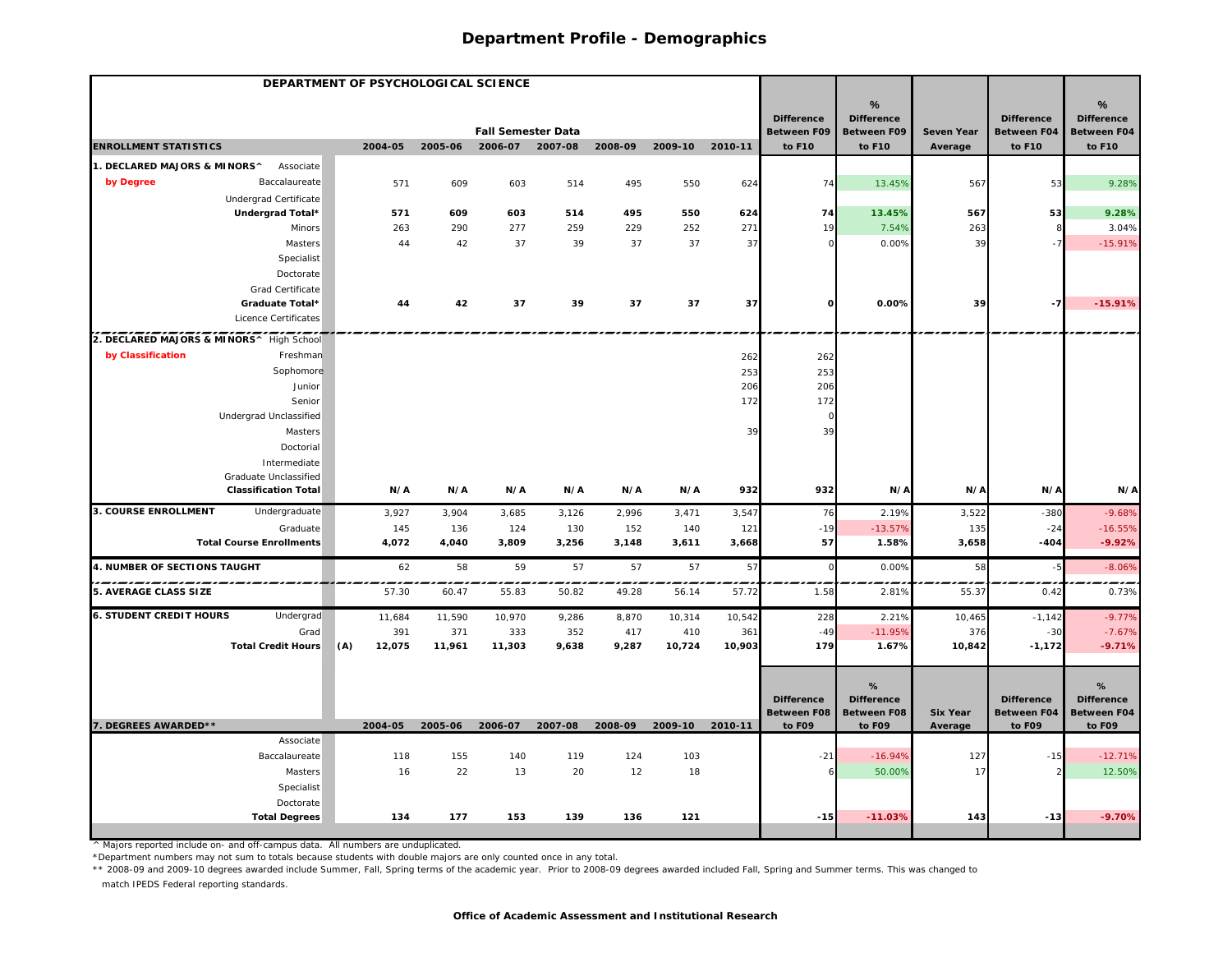| DEPARTMENT OF SOCIOLOGY                     |                |         |                           |                |                |         |         |                    |                        |                 |                    |                        |
|---------------------------------------------|----------------|---------|---------------------------|----------------|----------------|---------|---------|--------------------|------------------------|-----------------|--------------------|------------------------|
|                                             |                |         |                           |                |                |         |         | <b>Difference</b>  | %<br><b>Difference</b> |                 | <b>Difference</b>  | %<br><b>Difference</b> |
|                                             |                |         | <b>Fall Semester Data</b> |                |                |         |         | <b>Between F09</b> | <b>Between F09</b>     | Seven Year      | <b>Between F04</b> | Between F04            |
| <b>ENROLLMENT STATISTICS</b>                | 2004-05        | 2005-06 | 2006-07 2007-08           |                | 2008-09        | 2009-10 | 2010-11 | to F10             | to F10                 | Average         | to F10             | to F10                 |
| 1. DECLARED MAJORS & MINORS^<br>Associate   |                |         |                           |                |                |         |         |                    |                        |                 |                    |                        |
| by Degree<br>Baccalaureate                  | 116            | 121     | 115                       | 113            | 98             | 88      | 91      |                    | 3.41%                  | 106             | $-25$              | $-21.55%$              |
| Undergrad Certificate                       |                |         |                           |                |                |         |         |                    |                        |                 |                    |                        |
| Undergrad Total*                            | 116            | 121     | 115                       | 113            | 98             | 88      | 91      |                    | 3.41%                  | 106             | $-25$              | $-21.55%$              |
| Minors                                      | 216            | 284     | 307                       | 276            | 272            | 324     | 347     | 23                 | 7.10%                  | 289             | 131                | 60.65%                 |
| Masters                                     | 10             | 13      | 15                        | 20             | 13             | 22      | 19      | $-3$               | $-13.64%$              | 16              |                    | 90.00%                 |
| Specialist                                  |                |         |                           |                |                |         |         |                    |                        |                 |                    |                        |
| Doctorate                                   |                |         |                           |                |                |         |         |                    |                        |                 |                    |                        |
| Grad Certificate                            |                |         |                           |                |                |         |         |                    |                        |                 |                    | 90.00%                 |
| Graduate Total*<br>Licence Certificates     | 10             | 13      | 15                        | 20             | 13             | 22      | 19      | $-3$               | $-13.64%$              | 16              | 9                  |                        |
|                                             |                |         |                           |                |                |         |         |                    |                        |                 |                    |                        |
| 2. DECLARED MAJORS & MINORS^ High School    |                |         |                           |                |                |         |         |                    |                        |                 |                    |                        |
| by Classification<br>Freshman               |                |         |                           |                |                |         | 46      | 46                 |                        |                 |                    |                        |
| Sophomore                                   |                |         |                           |                |                |         | 108     | 108                |                        |                 |                    |                        |
| Junior                                      |                |         |                           |                |                |         | 149     | 149                |                        |                 |                    |                        |
| Senior                                      |                |         |                           |                |                |         | 134     | 134                |                        |                 |                    |                        |
| Undergrad Unclassified                      |                |         |                           |                |                |         |         |                    |                        |                 |                    |                        |
| Masters                                     |                |         |                           |                |                |         | 19      | 19                 |                        |                 |                    |                        |
| Doctorial                                   |                |         |                           |                |                |         |         |                    |                        |                 |                    |                        |
| Intermediate<br>Graduate Unclassified       |                |         |                           |                |                |         |         |                    |                        |                 |                    |                        |
| <b>Classification Total</b>                 | N/A            | N/A     | N/A                       | N/A            | N/A            | N/A     | 458     | 458                | N/A                    | N/A             | N/A                | N/A                    |
| 3. COURSE ENROLLMENT<br>Undergraduate       | 1,907          | 1,832   | 2,124                     | 1,927          | 1,838          | 1,899   | 2,088   | 189                | 9.95%                  | 1,945           | 181                | 9.49%                  |
| Graduate                                    | 28             | 32      | 30                        | 43             | 29             | 42      | 46      |                    | 9.52%                  | 36              | 18                 | 64.29%                 |
| <b>Total Course Enrollments</b>             | 1,935          | 1,864   | 2,154                     | 1,970          | 1,867          | 1,941   | 2,134   | 193                | 9.94%                  | 1,981           | 199                | 10.28%                 |
| 4. NUMBER OF SECTIONS TAUGHT                | 20             | 25      | 23                        | 23             | 20             | 22      | 26      |                    | 18.18%                 | 23              |                    | 30.00%                 |
|                                             |                |         |                           |                |                |         |         |                    |                        |                 |                    |                        |
| <b>5. AVERAGE CLASS SIZE</b>                | 82.30          | 60.92   | 75.13                     | 73.30          | 82.05          | 75.41   | 69.42   | $-5.99$            | $-7.94%$               | 74.08           | $-12.88$           | $-15.65%$              |
| <b>6. STUDENT CREDIT HOURS</b><br>Undergrad | 5,721          | 5,496   | 6,370                     | 5,779          | 5,514          | 5,697   | 6,264   | 567                | 9.95%                  | 5,834           | 543                | 9.49%                  |
| Grad                                        | 84             | 96      | 90                        | 129            | 87             | 126     | 138     | 12                 | 9.52%                  | 107             | 54                 | 64.29%                 |
| <b>Total Credit Hours</b>                   | (A)<br>5,805   | 5,592   | 6,460                     | 5,908          | 5,601          | 5,823   | 6,402   | 579                | 9.94%                  | 5,942           | 597                | 10.28%                 |
|                                             |                |         |                           |                |                |         |         |                    |                        |                 |                    |                        |
|                                             |                |         |                           |                |                |         |         | <b>Difference</b>  | %<br><b>Difference</b> |                 | <b>Difference</b>  | %<br><b>Difference</b> |
|                                             |                |         |                           |                |                |         |         | <b>Between F08</b> | <b>Between F08</b>     | <b>Six Year</b> | Between F04        | Between F04            |
| 7. DEGREES AWARDED**                        | 2004-05        | 2005-06 | 2006-07                   | 2007-08        | 2008-09        | 2009-10 | 2010-11 | to F09             | to F09                 | Average         | to F09             | to F09                 |
| Associate                                   |                |         |                           |                |                |         |         |                    |                        |                 |                    |                        |
| Baccalaureate                               | 27             | 43      | 30                        | 37             | 32             | 29      |         |                    | $-9.38%$               | 33              |                    | 7.41%                  |
| Masters                                     | $\overline{3}$ | 8       | 5                         | $\overline{7}$ | $\overline{1}$ | 10      |         |                    | 900.00%                |                 |                    | 233.33%                |
| Specialist                                  |                |         |                           |                |                |         |         |                    |                        |                 |                    |                        |
| Doctorate                                   |                |         |                           |                |                |         |         |                    |                        |                 |                    |                        |
| <b>Total Degrees</b>                        | 30             | 51      | 35                        | 44             | 33             | 39      |         |                    | 18.18%                 | 39              |                    | 30.00%                 |

^ Majors reported include on- and off-campus data. All numbers are unduplicated.

\*Department numbers may not sum to totals because students with double majors are only counted once in any total.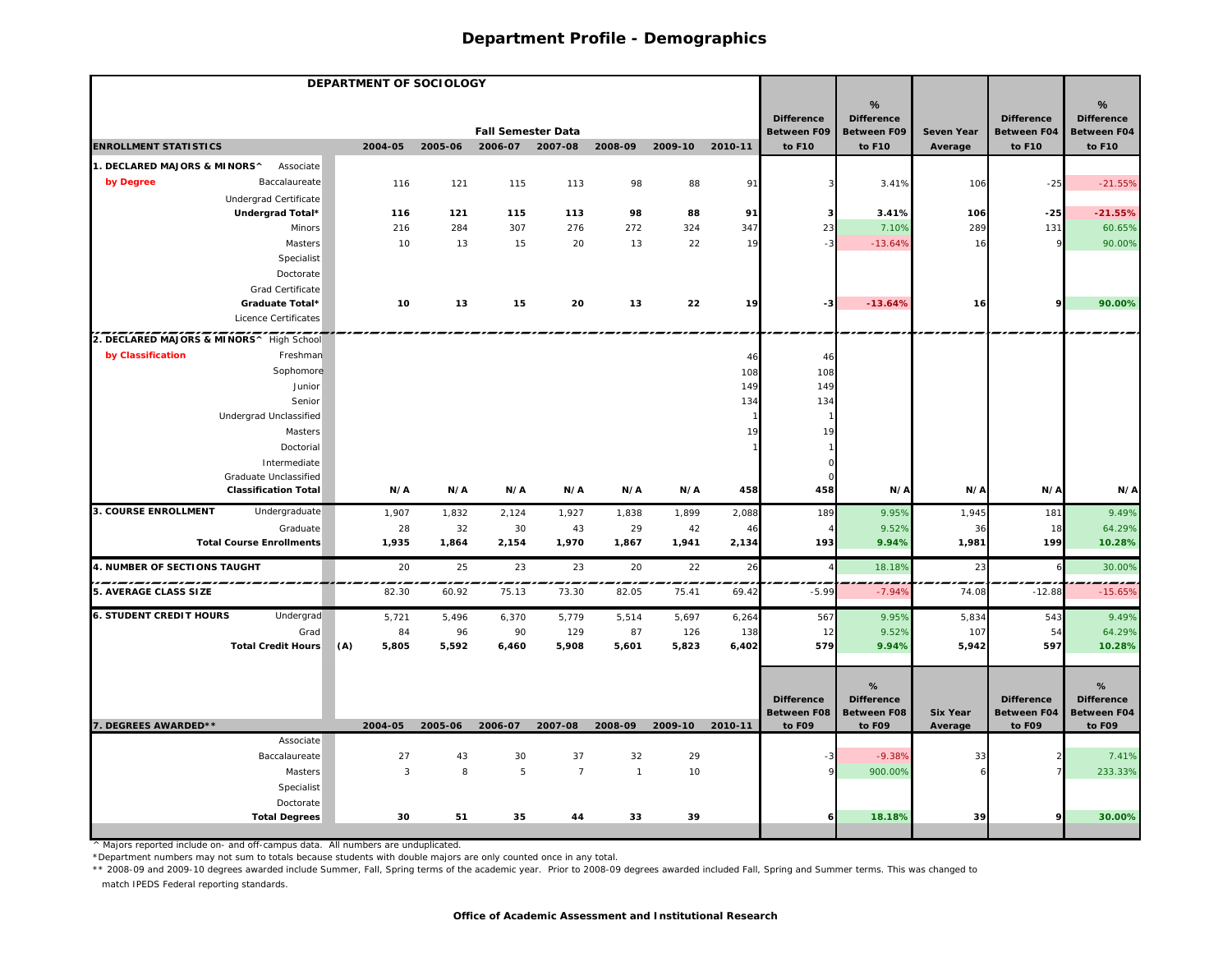| DEPARTMENT OF SOCIAL WORK                    |              |         |                           |         |         |                 |         |                              |                                         |                            |                       |                              |
|----------------------------------------------|--------------|---------|---------------------------|---------|---------|-----------------|---------|------------------------------|-----------------------------------------|----------------------------|-----------------------|------------------------------|
|                                              |              |         |                           |         |         |                 |         | <b>Difference</b>            | %                                       |                            | <b>Difference</b>     | %<br><b>Difference</b>       |
|                                              |              |         | <b>Fall Semester Data</b> |         |         |                 |         | <b>Between F09</b>           | <b>Difference</b><br><b>Between F09</b> | <b>Seven Year</b>          | <b>Between F04</b>    | <b>Between F04</b>           |
| <b>ENROLLMENT STATISTICS</b>                 | 2004-05      | 2005-06 | 2006-07 2007-08           |         | 2008-09 | 2009-10 2010-11 |         | to F10                       | to F10                                  | Average                    | to F10                | to F10                       |
| 1. DECLARED MAJORS & MINORS^<br>Associate    |              |         |                           |         |         |                 |         |                              |                                         |                            |                       |                              |
| by Degree<br>Baccalaureate                   | 197          | 173     | 161                       | 158     | 161     | 176             | 200     | 24                           | 13.64%                                  | 175                        |                       | 1.52%                        |
| Undergrad Certificate                        |              |         |                           |         |         |                 |         |                              |                                         |                            |                       |                              |
| Undergrad Total*                             | 197          | 173     | 161                       | 158     | 161     | 176             | 200     | 24                           | 13.64%                                  | 175                        | 3                     | 1.52%                        |
| <b>Minors</b>                                | 94           | 83      | 68                        | 52      | 54      | 48              | 56      |                              | 16.67%                                  | 65                         | $-38$                 | $-40.43%$                    |
| <b>Masters</b>                               |              |         |                           |         |         |                 |         |                              |                                         |                            |                       |                              |
| Specialist<br>Doctorate                      |              |         |                           |         |         |                 |         |                              |                                         |                            |                       |                              |
| Grad Certificate                             |              |         |                           |         |         |                 |         |                              |                                         |                            |                       |                              |
| Graduate Total*                              |              |         |                           |         |         |                 |         |                              |                                         |                            |                       |                              |
| Licence Certificates                         |              |         |                           |         |         |                 |         |                              |                                         |                            |                       |                              |
| 2. DECLARED MAJORS & MINORS^ High School     |              |         |                           |         |         |                 |         |                              |                                         |                            |                       |                              |
| by Classification<br>Freshman                |              |         |                           |         |         |                 | 46      | 46                           |                                         |                            |                       |                              |
| Sophomore                                    |              |         |                           |         |         |                 | 66      | 66                           |                                         |                            |                       |                              |
| Junior                                       |              |         |                           |         |         |                 | 83      | 83                           |                                         |                            |                       |                              |
| Senior                                       |              |         |                           |         |         |                 | 60      | 60                           |                                         |                            |                       |                              |
| Undergrad Unclassified                       |              |         |                           |         |         |                 |         |                              |                                         |                            |                       |                              |
| Masters                                      |              |         |                           |         |         |                 |         |                              |                                         |                            |                       |                              |
| Doctorial                                    |              |         |                           |         |         |                 |         |                              |                                         |                            |                       |                              |
| Intermediate<br>Graduate Unclassified        |              |         |                           |         |         |                 |         |                              |                                         |                            |                       |                              |
| <b>Classification Total</b>                  | N/A          | N/A     | N/A                       | N/A     | N/A     | N/A             | 256     | 256                          | N/A                                     | N/A                        | N/A                   | N/A                          |
| <b>3. COURSE ENROLLMENT</b><br>Undergraduate | 465          | 462     | 479                       | 410     | 493     | 478             | 510     | 32                           | 6.69%                                   | 471                        | 45                    | 9.68%                        |
| Graduate                                     |              |         |                           |         |         |                 |         |                              |                                         |                            |                       |                              |
| <b>Total Course Enrollments</b>              | 465          | 462     | 479                       | 410     | 493     | 478             | 510     | 32                           | 6.69%                                   | 471                        | 45                    | 9.68%                        |
| 4. NUMBER OF SECTIONS TAUGHT                 | 16           | 18      | 21                        | 21      | 23      | 22              | 22      | $\mathcal{C}$                | 0.00%                                   | 20                         |                       | 37.50%                       |
| 5. AVERAGE CLASS SIZE                        | 27.18        | 23.67   | 22.38                     | 19.29   | 21.13   | 21.18           | 22.50   | 1.32                         | 6.23%                                   | 22.48                      | $-4.68$               | $-17.22%$                    |
| <b>6. STUDENT CREDIT HOURS</b><br>Undergrad  | 1,395        | 1,386   | 1,437                     | 1,230   | 1,479   | 1,434           | 1,528   | 94                           | 6.56%                                   | 1,413                      | 133                   | 9.53%                        |
| Grad<br><b>Total Credit Hours</b>            | (A)<br>1,395 | 1,386   | 1,437                     | 1,230   | 1,479   | 1,434           | 1,528   | 94                           | 6.56%                                   | 1,413                      | 133                   | 9.53%                        |
|                                              |              |         |                           |         |         |                 |         |                              |                                         |                            |                       |                              |
|                                              |              |         |                           |         |         |                 |         |                              | %                                       |                            |                       | %                            |
|                                              |              |         |                           |         |         |                 |         | <b>Difference</b>            | <b>Difference</b>                       |                            | <b>Difference</b>     | <b>Difference</b>            |
| 7. DEGREES AWARDED**                         | 2004-05      | 2005-06 | 2006-07                   | 2007-08 | 2008-09 | 2009-10         | 2010-11 | <b>Between F08</b><br>to F09 | <b>Between F08</b><br>to F09            | <b>Six Year</b><br>Average | Between F04<br>to F09 | <b>Between F04</b><br>to F09 |
| Associate                                    |              |         |                           |         |         |                 |         |                              |                                         |                            |                       |                              |
| Baccalaureate                                | 58           | 48      | 55                        | 30      | 46      | 48              |         |                              | 4.35%                                   | 48                         | $-10$                 | $-17.24%$                    |
| <b>Masters</b>                               |              |         |                           |         |         |                 |         |                              |                                         |                            |                       |                              |
| Specialist                                   |              |         |                           |         |         |                 |         |                              |                                         |                            |                       |                              |
| Doctorate                                    |              |         |                           |         |         |                 |         |                              |                                         |                            |                       |                              |
| <b>Total Degrees</b>                         | 58           | 48      | 55                        | 30      | 46      | 48              |         |                              | 4.35%                                   | 48                         | $-10$                 | $-17.24%$                    |

^ Majors reported include on- and off-campus data. All numbers are unduplicated.

\*Department numbers may not sum to totals because students with double majors are only counted once in any total.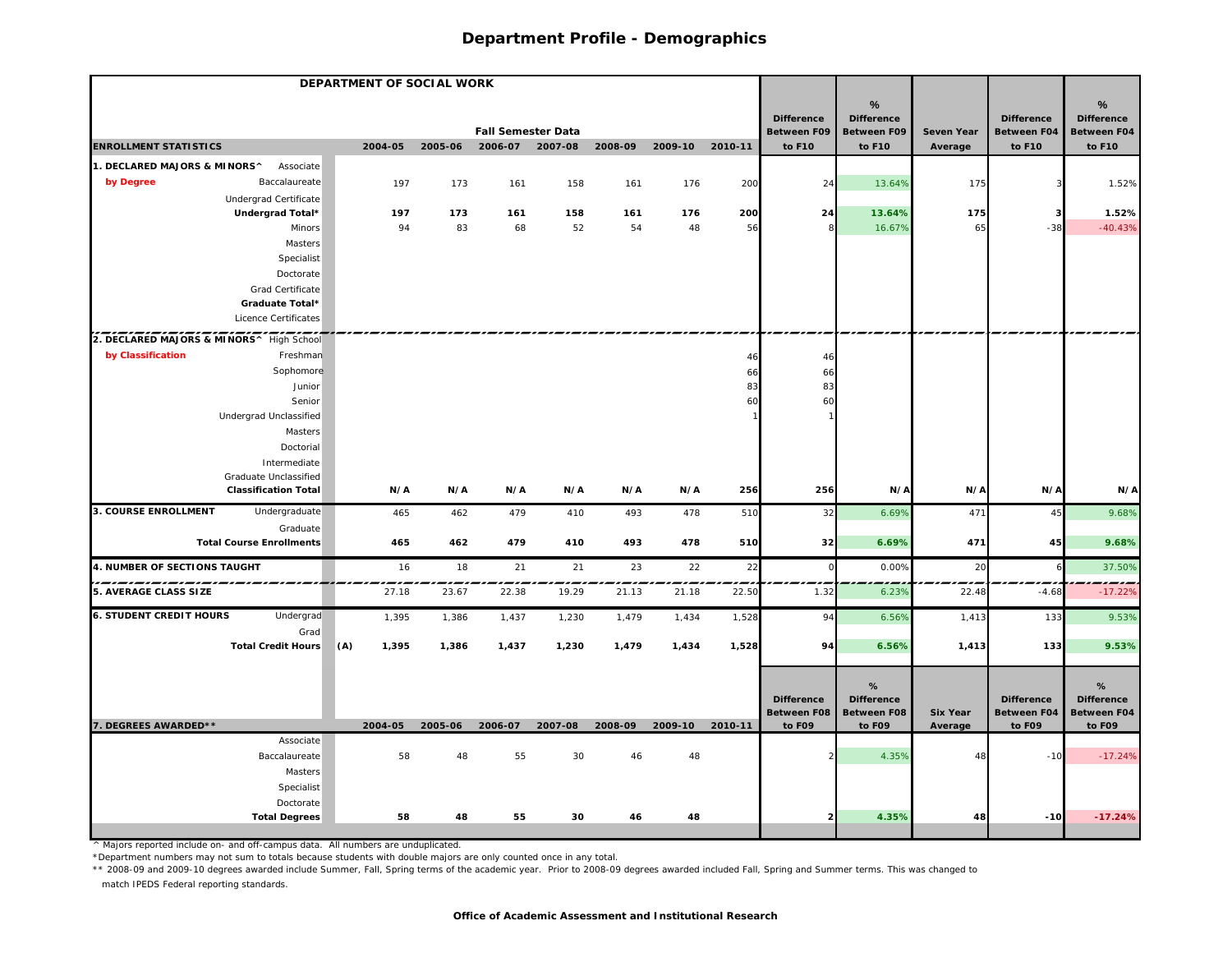| DEPARTMENT OF SPEECH PATHOLOGY & AUDIOLOGY           |                |                |                           |                |                 |                |         |                              |                              |                            |                       |                        |
|------------------------------------------------------|----------------|----------------|---------------------------|----------------|-----------------|----------------|---------|------------------------------|------------------------------|----------------------------|-----------------------|------------------------|
|                                                      |                |                |                           |                |                 |                |         | <b>Difference</b>            | %<br><b>Difference</b>       |                            | <b>Difference</b>     | %<br><b>Difference</b> |
|                                                      |                |                | <b>Fall Semester Data</b> |                |                 |                |         | <b>Between F09</b>           | <b>Between F09</b>           | Seven Year                 | <b>Between F04</b>    | Between F04            |
| <b>ENROLLMENT STATISTICS</b>                         | 2004-05        | 2005-06        | 2006-07 2007-08           |                | 2008-09         | 2009-10        | 2010-11 | to F10                       | to F10                       | Average                    | to F10                | to F10                 |
| 1. DECLARED MAJORS & MINORS^<br>Associate            |                |                |                           |                |                 |                |         |                              |                              |                            |                       |                        |
| by Degree<br>Baccalaureate                           | 139            | 166            | 173                       | 191            | 195             | 214            | 243     | 29                           | 13.55%                       | 189                        | 104                   | 74.82%                 |
| Undergrad Certificate                                |                |                |                           |                |                 |                |         |                              |                              |                            |                       |                        |
| Undergrad Total*                                     | 139            | 166            | 173                       | 191            | 195             | 214            | 243     | 29                           | 13.55%                       | 189                        | 104                   | 74.82%                 |
| Minors                                               | $\overline{2}$ | $\sqrt{3}$     | $\overline{1}$            | $\overline{4}$ | $5\phantom{.0}$ | 6              | 3       | $-3$                         | $-50.00%$                    | 3                          |                       | 50.00%                 |
| Masters                                              | 79             | 85             | 92                        | 100            | 92              | 84             | 84      |                              | 0.00%                        | 88                         |                       | 6.33%                  |
| Specialist                                           |                |                |                           |                |                 |                |         |                              |                              |                            |                       |                        |
| Doctorate                                            | 23             | 22             | 16                        | 22             | 21              | 22             | 27      |                              | 22.73%                       | 22                         |                       | 17.39%                 |
| Grad Certificate                                     |                |                |                           |                |                 |                |         |                              |                              |                            |                       |                        |
| Graduate Total*                                      | 102            | 107            | 108                       | 122            | 113             | 106            | 111     |                              | 4.72%                        | 110                        |                       | 8.82%                  |
| Licence Certificates                                 | $\overline{1}$ | $\overline{1}$ | $\overline{1}$            | $\mathbf{3}$   | $\overline{3}$  | $\overline{2}$ | 6       |                              | 200.00%                      | $\overline{a}$             |                       | 500.00%                |
| 2. DECLARED MAJORS & MINORS^ High School             |                |                |                           |                |                 |                |         |                              |                              |                            |                       |                        |
| by Classification<br>Freshman                        |                |                |                           |                |                 |                | 70      | 70                           |                              |                            |                       |                        |
| Sophomore                                            |                |                |                           |                |                 |                | 69      | 69                           |                              |                            |                       |                        |
| Junior                                               |                |                |                           |                |                 |                | 56      | 56                           |                              |                            |                       |                        |
| Senior                                               |                |                |                           |                |                 |                | 51      | 51                           |                              |                            |                       |                        |
| Undergrad Unclassified                               |                |                |                           |                |                 |                |         |                              |                              |                            |                       |                        |
| Masters                                              |                |                |                           |                |                 |                | 84      | 84                           |                              |                            |                       |                        |
| Doctorial                                            |                |                |                           |                |                 |                | 28      | 28                           |                              |                            |                       |                        |
| Intermediate                                         |                |                |                           |                |                 |                |         |                              |                              |                            |                       |                        |
| Graduate Unclassified<br><b>Classification Total</b> | N/A            | N/A            | N/A                       | N/A            | N/A             | N/A            | 358     | 358                          | N/A                          | N/A                        | N/A                   | N/A                    |
|                                                      |                |                |                           |                |                 |                |         |                              |                              |                            |                       |                        |
| 3. COURSE ENROLLMENT<br>Undergraduate                | 453            | 501            | 493                       | 515            | 522             | 538            | 578     | 40                           | 7.43%                        | 514                        | 125                   | 27.59%                 |
| Graduate                                             | 443            | 444            | 498                       | 552            | 484             | 464            | 531     | 67                           | 14.44%                       | 488                        | 88                    | 19.86%                 |
| <b>Total Course Enrollments</b>                      | 896            | 945            | 991                       | 1,067          | 1,006           | 1,002          | 1,109   | 107                          | 10.68%                       | 1,002                      | 213                   | 23.77%                 |
| 4. NUMBER OF SECTIONS TAUGHT                         | 24             | 24             | 28                        | 25             | 25              | 28             | 27      | $-1$                         | $-3.57%$                     | 26                         |                       | 12.50%                 |
| <b>5. AVERAGE CLASS SIZE</b>                         | 27.00          | 29.00          | 25.64                     | 29.80          | 30.32           | 26.43          | 28.37   | 1.94                         | 7.34%                        | 28.08                      | 1.37                  | 5.07%                  |
| <b>6. STUDENT CREDIT HOURS</b><br>Undergrad          | 1,253          | 1,394          | 1,368                     | 1,415          | 1,501           | 1,559          | 1,673   | 114                          | 7.31%                        | 1,452                      | 420                   | 33.52%                 |
| Grad                                                 | 1,087          | 1,080          | 1,168                     | 1,297          | 1,166           | 1,110          | 1,098   | $-12$                        | $-1.08%$                     | 1,144                      | 11                    | 1.01%                  |
| <b>Total Credit Hours</b>                            | (A)<br>2,340   | 2,474          | 2,536                     | 2,712          | 2,667           | 2,669          | 2,771   | 102                          | 3.82%                        | 2,596                      | 431                   | 18.42%                 |
|                                                      |                |                |                           |                |                 |                |         |                              |                              |                            |                       |                        |
|                                                      |                |                |                           |                |                 |                |         |                              | %                            |                            |                       | %                      |
|                                                      |                |                |                           |                |                 |                |         | <b>Difference</b>            | <b>Difference</b>            |                            | <b>Difference</b>     | <b>Difference</b>      |
| 7. DEGREES AWARDED**                                 | 2004-05        | 2005-06        | 2006-07                   | 2007-08        | 2008-09         | 2009-10        | 2010-11 | <b>Between F08</b><br>to F09 | <b>Between F08</b><br>to F09 | <b>Six Year</b><br>Average | Between F04<br>to F09 | Between F04<br>to F09  |
| Associate                                            |                |                |                           |                |                 |                |         |                              |                              |                            |                       |                        |
| Baccalaureate                                        | 29             | 41             | 38                        | 38             | 43              | 42             |         | $-1$                         | $-2.33%$                     | 39                         | 13                    | 44.83%                 |
| Masters                                              | 30             | 38             | 38                        | 44             | 56              | 39             |         | $-17$                        | $-30.36%$                    | 41                         |                       | 30.00%                 |
| Specialist                                           |                |                |                           |                |                 |                |         |                              |                              |                            |                       |                        |
| Doctorate                                            | 8              | $\overline{7}$ | $\mathbf{3}$              | $\overline{7}$ | 6               | $\mathbf{3}$   |         | $-3$                         | $-50.00%$                    |                            |                       | $-62.50%$              |
| <b>Total Degrees</b>                                 | 67             | 86             | 79                        | 89             | 105             | 84             |         | $-21$                        | $-20.00%$                    | 85                         | 17                    | 25.37%                 |
|                                                      |                |                |                           |                |                 |                |         |                              |                              |                            |                       |                        |

^ Majors reported include on- and off-campus data. All numbers are unduplicated.

\*Department numbers may not sum to totals because students with double majors are only counted once in any total.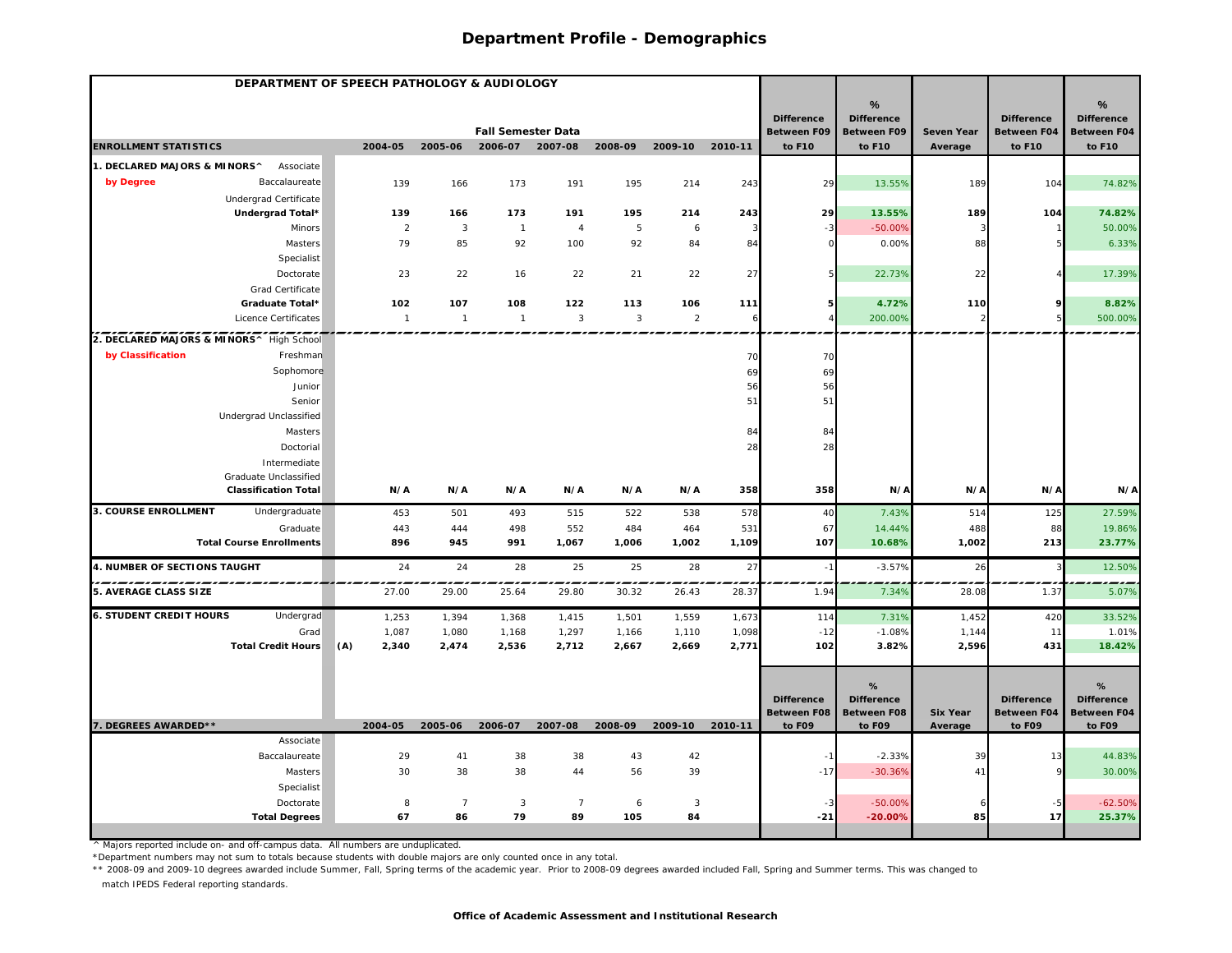|                                                      | DEPARTMENT OF SPECIAL EDUCATION |              |                           |            |                |                      |              |                                         |                                         |                   |                                         |                                         |
|------------------------------------------------------|---------------------------------|--------------|---------------------------|------------|----------------|----------------------|--------------|-----------------------------------------|-----------------------------------------|-------------------|-----------------------------------------|-----------------------------------------|
|                                                      |                                 |              |                           |            |                |                      |              |                                         | %                                       |                   |                                         | %                                       |
|                                                      |                                 |              | <b>Fall Semester Data</b> |            |                |                      |              | <b>Difference</b><br><b>Between F09</b> | <b>Difference</b><br><b>Between F09</b> | <b>Seven Year</b> | <b>Difference</b><br><b>Between F04</b> | <b>Difference</b><br><b>Between F04</b> |
| <b>ENROLLMENT STATISTICS</b>                         | 2004-05                         | 2005-06      | 2006-07                   | 2007-08    | 2008-09        | 2009-10              | 2010-11      | to F10                                  | to F10                                  | Average           | to F10                                  | to F10                                  |
| <b>1. DECLARED MAJORS &amp; MINORS^</b><br>Associate |                                 |              |                           |            |                |                      |              |                                         |                                         |                   |                                         |                                         |
| by Degree<br>Baccalaureate                           | 240                             | 237          | 233                       | 197        | 192            | 183                  | 187          |                                         | 2.19%                                   | 210               | $-53$                                   | $-22.08%$                               |
| Undergrad Certificate                                |                                 |              |                           |            |                |                      |              |                                         |                                         |                   |                                         |                                         |
| Undergrad Total*                                     | 240                             | 237          | 233                       | 197        | 192            | 183                  | 187          |                                         | 2.19%                                   | 210               | $-53$                                   | $-22.08%$                               |
| <b>Minors</b>                                        | 15                              | 12           | 11                        | 14         | 17             | 29                   | 34           |                                         | 17.24%                                  | 19                | 19                                      | 126.67%                                 |
| Masters                                              | 118                             | 121          | 95                        | 112        | 161            | 174                  | 268          | 94                                      | 54.02%                                  | 150               | 150                                     | 127.12%                                 |
| Specialist                                           |                                 |              |                           |            |                |                      |              |                                         |                                         |                   |                                         |                                         |
| Doctorate                                            | 10                              | 16           | 10                        | 18         | 17             | 21                   | 22           |                                         | 4.76%                                   | 16                | 12                                      | 120.00%                                 |
| Grad Certificate                                     |                                 |              |                           |            | 30             | 90                   | 127          | 37                                      | 41.11%                                  | 35                | 127                                     |                                         |
| Graduate Total*                                      | 127                             | 136          | 105                       | 130        | 189            | 216                  | 315          | 99                                      | 45.83%                                  | 174               | 188                                     | 148.03%                                 |
| Licence Certificates                                 | 40                              | 76           | 112                       | 131        | 169            | 210                  | 237          | 27                                      | 12.86%                                  | 139               | 197                                     | 492.50%                                 |
| 2. DECLARED MAJORS & MINORS^ High School             |                                 |              |                           |            |                |                      |              |                                         |                                         |                   |                                         |                                         |
| by Classification<br>Freshman                        |                                 |              |                           |            |                |                      | 52           | 52                                      |                                         |                   |                                         |                                         |
| Sophomore                                            |                                 |              |                           |            |                |                      | 60           | 60                                      |                                         |                   |                                         |                                         |
| Junior                                               |                                 |              |                           |            |                |                      | 54           | 54                                      |                                         |                   |                                         |                                         |
| Senior                                               |                                 |              |                           |            |                |                      | 52           | 52                                      |                                         |                   |                                         |                                         |
| Undergrad Unclassified                               |                                 |              |                           |            |                |                      |              |                                         |                                         |                   |                                         |                                         |
| Masters                                              |                                 |              |                           |            |                |                      | 310          | 310                                     |                                         |                   |                                         |                                         |
| Doctorial                                            |                                 |              |                           |            |                |                      | 28           | 28                                      |                                         |                   |                                         |                                         |
| Intermediate                                         |                                 |              |                           |            |                |                      |              |                                         |                                         |                   |                                         |                                         |
| Graduate Unclassified<br><b>Classification Total</b> | N/A                             | N/A          | N/A                       | N/A        | N/A            | N/A                  | 115<br>673   | 115<br>673                              | N/A                                     | N/A               | N/A                                     | N/A                                     |
|                                                      |                                 |              |                           |            |                |                      |              |                                         |                                         |                   |                                         |                                         |
| 3. COURSE ENROLLMENT<br>Undergraduate                | 768                             | 858          | 777                       | 746        | 768            | 856                  | 818          | $-38$                                   | $-4.44%$                                | 799               | 50                                      | 6.51%                                   |
| Graduate<br><b>Total Course Enrollments</b>          | 232<br>1,000                    | 234<br>1,092 | 197<br>974                | 240<br>986 | 339<br>1,107   | 362<br>1,218         | 577<br>1,395 | 215<br>177                              | 59.39%<br>14.53%                        | 312<br>1,110      | 345<br>395                              | 148.71%<br>39.50%                       |
|                                                      |                                 |              |                           |            |                |                      |              |                                         |                                         |                   |                                         |                                         |
| 4. NUMBER OF SECTIONS TAUGHT<br>.                    | 35                              | 35           | 36                        | 28         | 28             | 31                   | 30           | $-1$                                    | $-3.23%$                                | 32                | -5                                      | $-14.29%$                               |
| <b>5. AVERAGE CLASS SIZE</b>                         | 19.80                           | 19.00        | 16.92                     | 19.36      | 20.11          | 20.19                | 21.73        | 1.54                                    | 7.63%                                   | 19.59             | 1.93                                    | 9.75%                                   |
| <b>6. STUDENT CREDIT HOURS</b><br>Undergrad          | 2,471                           | 2,460        | 2,232                     | 2,173      | 2,113          | 2,413                | 2,314        | $-99$                                   | $-4.10%$                                | 2,311             | $-157$                                  | $-6.35%$                                |
| Grad                                                 | 700                             | 715          | 584                       | 729        | 1,014          | 1,089                | 1,742        | 653                                     | 59.96%                                  | 939               | 1,042                                   | 148.86%                                 |
| <b>Total Credit Hours</b>                            | (A)<br>3,171                    | 3,175        | 2,816                     | 2,902      | 3,127          | 3,502                | 4,056        | 554                                     | 15.82%                                  | 3,250             | 885                                     | 27.91%                                  |
|                                                      |                                 |              |                           |            |                |                      |              |                                         |                                         |                   |                                         |                                         |
|                                                      |                                 |              |                           |            |                |                      |              |                                         | %                                       |                   |                                         | %                                       |
|                                                      |                                 |              |                           |            |                |                      |              | <b>Difference</b>                       | <b>Difference</b>                       |                   | <b>Difference</b>                       | <b>Difference</b>                       |
|                                                      |                                 |              |                           |            |                |                      |              | <b>Between F08</b>                      | <b>Between F08</b>                      | <b>Six Year</b>   | Between F04                             | <b>Between F04</b>                      |
| 7. DEGREES AWARDED**                                 | 2004-05                         | 2005-06      | 2006-07                   | 2007-08    | 2008-09        | 2009-10              | 2010-11      | to F09                                  | to F09                                  | Average           | to F09                                  | to F09                                  |
| Associate                                            | 52                              |              |                           | 43         | 17             | 38                   |              | 21                                      | 123.53%                                 | 39                |                                         | $-26.92%$                               |
| Baccalaureate<br>Post Baccalaureate Certificate      |                                 | 46           | 35                        |            |                |                      |              |                                         |                                         |                   | $-14$                                   |                                         |
| Masters                                              | 62                              | 58           | 51                        | 37         | 45             | $\overline{4}$<br>66 |              | 21                                      | 46.67%                                  | 53                |                                         | 6.45%                                   |
| Specialist                                           |                                 |              |                           |            |                |                      |              |                                         |                                         |                   |                                         |                                         |
| Doctorate                                            | $\overline{1}$                  | 11           | $\overline{4}$            |            | $\overline{1}$ | $\overline{1}$       |              |                                         | 0.00%                                   | 3                 |                                         | 0.00%                                   |
| <b>Total Degrees</b>                                 | 115                             | 115          | 90                        | 80         | 63             | 109                  |              | 46                                      | 73.02%                                  | 95                |                                         | $-5.22%$                                |
|                                                      |                                 |              |                           |            |                |                      |              |                                         |                                         |                   |                                         |                                         |

^ Majors reported include on- and off-campus data. All numbers are unduplicated.

\*Department numbers may not sum to totals because students with double majors are only counted once in any total.

\*\* 2008-09 and 2009-10 degrees awarded include Summer, Fall, Spring terms of the academic year. Prior to 2008-09 degrees awarded included Fall, Spring and Summer terms. This was changed to

match IPEDS Federal reporting standards.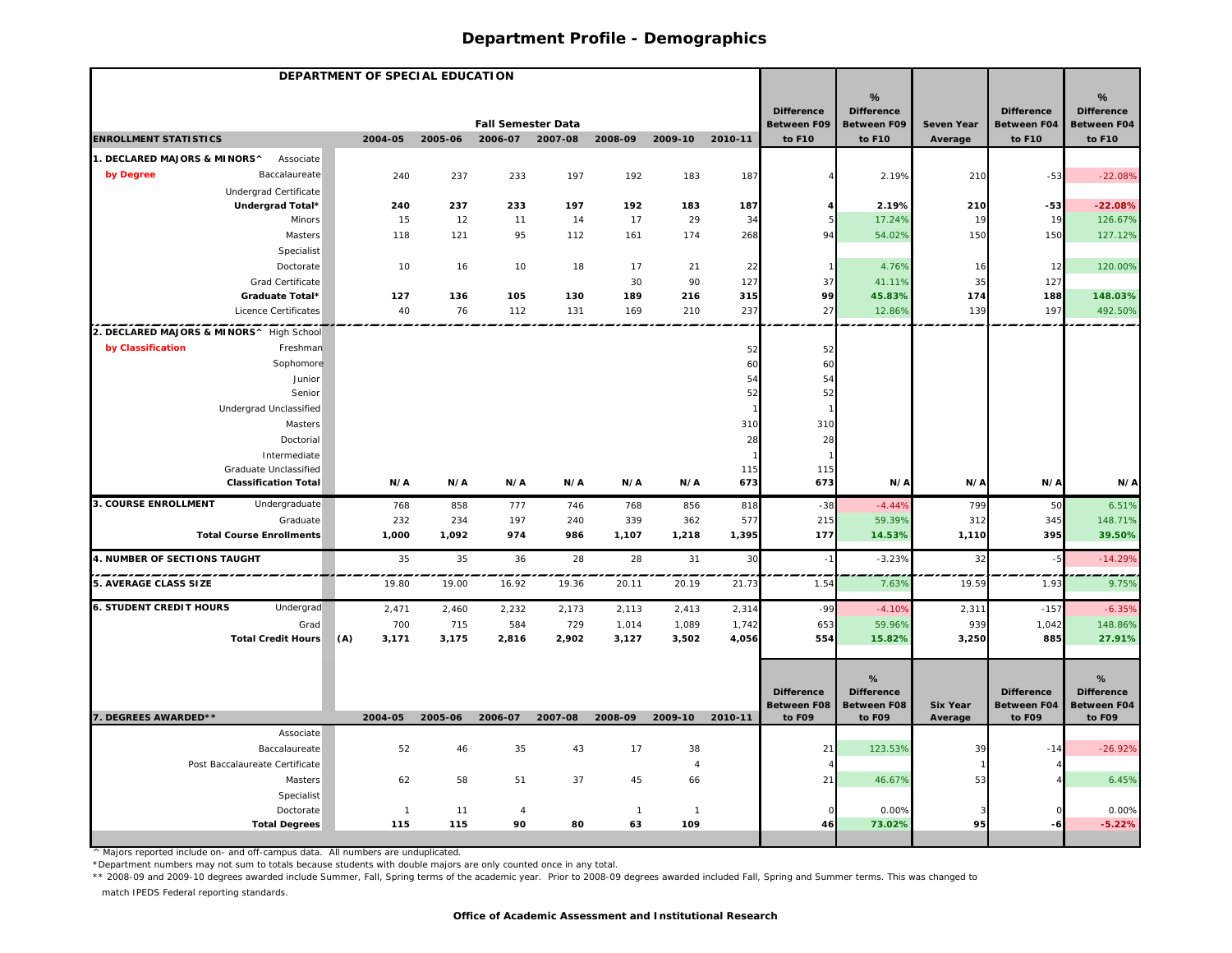| DEPARTMENT OF TELECOMMUNICATIONS                     |                |             |                           |              |             |              |              |                                         |                                         |                 |                                         |                                         |
|------------------------------------------------------|----------------|-------------|---------------------------|--------------|-------------|--------------|--------------|-----------------------------------------|-----------------------------------------|-----------------|-----------------------------------------|-----------------------------------------|
|                                                      |                |             |                           |              |             |              |              | <b>Difference</b>                       | %<br><b>Difference</b>                  |                 | <b>Difference</b>                       | %<br><b>Difference</b>                  |
|                                                      |                |             | <b>Fall Semester Data</b> |              |             |              |              | <b>Between F09</b>                      | <b>Between F09</b>                      | Seven Year      | <b>Between F04</b>                      | <b>Between F04</b>                      |
| <b>ENROLLMENT STATISTICS</b>                         | 2004-05        | 2005-06     | 2006-07 2007-08           |              | 2008-09     | 2009-10      | 2010-11      | to F10                                  | to F10                                  | Average         | to F10                                  | to F10                                  |
| 1. DECLARED MAJORS & MINORS^<br>Associate            |                |             |                           |              |             |              |              |                                         |                                         |                 |                                         |                                         |
| by Degree<br>Baccalaureate                           | 1,042          | 1,016       | 995                       | 983          | 1,001       | 1,039        | 1,168        | 129                                     | 12.42%                                  | 1,035           | 126                                     | 12.09%                                  |
| Undergrad Certificate                                |                |             |                           |              |             |              |              |                                         |                                         |                 |                                         |                                         |
| Undergrad Total*                                     | 1,042          | 1,016       | 995                       | 983          | 1,001       | 1,039        | 1,168        | 129                                     | 12.42%                                  | 1,035           | 126                                     | 12.09%                                  |
| Minors                                               | 190            | 194         | 162                       | 116          | 97          | 117          | 104          | $-13$                                   | $-11.119$                               | 140             | $-86$                                   | $-45.26%$                               |
| Masters                                              | 22             | 25          | 27                        | 28           | 23          | 37           | 42           |                                         | 13.51%                                  | 29              | 20                                      | 90.91%                                  |
| Specialist                                           |                |             |                           |              |             |              |              |                                         |                                         |                 |                                         |                                         |
| Doctorate                                            |                |             |                           |              |             |              |              |                                         |                                         |                 |                                         |                                         |
| Grad Certificate                                     |                |             |                           |              |             |              |              |                                         |                                         |                 |                                         |                                         |
| Graduate Total*                                      | 22             | 25          | 27                        | 28           | 23          | 37           | 42           | 5                                       | 13.51%                                  | 29              | 20                                      | 90.91%                                  |
| Licence Certificates                                 |                |             |                           |              |             |              |              |                                         |                                         |                 |                                         |                                         |
| 2. DECLARED MAJORS & MINORSA High School             |                |             |                           |              |             |              |              |                                         |                                         |                 |                                         |                                         |
| by Classification<br>Freshman                        |                |             |                           |              |             |              | 379          | 379                                     |                                         |                 |                                         |                                         |
| Sophomore                                            |                |             |                           |              |             |              | 377          | 377                                     |                                         |                 |                                         |                                         |
| Junior                                               |                |             |                           |              |             |              | 306          | 306                                     |                                         |                 |                                         |                                         |
| Senior                                               |                |             |                           |              |             |              | 203          | 203                                     |                                         |                 |                                         |                                         |
| Undergrad Unclassified                               |                |             |                           |              |             |              |              |                                         |                                         |                 |                                         |                                         |
| Masters                                              |                |             |                           |              |             |              | 43           | 43                                      |                                         |                 |                                         |                                         |
| Doctorial                                            |                |             |                           |              |             |              |              |                                         |                                         |                 |                                         |                                         |
| Intermediate                                         |                |             |                           |              |             |              |              |                                         |                                         |                 |                                         |                                         |
| Graduate Unclassified<br><b>Classification Total</b> | N/A            | N/A         | N/A                       | N/A          | N/A         | N/A          | 1,314        | 1,314                                   | N/A                                     | N/A             | N/A                                     | N/A                                     |
| <b>3. COURSE ENROLLMENT</b>                          |                |             |                           |              |             |              |              |                                         |                                         |                 |                                         |                                         |
| Undergraduate                                        | 1,973          | 1,709       | 1,637                     | 1,843        | 1,811       | 2,098        | 2,048        | $-50$                                   | $-2.38%$                                | 1,874           | 75                                      | 3.80%                                   |
| Graduate<br><b>Total Course Enrollments</b>          | 54<br>2,027    | 63<br>1,772 | 81<br>1,718               | 123<br>1,966 | 88<br>1,899 | 125<br>2,223 | 132<br>2,180 | $-43$                                   | 5.60%<br>$-1.93%$                       | 95<br>1,969     | 78<br>153                               | 144.44%<br>7.55%                        |
|                                                      |                |             |                           |              |             |              |              |                                         |                                         |                 |                                         |                                         |
| 4. NUMBER OF SECTIONS TAUGHT                         | 89             | 76          | 74                        | 90           | 88          | 91           | 88           | $-3$                                    | $-3.30%$                                | 85              | ÷.                                      | $-1.12%$                                |
| 5. AVERAGE CLASS SIZE                                | 20.38          | 19.84       | 19.51                     | 19.33        | 19.24       | 21.24        | 20.53        | $-0.71$                                 | $-3.34%$                                | 20.01           | 0.15                                    | 0.74%                                   |
| <b>6. STUDENT CREDIT HOURS</b><br>Undergrad          | 4,857          | 4,493       | 4,258                     | 4,562        | 4,625       | 5,197        | 5,211        | 14                                      | 0.27%                                   | 4,743           | 354                                     | 7.29%                                   |
| Grad                                                 | 150            | 175         | 215                       | 316          | 223         | 332          | 347          | 15                                      | 4.52%                                   | 251             | 197                                     | 131.33%                                 |
| <b>Total Credit Hours</b>                            | (A)<br>5,007   | 4,668       | 4,473                     | 4,878        | 4,848       | 5,529        | 5,558        | 29                                      | 0.52%                                   | 4,994           | 551                                     | 11.00%                                  |
|                                                      |                |             |                           |              |             |              |              |                                         |                                         |                 |                                         |                                         |
|                                                      |                |             |                           |              |             |              |              |                                         | %                                       |                 |                                         | %                                       |
|                                                      |                |             |                           |              |             |              |              | <b>Difference</b><br><b>Between F08</b> | <b>Difference</b><br><b>Between F08</b> | <b>Six Year</b> | <b>Difference</b><br><b>Between F04</b> | <b>Difference</b><br><b>Between F04</b> |
| 7. DEGREES AWARDED**                                 | 2004-05        | 2005-06     | 2006-07                   | 2007-08      | 2008-09     | 2009-10      | 2010-11      | to F09                                  | to F09                                  | Average         | to F09                                  | to F09                                  |
| Associate                                            |                |             |                           |              |             |              |              |                                         |                                         |                 |                                         |                                         |
| Baccalaureate                                        | 162            | 171         | 204                       | 184          | 151         | 166          |              | 15                                      | 9.93%                                   | 173             |                                         | 2.47%                                   |
| Masters                                              | $\overline{2}$ | 10          | 11                        | 13           | 16          | 10           |              |                                         | $-37.50%$                               | 10              |                                         | 400.00%                                 |
| Specialist                                           |                |             |                           |              |             |              |              |                                         |                                         |                 |                                         |                                         |
| Doctorate                                            |                |             |                           |              |             |              |              |                                         |                                         |                 |                                         |                                         |
| <b>Total Degrees</b>                                 | 164            | 181         | 215                       | 197          | 167         | 176          |              |                                         | 5.39%                                   | 183             | 12                                      | 7.32%                                   |
|                                                      |                |             |                           |              |             |              |              |                                         |                                         |                 |                                         |                                         |

^ Majors reported include on- and off-campus data. All numbers are unduplicated.

\*Department numbers may not sum to totals because students with double majors are only counted once in any total.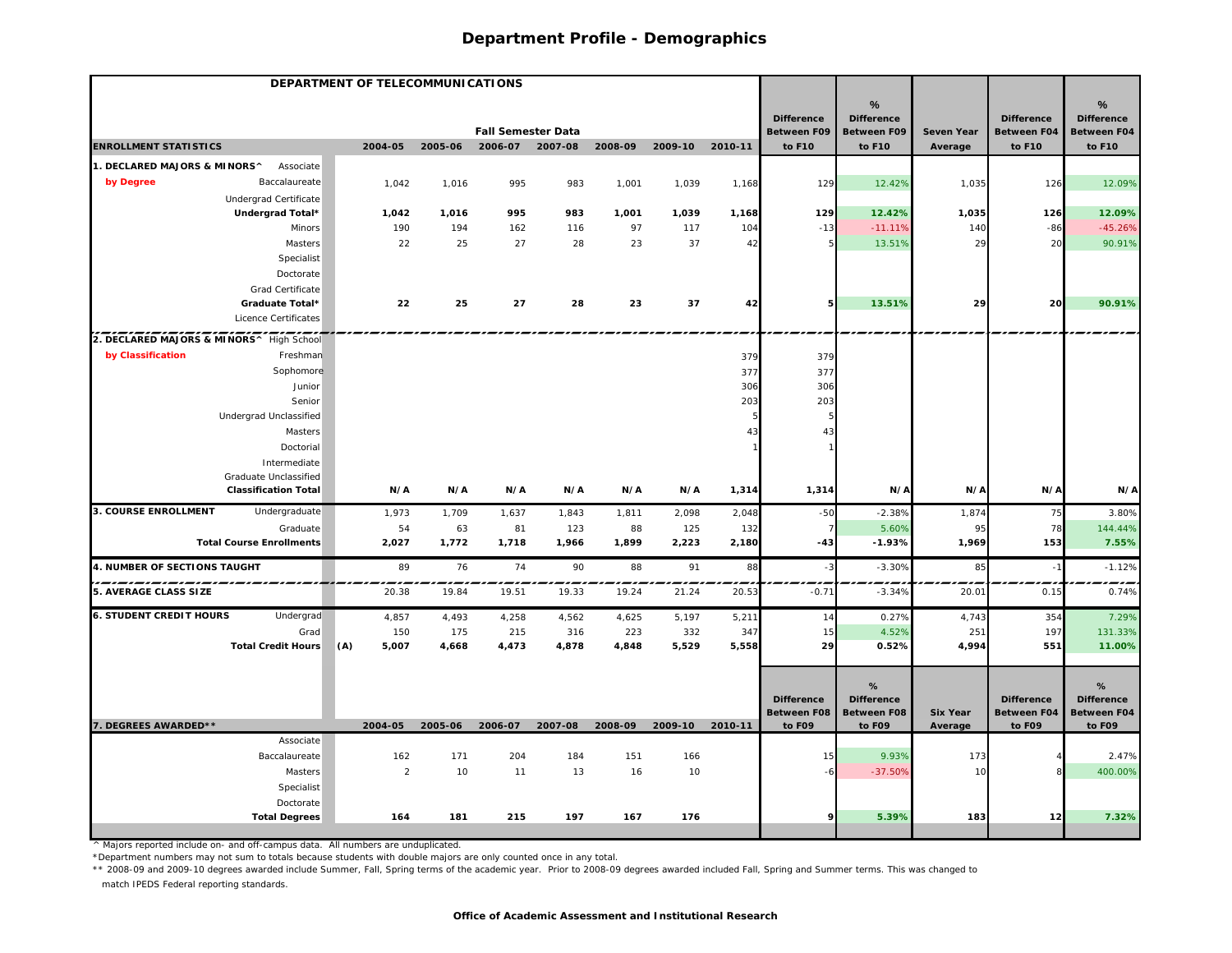|                                              |     | DEPARTMENT OF TECHNOLOGY |                |                           |                |                |                |         |                              |                              |                            |                              |                              |
|----------------------------------------------|-----|--------------------------|----------------|---------------------------|----------------|----------------|----------------|---------|------------------------------|------------------------------|----------------------------|------------------------------|------------------------------|
|                                              |     |                          |                |                           |                |                |                |         |                              | %                            |                            |                              | %                            |
|                                              |     |                          |                |                           |                |                |                |         | <b>Difference</b>            | <b>Difference</b>            |                            | <b>Difference</b>            | <b>Difference</b>            |
|                                              |     |                          |                | <b>Fall Semester Data</b> |                |                |                |         | Between F09                  | <b>Between F09</b>           | <b>Seven Year</b>          | Between F04                  | <b>Between F04</b>           |
| <b>ENROLLMENT STATISTICS</b>                 |     | 2004-05                  | 2005-06        | 2006-07                   | 2007-08        | 2008-09        | 2009-10        | 2010-11 | to F10                       | to F10                       | Average                    | to F10                       | to F10                       |
| 1. DECLARED MAJORS & MINORS^<br>Associate    |     | 14                       | 12             | 6                         | $\overline{2}$ | $\overline{1}$ | $\overline{1}$ |         |                              | 0.00%                        |                            | $-13$                        | $-92.86%$                    |
| by Degree<br><b>Baccalaureate</b>            |     | 288                      | 285            | 300                       | 294            | 362            | 421            | 413     |                              | $-1.90%$                     | 338                        | 125                          | 43.40%                       |
| Undergrad Certificate                        |     |                          |                |                           |                |                |                |         |                              |                              |                            |                              |                              |
| Undergrad Total*                             |     | 296                      | 293            | 305                       | 296            | 363            | 422            | 414     | -8                           | $-1.90%$                     | 341                        | 118                          | 39.86%                       |
| Minors                                       |     | 98                       | 91             | 95                        | 106            | 109            | 125            | 150     | 25                           | 20.00%                       | 111                        | 52                           | 53.06%                       |
| Masters                                      |     | 47                       | 67             | 66                        | 49             | 61             | 64             | 57      | $-7$                         | $-10.94%$                    | 59                         | 10                           | 21.28%                       |
| Specialist                                   |     |                          |                |                           |                |                |                |         |                              |                              |                            |                              |                              |
| Doctorate                                    |     |                          |                |                           |                |                |                |         |                              |                              |                            |                              |                              |
| Grad Certificate                             |     |                          |                |                           |                |                |                |         |                              |                              |                            |                              |                              |
| Graduate Total*                              |     | 47                       | 67             | 66                        | 49             | 61             | 64             | 57      | $-7$                         | $-10.94%$                    | 59                         | 10                           | 21.28%                       |
| Licence Certificates                         |     | 3                        | 13             | 12                        | 19             | 27             | 32             | 22      | $-10$                        | $-31.25%$                    | 18                         | 19                           | 633.33%                      |
| 2. DECLARED MAJORS & MINORS^ High School     |     |                          |                |                           |                |                |                |         |                              |                              |                            |                              |                              |
| by Classification<br>Freshman                |     |                          |                |                           |                |                |                | 96      | 96                           |                              |                            |                              |                              |
| Sophomore                                    |     |                          |                |                           |                |                |                | 141     | 141                          |                              |                            |                              |                              |
| Junior                                       |     |                          |                |                           |                |                |                | 146     | 146                          |                              |                            |                              |                              |
| Senior                                       |     |                          |                |                           |                |                |                | 158     | 158                          |                              |                            |                              |                              |
| Undergrad Unclassified                       |     |                          |                |                           |                |                |                |         |                              |                              |                            |                              |                              |
| <b>Masters</b>                               |     |                          |                |                           |                |                |                | 63      | 63                           |                              |                            |                              |                              |
| Doctorial                                    |     |                          |                |                           |                |                |                |         |                              |                              |                            |                              |                              |
| Intermediate                                 |     |                          |                |                           |                |                |                |         |                              |                              |                            |                              |                              |
| Graduate Unclassified                        |     | N/A                      | N/A            | N/A                       | N/A            | N/A            | N/A            | 610     |                              | N/A                          |                            |                              |                              |
| <b>Classification Total</b>                  |     |                          |                |                           |                |                |                |         | 610                          |                              | N/A                        | N/A                          | N/A                          |
| <b>3. COURSE ENROLLMENT</b><br>Undergraduate |     | 1,184                    | 1,214          | 1,119                     | 1,069          | 1,172          | 1,237          | 1,327   | 90                           | 7.28%                        | 1,189                      | 143                          | 12.08%                       |
| Graduate                                     |     | 68                       | 105            | 85                        | 58             | 88             | 92             | 75      | $-17$                        | $-18.48%$                    | 82                         |                              | 10.29%                       |
| <b>Total Course Enrollments</b>              |     | 1,252                    | 1,319          | 1,204                     | 1,127          | 1,260          | 1,329          | 1,402   | 73                           | 5.49%                        | 1,270                      | 150                          | 11.98%                       |
| 4. NUMBER OF SECTIONS TAUGHT                 |     | 66                       | 60             | 59                        | 59             | 62             | 59             | 67      |                              | 13.56%                       | 62                         |                              | 1.52%                        |
| 5. AVERAGE CLASS SIZE                        |     | 16.80                    | 19.02          | 17.73                     | 16.86          | 18.11          | 19.54          | 18.66   | $-0.88$                      | $-4.50%$                     | 18.10                      | 1.86                         | 11.07%                       |
| <b>6. STUDENT CREDIT HOURS</b><br>Undergrad  |     | 3,472                    | 3,621          | 3,355                     | 3,222          | 3,504          | 3,711          | 3,981   | 270                          | 7.28%                        | 3,552                      | 509                          | 14.66%                       |
| Grad                                         |     | 204                      | 318            | 246                       | 174            | 264            | 276            | 225     | $-51$                        | $-18.48%$                    | 244                        | 21                           | 10.29%                       |
| <b>Total Credit Hours</b>                    | (A) | 3,676                    | 3,939          | 3,601                     | 3,396          | 3,768          | 3,987          | 4,206   | 219                          | 5.49%                        | 3,796                      | 530                          | 14.42%                       |
|                                              |     |                          |                |                           |                |                |                |         |                              |                              |                            |                              |                              |
|                                              |     |                          |                |                           |                |                |                |         |                              | %                            |                            |                              | %                            |
|                                              |     |                          |                |                           |                |                |                |         | <b>Difference</b>            | <b>Difference</b>            |                            | <b>Difference</b>            | <b>Difference</b>            |
| 7. DEGREES AWARDED**                         |     | 2004-05                  | 2005-06        | 2006-07                   | 2007-08        | 2008-09        | 2009-10        | 2010-11 | <b>Between F08</b><br>to F09 | <b>Between F08</b><br>to F09 | <b>Six Year</b><br>Average | <b>Between F04</b><br>to F09 | <b>Between F04</b><br>to F09 |
| Associate                                    |     | 5                        | $\overline{7}$ | $\overline{2}$            |                |                | $\overline{1}$ |         |                              |                              |                            |                              | $-80.00%$                    |
| Baccalaureate                                |     | 68                       | 86             | 76                        | 67             | 70             | 73             |         |                              | 4.29%                        | 73                         |                              | 7.35%                        |
| Masters                                      |     | 14                       | 22             | 24                        | 23             | 13             | 23             |         | 10                           | 76.92%                       | 20                         |                              | 64.29%                       |
| Specialist                                   |     |                          |                |                           |                |                |                |         |                              |                              |                            |                              |                              |
| Doctorate                                    |     |                          |                |                           |                |                |                |         |                              |                              |                            |                              |                              |
| <b>Total Degrees</b>                         |     | 87                       | 115            | 102                       | 90             | 83             | 97             |         | 14                           | 16.87%                       | 96                         | 10                           | 11.49%                       |
|                                              |     |                          |                |                           |                |                |                |         |                              |                              |                            |                              |                              |

^ Majors reported include on- and off-campus data. All numbers are unduplicated.

\*Department numbers may not sum to totals because students with double majors are only counted once in any total.

\*\* 2008-09 and 2009-10 degrees awarded include Summer, Fall, Spring terms of the academic year. Prior to 2008-09 degrees awarded included Fall, Spring and Summer terms. This was changed to

match IPEDS Federal reporting standards.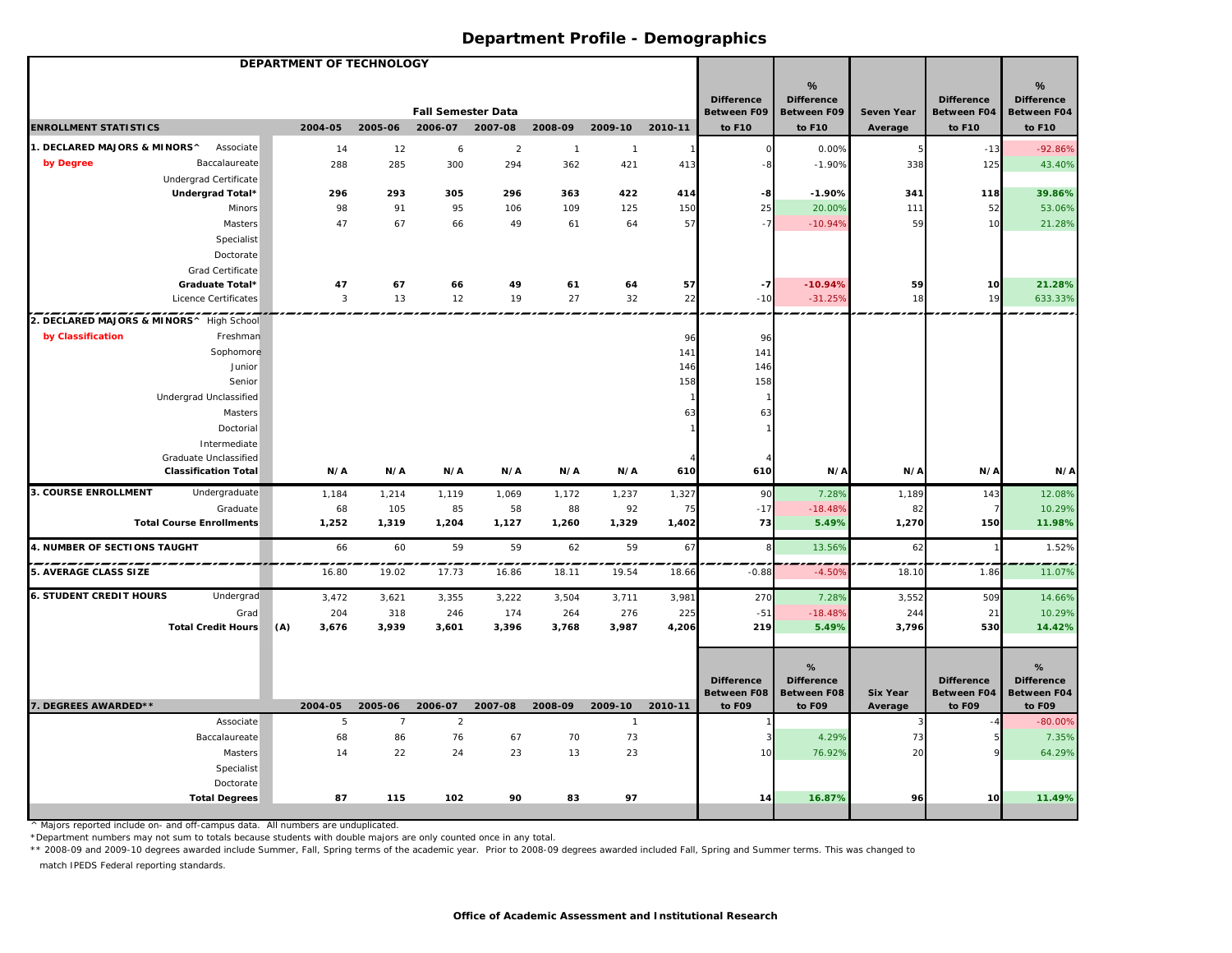| DEPARTMENT OF THEATRE & DANCE                |              |         |                           |                 |              |         |         |                    |                        |                 |                    |                        |
|----------------------------------------------|--------------|---------|---------------------------|-----------------|--------------|---------|---------|--------------------|------------------------|-----------------|--------------------|------------------------|
|                                              |              |         |                           |                 |              |         |         | <b>Difference</b>  | %<br><b>Difference</b> |                 | <b>Difference</b>  | %<br><b>Difference</b> |
|                                              |              |         | <b>Fall Semester Data</b> |                 |              |         |         | <b>Between F09</b> | <b>Between F09</b>     | Seven Year      | <b>Between F04</b> | <b>Between F04</b>     |
| <b>ENROLLMENT STATISTICS</b>                 | 2004-05      | 2005-06 |                           | 2006-07 2007-08 | 2008-09      | 2009-10 | 2010-11 | to F10             | to F10                 | Average         | to F10             | to F10                 |
| 1. DECLARED MAJORS & MINORS^<br>Associate    |              |         |                           |                 |              |         |         |                    |                        |                 |                    |                        |
| by Degree<br>Baccalaureate                   | 317          | 335     | 354                       | 373             | 366          | 359     | 372     | 13                 | 3.62%                  | 354             | 55                 | 17.35%                 |
| Undergrad Certificate                        |              |         |                           |                 |              |         |         |                    |                        |                 |                    |                        |
| Undergrad Total*                             | 317          | 335     | 354                       | 373             | 366          | 359     | 372     | 13                 | 3.62%                  | 354             | 55                 | 17.35%                 |
| Minors                                       | 131          | 141     | 143                       | 133             | 151          | 164     | 180     | 16                 | 9.76%                  | 149             | 49                 | 37.40%                 |
| Masters                                      |              |         |                           |                 |              |         |         |                    |                        |                 |                    |                        |
| Specialist                                   |              |         |                           |                 |              |         |         |                    |                        |                 |                    |                        |
| Doctorate                                    |              |         |                           |                 |              |         |         |                    |                        |                 |                    |                        |
| Grad Certificate                             |              |         |                           |                 |              |         |         |                    |                        |                 |                    |                        |
| Graduate Total*                              |              |         |                           |                 |              |         |         |                    |                        |                 |                    |                        |
| Licence Certificates                         |              |         | $\mathbf{1}$              | $\overline{1}$  | $\mathbf{3}$ | 3       |         |                    | 33.33%                 | $\overline{2}$  |                    |                        |
| 2. DECLARED MAJORS & MINORS^ High School     |              |         |                           |                 |              |         |         |                    |                        |                 |                    |                        |
| by Classification<br>Freshman                |              |         |                           |                 |              |         | 163     | 163                |                        |                 |                    |                        |
| Sophomore                                    |              |         |                           |                 |              |         | 137     | 137                |                        |                 |                    |                        |
| Junior                                       |              |         |                           |                 |              |         | 126     | 126                |                        |                 |                    |                        |
| Senior                                       |              |         |                           |                 |              |         | 105     | 105                |                        |                 |                    |                        |
| Undergrad Unclassified                       |              |         |                           |                 |              |         |         |                    |                        |                 |                    |                        |
| Masters                                      |              |         |                           |                 |              |         |         |                    |                        |                 |                    |                        |
| Doctorial                                    |              |         |                           |                 |              |         |         |                    |                        |                 |                    |                        |
| Intermediate<br>Graduate Unclassified        |              |         |                           |                 |              |         |         |                    |                        |                 |                    |                        |
| <b>Classification Total</b>                  | N/A          | N/A     | N/A                       | N/A             | N/A          | N/A     | 536     | 536                | N/A                    | N/A             | N/A                | N/A                    |
| <b>3. COURSE ENROLLMENT</b><br>Undergraduate | 1,804        | 2,087   | 2,261                     | 2,419           | 2,595        | 2,764   | 2,774   | 10                 | 0.36%                  | 2,386           | 970                | 53.77%                 |
| Graduate                                     | $\mathbf{1}$ |         | $\overline{4}$            | $\overline{2}$  |              |         |         |                    |                        |                 | $-1$               | $-100.00%$             |
| <b>Total Course Enrollments</b>              | 1,805        | 2,087   | 2,265                     | 2,421           | 2,595        | 2,764   | 2,774   | 10                 | 0.36%                  | 2,387           | 969                | 53.68%                 |
| 4. NUMBER OF SECTIONS TAUGHT                 | 56           | 54      | 63                        | 67              | 68           | 69      | 72      |                    | 4.35%                  | 64              | 16                 | 28.57%                 |
|                                              |              |         |                           |                 |              |         |         |                    |                        |                 |                    |                        |
| 5. AVERAGE CLASS SIZE                        | 22.75        | 25.78   | 26.38                     | 27.36           | 28.04        | 29.29   | 29.26   | $-0.03$            | $-0.10%$               | 26.98           | $6.5^{\circ}$      | 28.62%                 |
| <b>6. STUDENT CREDIT HOURS</b><br>Undergrad  | 4,140        | 4,705   | 5,173                     | 5,612           | 5,971        | 6,240   | 6,372   | 132                | 2.12%                  | 5,459           | 2,232              | 53.91%                 |
| Grad                                         | $\mathbf{3}$ |         | $\overline{4}$            | $\overline{2}$  |              |         |         |                    | #DIV/0!                |                 |                    | $-100.00\%$            |
| <b>Total Credit Hours</b>                    | (A)<br>4,143 | 4,705   | 5,177                     | 5,614           | 5,971        | 6,240   | 6,372   | 132                | 2.12%                  | 5,460           | 2,229              | 53.80%                 |
|                                              |              |         |                           |                 |              |         |         |                    |                        |                 |                    |                        |
|                                              |              |         |                           |                 |              |         |         | <b>Difference</b>  | %<br><b>Difference</b> |                 | <b>Difference</b>  | %<br><b>Difference</b> |
|                                              |              |         |                           |                 |              |         |         | <b>Between F08</b> | <b>Between F08</b>     | <b>Six Year</b> | Between F04        | <b>Between F04</b>     |
| 7. DEGREES AWARDED**                         | 2004-05      | 2005-06 | 2006-07                   | 2007-08         | 2008-09      | 2009-10 | 2010-11 | to F09             | to F09                 | Average         | to F09             | to F09                 |
| Associate                                    |              |         |                           |                 |              |         |         |                    |                        |                 |                    |                        |
| Baccalaureate                                | 55           | 48      | 59                        | 50              | 59           | 67      |         |                    | 13.56%                 | 56              | 12                 | 21.82%                 |
| Masters                                      |              |         |                           |                 |              |         |         |                    |                        |                 |                    |                        |
| Specialist                                   |              |         |                           |                 |              |         |         |                    |                        |                 |                    |                        |
| Doctorate                                    |              |         |                           |                 |              |         |         |                    |                        |                 |                    |                        |
| <b>Total Degrees</b>                         | 55           | 48      | 59                        | 50              | 59           | 67      |         |                    | 13.56%                 | 56              | 12                 | 21.82%                 |

^ Majors reported include on- and off-campus data. All numbers are unduplicated.

\*Department numbers may not sum to totals because students with double majors are only counted once in any total.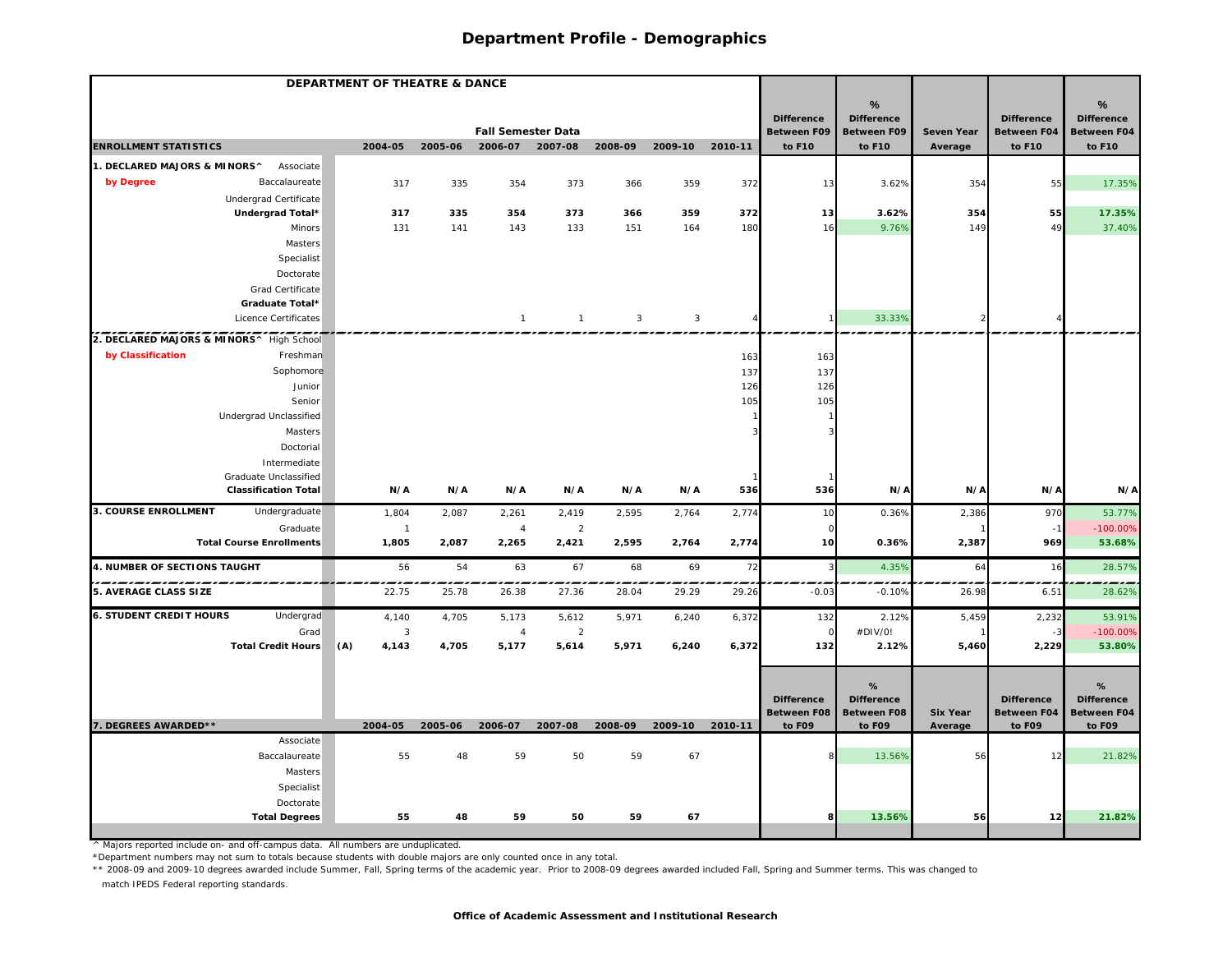| DEPARTMENT OF URBAN PLANNING                         |              |         |                           |         |         |                 |         |                                         |                                         |                            |                                         |                                         |
|------------------------------------------------------|--------------|---------|---------------------------|---------|---------|-----------------|---------|-----------------------------------------|-----------------------------------------|----------------------------|-----------------------------------------|-----------------------------------------|
|                                                      |              |         |                           |         |         |                 |         |                                         | %                                       |                            |                                         | %                                       |
|                                                      |              |         | <b>Fall Semester Data</b> |         |         |                 |         | <b>Difference</b><br><b>Between F09</b> | <b>Difference</b><br><b>Between F09</b> | Seven Year                 | <b>Difference</b><br><b>Between F04</b> | <b>Difference</b><br><b>Between F04</b> |
| <b>ENROLLMENT STATISTICS</b>                         | 2004-05      | 2005-06 | 2006-07 2007-08           |         | 2008-09 | 2009-10 2010-11 |         | to F10                                  | to F10                                  | Average                    | to F10                                  | to F10                                  |
| 1. DECLARED MAJORS & MINORS^<br>Associate            |              |         |                           |         |         |                 |         |                                         |                                         |                            |                                         |                                         |
| by Degree<br>Baccalaureate                           | 57           | 49      | 53                        | 56      | 54      | 62              | 68      |                                         | 9.68%                                   | 57                         | 11                                      | 19.30%                                  |
| Undergrad Certificate                                |              |         |                           |         |         |                 |         |                                         |                                         |                            |                                         |                                         |
| Undergrad Total*                                     | 57           | 49      | 53                        | 56      | 54      | 62              | 68      |                                         | 9.68%                                   | 57                         | $11$                                    | 19.30%                                  |
| Minors                                               | 12           | 11      | 10                        | 10      | 11      | 15              | 13      |                                         | $-13.33%$                               | 12                         |                                         | 8.33%                                   |
| Masters                                              | 28           | 27      | 37                        | 30      | 34      | 29              | 42      | 13                                      | 44.83%                                  | 32                         | 14                                      | 50.00%                                  |
| Specialist                                           |              |         |                           |         |         |                 |         |                                         |                                         |                            |                                         |                                         |
| Doctorate                                            |              |         |                           |         |         |                 |         |                                         |                                         |                            |                                         |                                         |
| Grad Certificate                                     |              |         |                           |         |         |                 |         |                                         |                                         |                            |                                         |                                         |
| Graduate Total*                                      | 28           | 27      | 37                        | 30      | 34      | 29              | 42      | 13                                      | 44.83%                                  | 32                         | 14                                      | 50.00%                                  |
| Licence Certificates                                 |              |         |                           |         |         |                 |         |                                         |                                         |                            |                                         |                                         |
| 2. DECLARED MAJORS & MINORS^ High School             |              |         |                           |         |         |                 |         |                                         |                                         |                            |                                         |                                         |
| by Classification<br>Freshman                        |              |         |                           |         |         |                 |         |                                         |                                         |                            |                                         |                                         |
| Sophomore                                            |              |         |                           |         |         |                 | 20      | 20                                      |                                         |                            |                                         |                                         |
| Junior                                               |              |         |                           |         |         |                 | 36      | 36                                      |                                         |                            |                                         |                                         |
| Senior                                               |              |         |                           |         |         |                 | 25      | 25                                      |                                         |                            |                                         |                                         |
| Undergrad Unclassified                               |              |         |                           |         |         |                 |         |                                         |                                         |                            |                                         |                                         |
| Masters                                              |              |         |                           |         |         |                 | 42      | 42                                      |                                         |                            |                                         |                                         |
| Doctorial                                            |              |         |                           |         |         |                 |         |                                         |                                         |                            |                                         |                                         |
| Intermediate                                         |              |         |                           |         |         |                 |         |                                         |                                         |                            |                                         |                                         |
| Graduate Unclassified<br><b>Classification Total</b> | N/A          | N/A     | N/A                       | N/A     | N/A     | N/A             | 123     | 123                                     | N/A                                     | N/A                        | N/A                                     | N/A                                     |
|                                                      |              |         |                           |         |         |                 |         |                                         |                                         |                            |                                         |                                         |
| 3. COURSE ENROLLMENT<br>Undergraduate                | 417          | 335     | 339                       | 355     | 378     | 381             | 376     | $-5$                                    | $-1.31%$                                | 369                        | $-41$                                   | $-9.83%$                                |
| Graduate<br><b>Total Course Enrollments</b>          | 142          | 157     | 192                       | 170     | 202     | 218<br>599      | 214     |                                         | $-1.83%$                                | 185                        | 72                                      | 50.70%                                  |
|                                                      | 559          | 492     | 531                       | 525     | 580     |                 | 590     | -9                                      | $-1.50%$                                | 554                        | 31                                      | 5.55%                                   |
| 4. NUMBER OF SECTIONS TAUGHT                         | 24           | 19      | 24                        | 25      | 24      | 25              | 27      |                                         | 8.00%                                   | 24                         |                                         | 12.50%                                  |
| 5. AVERAGE CLASS SIZE                                | 16.41        | 19.11   | 18.54                     | 17.04   | 18.25   | 17.28           | 16.1    | $-1.17$                                 | $-6.779$                                | 17.53                      | $-0.30$                                 | $-1.83%$                                |
| <b>6. STUDENT CREDIT HOURS</b><br>Undergrad          | 1,119        | 899     | 937                       | 1,003   | 1,052   | 1,064           | 1,064   |                                         | 0.00%                                   | 1,020                      | $-55$                                   | $-4.92%$                                |
| Grad                                                 | 268          | 282     | 378                       | 316     | 398     | 443             | 405     | $-38$                                   | $-8.58%$                                | 356                        | 137                                     | 51.12%                                  |
| <b>Total Credit Hours</b>                            | (A)<br>1,387 | 1,181   | 1,315                     | 1,319   | 1,450   | 1,507           | 1,469   | $-38$                                   | $-2.52%$                                | 1,375                      | 82                                      | 5.91%                                   |
|                                                      |              |         |                           |         |         |                 |         |                                         |                                         |                            |                                         |                                         |
|                                                      |              |         |                           |         |         |                 |         |                                         | %                                       |                            |                                         | %                                       |
|                                                      |              |         |                           |         |         |                 |         | <b>Difference</b>                       | <b>Difference</b>                       |                            | <b>Difference</b>                       | <b>Difference</b>                       |
| 7. DEGREES AWARDED**                                 | 2004-05      | 2005-06 | 2006-07                   | 2007-08 | 2008-09 | 2009-10         | 2010-11 | <b>Between F08</b><br>to F09            | <b>Between F08</b><br>to F09            | <b>Six Year</b><br>Average | Between F04<br>to F09                   | Between F04<br>to F09                   |
| Associate                                            |              |         |                           |         |         |                 |         |                                         |                                         |                            |                                         |                                         |
| Baccalaureate                                        | 24           | 20      | 13                        | 14      | 17      | 21              |         |                                         | 23.53%                                  | 18                         |                                         | $-12.50%$                               |
| Masters                                              | 11           | 6       | 14                        | 14      | 11      | 13              |         |                                         | 18.18%                                  | 12                         |                                         | 18.18%                                  |
| Specialist                                           |              |         |                           |         |         |                 |         |                                         |                                         |                            |                                         |                                         |
| Doctorate                                            |              |         |                           |         |         |                 |         |                                         |                                         |                            |                                         |                                         |
| <b>Total Degrees</b>                                 | 35           | 26      | 27                        | 28      | 28      | 34              |         |                                         | 21.43%                                  | 30                         | - 1                                     | $-2.86%$                                |
|                                                      |              |         |                           |         |         |                 |         |                                         |                                         |                            |                                         |                                         |

^ Majors reported include on- and off-campus data. All numbers are unduplicated.

\*Department numbers may not sum to totals because students with double majors are only counted once in any total.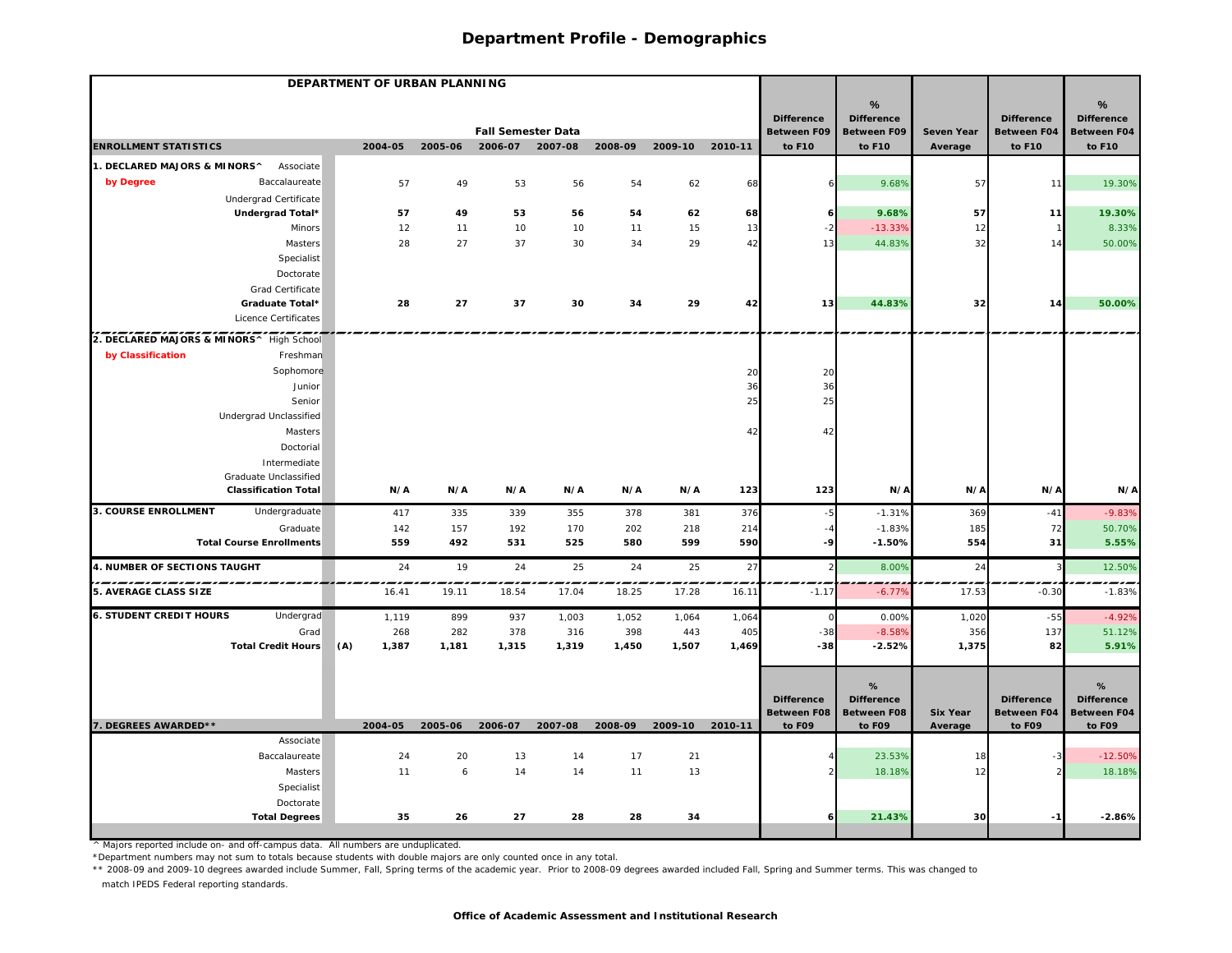|                                                            | <b>INSTITUTE OF WELLNESS &amp; GERONTOLOGY</b> |         |                                      |                |         |                |                |                              |                              |                       |                       |                              |
|------------------------------------------------------------|------------------------------------------------|---------|--------------------------------------|----------------|---------|----------------|----------------|------------------------------|------------------------------|-----------------------|-----------------------|------------------------------|
|                                                            |                                                |         |                                      |                |         |                |                |                              | %                            |                       |                       | %                            |
|                                                            |                                                |         |                                      |                |         |                |                | <b>Difference</b>            | <b>Difference</b>            |                       | <b>Difference</b>     | <b>Difference</b>            |
| <b>ENROLLMENT STATISTICS</b>                               | 2004-05                                        | 2005-06 | <b>Fall Semester Data</b><br>2006-07 | 2007-08        | 2008-09 | 2009-10        | 2010-11        | <b>Between F09</b><br>to F10 | <b>Between F09</b><br>to F10 | Seven Year<br>Average | Between F04<br>to F10 | <b>Between F04</b><br>to F10 |
|                                                            |                                                |         |                                      |                |         |                |                |                              |                              |                       |                       |                              |
| 1. DECLARED MAJORS & MINORS^<br>Associate<br>Baccalaureate |                                                |         |                                      |                |         |                |                |                              |                              |                       |                       |                              |
| by Degree                                                  |                                                |         |                                      |                |         |                |                |                              |                              |                       |                       |                              |
| Undergrad Certificate<br>Undergrad Total*                  |                                                |         |                                      |                |         |                |                |                              |                              |                       |                       |                              |
| Minors                                                     | 6                                              | 12      | 11                                   | 5              | 10      | 12             | 14             |                              | 16.67%                       | 10                    |                       | 133.33%                      |
| Masters                                                    | 25                                             | 33      | 32                                   | 32             | 38      | 36             | 27             | $-9$                         | $-25.00%$                    | 32                    |                       | 8.00%                        |
| Specialist                                                 |                                                |         |                                      |                |         |                |                |                              |                              |                       |                       |                              |
| Doctorate                                                  |                                                |         |                                      |                |         |                |                |                              |                              |                       |                       |                              |
| Grad Certificate                                           |                                                |         | 3                                    | $\mathbf{1}$   |         |                |                |                              |                              |                       |                       |                              |
| Graduate Total*                                            | 25                                             | 33      | 34                                   | 33             | 38      | 36             | 32             | $-4$                         | $-11.11%$                    | 33                    |                       | 28.00%                       |
| Licence Certificates                                       |                                                |         |                                      |                |         |                |                |                              |                              |                       |                       |                              |
| 2. DECLARED MAJORS & MINORS^ High School                   |                                                |         |                                      |                |         |                |                |                              |                              |                       |                       |                              |
| by Classification<br>Freshman                              |                                                |         |                                      |                |         |                |                |                              |                              |                       |                       |                              |
| Sophomore                                                  |                                                |         |                                      |                |         |                |                |                              |                              |                       |                       |                              |
| Junior                                                     |                                                |         |                                      |                |         |                |                |                              |                              |                       |                       |                              |
| Senior                                                     |                                                |         |                                      |                |         |                |                |                              |                              |                       |                       |                              |
| Undergrad Unclassified                                     |                                                |         |                                      |                |         |                |                |                              |                              |                       |                       |                              |
| Masters                                                    |                                                |         |                                      |                |         |                | 29             | 29                           |                              |                       |                       |                              |
| Doctorial                                                  |                                                |         |                                      |                |         |                |                |                              |                              |                       |                       |                              |
| Intermediate                                               |                                                |         |                                      |                |         |                |                |                              |                              |                       |                       |                              |
| Graduate Unclassified                                      |                                                |         |                                      |                |         |                |                |                              |                              |                       |                       |                              |
| <b>Classification Total</b>                                | N/A                                            | N/A     | N/A                                  | N/A            | N/A     | N/A            | 50             | 50                           | N/A                          | N/A                   | N/A                   | N/A                          |
| 3. COURSE ENROLLMENT<br>Undergraduate                      |                                                |         |                                      |                | 10      | $\overline{3}$ | $\overline{3}$ | $\circ$                      | 0.00%                        |                       |                       |                              |
| Graduate                                                   | 58                                             | 94      | 96                                   | 87             | 102     | 78             | 59             | $-19$                        | $-24.36%$                    | 82                    |                       | 1.72%                        |
| <b>Total Course Enrollments</b>                            | 58                                             | 94      | 96                                   | 87             | 112     | 81             | 62             | $-19$                        | $-23.46%$                    | 84                    |                       | 6.90%                        |
| 4. NUMBER OF SECTIONS TAUGHT                               | 5                                              | 9       | $\overline{7}$                       | $\overline{7}$ | 8       | $\overline{7}$ |                | $-1$                         | $-14.29%$                    |                       |                       | 20.00%                       |
| 5. AVERAGE CLASS SIZE                                      | 8.80                                           | 8.89    | 11.71                                | 11.43          | 12.75   | 7.57           | 7.50           | $-0.07$                      | <br>$-0.92%$                 | 9.8                   | $-1.30$               | $-14.77%$                    |
| <b>6. STUDENT CREDIT HOURS</b><br>Undergrad                |                                                |         |                                      |                | 33      | 9              | 12             | 3                            | 33.33%                       | 8                     | 12                    |                              |
| Grad                                                       | 174                                            | 285     | 283                                  | 264            | 306     | 252            | 177            | $-75$                        | $-29.76%$                    | 249                   |                       | 1.72%                        |
| <b>Total Credit Hours</b>                                  | (A)<br>174                                     | 285     | 283                                  | 264            | 339     | 261            | 189            | $-72$                        | $-27.59%$                    | 256                   | 15                    | 8.62%                        |
|                                                            |                                                |         |                                      |                |         |                |                |                              |                              |                       |                       |                              |
|                                                            |                                                |         |                                      |                |         |                |                |                              | %                            |                       |                       | %                            |
|                                                            |                                                |         |                                      |                |         |                |                | <b>Difference</b>            | <b>Difference</b>            |                       | <b>Difference</b>     | <b>Difference</b>            |
|                                                            |                                                |         |                                      |                |         |                |                | Between F08                  | <b>Between F08</b>           | <b>Six Year</b>       | <b>Between F04</b>    | <b>Between F04</b>           |
| 7. DEGREES AWARDED**<br>Associate                          | 2004-05                                        | 2005-06 | 2006-07                              | 2007-08        | 2008-09 | 2009-10        | 2010-11        | to F09                       | to F09                       | Average               | to F09                | to F09                       |
| Baccalaureate                                              |                                                |         |                                      |                |         |                |                |                              |                              |                       |                       |                              |
| <b>Masters</b>                                             | 12                                             | 15      | 21                                   | 20             | 20      | 21             |                |                              | 5.00%                        | 18                    |                       | 75.00%                       |
| Specialist                                                 |                                                |         |                                      |                |         |                |                |                              |                              |                       |                       |                              |
| Doctorate                                                  |                                                |         |                                      |                |         |                |                |                              |                              |                       |                       |                              |
| <b>Total Degrees</b>                                       | 12                                             | 15      | 21                                   | 20             | 20      | 21             |                |                              | 5.00%                        | 18                    |                       | 75.00%                       |
|                                                            |                                                |         |                                      |                |         |                |                |                              |                              |                       |                       |                              |

^ Majors reported include on- and off-campus data. All numbers are unduplicated.

\*Department numbers may not sum to totals because students with double majors are only counted once in any total.

\*\* 2008-09 and 2009-10 degrees awarded include Summer, Fall, Spring terms of the academic year. Prior to 2008-09 degrees awarded included Fall, Spring and Summer terms. This was changed to

match IPEDS Federal reporting standards.